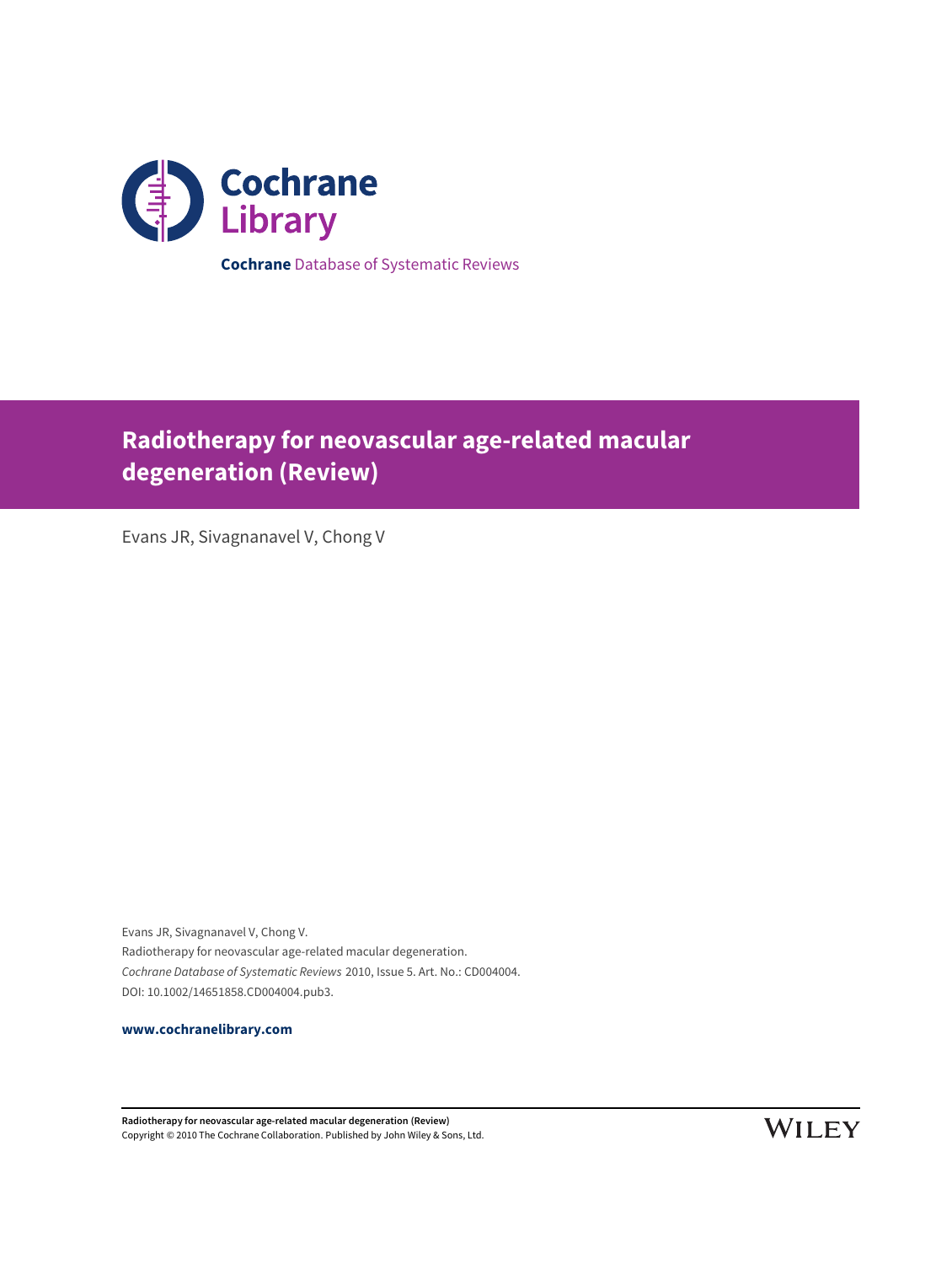### **TABLE OF CONTENTS**

| $\mathbf{1}$                                                                                                                        |
|-------------------------------------------------------------------------------------------------------------------------------------|
| 1                                                                                                                                   |
| $\overline{2}$                                                                                                                      |
| 3                                                                                                                                   |
| 5                                                                                                                                   |
|                                                                                                                                     |
| 5                                                                                                                                   |
| 8                                                                                                                                   |
| 9                                                                                                                                   |
| 10                                                                                                                                  |
| 13                                                                                                                                  |
| 14                                                                                                                                  |
| 14                                                                                                                                  |
| 15                                                                                                                                  |
| 17                                                                                                                                  |
| 38                                                                                                                                  |
| Analysis 1.1. Comparison 1 RADIATION THERAPY VERSUS CONTROL, Outcome 1 Three or more lines visual<br>acuity lost at 6 months.<br>39 |
| Analysis 1.2. Comparison 1 RADIATION THERAPY VERSUS CONTROL, Outcome 2 Three or more lines visual                                   |
| 40                                                                                                                                  |
| Analysis 1.3. Comparison 1 RADIATION THERAPY VERSUS CONTROL, Outcome 3 Three or more lines visual                                   |
| 41                                                                                                                                  |
| Analysis 1.4. Comparison 1 RADIATION THERAPY VERSUS CONTROL, Outcome 4 Six or more lines visual acuity                              |
| 42                                                                                                                                  |
| Analysis 1.5. Comparison 1 RADIATION THERAPY VERSUS CONTROL, Outcome 5 Six or more lines visual acuity                              |
| 43                                                                                                                                  |
| Analysis 1.6. Comparison 1 RADIATION THERAPY VERSUS CONTROL, Outcome 6 Six or more lines visual acuity                              |
| $\frac{1}{2}$ lost at 24 months.<br>44                                                                                              |
| Analysis 1.7. Comparison 1 RADIATION THERAPY VERSUS CONTROL, Outcome 7 Mean and change in visual                                    |
| 45                                                                                                                                  |
| Analysis 1.8. Comparison 1 RADIATION THERAPY VERSUS CONTROL, Outcome 8 Investigating heterogeneity:                                 |
| 46                                                                                                                                  |
| Analysis 1.9. Comparison 1 RADIATION THERAPY VERSUS CONTROL, Outcome 9 Investigating heterogeneity:                                 |
| 47                                                                                                                                  |
| Analysis 1.10. Comparison 1 RADIATION THERAPY VERSUS CONTROL, Outcome 10 Investigating heterogeneity:                               |
| 48                                                                                                                                  |
| 48                                                                                                                                  |
| 53                                                                                                                                  |
| 88                                                                                                                                  |
| 88                                                                                                                                  |
| 88                                                                                                                                  |
| 89                                                                                                                                  |
| 89                                                                                                                                  |
| 90                                                                                                                                  |
| 90<br><b>INDEX TERMS</b>                                                                                                            |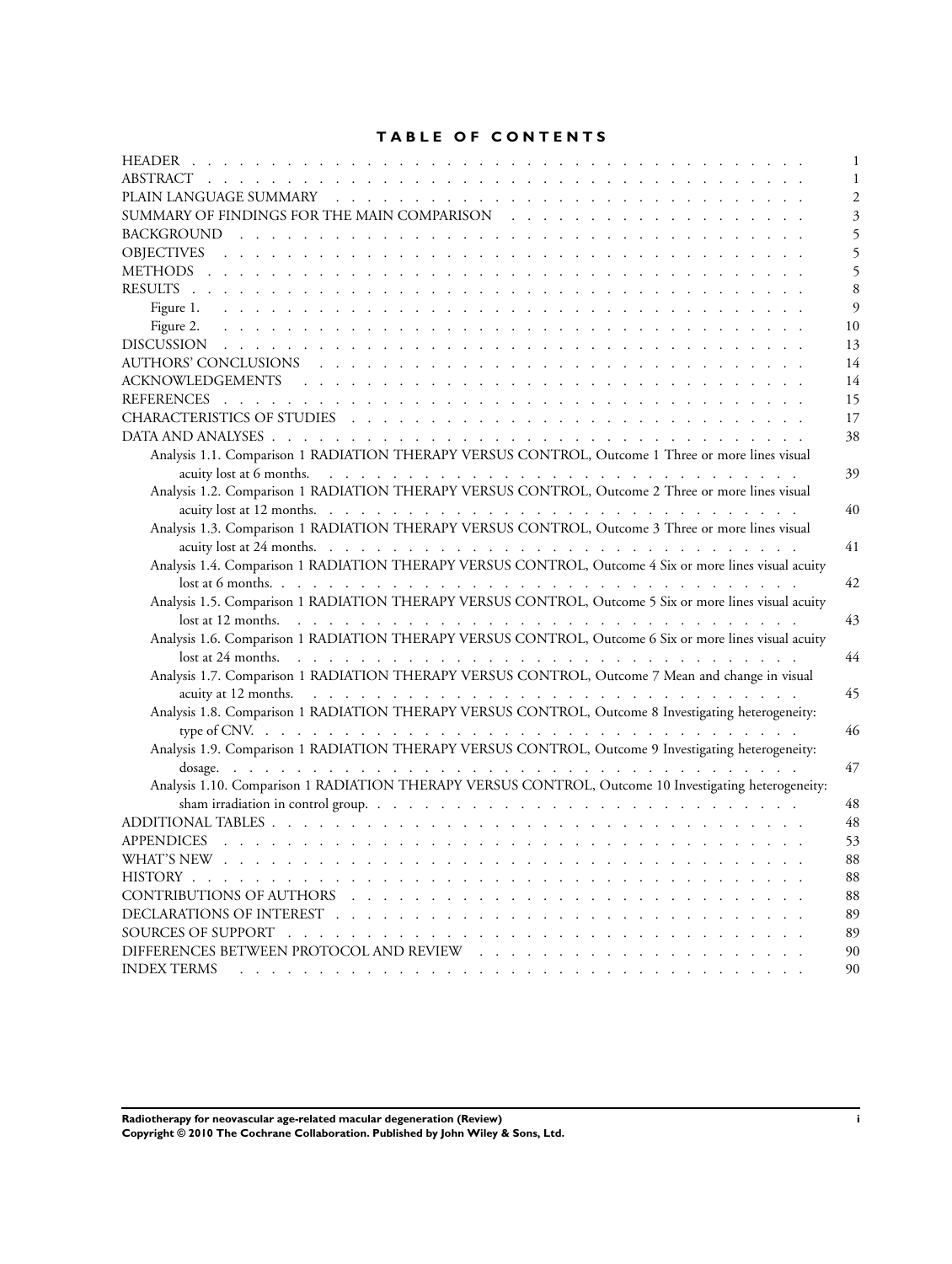**[Intervention Review]**

# **Radiotherapy for neovascular age-related macular degeneration**

### Jennifer R Evans<sup>2</sup>, Vasuki Sivagnanavel<sup>3</sup>, Victor Chong<sup>1</sup>

<sup>1</sup>Oxford Eye Hospital, Oxford, UK. <sup>2</sup>Cochrane Eyes and Vision Group, ICEH, London School of Hygiene & Tropical Medicine, London, UK. <sup>3</sup>Moorfields Eye Hospital NHS Foundation Trust, London, UK

Contact address: Victor Chong, Oxford Eye Hospital, Headley Way, Oxford, OX3 9DU, UK. [victor@eretina.org.](mailto:victor@eretina.org)

**Editorial group:** Cochrane Eyes and Vision Group.

**Publication status and date:** New search for studies and content updated (no change to conclusions), published in Issue 5, 2010. **Review content assessed as up-to-date:** 22 March 2010.

**Citation:** Evans JR, Sivagnanavel V, Chong V. Radiotherapy for neovascular age-related macular degeneration. *Cochrane Database of Systematic Reviews* 2010, Issue 5. Art. No.: CD004004. DOI: 10.1002/14651858.CD004004.pub3.

Copyright © 2010 The Cochrane Collaboration. Published by John Wiley & Sons, Ltd.

### **A B S T R A C T**

#### **Background**

Radiotherapy has been proposed as a treatment to prevent newvessel growth in people with neovascular age-related macular degeneration (AMD).

#### **Objectives**

The aim of this review was to examine the effects of radiotherapy on neovascular AMD.

#### **Search methods**

We searched the Cochrane Central Register of Controlled Trials (CENTRAL) (which contains the Cochrane Eyes and Vision Group Trials Register) in *The Cochrane Library* Issue 3, 2010, MEDLINE (January 1950 to March 2010), EMBASE (January 1980 to March 2010), Latin American and Caribbean Health Sciences Literature Database (LILACS) (January 1982 to March 2010), the *meta*Register of Controlled Trials (*m*RCT) ([www.controlled-trials.com](http://www.controlled-trials.com/)) (March 2010) and ClinicalTrials.gov ([http:/ /clinicaltrials.gov\)](http://error:_left_parenthesis_in_address;_Please_contact_the_author_for_the_correct_link) (March 2010). There were no language or date restrictions in the search for trials. The electronic databases were last searched on 23 March 2010. We also wrote to investigators of trials included in the review to ask if they were aware of any other studies.

#### **Selection criteria**

We included all randomised controlled trials in which radiotherapy was compared to another treatment, sham treatment, low dosage irradiation or no treatment in people with choroidal neovascularisation secondary to AMD.

#### **Data collection and analysis**

Two review authors independently extracted the data. We combined relative risks using a random-effects model. We estimated the percentage of the variability in effect estimates that was due to heterogeneity, rather than sampling error, using  $I^2$ .

#### **Main results**

Thirteen trials (n=1154) investigated external beam radiotherapy with dosages ranging from 7.5 to 24 Gy; one additional trial (n= 88) used plaque brachytherapy (15Gy at 1.75mm for 54 minutes/12.6 Gy at 4mm for 11 minutes). Most studies found effects (not always significant) that favoured treatment. Overall there was a small statistically significant reduction in risk of visual acuity loss in the treatment group. There was considerable inconsistency between trials and the trials were considered to be at risk of bias, in particular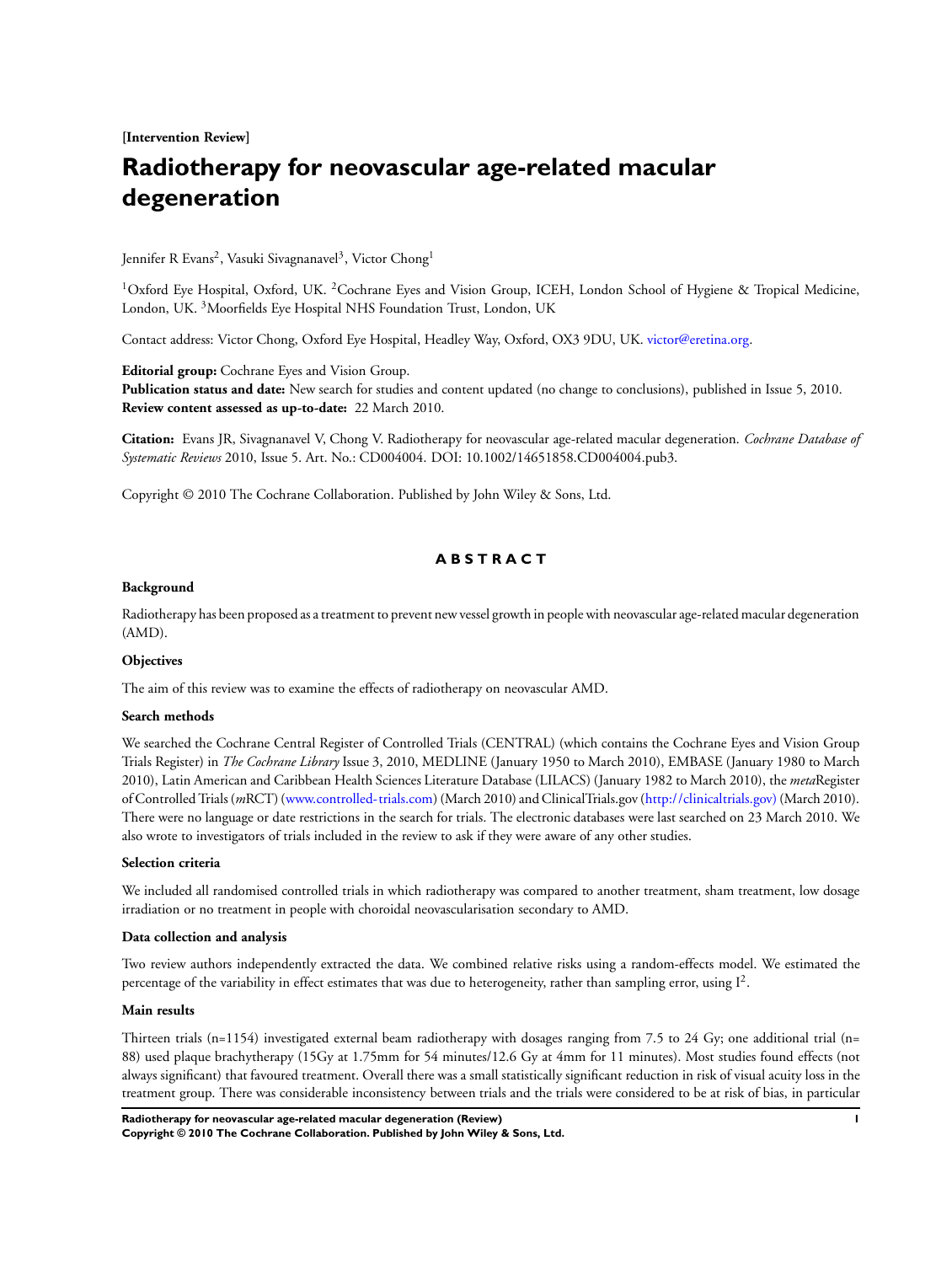because of the lack of masking of treatment group. Subgroup analyses did not reveal any significant interactions, however, there were small numbers of trials in each subgroup (range three to five). There was some indication that trials with no sham irradiation in the control group reported a greater effect of treatment. The incidence of adverse events was low in all trials; there were no reported cases of radiation retinopathy, optic neuropathy or malignancy. Three trials found non-significant higher rates of cataract progression in the treatment group.

#### **Authors' conclusions**

This review currently does not provide convincing evidence that radiotherapy is an effective treatment for neovascular AMD. If further trials are to be considered to evaluate radiotherapy in AMD then adequate masking of the control group must be considered.

### **P L A I N L A N G U A G E S U M M A R Y**

#### **Radiotherapy for neovascular age-related macular degeneration**

Radiotherapy (as commonly used in the treatment of cancer) has been proposed as a treatment for wet AMD as it may prevent the growth of new vessels in the retina. This review identified 14 randomised controlled trials of radiotherapy for wet AMD. Most of these trials showed effects (not always significant) that favoured treatment with radiotherapy to prevent vision loss. However, overall this review does not provide convincing evidence that radiotherapy is an effective treatment for wet AMD, in part because the results of different trials were inconsistent, but also because it is possible that the treatment effects could be explained by the fact that it was not possible to mask the participants, and people measuring outcome, to the treatment group. The incidence of adverse effects reported in these trials was low - nobody developed any radiation-specific side effects although in three trials higher rates of cataract were reported in the radiotherapy group.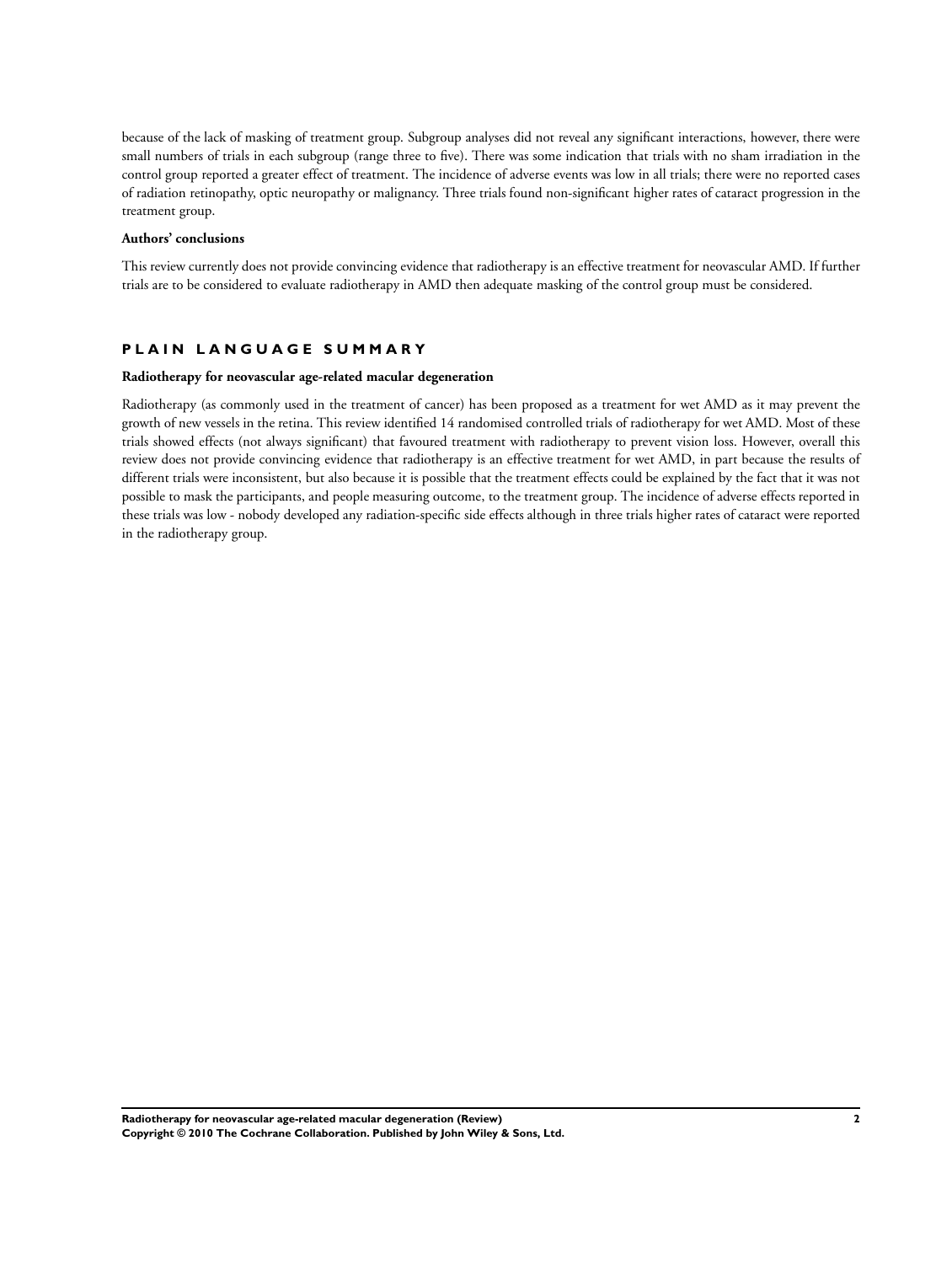# <span id="page-4-0"></span>SUMMARY OF FINDINGS FOR THE MAIN COMPARISON *[\[Explanation\]](http://www.thecochranelibrary.com/view/0/SummaryFindings.html)*

### **Radiotherapy versus control for neovascular age-related macular degeneration**

**Patient or population:** patients with neovascular age-related macular degeneration **Settings:**

**Intervention:** RADIATION THERAPY VERSUS CONTROL

| <b>Outcomes</b>                                                     | Illustrative comparative risks* (95% CI)                     |                                                             | <b>Relative effect</b><br>(95% CI) | <b>No of Participants</b><br>(studies) | <b>Quality of the evidence</b><br>(GRADE) | <b>Comments</b> |
|---------------------------------------------------------------------|--------------------------------------------------------------|-------------------------------------------------------------|------------------------------------|----------------------------------------|-------------------------------------------|-----------------|
|                                                                     | <b>Assumed risk</b>                                          | <b>Corresponding risk</b>                                   |                                    |                                        |                                           |                 |
|                                                                     | <b>Control</b>                                               | <b>RADIATION</b><br><b>THERAPY</b><br><b>VERSUS CONTROL</b> |                                    |                                        |                                           |                 |
| Three or more lines vi-<br>sual acuity lost<br>Follow-up: 12 months | Medium risk population $1$                                   |                                                             | <b>RR 0.90</b>                     | 759                                    | $\oplus \oplus \oplus \cap$               |                 |
|                                                                     | 544 per 1000                                                 | 490 per 1000<br>$(403 \text{ to } 598)$                     | $(0.74 \text{ to } 1.1)$           | (8 studies)                            | moderate <sup>2</sup>                     |                 |
| Three or more lines vi-<br>sual acuity lost<br>Follow-up: 24 months | Medium risk population $1$                                   |                                                             | <b>RR 0.81</b><br>428              |                                        | $\oplus \oplus \bigcirc \bigcirc$         |                 |
|                                                                     | 757 per 1000                                                 | 613 per 1000<br>(477 to 780)                                | $(0.63 \text{ to } 1.03)$          | (4 studies)                            | low <sup>3,4</sup>                        |                 |
| acuity lost<br>Follow-up: 12 months                                 | Six or more lines visual Medium risk population <sup>1</sup> |                                                             | <b>RR 0.62</b>                     | 576                                    | $\oplus \oplus \oplus \cap$               |                 |
|                                                                     | 342 per 1000                                                 | 212 per 1000<br>(150 to 298)                                | $(0.44 \text{ to } 0.87)$          | (7 studies)                            | moderate <sup>5</sup>                     |                 |
| acuity lost<br>Follow-up: 24 months                                 | Six or more lines visual Medium risk population <sup>1</sup> |                                                             | <b>RR 0.81</b>                     | 428                                    | $\oplus \oplus \oplus \cap$               |                 |
|                                                                     | 444 per 1000                                                 | 360 per 1000<br>$(284 \text{ to } 457)$                     | $(0.64 \text{ to } 1.03)$          | (4 studies)                            | moderate <sup>3</sup>                     |                 |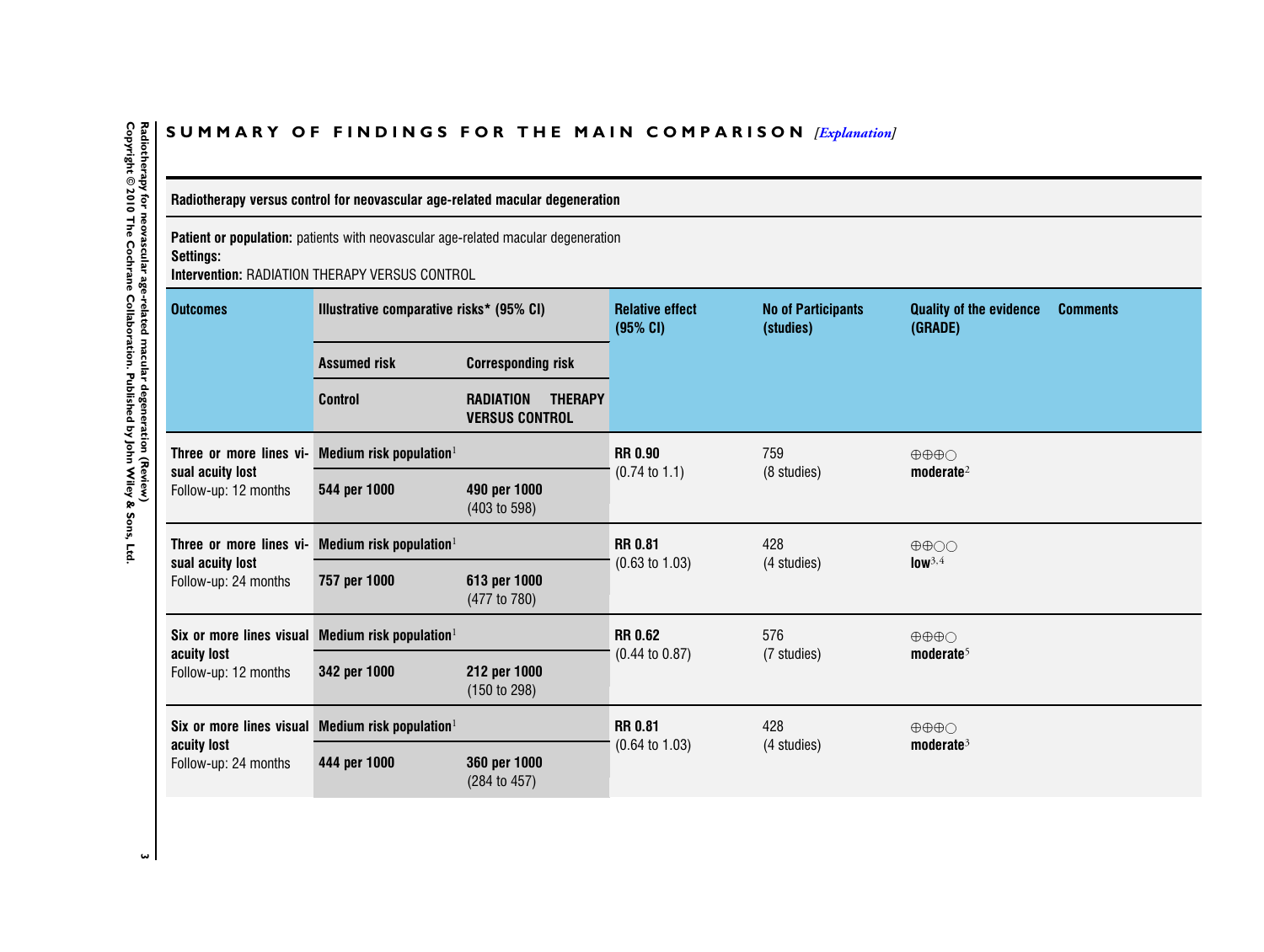| difference in visual acu-<br>ity<br>logMAR acuity. Scale<br>from: -0.2 to 2.<br>Follow-up: 12 months        | The mean difference in vi-<br>sual acuity in the inter-<br>vention groups was<br>0.08 lower<br>(0.14 to 0.01 lower)                                                                                                                                                                                                                                                                                                                                                                                                                                                                      | 799<br>(8 studies) | $\oplus \oplus \bigcirc \bigcirc$<br>low <sup>6,7</sup>                                                                                                                                |
|-------------------------------------------------------------------------------------------------------------|------------------------------------------------------------------------------------------------------------------------------------------------------------------------------------------------------------------------------------------------------------------------------------------------------------------------------------------------------------------------------------------------------------------------------------------------------------------------------------------------------------------------------------------------------------------------------------------|--------------------|----------------------------------------------------------------------------------------------------------------------------------------------------------------------------------------|
| CI: Confidence interval; RR: Risk ratio;                                                                    | assumed risk in the comparison group and the relative effect of the intervention (and its 95% CI).                                                                                                                                                                                                                                                                                                                                                                                                                                                                                       |                    | *The basis for the assumed risk (e.g. the median control group risk across studies) is provided in footnotes. The corresponding risk (and its 95% confidence interval) is based on the |
| <b>GRADE Working Group grades of evidence</b><br><sup>1</sup> Median control group risk in included studies | High quality: Further research is very unlikely to change our confidence in the estimate of effect.<br>Moderate quality: Further research is likely to have an important impact on our confidence in the estimate of effect and may change the estimate.<br>Low quality: Further research is very likely to have an important impact on our confidence in the estimate of effect and is likely to change the estimate.<br>Very low quality: We are very uncertain about the estimate.                                                                                                    |                    |                                                                                                                                                                                        |
| properly assessed.<br>properly assessed.                                                                    | <sup>2</sup> Serious limitations in design: only 3 of 8 trials adequately reported sequence generation and allocation concealment; in only 3 of 8<br>trials were participants and outcome assessors properly masked to treatment group; in none of the trials was incomplete outcome data<br><sup>3</sup> Serious limitations in design: 2 of the 4 trials adequately reported sequence generation and allocation concealment; in only 1 of the 4<br>trials were participants and outcome assessors properly masked to treatment group; in 1 of the 4 trials incomplete outcome data was |                    |                                                                                                                                                                                        |
| properly assessed.                                                                                          | $4$ Serious inconsistency: chi-sq for heterogeneity=0.04, $12=63\%$ . Risk ratios ranged from 0.58 to 1.03. The confidence intervals for the<br>trials showing most extreme effects overlapped to only a small extent. Too few trials to explore this heterogeneity.<br><sup>5</sup> Serious limitations in design: only 2 of 7 trials adequately reported sequence generation and allocation concealment; in only 2 of 7<br>trials were participants and outcome assessors properly masked to treatment group; in none of the trials was incomplete outcome data                        |                    |                                                                                                                                                                                        |
| properly assessed.                                                                                          | $6$ Serious limitations in design: only 4 of 9 trials adequately reported sequence generation and allocation concealment; in only 4 of 9<br>trials were participants and outcome assessors properly masked to treatment group; in none of the trials was incomplete outcome data<br>$7$ Selective outcome bias a possibility for these analyses as only some trials reported mean final visual acuity and only some trials                                                                                                                                                               |                    |                                                                                                                                                                                        |
| reported mean change in visual acuity since baseline.                                                       |                                                                                                                                                                                                                                                                                                                                                                                                                                                                                                                                                                                          |                    |                                                                                                                                                                                        |
|                                                                                                             |                                                                                                                                                                                                                                                                                                                                                                                                                                                                                                                                                                                          |                    |                                                                                                                                                                                        |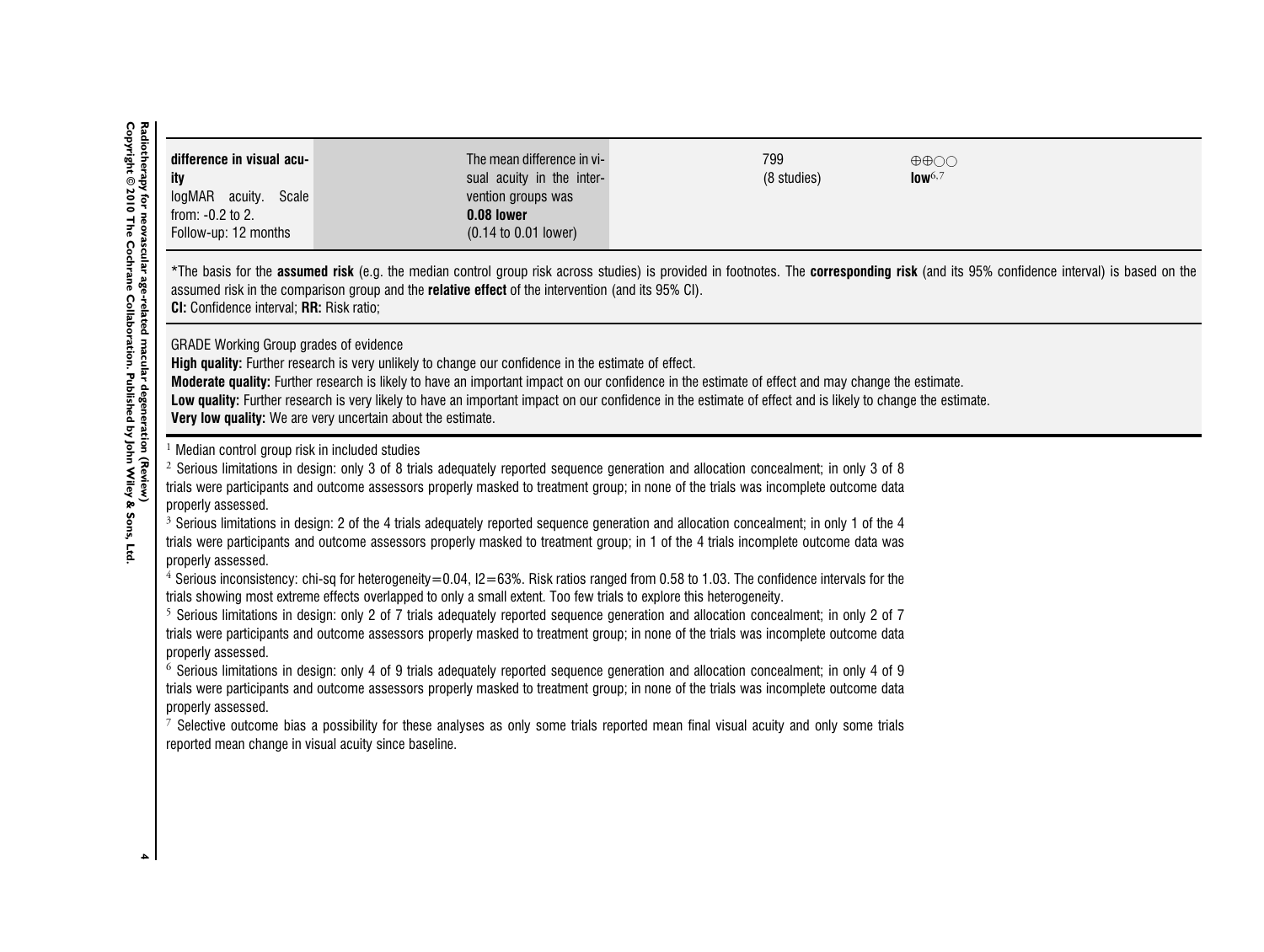### <span id="page-6-0"></span>**B A C K G R O U N D**

#### **Description of the condition**

The macula, the central area of the retina, is used for detailed vision such as reading, recognising faces and driving. Age-related macular degeneration (AMD) is the leading cause of blindness in the developed world. It is difficult to get a clear definition of AMD. The term 'age-related' is used partly due to its unknown pathogenesis. It is believed that both genetic and environmental factors play a significant role in the development of the disease. From a clinical perspective, AMD primarily affects the macular region. The term 'degeneration' is used to distinguish AMD from other genetic macular dystrophies which run in families and those where there is a clear environmental cause such as an infection or trauma.

There are several signs appearing in the retina that are associated with increasing age and increased risk of developing AMD. These signs, known as age-related maculopathy (ARM), include the presence of drusen (yellow spots beneath the retina), pigmentary disturbance and small focal areas of atrophy. In general, ARM is not associated with significant visual loss. Some people with ARM will go on to develop AMD.

There are two types of AMD: geographic atrophy (large area of atrophy centred in the macula) and choroidal neovascularisation (CNV) also known as wet AMD. This review is concerned with treatment for neovascular AMD.

In neovascular AMD, CNV develops beneath the retina. In the initial phase the CNV might cause visual distortion due to leakage of fluid into the surrounding retina. At this stage the retinal function is only mildly affected and the CNV is potentially reversible. However, the CNV may leak serum lipid and protein leading to exudation and significant swelling of the retina. The CNV may bleed and the haemorrhages may be toxic. Both exudation and haemorrhages induce a scarring response. These are associated with extensive damage to the architecture of the retina-retinal pigment epithelium-choroid complex, leading to significant visual loss.

Choroidal neovascularisation is defined as classic or occult according to its appearance on fluorescein angiography, where fluorescent dye is injected intravenously and imaged as it passes through the blood vessels of the eye. Classic membranes are clearly delineated and can be seen at the early frames of the angiogram. Occult membranes present as either late leakage, which cannot be seen in the early frames, or fibrovascular pigment epithelial detachment. Most lesions have both classic and occult components.

### **Description of the intervention**

Radiotherapy is commonly used in oncology and its use is increasing in the treatment of non-neoplastic diseases. It is believed that it can preferentially damage dividing and fast growing cells more

than normal supporting cells. In rats, photoreceptor cell death is not seen at doses less than 10 Gy and the retinal pigment epithelial cell loss does not occur under 20 Gy in single-fraction. There is also evidence to suggest that fractionation of irradiation greatly reduces the toxicity but preserves the DNA-damaging effects in rapidly dividing cells.

#### **How the intervention might work**

Clinical experience suggests that cumulative doses of up to 25 Gy cause no damage to the retina or optic nerve. As the endothelial cells in CNV are dividing it is possible that radiotherapy can stop the growth of CNV without significant damage to the retina.

#### **Why it is important to do this review**

There are several RCTs of radiotherapy for neovascular AMD using different dosage and fractionation schemes. The aim of this review was to assess systematically the results of these studies with a view to providing an overall estimate of treatment effect.

### **O B J E C T I V E S**

The aim of this review was to examine the effects of radiotherapy on neovascular AMD.

### **M E T H O D S**

### **Criteria for considering studies for this review**

#### **Types of studies**

We included randomised controlled trials (RCTs).

#### **Types of participants**

We included trials in which participants were people with CNV secondary to AMD as defined by the study investigators.

#### **Types of interventions**

We included studies in which radiotherapy, no matter how it was delivered, was compared to another treatment, low dosage irradiation, sham treatment or no treatment.

**Radiotherapy for neovascular age-related macular degeneration (Review) 5 Copyright © 2010 The Cochrane Collaboration. Published by John Wiley & Sons, Ltd.**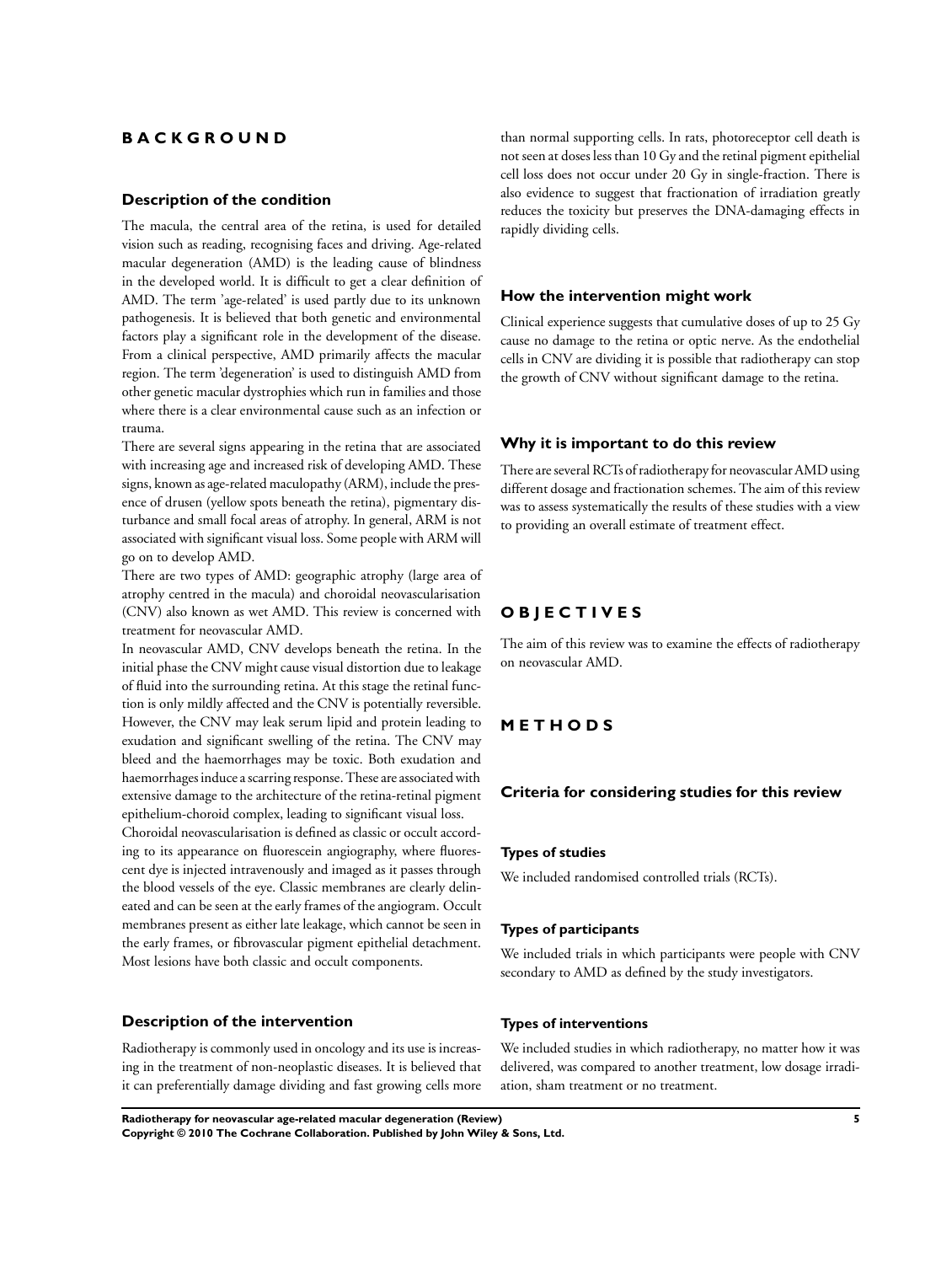#### **Types of outcome measures**

#### **Primary outcomes**

The primary outcome for this review was loss of visual acuity. We considered two measures of loss of visual acuity - 3 or more lines lost on a logMAR chart (equivalent to doubling of visual angle or worse) and 6 or more lines lost (equivalent to quadrupling of visual angle or worse). We also considered mean visual acuity and change in visual acuity as a continuous score.

#### **Secondary outcomes**

The secondary outcomes for this review were:

- measures of contrast sensitivity;
- new vessel growth;

• quality of life measures - any validated measurement scale which aims to measure the impact of visual function loss on quality of life of participants;

• any adverse outcomes as reported in trials.

#### **Follow up**

We measured outcomes at six, 12 and 24 months after radiation treatment.

#### **Search methods for identification of studies**

#### **Electronic searches**

We searched the Cochrane Central Register of Controlled Trials (CENTRAL) (which contains the Cochrane Eyes and Vision Group Trials Register) in *The Cochrane Library* Issue 3, 2010, MEDLINE (January 1950 to March 2010), EMBASE (January 1980 to March 2010), Latin American and Caribbean Health Sciences Literature Database (LILACS) (January 1982 to March 2010), the *meta*Register of Controlled Trials (*m*RCT) ( [www.controlled-trials.com](http://www.controlled-trials.com/)) (March 2010) and ClinicalTrials.gov [\(http://clinicaltrials.gov\)](http://error:_left_parenthesis_in_address;_Please_contact_the_author_for_the_correct_link) (March 2010). There were no language or date restrictions in the search for trials. The electronic databases were last searched on 23 March 2010.

See: Appendices for details of search strategies for CENTRAL [\(Appendix 1\)](#page-54-0), MEDLINE ([Appendix 2](#page-55-0)), EMBASE [\(Appendix](#page-55-0) [3\)](#page-55-0), LILACS ([Appendix 4](#page-56-0)), *m*RCT [\(Appendix 5\)](#page-56-0) and ClinicalTrials.gov ([Appendix 6\)](#page-56-0).

#### **Searching other resources**

We contacted the investigators of the trials included in this review for information about further trials. We searched the reference lists of relevant studies for further trial reports. We did not perform manual searches of conference proceedings or journals.

### **Data collection and analysis**

#### **Selection of studies**

Two review authors independently scanned the titles and abstracts resulting from the searches. We obtained full copies of all potentially or definitely relevant articles. Two review authors assessed the full copies according to the '[Criteria for considering studies](#page-6-0) [for this review'](#page-6-0). We resolved disagreements by discussion.

#### **Data extraction and management**

Two review authors independently extracted data using a form developed by the Cochrane Eyes and Vision Group. We resolved discrepancies by discussion. In the original review, one author entered data into RevMan 4.2 using the double data-entry facility to check for errors. For the updates in RevMan 5, data were entered onto a spreadsheet and cut and pasted into RevMan.

#### **Assessment of risk of bias in included studies**

Two review authors independently assessed study quality according to methods set out in Section 6 of the *Cochrane Handbook for Systematic Reviews of Interventions (*[Higgins 2006](#page-16-0)*)*. The review authors were not masked to any trial details during the assessment. We considered four parameters of quality when grading the articles: allocation concealment and method of allocation to treatment; masking of providers and recipients of care; masking of outcome assessment; and completeness of follow up. We graded each parameter of trial quality: A - adequate; B - unclear; or C inadequate. We resolved disagreement between the review authors on assessments by discussion. We contacted the trial authors for clarification on any parameter graded B - unclear. We excluded any trial scoring C - inadequate on allocation concealment and method of allocation to treatment.

For the update in 2009, we used the Cochrane Collaboration's tool for assessing the risk of bias [\(Higgins 2009](#page-16-0)). We assessed the extent to which bias could have been introduced in the following aspects of study design and execution: sequence generation, allocation concealment, blinding (masking), incomplete outcome data and selective outcome reporting.

#### **Measures of treatment effect**

The primary outcome of visual acuity loss was assessed at six, 12 and 24 months. We used two outcomes, loss of 3 or more lines on a logMAR chart and loss of 6 or more lines. As the proportion of people experiencing these outcomes was high in the control group (more than 10%) we used the relative risk as our effect measure. Not all trials reported visual acuity outcomes in this dichotomous format. We contacted investigators for data but these requests were not successful. We, therefore, also included mean visual acuity and change in visual acuity as a continuous score.

**Radiotherapy for neovascular age-related macular degeneration (Review) 6 Copyright © 2010 The Cochrane Collaboration. Published by John Wiley & Sons, Ltd.**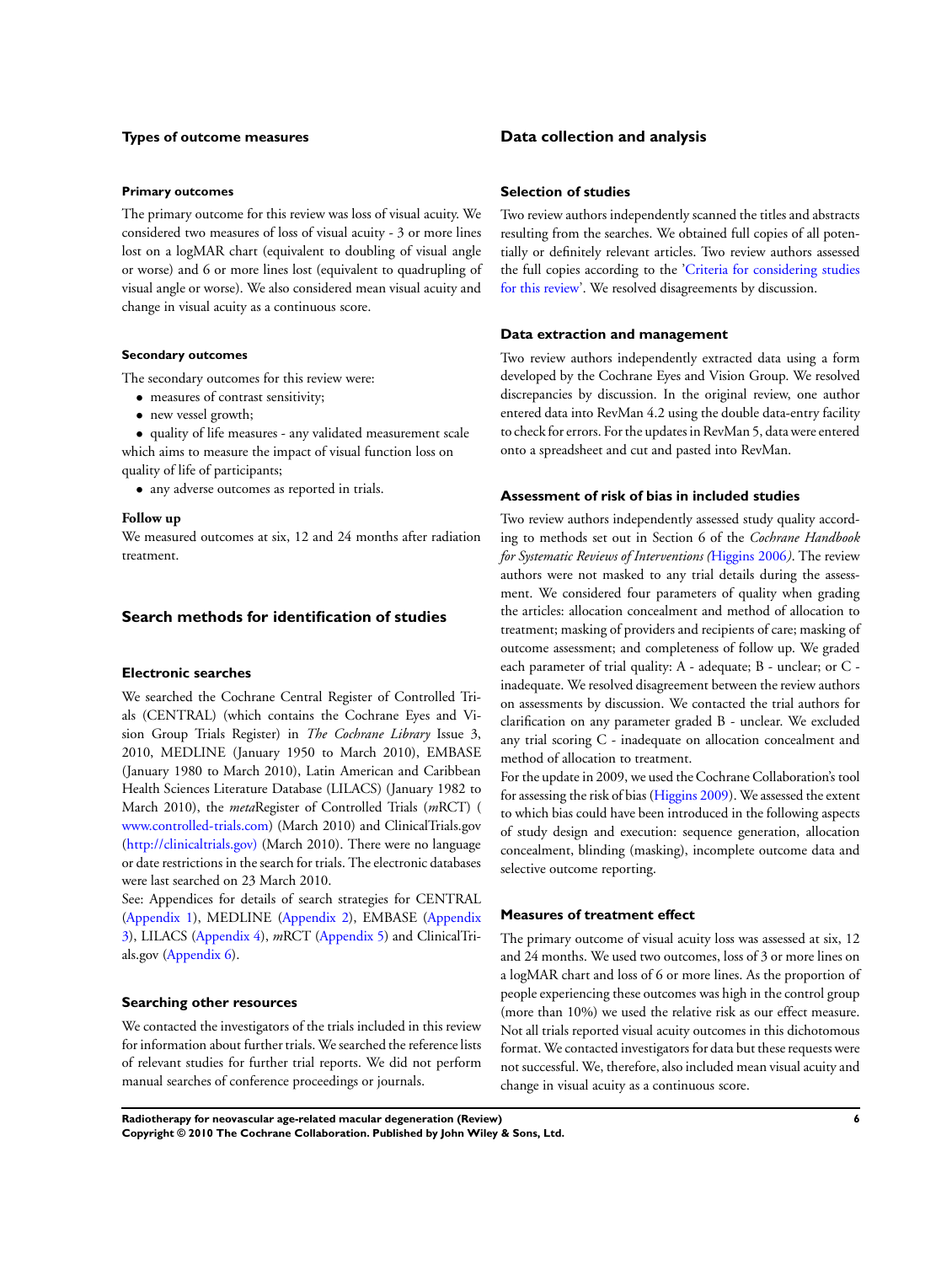#### **Unit of analysis issues**

Most studies randomised participants and then studied one eye per person. One trial ([Jaakkola 2005](#page-16-0)) reported data from 88 eyes in 86 participants. As the numbers of people with both eyes erroneously included in the analysis was small in this study, and it was not possible to extract data for people, this error was ignored and data on eyes used in the analysis. For one trial ([Kacperek 2001](#page-16-0)) it was not clear how the analysis was done but data could not be extracted for the review in any case.

#### **Dealing with missing data**

Our main analyses assume that missing data is missing at random. However, to see how reasonable this assumption might be we also did sensitivity analyses with different assumptions about the missing data using methods as set out by White et al [\(White 2008](#page-16-0)). The "informative missingness odds ratio" (IMOR) refers to the ratio of the odds of the outcome among participants for whom data were missing and the odds of the outcome among participants who were observed. These IMORs can be assumed to be equal or different in the two trial arms. We did four sensitivity analyses. Firstly we assumed the IMOR was 2 in treatment and control groups i.e. that people who were not seen were twice as likely to have the outcome. Secondly, we assumed that the IMOR was ½ in both treatment and control groups i.e. that people who were not seen were half as likely to have the outcome. For the third and fourth sensitivity analyses, we assumed that the IMOR was opposite in treatment and control groups - i.e. 2 or ½.

All analyses were done using the *metamiss* command in Stata (version 10.1, StataCorp LP, 4905 Lakeway Drive, College Station, TX 77845 USA).

#### **Assessment of heterogeneity**

We assessed heterogeneity by looking at the forest plots to see whether the confidence intervals for the estimates of effect overlapped and by looking at the  $\chi^2$  and  $I^2$  value.

#### **Assessment of reporting biases**

We planned to investigate publication bias by doing a scatter plot of the effect estimates from the individual studies against their standard error. An asymmetric graph may indicate that smaller studies that are not statistically significant have not been published although it also may indicate that the effects of treatment are different in small studies. Currently not enough trials are included in the analyses to assess publication bias.

We investigated selective outcome reporting by doing an "outcome matrix" and classifying missing outcomes according to the ORBIT classification [\(Kirkham 2010](#page-16-0)).

A: States outcome analysed but only reported that the treatment differences were not statistically significant

B: States outcome analysed but only reported that treatment differences were significant

C: Clear that outcome was analysed but insufficient data presented to be included in meta-analysis or full tabulation

D: Clear that outcome was analysed but no results reported

E: Clear that outcome was measured (for example, includes structurally related outcomes) but not necessarily analysed

F: States that outcome was not measured

G: Not mentioned but clinical judgement says likely to have been measured

H: Not mentioned but clinical judgement says unlikely to have been measured

I: Other give details

#### **Data synthesis**

We used a random-effects model to combine results.

There was considerable statistical heterogeneity between studies. However, the amount of heterogeneity varied with the outcome. We have included the pooled analyses and  $I^2$  estimates on the graphs for information but have not reported the pooled results in the abstract.

There were not enough data reported for other potential outcome measures (growth of new vessels, contrast sensitivity and quality of life) to enable a statistical analysis but these are discussed in the results section.

#### **Subgroup analysis and investigation of heterogeneity**

Not all of the trials reported data for all outcomes. This meant that our options for exploring the sources of heterogeneity were limited. In our protocol we specified three factors of interest for subgroup analyses (method of delivery, dosage and type of CNV). All but one trial used the same method of delivery. [Table 1](#page-50-0) shows the details of dosage in these trials. [Table 2](#page-50-0) shows the details of CNV.

During the course of doing the review we identified one additional aspect of study design as of interest for subgroup analysis. This was whether or not sham irradiation was carried out in the control group.

Using these factors we performed stratified analyses, the purpose of which was to determine whether the outcome varied significantly with type of explanatory variable. We used data from the 12 month follow-up and divided the trials into two groups for each factor: high dose (more than 14 Gy) versus low dose (less than or equal to 14 Gy); 50% or more of participants with classic CNV versus less than 50% with classic CNV; and trials with no sham irradiation versus those with sham irradiation. As the numbers of trials were small and the purpose of this analysis was to compare treatment effects only, we used odds ratios pooled using a fixed-effect model. We calculated an 'interaction effect' ([Altman 2003\)](#page-16-0) i.e. compared the pooled odds ratio in the two subgroups.

**Radiotherapy for neovascular age-related macular degeneration (Review) 7 Copyright © 2010 The Cochrane Collaboration. Published by John Wiley & Sons, Ltd.**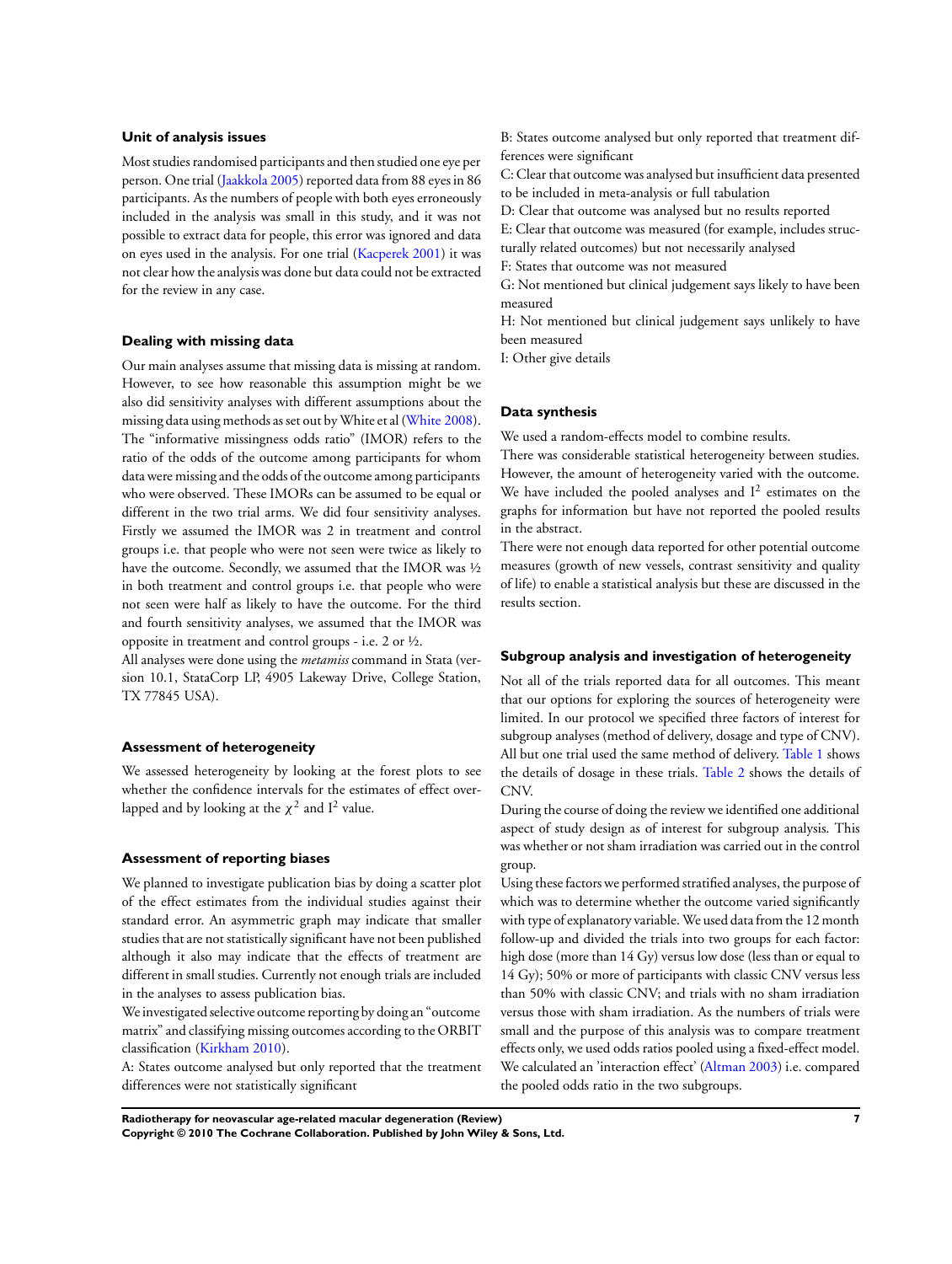#### **Sensitivity analysis**

Our main sensitivity analyses were regarding missing data (see "[Dealing with missing data](#page-6-0)" above).

### **R E S U L T S**

#### **Description of studies**

See:[Characteristics of included studies;](#page-19-0)[Characteristics of excluded](#page-37-0) [studies.](#page-37-0)

### **Results of the search**

The searches identified 149 reports. A further two potentially relevant reports were identified by subsequent electronic searching carried out for another project. We obtained full copies of 28 reports which referred to 23 potentially relevant studies. We excluded 12 of these trials largely because the treatment groups were not randomly allocated (*see* '[Characteristics of excluded studies](#page-37-0)' table). A total of 11 trials were considered suitable for inclusion in the review (*see* '[Characteristics of included studies](#page-19-0)' table). The included studies all stated that they were RCTs but did not always specify how they performed the randomisation (see below).

An updated search done in March 2010 identified 487 reports of trials. After initial assessment by the Trials Search Co-ordinator, 477 references were excluded as they were deemed not relevant to the scope of the review and the review authors subsequently assessed ten reports. Of these ten reports, three were relevant trials [\(AMDLRTSG 2003;](#page-16-0) [AMDRT 2004;](#page-16-0) [Jaakkola 2005](#page-16-0)), six were ineligible trials (Avila 2009; Barak 2005; Churei 2004; [Heier 2008;](#page-16-0) [Marcus 2004](#page-16-0); [Zambarakji 2006\)](#page-16-0) and one was a report on quality of life outcomes in [SFRADS 2002](#page-16-0).

#### **Included studies**

For additional information see the'[Characteristics of included](#page-19-0) [studies'](#page-19-0) table.

#### **Types of participants**

The 14 trials randomised a total of 1242 people. The studies took place in Germany ([Anders 1998](#page-16-0); [Eter 2002](#page-16-0); [RAD 1999](#page-16-0)), the Netherlands [\(Bergink 1998](#page-16-0)), Finland ([Jaakkola 2005](#page-16-0)), USA [\(AMDRT 2004](#page-16-0); [Char 1999](#page-16-0); [Ciulla 2002](#page-16-0); [Marcus 2001\)](#page-16-0), Japan [\(AMDLRTSG 2003;](#page-16-0) [Kobayashi 2000\)](#page-16-0), UK [\(Kacperek 2001;](#page-16-0) [SFRADS 2002\)](#page-16-0) and Switzerland [\(Valmaggia 2002](#page-16-0)). In all studies the mean age of participants was around 75 years; in most studies the majority of participants were women, however, the percentage female ranged from 30% to 64%.

All studies recruited participants with subfoveal CNV associated with AMD. Most studies, with the exception of [AMDLRTSG](#page-16-0)

[2003](#page-16-0), [Anders 1998](#page-16-0) and [Kacperek 2001,](#page-16-0) classified the CNV lesion as classic, occult or mixed. In most trials the percentage of participants with classic or predominantly classic CNV ranged between 37% and 57% [\(Table 2](#page-50-0)). In [Marcus 2001](#page-16-0) a lower percentage of participants with classic CNV was recruited (12%).

Two studies did not specify visual acuity criteria for entry to the trial [\(Eter 2002](#page-16-0); [Valmaggia 2002\)](#page-16-0). Most studies specified that eligible participants should have a worst visual acuity in the study eye, usually between 6/60 and 6/120 [\(AMDLRTSG 2003](#page-16-0); [AMDRT](#page-16-0) [2004](#page-16-0); [Anders 1998](#page-16-0); [Bergink 1998](#page-16-0); [Ciulla 2002](#page-16-0); [Jaakkola 2005;](#page-16-0) [Kacperek 2001;](#page-16-0) [Marcus 2001;](#page-16-0) [RAD 1999](#page-16-0); [SFRADS 2002\)](#page-16-0); two studies did not specify a worst acuity ([Char 1999](#page-16-0); [Kobayashi](#page-16-0) [2000](#page-16-0)). Four studies specified that there should be some visual loss, usually to 6/12 or less ([Anders 1998](#page-16-0); [Char 1999](#page-16-0); [Ciulla 2002;](#page-16-0) [Kobayashi 2000](#page-16-0)).

#### **Types of intervention**

[Table 1](#page-50-0) shows the dosage of radiotherapy applied in the different studies. Thirteen studies used external beam radiotherapy. The dosages ranged from 24 Gy (four fractions of 6 Gy) [\(Bergink 1998](#page-16-0)) to 7.5 Gy (one fraction) [\(Char 1999](#page-16-0)). Only one study used plaque brachytherapy with a dose of 12.6 Gy delivered over 11 minutes [\(Jaakkola 2005](#page-16-0)).

Nine of the studies gave no treatment to the control group [\(AMDLRTSG 2003;](#page-16-0) [Anders 1998](#page-16-0); [Bergink 1998](#page-16-0); [Char 1999;](#page-16-0) [Eter 2002](#page-16-0); [Jaakkola 2005;](#page-16-0) [Kacperek 2001;](#page-16-0) [Kobayashi 2000;](#page-16-0) [SFRADS 2002](#page-16-0)); three studies used sham irradiation ([Ciulla 2002;](#page-16-0) [Marcus 2001;](#page-16-0) [RAD 1999\)](#page-16-0) and one study used very low-dose irradiation (1 Gy) ([Valmaggia 2002\)](#page-16-0). In [AMDRT 2004](#page-16-0) some participants in the control group received sham irradiation and others received no treatment.

#### **Types of outcome measures**

In all studies the primary outcome was visual acuity. In most cases this was measured using the ETDRS chart or equivalent logMAR chart. The exception to this was [Bergink 1998](#page-16-0) where Snellen acuity was measured. Most studies considered some aspect of the clinical progression of CNV such as area of CNV ([AMDLRTSG 2003;](#page-16-0) [AMDRT 2004](#page-16-0); [Kobayashi 2000;](#page-16-0) [Valmaggia 2002\)](#page-16-0) and appearance of the fundus on fluorescein angiography ([Jaakkola 2005;](#page-16-0) [Marcus 2001](#page-16-0); [RAD 1999](#page-16-0)). Near vision [\(SFRADS 2002\)](#page-16-0) and reading ability ([Valmaggia 2002](#page-16-0)) were also considered. Three studies specifically considered safety ([AMDRT 2004](#page-16-0); [Kobayashi 2000;](#page-16-0) [SFRADS 2002\)](#page-16-0).

#### **Excluded studies**

See'[Characteristics of excluded studies'](#page-37-0) table.

**Radiotherapy for neovascular age-related macular degeneration (Review) 8**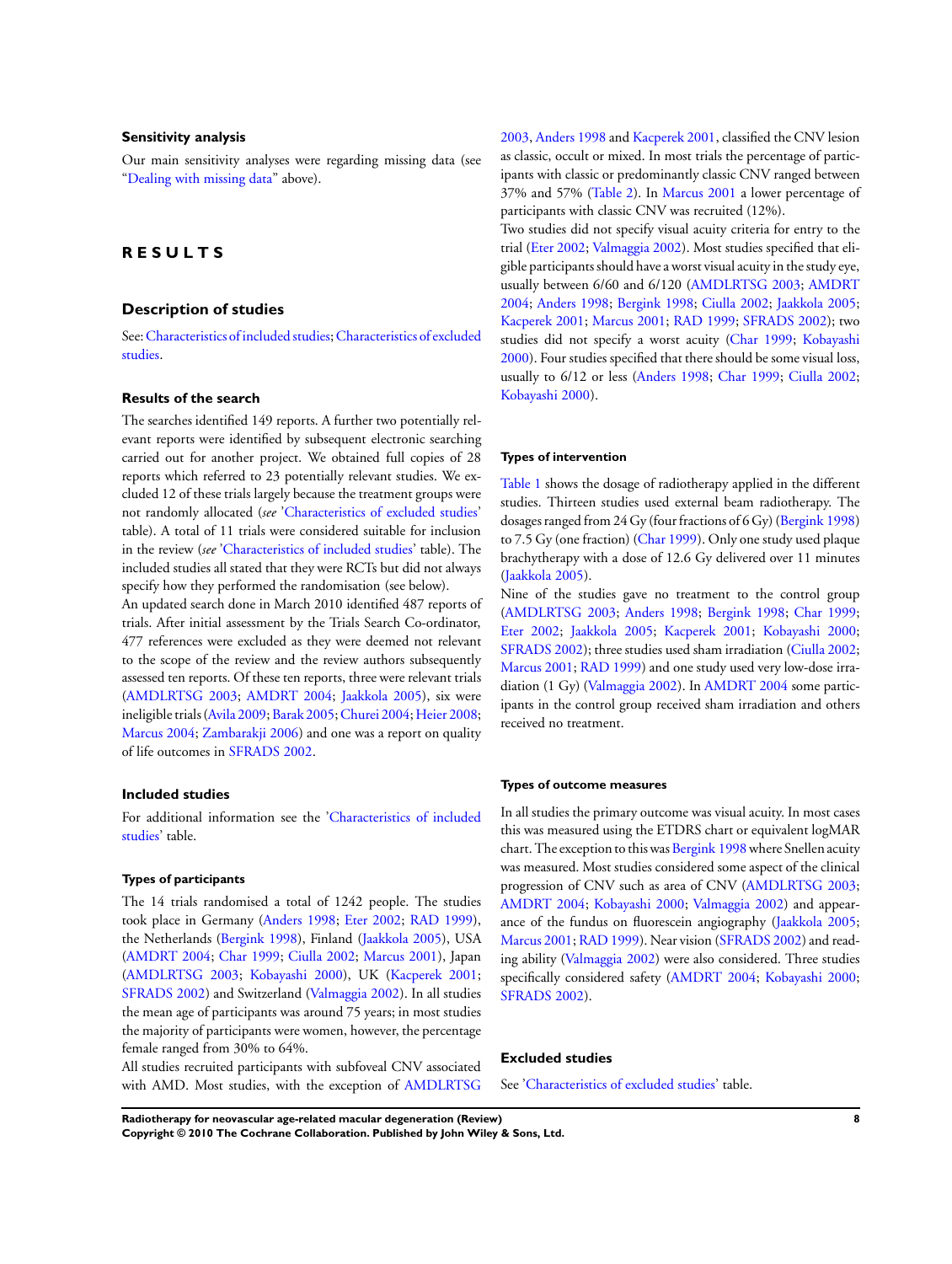### **Risk of bias in included studies**

Figure 1 and [Figure 2](#page-11-0) summa rise the assessment of the risk of bias in included studies.



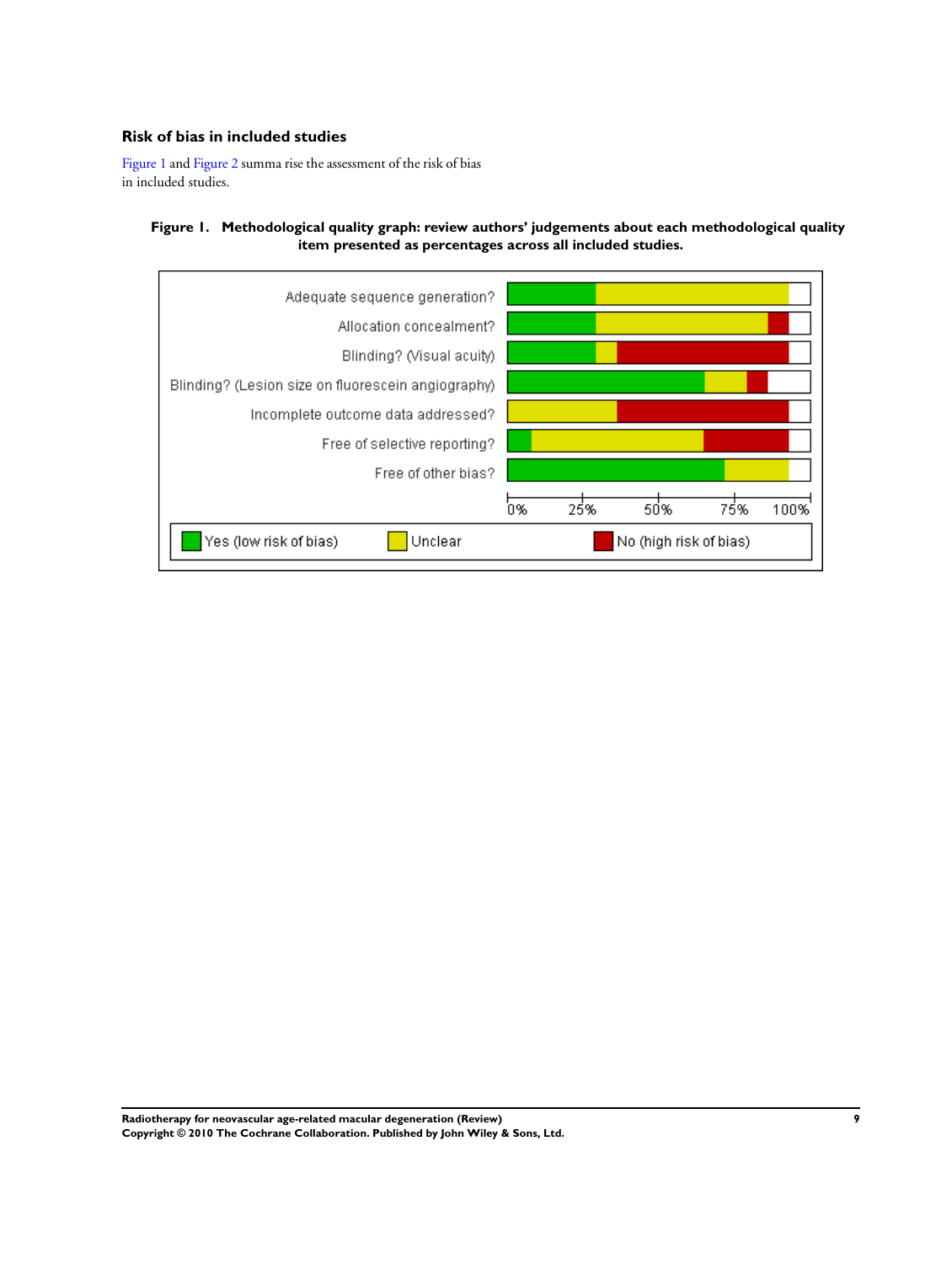

<span id="page-11-0"></span>**Figure 2. Methodological quality summary: review authors' judgements about each methodological quality item for each included study.**

**Radiotherapy for neovascular age-related macular degeneration (Review) 10 Copyright © 2010 The Cochrane Collaboration. Published by John Wiley & Sons, Ltd.**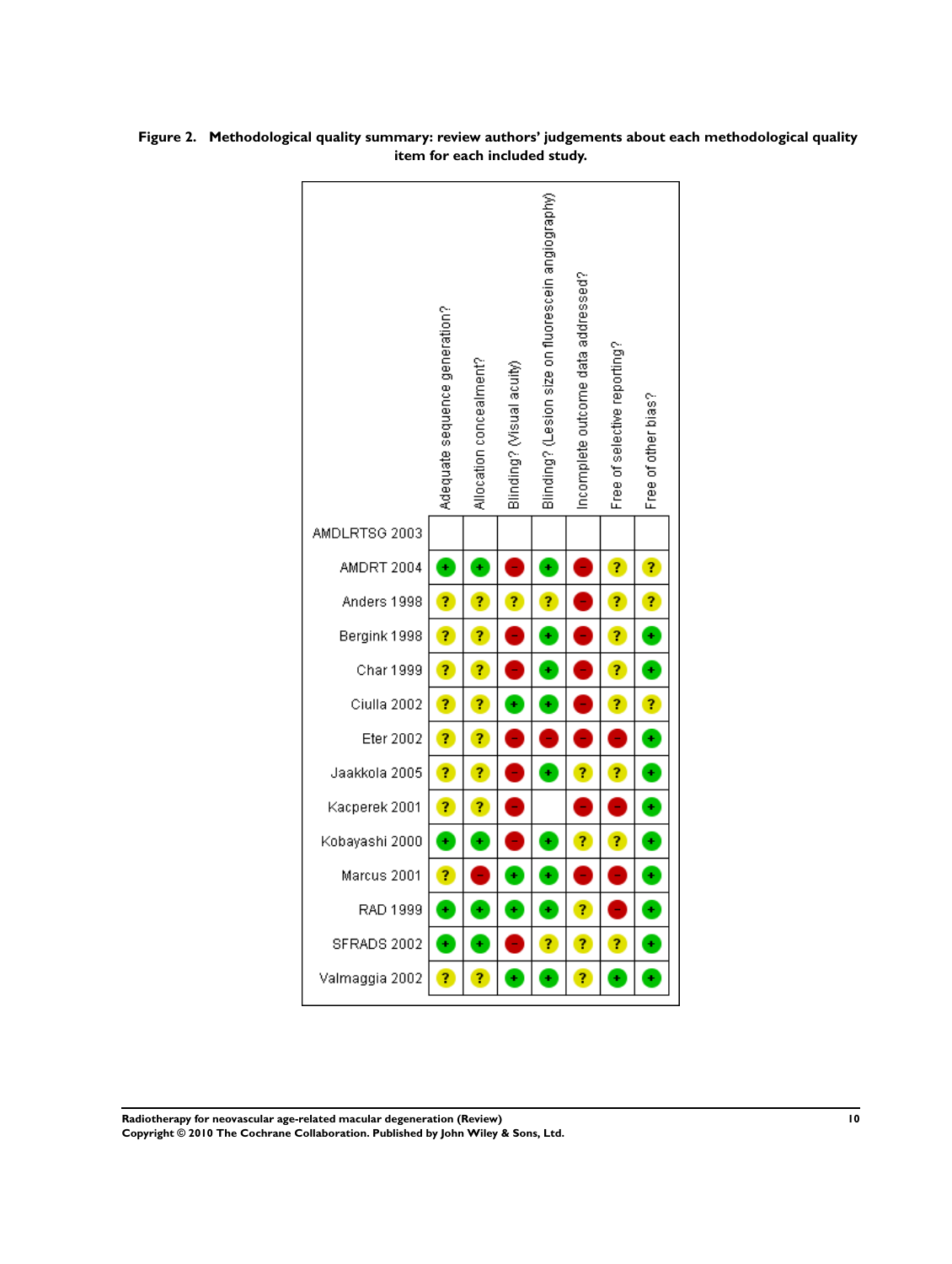### <span id="page-12-0"></span>**Allocation**

In four studies [\(Kobayashi 2000;](#page-16-0) [Marcus 2001](#page-16-0); [RAD 1999;](#page-16-0) [SFRADS 2002\)](#page-16-0) trial reports indicated that randomisation had been executed properly, that is, an unpredictable sequence of treatment allocation was concealed properly from people recruiting participants into the trial.

#### **Blinding**

Studies that did not perform sham irradiation [\(Anders 1998](#page-16-0); [Bergink 1998;](#page-16-0) [Char 1999;](#page-16-0) [Eter 2002](#page-16-0); [Kacperek 2001](#page-16-0); [Kobayashi](#page-16-0) [2000](#page-16-0); [SFRADS 2002](#page-16-0)) were at greater risk of performance bias with participants and providers in general being aware of the treatment group. However, in three of these studies efforts were made to mask the outcome assessor to treatment group (detection bias) [\(Char 1999;](#page-16-0) [Kobayashi 2000](#page-16-0); [SFRADS 2002](#page-16-0)).

#### **Incomplete outcome data**

[Table 3;](#page-51-0) [Table 4](#page-51-0) and [Table 5](#page-52-0) summa rise the follow-up in the included studies at six, 12 and 24 months. Follow-up rates were not described clearly in four studies ([AMDLRTSG 2003;](#page-16-0) [Bergink](#page-16-0) [1998](#page-16-0); [Char 1999](#page-16-0); [Kacperek 2001\)](#page-16-0). In two studies, not enough information was given on people excluded after randomisation [\(Ciulla 2002](#page-16-0); [Eter 2002](#page-16-0)) so estimates of follow-up for these studies may underestimate loss to follow-up. In one study [\(SFRADS](#page-16-0) [2002](#page-16-0)) a strictly intention-to-treat analysis was not performed as one patient randomised to the control group received treatment and was analysed in the treatment group. However, this was unlikely to have had a major impact on the results of the study. None of the authors included participants lost to follow up in the analyses.

[Appendix 7](#page-57-0) and [Appendix 8](#page-61-0) show the sensitivity analyses making different assumptions as to risk of outcome in people not seen. Five different assumptions are shown:

• Missing at random (available case analysis)

• Odds of outcome in not observed twice odds of outcome in observed in treatment and control groups

• Odds of outcome in not observed half odds of outcome in observed in treatment and control groups

• Odds of outcome in not observed twice odds of outcome in observed in treatment group and odds of outcome in not observed half odds of outcome in observed in control group

• Odds of outcome in not observed half odds of outcome in observed in treatment group and odds of outcome in not observed twice odds of outcome in observed in control group

The pooled estimates did not appear to be at substantial risk of bias due to missing data in the included studies ([Appendix 7](#page-57-0)). The pooled risk ratio, under various assumptions about the risk of

outcome in people who were not observed, varied on average by less than 10% from the available case analysis. The exception to this was loss of 6+ lines at six months where making more extreme assumptions about outcome in people who were not seen resulted in approximately 15% change in the pooled risk ratio. If we assume that the odds of the outcome in people in the treatment group who were not seen was twice that of the people who were seen, and that the odds of the outcome in people in the control group who were not seen was only half that of people who were seen, the observed risk ratio showing a beneficial effect becomes nonstatistically significant.

Looking at the effect of missing data on individual studies [\(Appendix 8](#page-61-0)) [AMDRT 2004,](#page-16-0) [Bergink 1998](#page-16-0); [Kobayashi 2000](#page-16-0) [Marcus 2001](#page-16-0); and [Valmaggia 2002](#page-16-0) all had some outcomes affected by assumptions about missing data - in particular the assumption that the outcome was different in non-observed participants in treatment and control (twice the odds in treatment and half in control). This assumption, for some outcomes, leads to a change in risk ratio of greater than 10%.

#### **Selective reporting**

[Table 6](#page-52-0) shows the outcome reporting grid for the primary outcome: visual acuity at six, 12 or 24 months. Visual acuity can be presented in several different ways: loss of 3+ or 6+ lines of visual acuity, mean visual acuity or change in visual acuity. Decisions about which method of analysis to use can be influenced by the statistical significance of the results and therefore this can lead to bias. No study reported all visual acuity measures.

#### **Effects of interventions**

See: **[Summary of findings for the main comparison](#page-4-0)** [Radiotherapy versus control for neovascular age-related macular](#page-4-0) [degeneration](#page-4-0)

#### **Primary outcomes**

Data on visual acuity were not available in a form suitable for inclusion in the review for two studies [\(Eter 2002](#page-16-0); [Kacperek](#page-16-0) [2001](#page-16-0)). In [Eter 2002](#page-16-0) 45 eyes of 45 participants were assigned in a ratio of 2:1 to either radiation treatment (20 Gy in 10 fractions) or observation. There were no statistically significant differences between treatment and control groups six months after treatment. In[Kacperek 2001](#page-16-0) 38 people were treated with radiotherapy (18 Gy in 4 fractions) and compared to 28 people who were not treated. At 12 months visual acuity was measured on 28 participants in the treatment group and 20 in the control group. Participants in the control group had lost more vision than the treatment group (Mann Whitney test  $P = 0.028$ ).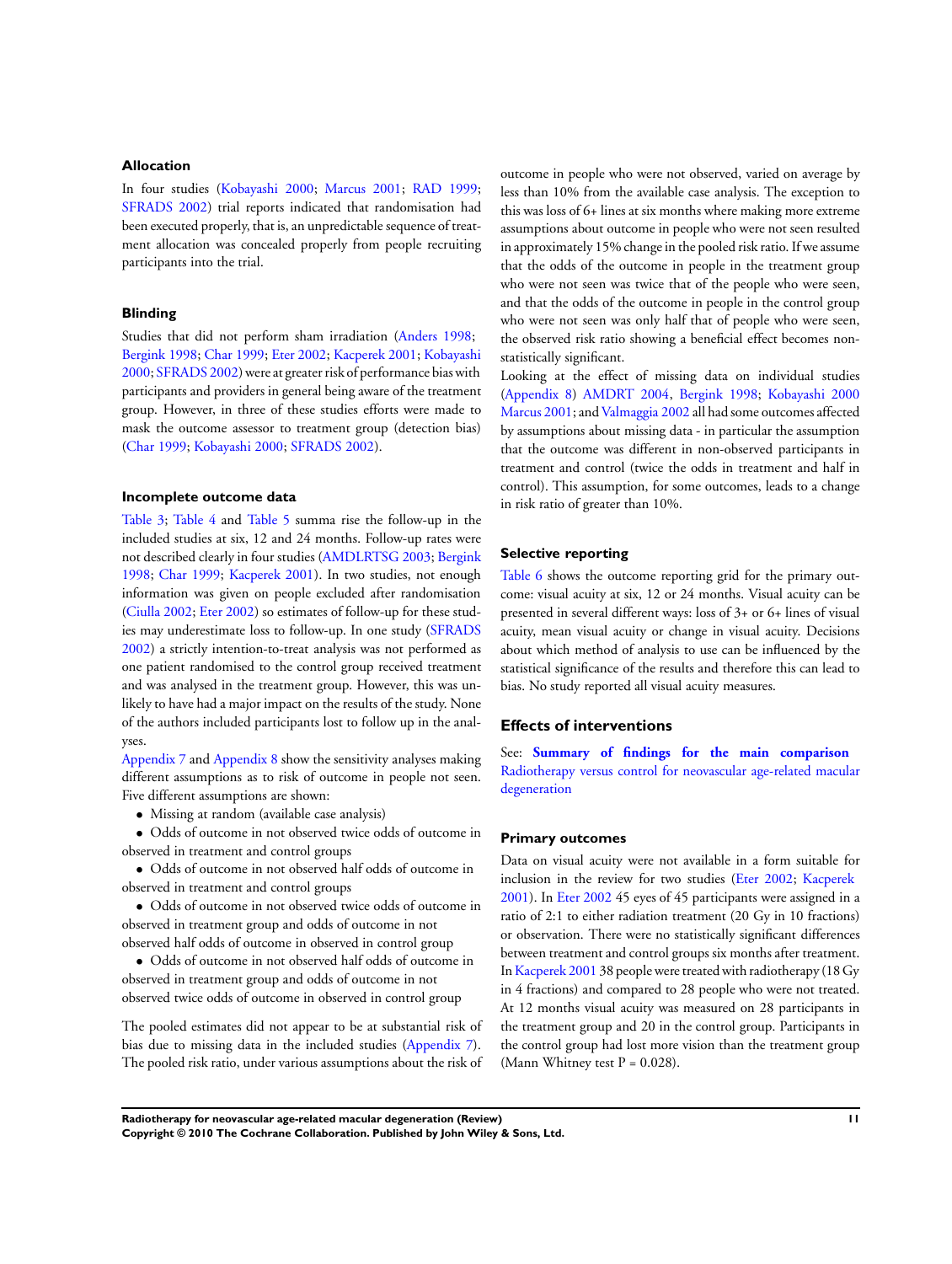#### *Follow up at six months*

Five trials provided data on the primary outcome (3 or more lines visual acuity lost) at six months ([AMDRT 2004;](#page-16-0) [Jaakkola 2005;](#page-16-0) [Marcus 2001](#page-16-0); [SFRADS 2002;](#page-16-0) [Valmaggia 2002](#page-16-0)) [\(Analysis 1.1](#page-40-0)). There was some inconsistency in trial results. The  $I^2$  value (percentage of total variation across studies that was due to heterogeneity rather than chance) ([Higgins 2003\)](#page-16-0) was 41%. The relative risk of losing 3 or more lines six months after treatment varied from 0.40 (95% CI 0.18 to 0.88) [\(Valmaggia 2002\)](#page-16-0) to 1.06 (95% CI 0.71 to 1.57) ([Marcus 2001](#page-16-0)). There was similar inconsistency in the outcome 6 or more lines visual acuity lost  $(I^2 = 47\%)$  however all the risk ratios were in the direction of benefit varying from 0.07 (95% CI 0.0 to 1.11) [\(Valmaggia 2002](#page-16-0)) to 0.83 (95% CI 0.47 to 1.46) ([SFRADS 2002](#page-16-0)) [\(Analysis 1.4](#page-43-0)).

#### *Follow up at 12 months*

Eight trials provided data on visual acuity outcomes at 12 months ( [AMDRT 2004;](#page-16-0) Bergink 1998; Char 1999; [Jaakkola 2005;](#page-16-0) [Marcus](#page-16-0) [2001](#page-16-0); [RAD 1999](#page-16-0); [SFRADS 2002;](#page-16-0) [Valmaggia 2002](#page-16-0)). Again there was inconsistency in trial results for the outcome of 3 or more lines visual acuity lost ( $I^2 = 42\%$ ) with the relative risk varying from 0.37 (95% CI 0.15 to 0.90) [\(Char 1999](#page-16-0)) to 1.22 (95% CI 0.91 to 1.62) [\(Marcus 2001\)](#page-16-0) [\(Analysis 1.2](#page-41-0)). There was less inconsistency for the outcome of 6 or more lines visual acuity lost  $(I^2 = 17\%)$  ([Analysis](#page-44-0) [1.5](#page-44-0)). Most trials provided results in the direction of benefit with the exception of [Marcus 2001](#page-16-0) 1.23 (95% CI 0.56 to 2.68). The pooled risk ratio (random-effects model) was 0.62 (95% CI 0.44 to 0.87).

#### *Follow up at 24 months*

Four trials provided data on visual acuity outcomes at 24 months [\(Jaakkola 2005;](#page-16-0) [Kobayashi 2000](#page-16-0); [SFRADS 2002](#page-16-0); [Valmaggia](#page-16-0) [2002](#page-16-0)). There was considerable inconsistency in trial results for the outcome of 3 or more lines lost  $(I^2 = 63\%)$  [\(Analysis 1.3](#page-42-0)). There was no inconsistency in trial results for the outcome of 6 or more lines lost ( $I^2 = 0\%$ ) ([Analysis 1.6](#page-45-0)). The random-effects pooled relative risk was 0.81 (95% CI 0.64 to 1.03). Using a fixed-effect model the relative risk was 0.79 (95% CI 0.62 to 1.01).

### **Effects of missing data**

[Table 3](#page-51-0); [Table 4](#page-51-0) and [Table 5](#page-52-0) show follow-up in the included studies. The analyses presented so far assume data were missing at random.

See [Appendix 7](#page-57-0) and [Appendix 8](#page-61-0) for sensitivity analyses and "[Incomplete outcome data"](#page-12-0) above for discussion on the effects of missing data. With regard to the pooled analyses, we are interested in whether our conclusions would change as a result of different assumptions about reasons for data being missing. Overall, the size and statistical significance of the effect was similar in the available case analyses (data missing at random) and assuming that there was a different risk of outcome in non-observed people (see table below). There were a few exceptions to this, however the differences were still relatively small and the fact that the statistical significance changed probably reflects the fact these were borderline cases anyway and the upper confidence interval was close to 1 (no effect).

| Outcome                                           | Available case analysis risk ratio Assumption about missing data<br>$(95\% \text{ CI})$ |                      | Risk ratio (95% CI) under this as-<br>sumption |
|---------------------------------------------------|-----------------------------------------------------------------------------------------|----------------------|------------------------------------------------|
| $3+$ lines at 6 months                            | 0.755(0.556, 1.025)                                                                     | IMOR $\frac{1}{2}$ 2 | 0.7(0.516, 0.949)                              |
| $3+$ lines at 24 months 0.81 (0.636, 1.033)       |                                                                                         | IMOR $\frac{1}{2}$ 2 | 0.768(0.593, 0.994)                            |
| 6+ lines at 6 months                              | 0.423(0.191, 0.934)                                                                     | IMOR $2\frac{1}{2}$  | 0.488(0.225, 1.055)                            |
| $6+$ lines at 24 months $\,0.811\,(0.638, 1.032)$ |                                                                                         | IMOR $\frac{1}{2}$ 2 | 0.741(0.58, 0.947)                             |

IMOR 2 ½: Odds of outcome in not observed twice odds of outcome in observed in treatment group and odds of outcome in not observed half odds of outcome in observed in control group. IMOR ½ 2: Odds of outcome in not observed half odds of outcome in observed in treatment group and odds of outcome in not observed twice odds of outcome in observed in control group.

#### **Visual acuity as a continuous outcome**

Not all trials reported visual acuity outcomes in a dichotomous

format. In order to include data from the trials that did not, we also collected data on logMAR visual acuity as a continuous variable. These data were available for most trials at 12 months, either as mean visual acuity at follow-up or change in visual acuity since the start of the trial [\(Analysis 1.7](#page-46-0)). There was less heterogeneity in these outcomes. For example, for the trials reporting change in visual acuity, the  $I^2$  value was 15%. The pooled weighted mean difference was -0.10 (95% CI -0.16 to -0.04). These results were consistent with a mean change in visual acuity of 1.5 lines of visual

**Radiotherapy for neovascular age-related macular degeneration (Review) 12 Copyright © 2010 The Cochrane Collaboration. Published by John Wiley & Sons, Ltd.**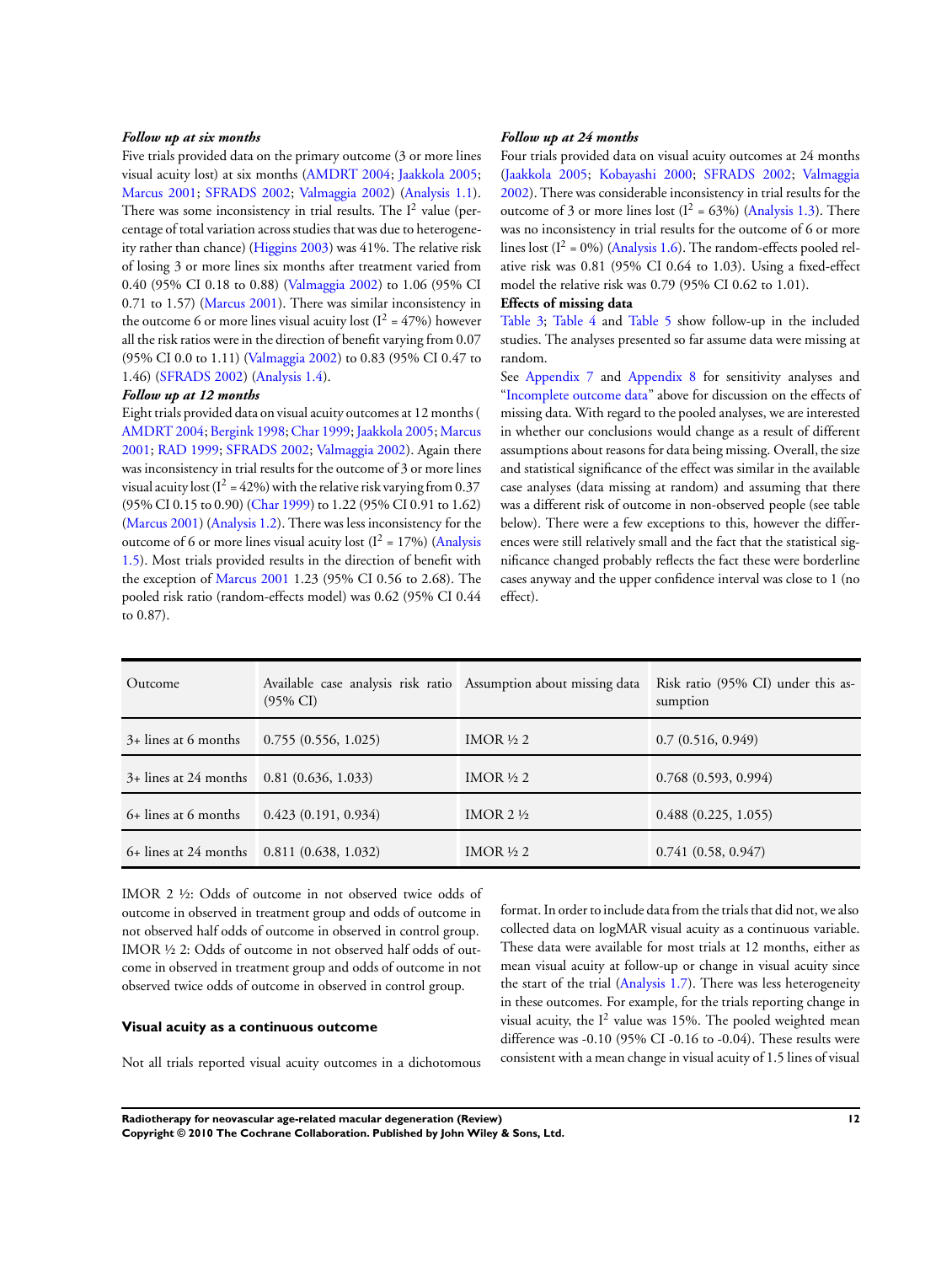acuity in favour of the treated group to approximately one third of a line of visual acuity in favour of the treatment group.

These analyses may be at risk of selective outcome bias because continuous data may be analysed two ways - as final visual acuity or change in visual acuity from baseline. It is possible that the choice of which outcome to present was influenced by the results.

#### **Investigation of heterogeneity**

With only 14 trials included in the review, and only some of these trials providing data for some outcomes, our ability to determine the causes of the heterogeneity or inconsistency between trials was limited. Using the factors prespecified in the protocol (dosage and type of CNV) and one factor not prespecified in the protocol (sham irradiation in the control group) we performed stratified analyses for the visual acuity outcome (3 or more lines lost) at 12 months (because this was the time period for which most data were available) (*see*'[Table 7](#page-54-0)'). There were no statistically significant interactions. There was some indication that trials with no sham irradiation reported a greater effect of treatment as did trials with a greater percentage of participants with classic CNV. There was little evidence for any effect of dosage. [Analysis 1.9](#page-48-0) shows the forest plot for the subgroup analysis by dosage with trials ordered according to dosage (highest dosage at top and lowest dosage at bottom of plot). There was little evidence for any trend in effect of radiotherapy according to dosage.

#### **Secondary outcomes**

Our secondary outcome measures included change in membrane size and contrast sensitivity. Of the trials that specifically studied change in lesion size a beneficial outcome for treatment was found by one ([Kobayashi 2000\)](#page-16-0). No difference in the growth rate between treatment and controls were reported by four trials [\(Bergink 1998;](#page-16-0) [Char 1999](#page-16-0); [Marcus 2001](#page-16-0); [Valmaggia 2002](#page-16-0)). Of the trials that specifically studied changes in contrast sensitivity, [SFRADS 2002](#page-16-0) reported a statistically significant difference in the loss of 0.3 log units of contrast sensitivity in favour of treatment at 24 months but not three months. No statistically significant difference in contrast sensitivity between treated and control groups was reported by [Marcus 2001](#page-16-0).

Quality of life outcomes were reported in [SFRADS 2002.](#page-16-0) Visual functioning was assessed by the Daily Living Tasks Dependent on Vision (DLTV) questionnaire ([Hart 1999\)](#page-16-0). There were no differences between treatment and control groups on any dimension of the DLTV 12 or 24 months after treatment.

#### **Adverse effects**

The incidence of adverse events was low in all the trials reviewed. Three trials found slightly higher rates of cataract progression in the treatment groups but this was not statistically significant ( [Kobayashi 2000](#page-16-0); [Marcus 2001;](#page-16-0) [RAD 1999](#page-16-0)).

There were no reported cases of radiation retinopathy, optic neuropathy or the development of malignancy. However, the duration of follow-up was likely to be too short to detect this. Given the mean age of participants this may not be a major concern.

Although there was an overall beneficial effect for treatment with regard to vision, [Bergink 1998](#page-16-0) reported a drop in central vision with a loss of 3 or more lines in a substantial proportion of patients in the treatment group. This was not reported by trials using standard fractions (2 Gy) in the treatment protocol.

Other complications reported in the treatment group included one case of rhegmatogenous retinal detachment and one case of a large non-clearing vitreous haemorrhage ([Marcus 2001](#page-16-0)); transient conjunctival injection in two participants [\(Kobayashi 2000](#page-16-0)); and transient disturbance of the precorneal tear film, found to be significant ([SFRADS 2002](#page-16-0)).

### **D I S C U S S I O N**

#### **Summary of main results**

We identified 14 trials of the effect of radiotherapy on neovascular AMD, which randomised 1242 participants. One of these trials studied plaque brachytherapy, the rest external beam radiotherapy. Not all of these trials could be included in each of our planned analyses because of differences in the way outcomes were presented and follow-up times. [Summary of findings for the main](#page-4-0) [comparison](#page-4-0) summarises the effects of radiotherapy on visual loss at 12 months follow-up. Overall the quality of the evidence ranged from low to moderate. There was some evidence for an effect of radiotherapy on severe visual acuity loss (loss of 6+ lines) over 12 months with a statistically significant 40% relative risk reduction. However, this effect was not seen for more moderate visual loss (loss of 3+ lines) and was not maintained at 24 months. However, it must be noted that different trials contribute to these analyses. However, when repeating the analyses for 6+ lines using only three trials that had data for 12 and 24 months a similar pattern was observed.

There was considerable clinical and statistical inconsistency between trials. Most trials found effects that favoured treatment, but these were not always significant. The exception was [Marcus 2001](#page-16-0) which consistently found non-significant effects that favoured the control group. It is difficult to ascertain why this trial should be different but it had sham irradiation in the control group and a very low percentage of participants with classic CNV (12%).

With only 14 trials in the review and differences between trials in terms of outcome reporting it was difficult to explore the sources of heterogeneity. Subgroup analyses comparing groups of trials with different attributes (i.e. low versus high dosage; low versus high percentage with classic CNV; and sham irradiation versus observation of the control group) did not reveal any statistically

**Radiotherapy for neovascular age-related macular degeneration (Review) 13 Copyright © 2010 The Cochrane Collaboration. Published by John Wiley & Sons, Ltd.**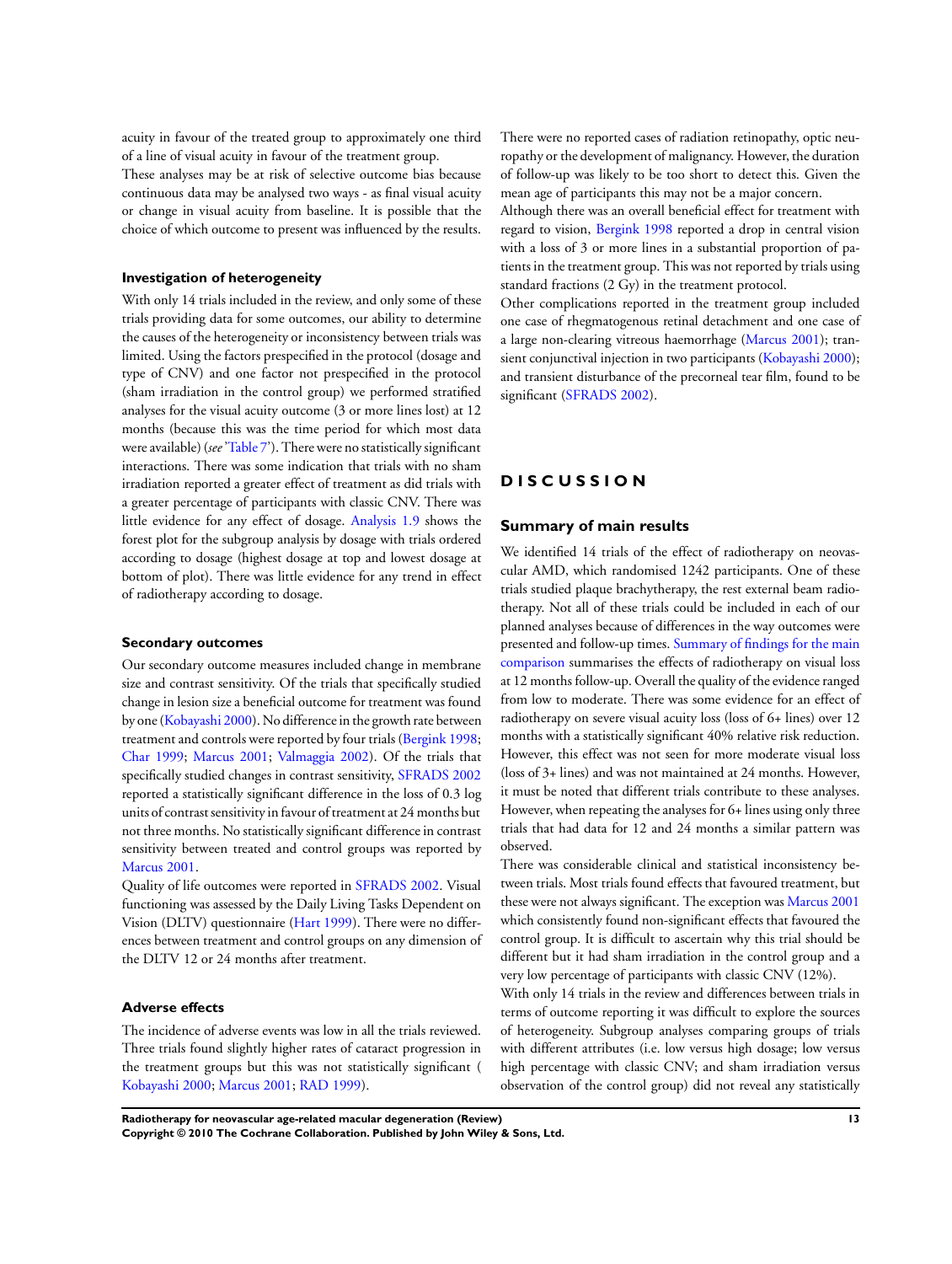significant interactions. With small numbers of trials in each subgroup (range three to five) this was not surprising.

It is encouraging that there were no significant adverse effects noted with up to 20 Gy of radiotherapy deployed in 2 Gy fractions. The occurrence of severe visual loss in some treated patients receiving 24 Gy in larger fractions questions the safety of higher doses. Higher doses of radiation are associated with greater morbidity such as radiation retinopathy and optic neuropathy. Given the lack of a clear benefit of higher doses it cannot be assumed that these may be used safely in clinical practice. The long-term risk to the fellow eye from collateral radiation exposure also needs to be determined.

Neovascular AMD is a heterogenous disease with variation in CNV composition and disease presentation. Differences in lesion composition, size and time in the natural history at presentation may be a source of variability when assessing treatment outcome among the different trials. Evidence from the TAP [\(TAP Study](#page-16-0) [1999](#page-16-0)) and VIP [\(Bressler 2002\)](#page-16-0) trials showed that many people with minimally classic (less than 50% classic) and occult with no classic lesions had relatively good natural history. Despite presenting as large lesions, they maintained reasonably good visual acuity throughout 24 months follow up without treatment. In contrast, the majority of predominantly classic (more than 50% classic) lesions were four disc areas or less and were more likely to present with lower visual acuity.

[Kobayashi 2000](#page-16-0) found a significant treatment benefit in participants with smaller CNV (less than 1.5  $\mathrm{mm}^2$ ) with regard to smaller increase in lesion size and significantly smaller decrease in Log-MAR visual acuity for over two years. They also found that there was no significant difference in visual outcome in participants with larger CNV (more than 1.5 mm<sup>2</sup>). In contrast, [Marcus 2001](#page-16-0) did not find lesion size (less than one to more than six disc areas) determined treatment outcome. When the composition of the lesion was considered, [Bergink 1998](#page-16-0) and [Kobayashi 2000](#page-16-0) found a better treatment outcome for occult lesions. [SFRADS 2002](#page-16-0) suggested that one possible reason for the negative outcome in their trial was the predominance of wholly classic and predominantly classic subgroups. This finding was not supported by the other trials included in this review.

### **Overall completeness and applicability of evidence**

Although there are 14 trials published, because of the different dosages used, and different outcome measures and follow-up times reported, the overall completeness of the evidence is less than might be expected from the number of trials. It is possible that there is an optimum treatment regime that has not yet been identified.

### **Quality of the evidence**

The evidence was moderate to low quality depending on the outcome ([Summary of findings for the main comparison](#page-4-0)).

### **A U T H O R S ' C O N C L U S I O N S**

### **Implications for practice**

It is possible that a moderate treatment benefit from radiotherapy exists in terms of prevention of severe visual loss. However, considerable clinical and statistical heterogeneity between published trials makes it difficult to draw firm conclusions. It is also possible that the moderate treatment effects seen could be explained by biases in the way that the studies were conducted. Overall, we can say that the results of this review do not currently support the use of radiotherapy in people with neovascular AMD.

#### **Implications for research**

Future trials should have a sufficient sample size to detect moderate effects and should report data on visual acuity outcomes so as to enable their inclusion in systematic overviews. Consistent reporting of data on factors such as lesion size and composition would also facilitate synthesis. Adequate masking of the treatment groups should be considered a priority. It is possible that radiotherapy may have a role as adjunctive treatment in conjunction with pharmacological treatments.

### **A C K N O W L E D G E M E N T S**

The Cochrane Eyes and Vision Group editorial team prepared and executed the electronic searches. We are grateful to Rebecca Wong, Catey Bunce and Roberta Scherer for peer review. We thank Zoe Ockrim for her contribution to the original published version of the review. We would also like to thank Takehiro Yamashita and Ryo Asaoka for translating a Japanese article for the 2010 update.

**Radiotherapy for neovascular age-related macular degeneration (Review) 14 Copyright © 2010 The Cochrane Collaboration. Published by John Wiley & Sons, Ltd.**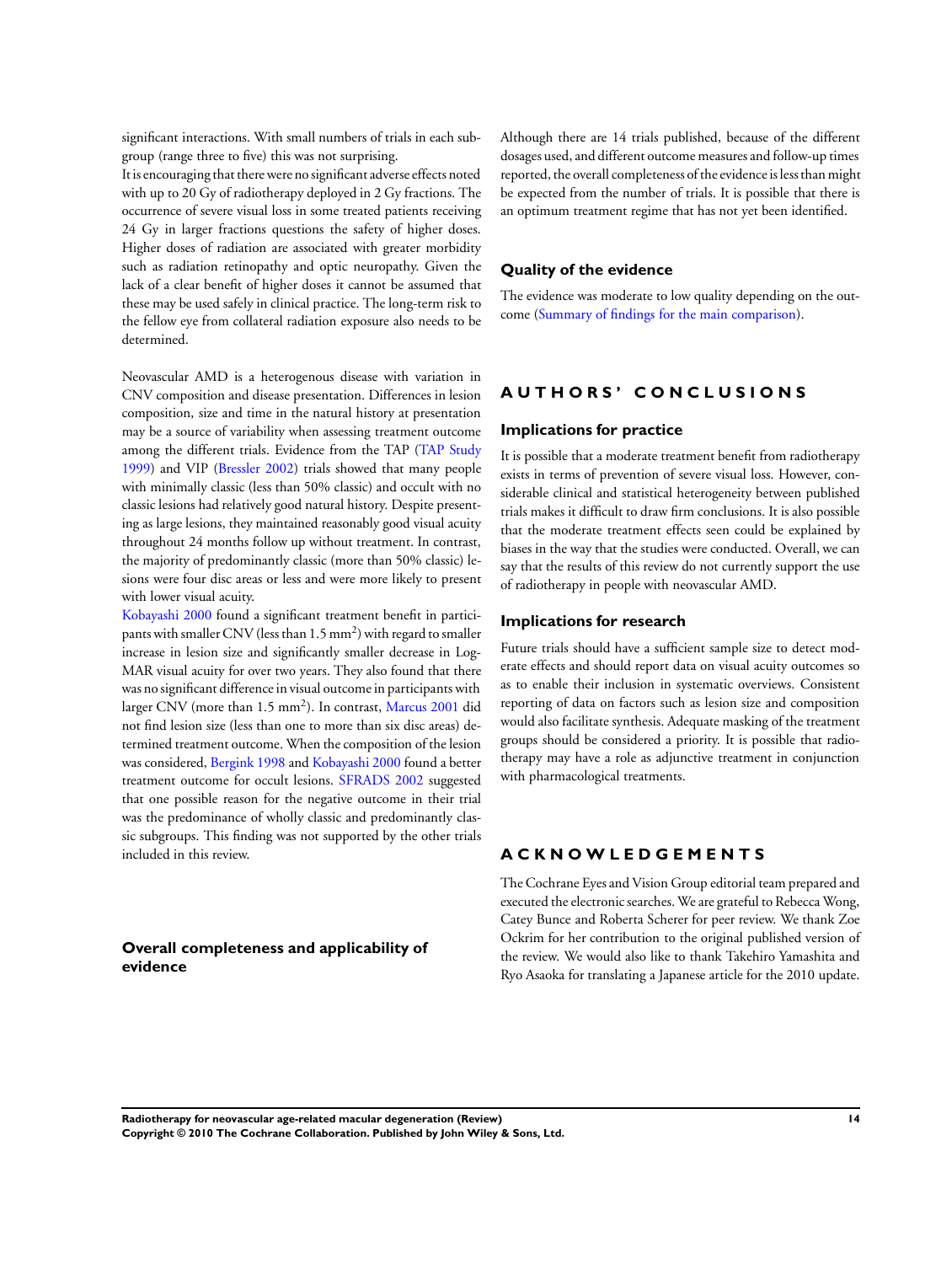### **R E F E R E N C E S**

#### <span id="page-16-0"></span>**References to studies included in this review**

#### **AMDLRTSG 2003** *{published data only}*

Treatment of Age-related Macular Degeneration with Lowdose Radiation Therapy Study Group. The results of randomized controlled trial of low-dose radiation for wettype age-related macular degeneration on a 1-year term basis. *Nippon Ganka Gakkai Zasshi* 2003;**107**(6):326–30.

#### **AMDRT 2004** *{published data only}*

Marcus DM, Peskin E, Maguire M, Weissgold D, Alexander J, Fine S, et al. The AMDRT Research Group. The agerelated macular degeneration radiotherapy trials (AMDRT): one year results from a pilot study. *American Journal of Ophthalmology* 2004;**138**(5):818–28.

#### **Anders 1998** *{published data only}*

Anders N, Stahl H, Dorn A, Walkow T, Hosten N, Wust P, et al.Radiotherapy of exudative senile macular degeneration. A prospective controlled study [Strahlentherapie der exsudativen altersabhangigen Makuladegeneration. Eine prospektive kontrollierte Studie]. *Ophthalmologe* 1998;**95**  $(11):760-4.$ 

#### **Bergink 1998** *{published data only}*

<sup>∗</sup> Bergink GJ, Hoyng CB, Van der Maazen RW, Vingerling JR, van Daal WA, Deutman AF. A randomised controlled trial of efficacy of radiation therapy in the control of subfoveal neovascularisation in age-related macular degeneration: radiation verses observation. *Graefe's Archive for Clinical and Experimental Ophthalmology* 1998;**236**(5): 321–5.

Hoyng CB, Tromp AI, Meulendijks CFM, Leys A, van der Maazen RWM, Deutman AF, et al.Side effects after radiotherapy of age-related macular degeneration with the Nijmegen technique. *Graefe's Archive for Clinical and Experimental Ophthalmology* 2002;**240**(5):337–41.

#### **Char 1999** *{published data only}*

Char DH, Irvine AI, Posner MD, Quivey J, Phillips TL, Kroll S. Randomised trial of radiation for age-related macular degeneration. *American Journal of Ophthalmology* 1999;**127**(5):574–8.

### **Ciulla 2002** *{published data only}*

Ciulla TA, Danis RP, Klein SB, Malinovsky VE, Soni PS, Pratt LM, et al.Proton therapy for exudative age-related macular degeneration: a randomized, sham-controlled clinical trial. *American Journal of Ophthalmology* 2002;**134** (6):905–6.

#### **Eter 2002** *{published data only}*

Eter N, Schuller H, Spitznas M. Radiotherapy for agerelated macular degeneration: is there a benefit for classic CNV?. *International Ophthalmology* 2002;**24**(1):13–9.

#### **Jaakkola 2005** *{published data only}*

Jaakkola A, Heikkonen J, Tommila P, Laatikainen L, Immonen I. Strontium plaque brachytherapy for exudative age-related macular degeneration: three-year results of a randomized study. *Ophthalmology* 2005;**112**(4):567–73.

#### **Kacperek 2001** *{published data only}*

Kacperek A, Briggs M, Sheen M, Damato BE, Errington RD, Harding S. Macular degeneration treatment at Clatterbridge Centre for oncology: treatment and preliminary results. *Physica Medica* 2001;**17**(Suppl 3):7–9.

#### **Kobayashi 2000** *{published data only}*

Kobayashi H, Kobayashi K. Age-related macular degeneration: long-term results of radiotherapy for subfoveal neovascular membranes. *American Journal of Ophthalmology* 2000;**130**(5):617–35.

#### **Marcus 2001** *{published data only}*

Marcus DM, Camp MW, Sheils WC, McIntosh SB, Leibach DB, Johnson MH, et al.Sham radiation in clinical trials assessing radiotherapy for exudative age-related macular degeneration. *Retina* 1999;**19**(6):525–30. Marcus DM, Sheils C, Johnson MH, McIntosh SB, Leibach DB, Maguire A, et al.External beam irradiation of subfoveal choroidal neovascularisation complicating age-related macular degeneration. *Archives of Ophthalmology* 2001;**1**  $(19):171-80.$ 

#### **RAD 1999** *{published data only}*

<sup>∗</sup> The Radiation Therapy for Age-Related Macular Degeneration (RAD) Group. A prospective, randomised, double-masked trial on radiation therapy for neovascular age-related macular degeneration. *Ophthalmology* 1999;**106**  $(12): 2239 - 47.$ 

Vacha P, Debus J, Wiegel T, Schuchardt U, Schaefer U, Engenhart-Cabillic R. A prospective randomized, doubleblind multicenter-trial on radiation therapy for neovascular age-related macular degeneration. *European Journal of Cancer* 2001;**37**:275 (A1015).

#### **SFRADS 2002** *{published data only}*

Hart PM, Chakravarthy U, Mackenzie G, Chisholm IH, Bird AC, Stevenson MR, et al.Visual outcomes in the subfoveal radiotherapy study: a randomized controlled trial of teletherapy for age-related macular degeneration. *Archives of Ophthalmology* 2002;**120**(8):1029–38.

Stevenson MR, Hart PM, Chakravarthy U, MacKenzie G, Bird AC, Owens SL, Chisholm IH, Hall V, Houston RF, McCulloch DW, Plowman N. Visual functioning and quality of life in the SubFoveal Radiotherapy Study (SFRADS): SFRADS report 2. *British Journal of Ophthalmology* 2005;**89**(8):1045–51.

#### **Valmaggia 2002** *{published data only}*

Valmaggia C, Ries G, Ballinari P. A 5-year follow-up study for distance visual acuity after low dose radiation on subfoveal choroidal neovascularization in age-related macular degeneration. *Documenta Ophthalmologica* 2001; **103**(3):201–9.

<sup>∗</sup> Valmaggia C, Ries G, Ballinari P. Radiotherapy for subfoveal choroidal neovascularization in age-related macular degeneration: a randomized clinical trial. *American Journal of Ophthalmology* 2002;**133**(4):521–9.

**Radiotherapy for neovascular age-related macular degeneration (Review) 15 Copyright © 2010 The Cochrane Collaboration. Published by John Wiley & Sons, Ltd.**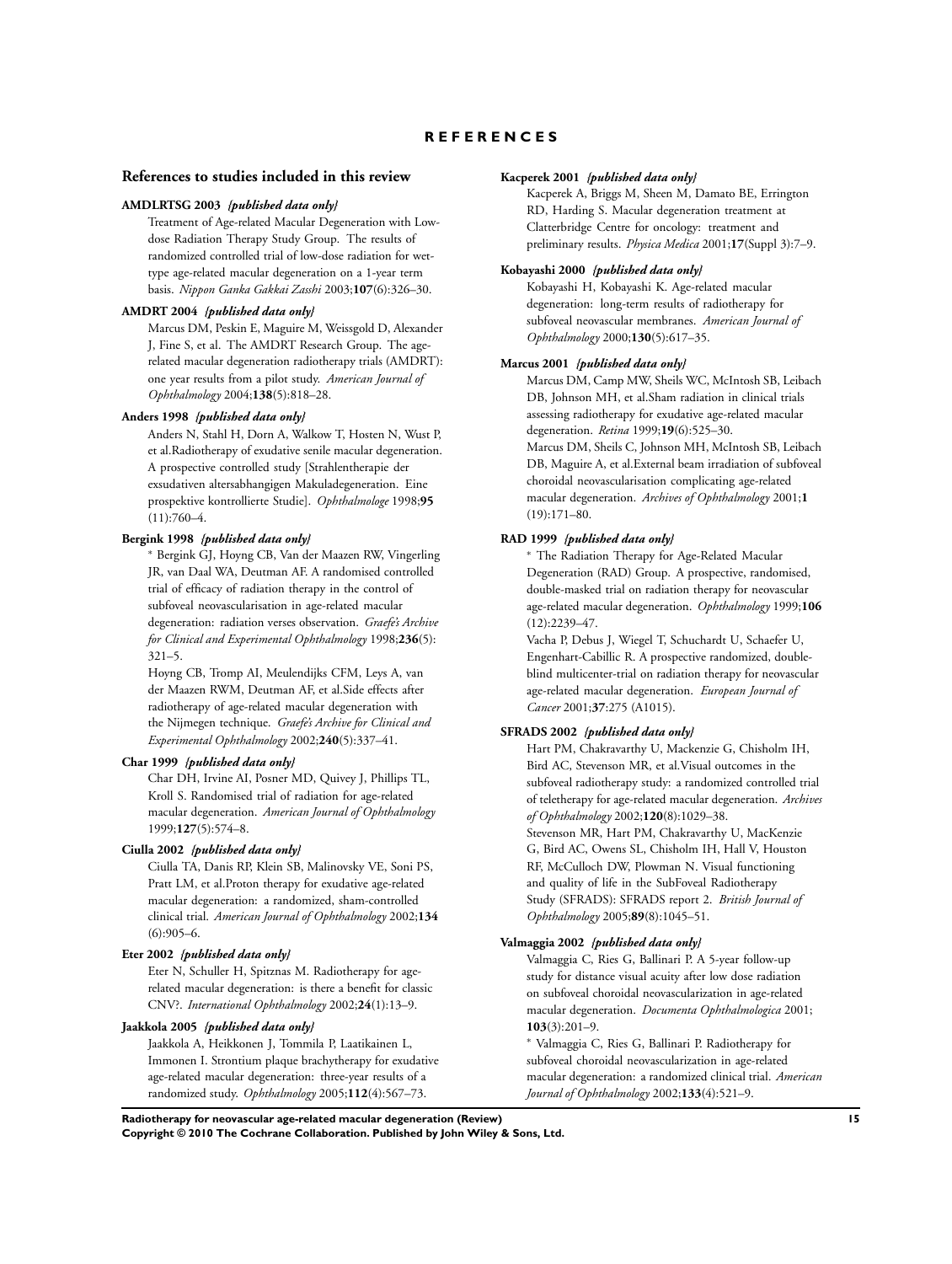#### **References to studies excluded from this review**

#### **Avila 2009** *{published data only}*

Avila MP, Farah ME, Santos A, Duprat JP, Woodward BW, Nau J. Twelve-month short-term safety and visualacuity results from a multicentre prospective study of epiretinal strontium-90 brachytherapy with bevacizumab for the treatment of subfoveal choroidal neovascularisation secondary to age-related macular degeneration. *British Journal of Ophthalmology* 2009;**93**(3):305–9.

#### **Barak 2005** *{published data only}*

Barak A, Hauser D, Yipp P, Morse L, Leigh B, Kubo D, et al.A phase I trial of stereotactic external beam radiation for subfoveal choroidal neovascular membranes in age-related macular degeneration. *British Journal of Radiology* 2005;**78** (933):827–31.

#### **Bergink 1995** *{published data only}*

Bergink GJ, Deutman AF, Van Den Broek JECM, Van Daal WAJ, Van Der Maazen RMW. Radiation therapy for age-related subfoveal choroidal neovascular membranes. *Documenta Ophthalmologica* 1995;**90**(1):67–74.

#### **Brown 1997** *{published data only}*

Brown GC, Freire JE, Vander J, Brady LW, Shields CL, Shields JA, et al.Strontium-90 brachytherapy for exudative, age related macular degeneration: a pilot study. *International Journal of Radiation Oncology, Biology, Physics* 1997;**39**(2, Suppl 1):332 (A2184).

#### **Churei 2004** *{published data only}*

<sup>∗</sup> Churei H, Ohkubo K, Nakajo M, Hokotate H, Baba Y, Ideue J, et al.External-beam radiation therapy for agerelated macular degeneration: Two years' follow-up results at a total dose of 20 Gy in 10 fractions. *Radiation Medicine* 2004;**22**(6):398–404.

#### **Eter 2001** *{published data only}*

Eter N, Schuller H. External beam radiotherapy for agerelated macular degeneration causes transient objective changes in tear-film function. *Graefe's Archive for Clinical and Experimental Ophthalmology* 2001;**239**(12):923–6.

#### **Heier 2008** *{published data only}*

Heier JS, Farah M, Duprat JP, Avila M, Fujii GY, Rossi J, et al.A study to evaluate the safety and feasibility of radiotherapy and bevacizumab (Avastin) for the treatment of subfoveal choroidal neovascularization (CNV) secondary to age-related macular degeneration (AMD). *The Macular Society* 2008;**186**.

#### **Honjo 1997** *{published data only}*

Honjo M, Mandai M, Hiroshiba N, Miyamoto H, Takahashi M, Ogura Y, et al.Evaluation of the early-phase response of neovascular membrane in age-related macular degeneration to low-dose radiation. *Japanese Journal of Clinical Ophthalmology* 1997;**51**(9):1563–9.

#### **Mandai 1998** *{published data only}*

Mandai M, Takahashi M, Miyamoto H, Hiroshiba N, Kimura H, Ogura Y, et al.Longterm effects of radiation treatment for age-related macular degeneration. *Japanese Journal of Clinical Ophthalmology* 1998;**52**:567–71.

#### **Mandai 2000** *{published data only}*

Mandai M, Takahashi M, Miyamoto H, Hiroshiba N, Kimura H, Ogura Y, et al.Long-term outcome after radiation therapy for subfoveal choroidal neovascularization associated with age-related macular degeneration. *Japanese Journal of Ophthalmology* 2000;**44**(5):530–7.

### **Marcus 2004** *{published data only}*

Marcus DM, Sheils WC, Young JO, McIntosh SB, Johnson MH, Alexander J, et al.Radiotherapy for recurrent choroidal neovascularisation complicating age related macular degeneration. *British Journal of Ophthalmology* 2004;**88**(1): 114–9.

#### **Matsuhashi 1996** *{published data only}*

Matsuhashi H, Takahashi D, Noda Y, Mariya Y, Tarusawa N, Yoshimoto H, et al.Low-dose radiation, therapy for choroidal neovascularization in age-related macular degeneration. *Nippon Ganka Gakkai Zasshi* 1996;**100**: 803–9.

#### **Matsuhashi 2000** *{published data only}*

Matsuhashi H, Noda Y, Takahashi D, Mariya Y. Radiation therapy for small choroidal neovascularization in age-related macular degeneration. *Japanese Journal of Ophthalmology* 2000;**44**(6):653–60.

#### **Postgens 1997** *{published data only}*

Postgens H, Bodanowitz S, Kroll P. Low-dose radiation therapy for age-related macular degeneration. *Graefe's Archive for Clinical and Experimental Ophthalmology* 1997; **235**(10):656–61.

#### **Saric 2001** *{published data only}*

Saric B, Sikic J, Katusic D, Vukojevic N. Brachytherapy - optional treatment for choroidal neovascularization secondary to age-related macular degeneration. *Collegium Antropologicum* 2001;**25 Suppl**:89–96.

#### **Taniguchi 1996** *{published data only}*

Taniguchi T, Mandai M, Honjo M, Matsuda N, Miyamoto H, Takahashi M, et al.Radiation treatment for agerelated macular degeneration. *Japanese Journal of Clinical Ophthalmology* 1996;**50**:1821–6.

#### **Tholen 2000** *{published data only}*

<sup>∗</sup> Tholen AM, Meister A, Bernasconi PP, Messmer EP. Radiotherapy for choroidal neovascularization (CNV) in age-related macular degeneration (AMD) [Radiotherapie von choroidalen Neovaskularisationen (CNV) bei altersabhangiger Makuladegeneration (AMD)]. *Klinische Monatsblatter fur Augenheilkunde* 2000;**216**(2):112–5. Tholen AM, Meister A, Bernasconi PP, Messmer EP. Radiotherapy for choroidal neovascularization in agerelated macular degeneration. A pilot study using lowversus high-dose photon beam radiation [Radiotherapie von subretinalen Neovaskularisationsmembranen bei altersabhangiger Makuladegeneration (AMD). Niedrig– versus hochdosierte Photonenbestrahlung]. *Ophthalmologe* 1998;**95**(10):691–8.

#### **Zambarakji 2006** *{published data only}*

Zambarakji HJ, Lane AM, Ezra E, Gauthier D, Goitein M, Adams JA, Munzenrider JE, Miller JW, Gragoudas ES.

**Radiotherapy for neovascular age-related macular degeneration (Review) 16 Copyright © 2010 The Cochrane Collaboration. Published by John Wiley & Sons, Ltd.**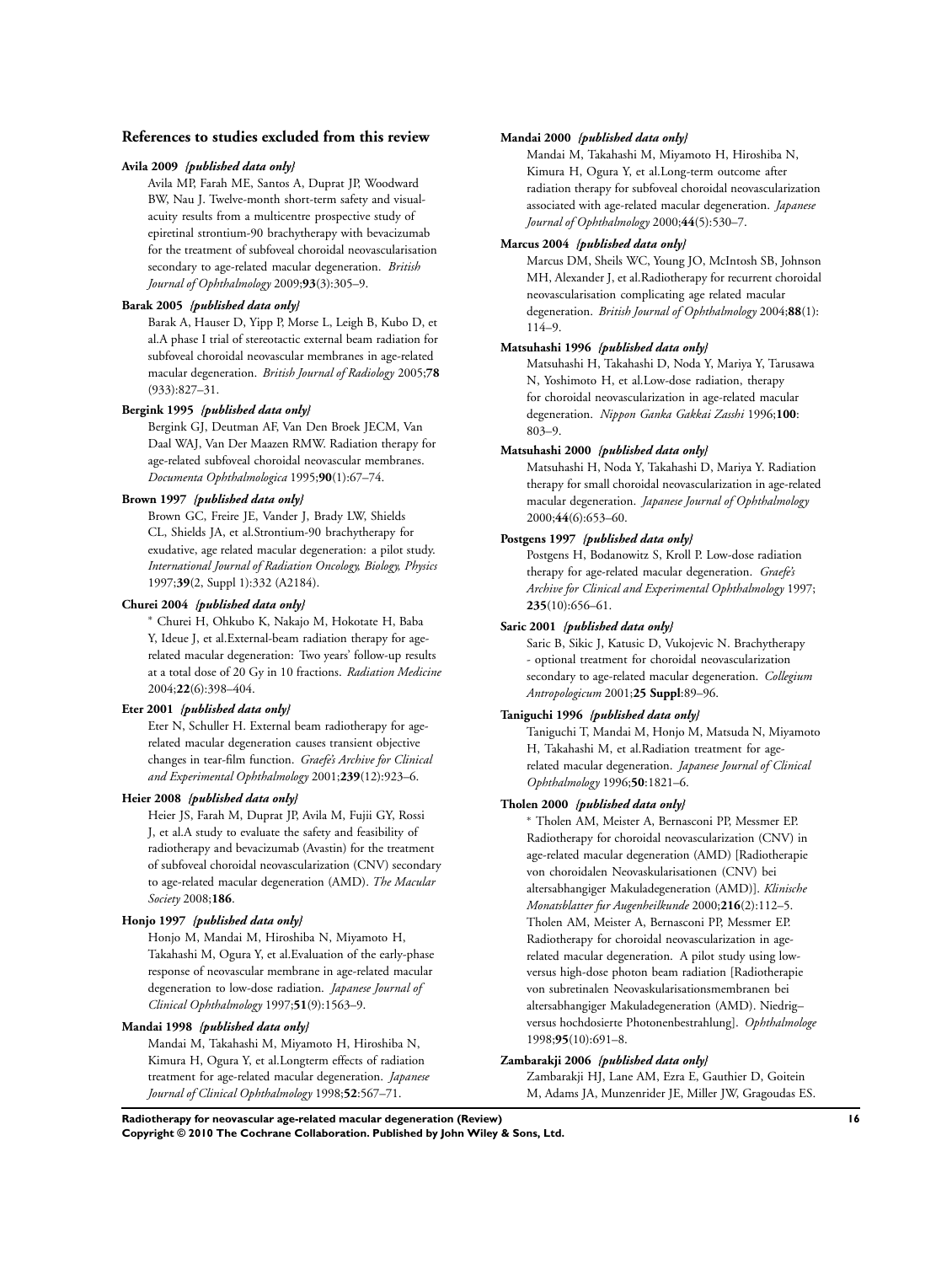Proton beam irradiation for neovascular age-related macular degeneration. *Ophthalmology* 2006;**113**(11):2012–9.

#### **Additional references**

#### **Altman 2003**

Altman DG, Bland JM. Interaction revisited: the difference between two estimates. *BMJ* 2003;**326**(7382):219.

#### **Bressler 2002**

Bressler NM. Verteporfin therapy of subfoveal choroidal neovascularization in age-related macular degeneration: two-year results of a randomized clinical trial including lesions with occult with no classic choroidal neovascularization. Verteporfin in photodynamic therapy report 2. *Ophthalmology* 2002;**133**(1):168–9.

#### **Glanville 2006**

Glanville JM, Lefebvre C, Miles JN, Camosso-Stefinovic J. How to identify randomized controlled trials in MEDLINE: ten years on. *Journal of the Medical Library Association* 2006; **94**(2):130–6.

#### **Hart 1999**

Hart PM, Chakravarthy U, Stevenson MR, Jamison JQ. A vision specific functional index for use in patients with age related macular degeneration. *British Journal of Ophthalmology* 1999;**83**(10):1115–20.

#### **Higgins 2003**

Higgins JPT, Thompson SG, Deeks JJ, Altman DG. Measuring inconsistency in meta-analyses. *BMJ* 2003;**327** (7414):557–60.

### **Higgins 2006**

Higgins JPT, Green S, editors. Assessment of study quality. Cochrane Handbook for Systematic Reviews of Interventions 4.2.6 [updated September 2006]; Section 6. In:The Cochrane Library, Issue 4, 2006. Chichester, UK: John Wiley & Sons, Ltd.

#### **Higgins 2009**

Higgins JPT, Altman DG (editors). Chapter 8: Assessing risk of bias in included studies. In: Higgins JPT, Green S (editors). Cochrane Handbook for Systematic Reviews of Interventions Version 5.0.2 [updated September 2009]. The Cochrane Collaboration, 2009. Available from www.cochrane-handbook.org.

#### **Kirkham 2010**

Kirkham JJ, Dwan KM, Altman DG, Gamble C, Dodd S, Smyth R, Williamson PR. The impact of outcome reporting bias in randomised controlled trials on a cohort of systematic reviews. *BMJ* 2010;**340**:c365.

#### **TAP Study 1999**

TAP Study Group. Photodynamic therapy of subfoveal choroidal neovascularization in age-related macular degeneration with verteporfin: one-year results of 2 randomized clinical trials - TAP report. *Archives of Ophthalmology* 1999;**117**(10):1329–45.

#### **White 2008**

White IR, Higgins JPT, Wood AM. Allowing for uncertainty due to missing data in meta-analysis-Part 1: two-stage methods. *Statistics in Medicine* 2008;**27**(5):711–27.

#### **References to other published versions of this review**

#### **Sivagnanavel 2004**

Sivagnanavel V, Evans JR, Ockrim Z, Chong V. Radiotherapy for neovascular age-related macular degeneration. *Cochrane Database of Systematic Reviews* 2004, Issue 4. [DOI: 10.1002/14651858.CD004004.pub2]

∗ *Indicates the major publication for the study*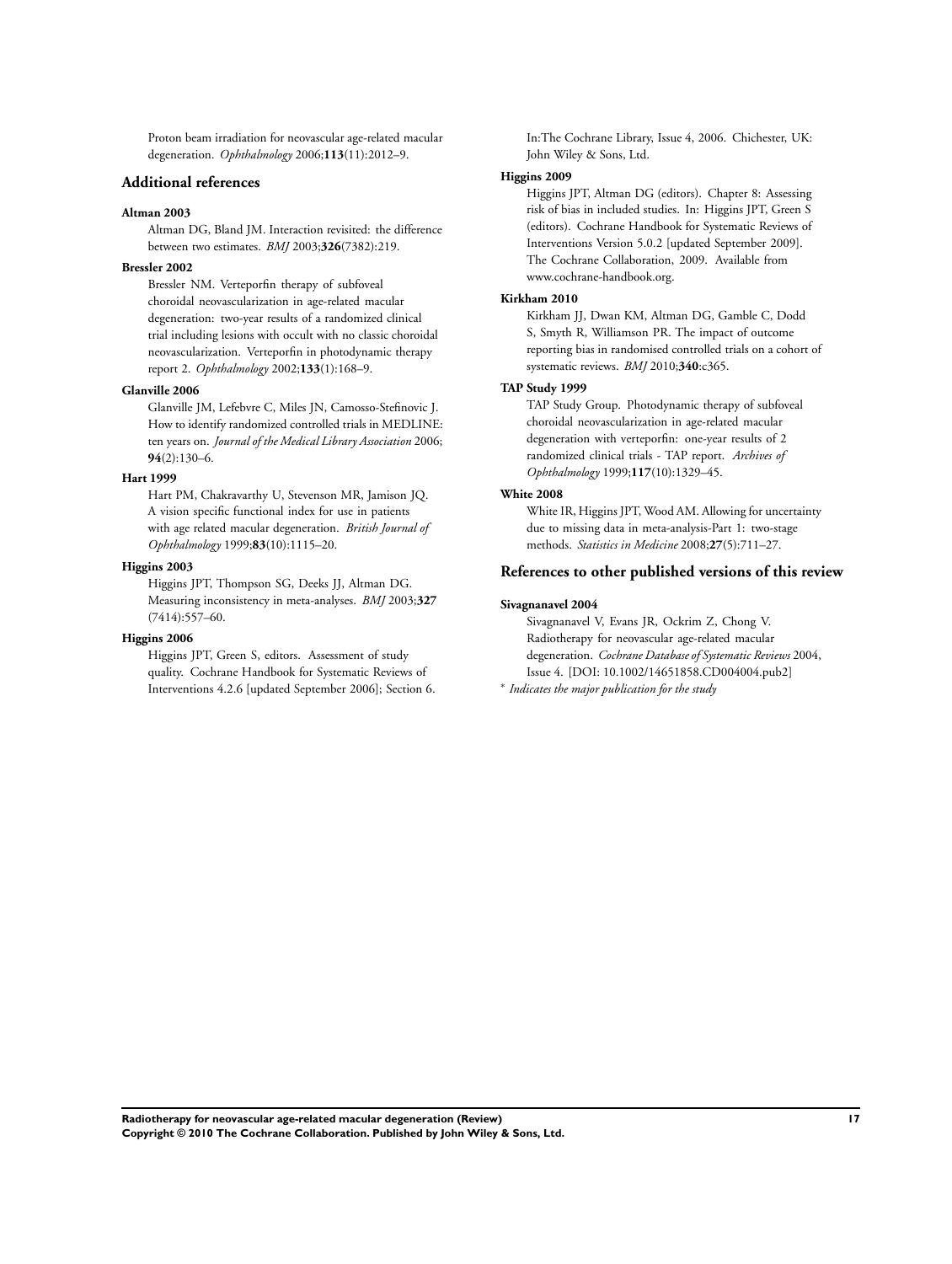### <span id="page-19-0"></span>**CHARACTERISTICS OF STUDIES**

### **Characteristics of included studies** *[ordered by study ID]*

### **AMDLRTSG 2003**

| Methods       | 2-year prospective randomised controlled study at 18 sites in Japan |
|---------------|---------------------------------------------------------------------|
| Participants  | People with CNV due to AMD.                                         |
| Interventions | 10 fractions of 2 Gy external beam radiotherapy versus observation  |
| Outcomes      | Visual acuity, size of CNV.                                         |
| <b>Notes</b>  | Information from trial from summary translation.                    |

### **AMDRT 2004**

| Item                | Authors' judgement                                                                                                                                                                                                                                                                                                                                                                                                                                                                                                                                                                            | Description |  |
|---------------------|-----------------------------------------------------------------------------------------------------------------------------------------------------------------------------------------------------------------------------------------------------------------------------------------------------------------------------------------------------------------------------------------------------------------------------------------------------------------------------------------------------------------------------------------------------------------------------------------------|-------------|--|
| <b>Risk of bias</b> |                                                                                                                                                                                                                                                                                                                                                                                                                                                                                                                                                                                               |             |  |
| <b>Notes</b>        | Age-related macular degeneration radiotherapy trial (AMDRT).<br>Funded by the National Eye Institute and each participating institution<br>Sample size 100 patients; stopped early because of a low rate of recruitment                                                                                                                                                                                                                                                                                                                                                                       |             |  |
| Outcomes            | Primary outcome:<br>• loss of 3 or more lines of visual acuity.<br>Secondary outcomes:<br>• lesion size graded on fluorescein angiography.<br>· side effects.                                                                                                                                                                                                                                                                                                                                                                                                                                 |             |  |
| Interventions       | Treatment (n=41): External beam radiotherapy 20 Gy (5 x 4 Gy) 6 mv.<br>Control: observation $(n=25)$ or sham radiotherapy $(n=22)$ depending on centre                                                                                                                                                                                                                                                                                                                                                                                                                                        |             |  |
| Participants        | Country: USA.<br>Number randomised: 88.<br>New CNV arm: mean age 77 years (range 63 to 92).<br>Recurrent CNV arm: mean age 80 years (range 73 to 78).<br>58% women.<br>Inclusion: visual acuity of at least 20/320 and subfoveal CNV (occult CNV, minimally<br>classic CNV or predominantly classic CNV) with fibrosis if present comprising < 50%<br>of the lesion not amenable to treatment. AMD confirmed by drusen > 63 $\mu$ m or focal<br>hyperpigmentation in either eye or evidence of CNV, geographic atrophy or serous<br>detachment of the pigment epithelium in the non study eye |             |  |
| Methods             | Multicentre study: 10 sites.<br>Randomisation stratified by lesion type (new or recurrent CNV following thermal laser<br>photocoagulation) and blood ( $< 50\%$ or $>= 50\%$ )                                                                                                                                                                                                                                                                                                                                                                                                                |             |  |

**Radiotherapy for neovascular age-related macular degeneration (Review) 18**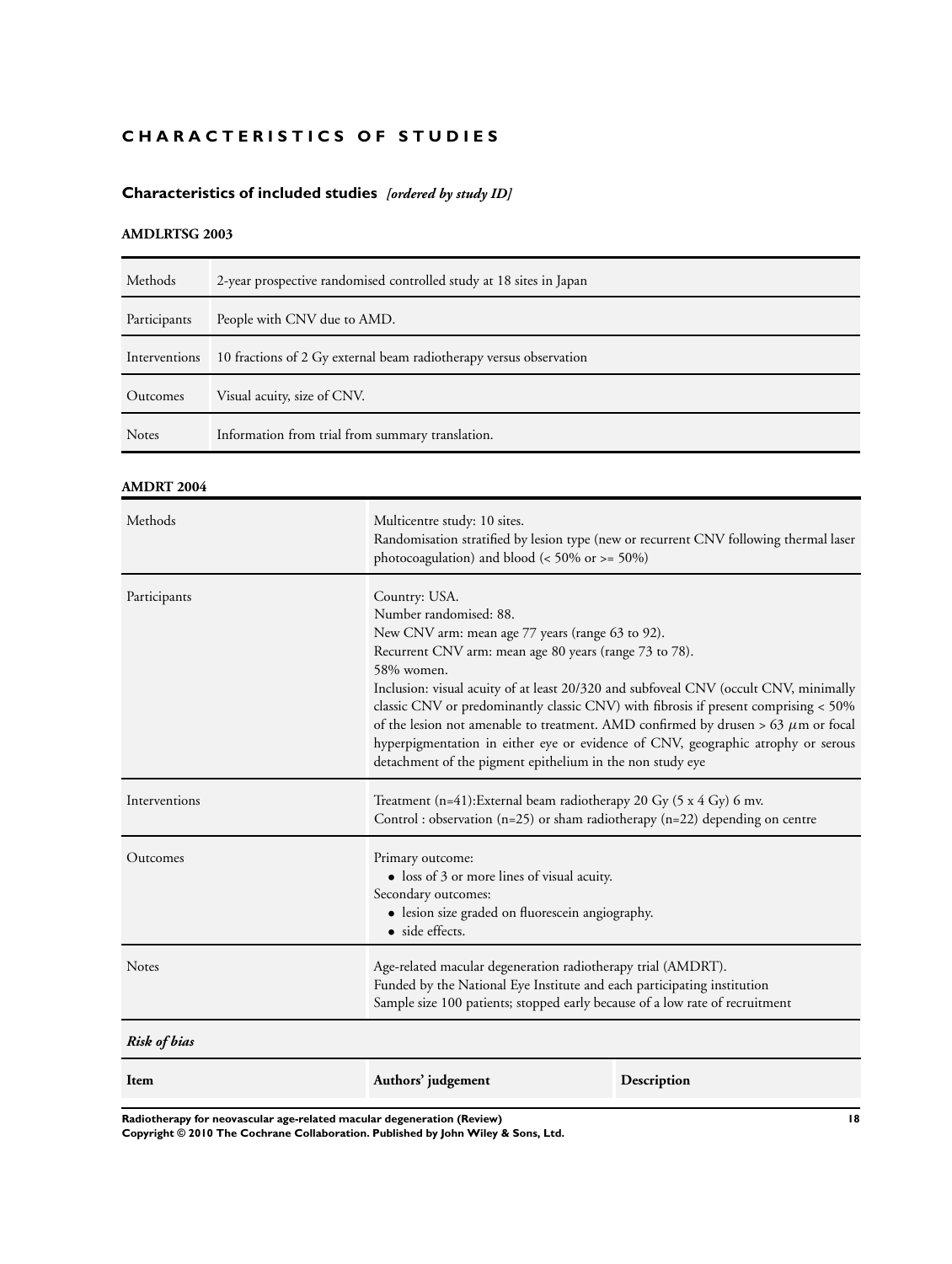| (Continued) |
|-------------|
|             |

| Adequate sequence generation? | Yes | "Randomised treatment assignment sched-<br>ules, stratified by lesion type (new or recur-<br>rent) and status of blood (<50% or >=50%<br>of the lesion) were generated for each clin-<br>ical site" Page 819, methods, enrolment and<br>randomisation procedures, 2 <sup>nd</sup> paragraph.                                                                                                                                                                                                                                                                                                                                                                                                                                                                                                                                                                                                                                                                                                                                                                                                                                       |
|-------------------------------|-----|------------------------------------------------------------------------------------------------------------------------------------------------------------------------------------------------------------------------------------------------------------------------------------------------------------------------------------------------------------------------------------------------------------------------------------------------------------------------------------------------------------------------------------------------------------------------------------------------------------------------------------------------------------------------------------------------------------------------------------------------------------------------------------------------------------------------------------------------------------------------------------------------------------------------------------------------------------------------------------------------------------------------------------------------------------------------------------------------------------------------------------|
| Allocation concealment?       | Yes | "After required examinations and photog-<br>raphy were completed, an eligibility check-<br>list was faxed to the Coordinating Center.<br>The enrolling ophthalmologist and clinic<br>coordinator verbally confirmed eligibility<br>of the patient by telephone with a Co-<br>ordinating Center staff member. For cen-<br>tres performing sham radiotherapy, sealed,<br>black-lined security envelopes containing<br>a randomized assignment were provided<br>to the ophthalmology clinical staff. At en-<br>rollment, the clinic co-ordinator confirmed<br>with the Co-ordinating center the assign-<br>ment of the patient to the next sequen-<br>tially numbered envelope for the appropri-<br>ate strata. The sealed envelope was sent to<br>the Radiation Oncology Department and<br>opened by the radiation oncologist and ra-<br>diation physicist immediately before treat-<br>ment. For centers not performing sham ra-<br>diotherapy, the coordinator called the Co-<br>ordinating center to obtain the treatment<br>assignment" Page 819, methods, enrolment<br>and randomisation procedures, 1st and 2nd<br>paragraphs. |
| Blinding?<br>Visual acuity    | No  | "At the outset, each center had the option<br>to choose sham radiotherapy or observa-<br>tion only as the control treatment for active<br>radiotherapy. Three centers chose sham ra-<br>diotherapy." Page 819, methods, 1st para-<br>graph. "During follow-up, examiners were<br>masked to the patient's treatment assign-<br>ment" Page 820, 1st paragraph.<br>It was obvious which group received radio-<br>therapy. Only 3 out of 10 centers chose to<br>perform sham radiotherapy. Only some of<br>the control group (22/47) received sham<br>radiotherapy. Visual acuity assessment was<br>masked to treatment group, however, it is<br>possible that an individual's performance                                                                                                                                                                                                                                                                                                                                                                                                                                             |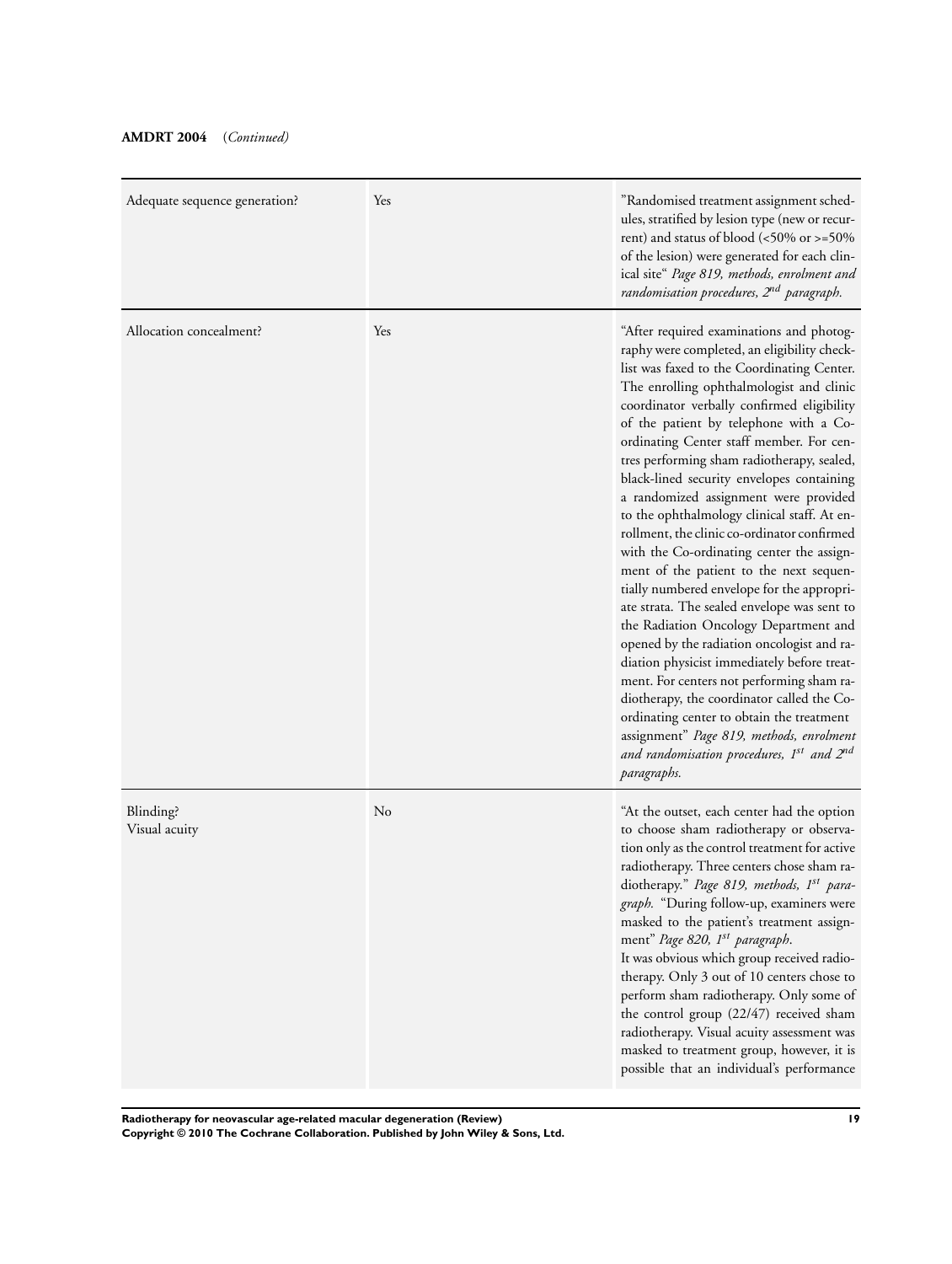### **AMDRT 2004** (*Continued)*

|                                                     |         | on the visual acuity test could be influenced<br>by their perceptions as to which treatment<br>they received                                                                                                                                                                                                                                                                                                                                                                                                                                                                                                                                                                                                                                                                                            |
|-----------------------------------------------------|---------|---------------------------------------------------------------------------------------------------------------------------------------------------------------------------------------------------------------------------------------------------------------------------------------------------------------------------------------------------------------------------------------------------------------------------------------------------------------------------------------------------------------------------------------------------------------------------------------------------------------------------------------------------------------------------------------------------------------------------------------------------------------------------------------------------------|
| Blinding?<br>Lesion size on fluorescein angiography | Yes     | "Certified photographers performed all<br>fundus photography and fluorescein an-<br>giography following SST protocols. Initial<br>visit photography was required within 42<br>days of enrollment. Expert readers at the<br>FPRC, masked to treatment assignment,<br>reviewed all baseline photographs and an-<br>giograms for eligibility." Page 820, photog-<br>raphy and fluorescein angiography, 1st and 2<br>nd paragraphs.<br>Although the report does not explicitly<br>state that photograph graders were masked<br>to treatment assignment when considering<br>follow-up photographs and angiograms it is<br>highly likely that they were and it is unlikely<br>that a participant's knowledge of treatment<br>group would influence the appearance of<br>photographs or fluorescein angiograms |
| Incomplete outcome data addressed?<br>All outcomes  | No      | 31/41 (76%) in treatment group seen at 12<br>months; 31/47 (66%) of the control group<br>seen at 12 months. 12 enrolled patients<br>were subsequently considered ineligible; all<br>these patients included in the analysis. 5 pa-<br>tients did not get the treatment they were<br>assigned but were analysed in the original<br>group to which they were assigned.<br>"Among all missed visits, the most common<br>reason for not completing the visit was pa-<br>tient refusal; other reasons were illness and<br>transportation problems"<br>The follow-up in the control group was<br>rather low which is why this is marked "no"                                                                                                                                                                  |
| Free of selective reporting?                        | Unclear | See additional table 3.                                                                                                                                                                                                                                                                                                                                                                                                                                                                                                                                                                                                                                                                                                                                                                                 |
| Free of other bias?                                 | Unclear | "Patient enrollment began in January 2000<br>with a goal of 100 patients. One center<br>had been conducting a single center clin-<br>ical trial with the same protocol and con-<br>sent procedures and had enrolled 23 pa-<br>tients before their multi-center certifica-<br>tion; these patients are included in the anal-<br>ysis. In September 2001, the Data and Sa-<br>fety Monitoring Committee (DSMC) rec-                                                                                                                                                                                                                                                                                                                                                                                       |

**Radiotherapy for neovascular age-related macular degeneration (Review) 20 Copyright © 2010 The Cochrane Collaboration. Published by John Wiley & Sons, Ltd.**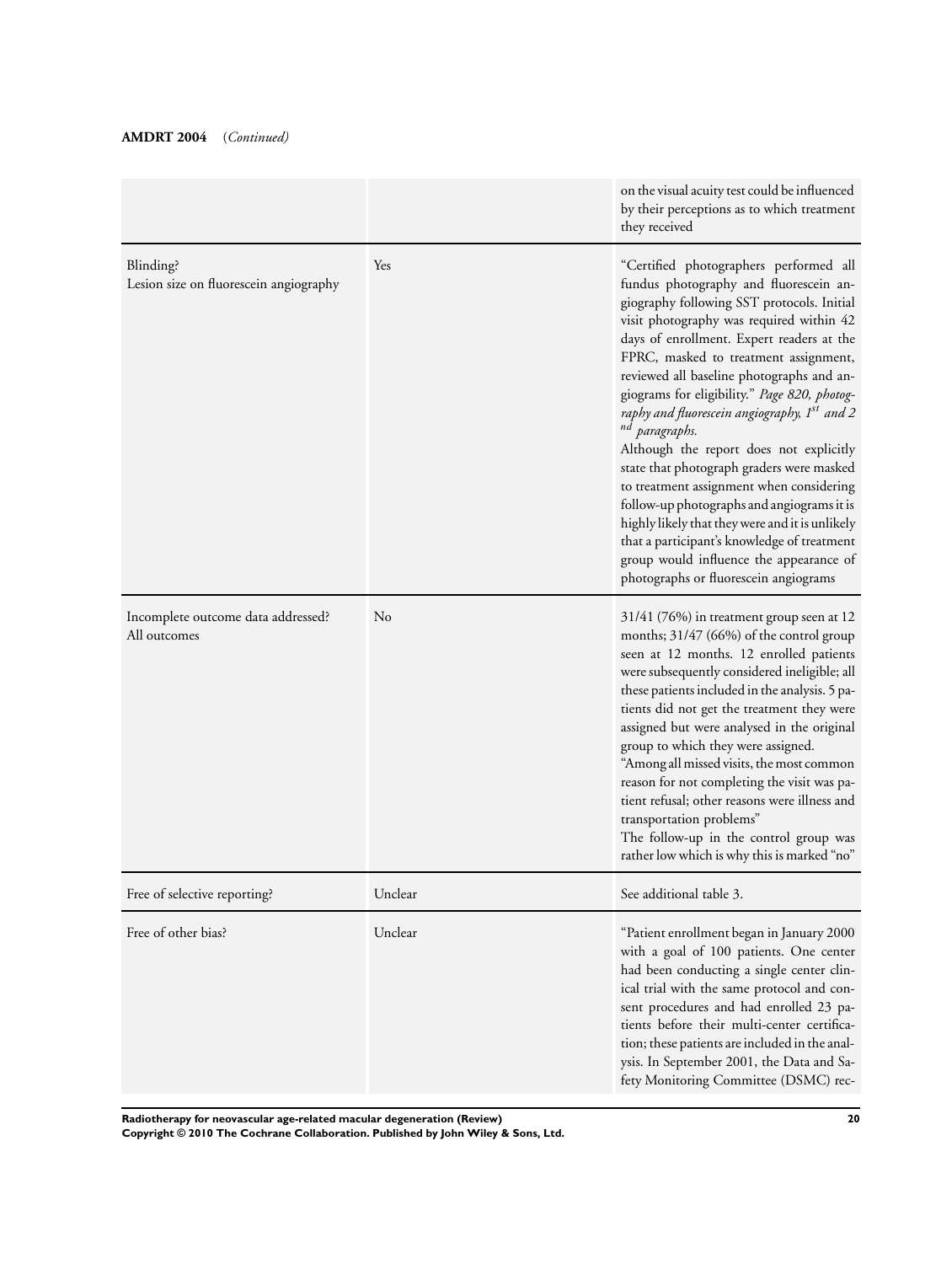ommended that recruitment be halted because of a low rate of enrollment." *Page 819, methods, second paragraph.*

| Anders 1998 |  |
|-------------|--|
|-------------|--|

All outcomes

| Methods                                             | Single centre.<br>Allocation: not stated.<br>Masking: participant - no; provider - no; outcome - no.<br>Exclusions after randomisation: not stated                                                                                                                                                    |                                         |  |
|-----------------------------------------------------|-------------------------------------------------------------------------------------------------------------------------------------------------------------------------------------------------------------------------------------------------------------------------------------------------------|-----------------------------------------|--|
| Participants                                        | Country: Germany.<br>Number randomised: 76.<br>Mean age: 77.7.<br>Sex: 67% women.<br>Inclusion Criteria: 50+ years; visual acuity decrease (0.05 and 0.5); angiographically<br>proven CNV.<br>Exclusion criteria: previous laser photocoagulation to macula; previous radiation; other<br>eye disease |                                         |  |
| Interventions                                       | Treatment: 12 Gy (6 x 2 Gy).<br>Control: observation.<br>Duration: 8 days                                                                                                                                                                                                                             |                                         |  |
| Outcomes                                            | Visual acuity, near and distance; FFA.                                                                                                                                                                                                                                                                |                                         |  |
| Notes                                               |                                                                                                                                                                                                                                                                                                       |                                         |  |
| Risk of bias                                        |                                                                                                                                                                                                                                                                                                       |                                         |  |
| Item                                                | Authors' judgement                                                                                                                                                                                                                                                                                    | Description                             |  |
| Adequate sequence generation?                       | Unclear                                                                                                                                                                                                                                                                                               | Not reported.                           |  |
| Allocation concealment?                             | Unclear                                                                                                                                                                                                                                                                                               | Not reported.                           |  |
| Blinding?<br>Visual acuity                          | Unclear                                                                                                                                                                                                                                                                                               | Not reported.                           |  |
| Blinding?<br>Lesion size on fluorescein angiography | Unclear                                                                                                                                                                                                                                                                                               | Not reported.                           |  |
| Incomplete outcome data addressed?                  | $\rm No$                                                                                                                                                                                                                                                                                              | 19/39 radiation group and 18/37 control |  |

as to the reason for loss to follow-up given Free of selective reporting? Unclear Unclear See additional table 3.

**Radiotherapy for neovascular age-related macular degeneration (Review) 21**

**Copyright © 2010 The Cochrane Collaboration. Published by John Wiley & Sons, Ltd.**

group seen at 12 months. No information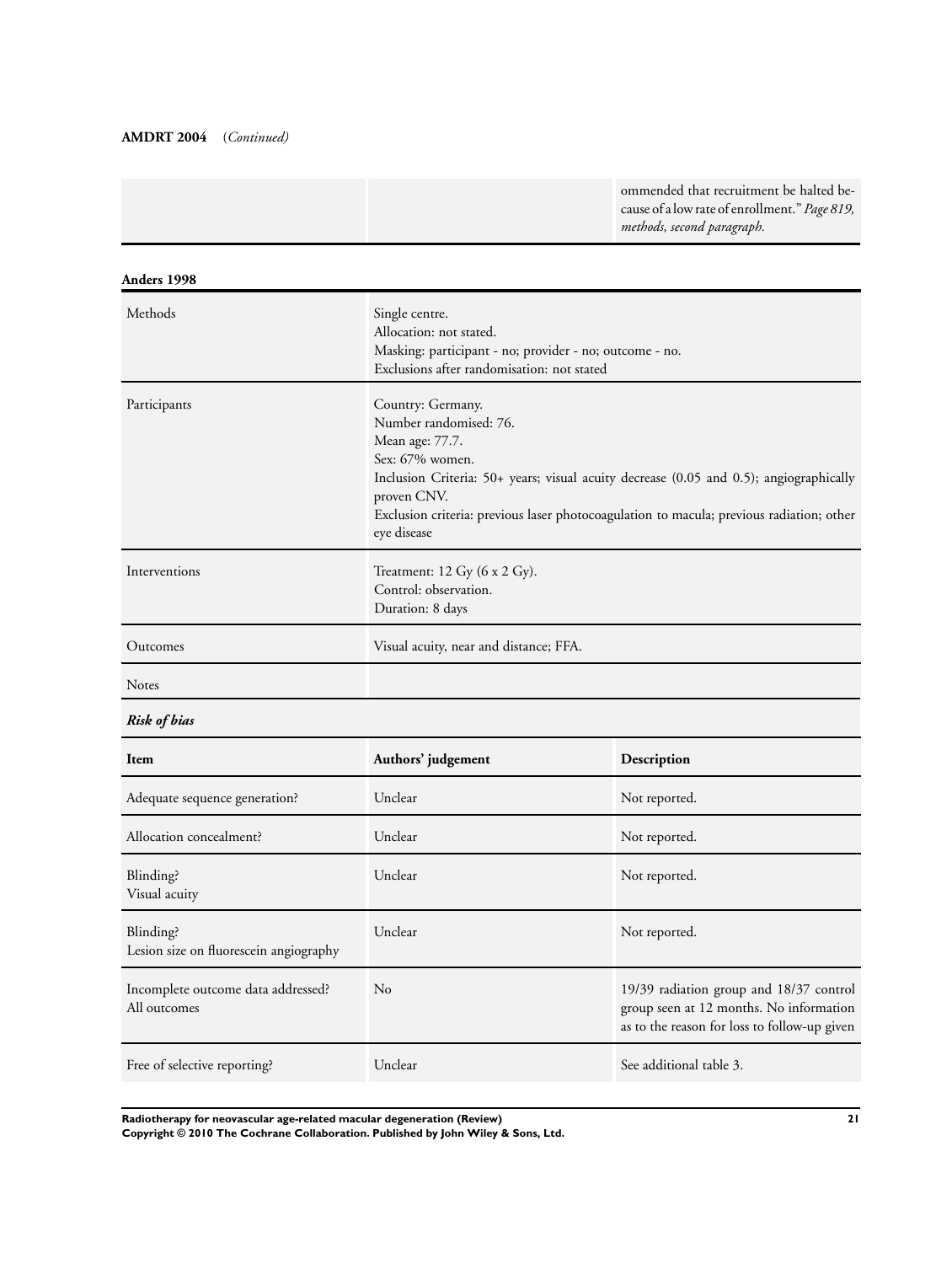### **Anders 1998** (*Continued)*

| Free of other bias? | Unclear                                                                                                                                                                                                                                                                                                                                                          | Not enough information. |
|---------------------|------------------------------------------------------------------------------------------------------------------------------------------------------------------------------------------------------------------------------------------------------------------------------------------------------------------------------------------------------------------|-------------------------|
| Bergink 1998        |                                                                                                                                                                                                                                                                                                                                                                  |                         |
| Methods             | Single centre.<br>Allocation: not stated.<br>Masking: participant - no; provider - no; outcome - no.<br>Exclusions after randomisation: 3.                                                                                                                                                                                                                       |                         |
| Participants        | Country: Netherlands.<br>Number randomised: 74.<br>Mean age: 74.<br>Sex: 56% women.<br>Inclusion criteria: 55+ years; visual acuity 20/200 or better; angiographically proven<br>CNV; clinical signs of ARM; informed consent.<br>Exclusion criteria: previous laser photocoagulation to macula; radiation for ear nose and<br>throat or brain disease; diabetes |                         |
| Interventions       | Treatment: $24$ Gy ( $4 \times 6$ Gy).<br>Control: observation.<br>Duration: 21 days.                                                                                                                                                                                                                                                                            |                         |
| Outcomes            | Visual acuity (Snellen); Doubling of CNV size (FFA).                                                                                                                                                                                                                                                                                                             |                         |
| Notes               |                                                                                                                                                                                                                                                                                                                                                                  |                         |

*Risk of bias*

| Item                                                | Authors' judgement | Description                                                                                                                                                                            |
|-----------------------------------------------------|--------------------|----------------------------------------------------------------------------------------------------------------------------------------------------------------------------------------|
| Adequate sequence generation?                       | Unclear            | " patients were assigned randomly to ei-<br>ther radiation treatment or observation."<br>Page 322, materials and methods.                                                              |
| Allocation concealment?                             | Unclear            | Not reported.                                                                                                                                                                          |
| Blinding?<br>Visual acuity                          | N <sub>0</sub>     | "The patients in the control group did not<br>receive a sham radiation treatment" Page<br>322, materials and methods.                                                                  |
| Blinding?<br>Lesion size on fluorescein angiography | Yes                | "The readers were blinded for treatment<br>status." Page 322, materials and methods.                                                                                                   |
| Incomplete outcome data addressed?<br>All outcomes  | N <sub>0</sub>     | "Initially, 74 patients were included in the<br>study. Of these, one died and two stopped<br>before the first control, one because of fear<br>of malignancies due to the treatment. In |

**Radiotherapy for neovascular age-related macular degeneration (Review) 22**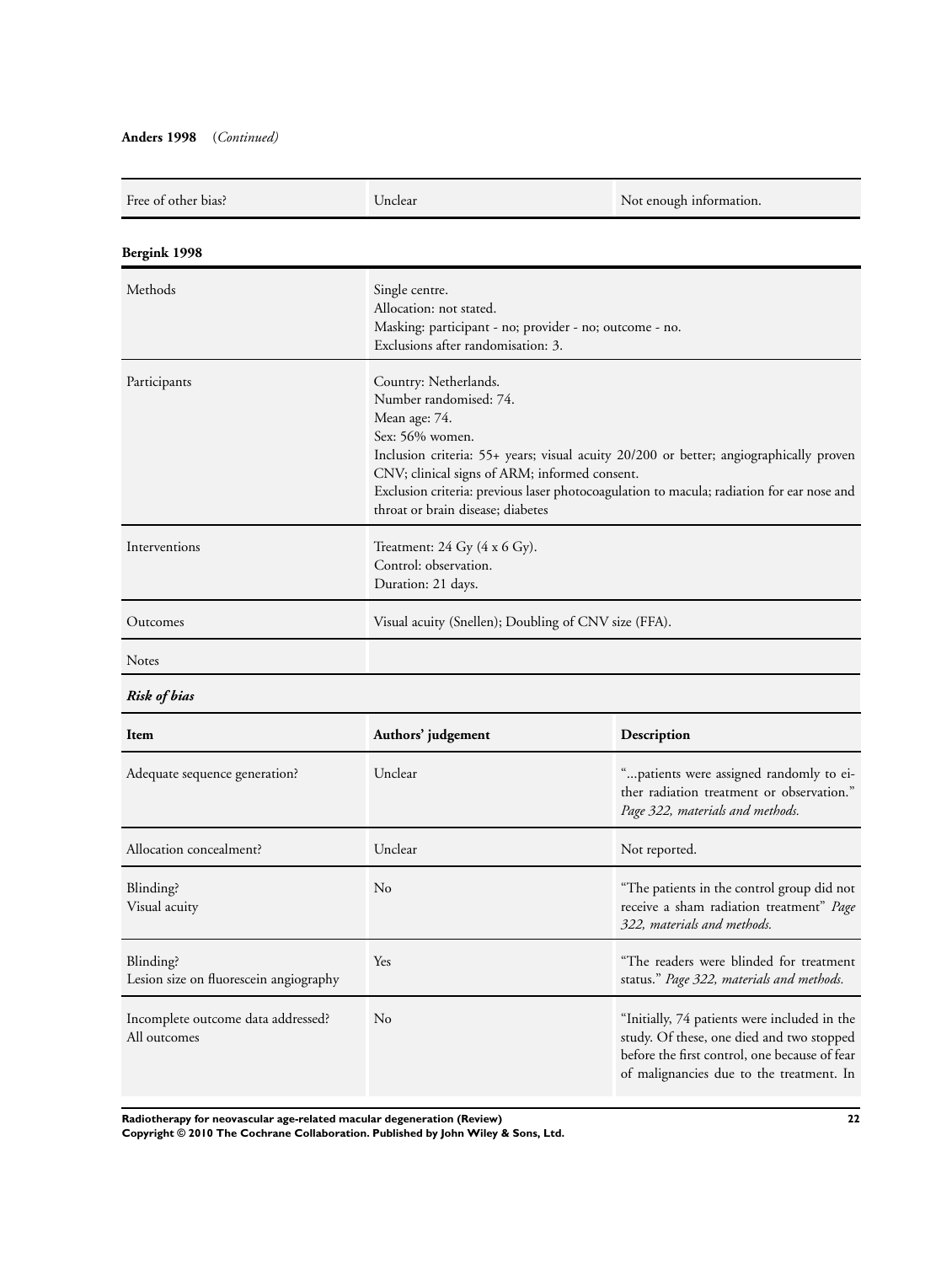### **Bergink 1998** (*Continued)*

|                              |         | addition, one was excluded because of pre-<br>viously unnoted diabetes mellitus and two<br>patients showed insufficient evidence for<br>CNV on the angiogram later on. As a result,<br>68 patients, 36 in the treatment group and<br>32 in the observation group completed at<br>least 3 months/ follow-up. Twelve months<br>follow-up was obtained in 63 patients."<br>Page 322, results.<br>No information on the numbers originally<br>randomised to treatment and control |
|------------------------------|---------|-------------------------------------------------------------------------------------------------------------------------------------------------------------------------------------------------------------------------------------------------------------------------------------------------------------------------------------------------------------------------------------------------------------------------------------------------------------------------------|
| Free of selective reporting? | Unclear | See additional table 3.                                                                                                                                                                                                                                                                                                                                                                                                                                                       |
| Free of other bias?          | Yes     |                                                                                                                                                                                                                                                                                                                                                                                                                                                                               |

### **Char 1999**

| Methods                       | Single centre.<br>Allocation: not stated.<br>Masking: participant - no; provider - no; outcome - unclear (yes for FFA).<br>Exclusions after randomisation: not stated.                           |                                                                                                        |  |  |
|-------------------------------|--------------------------------------------------------------------------------------------------------------------------------------------------------------------------------------------------|--------------------------------------------------------------------------------------------------------|--|--|
| Participants                  | Country: USA.<br>Number randomised: 27.<br>Mean age: 76.<br>Sex: 52% women.<br>Inclusion criteria: Subfoveal CNV secondary to AMD with visual acuity less than 20/<br>40.<br>Exclusion criteria: |                                                                                                        |  |  |
| Interventions                 | Treatment: 7.5 Gy.<br>Control: observation.<br>Duration: one day                                                                                                                                 |                                                                                                        |  |  |
| Outcomes                      | Visual acuity (ETDRS chart).                                                                                                                                                                     |                                                                                                        |  |  |
| Notes                         |                                                                                                                                                                                                  |                                                                                                        |  |  |
| <b>Risk of bias</b>           |                                                                                                                                                                                                  |                                                                                                        |  |  |
| Item                          | Authors' judgement<br>Description                                                                                                                                                                |                                                                                                        |  |  |
| Adequate sequence generation? | Unclear                                                                                                                                                                                          | "Patients were randomly assigned to either<br>no treatment or to treatment with" Page<br>575, methods. |  |  |
| Allocation concealment?       | Unclear<br>Not reported.                                                                                                                                                                         |                                                                                                        |  |  |

**Radiotherapy for neovascular age-related macular degeneration (Review) 23**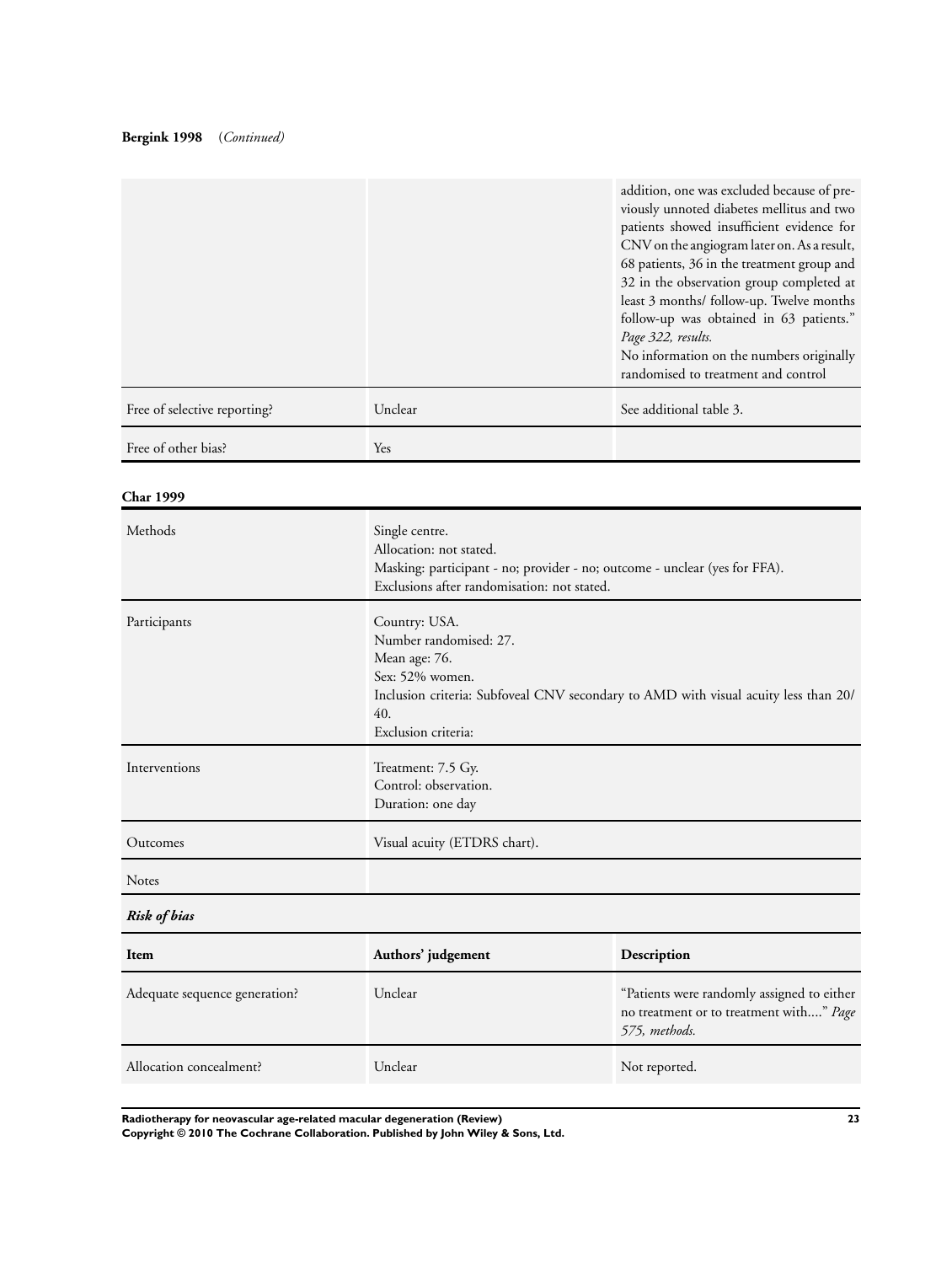### **Char 1999** (*Continued)*

| Blinding?<br>Visual acuity                          | N <sub>o</sub> | " visual acuity examination with refrac-<br>tion by a trained ophthalmic technician,<br>who was masked to the patients' status in<br>the trial" Page 575, methods.<br>However, patients were not masked which<br>may influence visual acuity assessment                                                                                                                                                                                   |
|-----------------------------------------------------|----------------|-------------------------------------------------------------------------------------------------------------------------------------------------------------------------------------------------------------------------------------------------------------------------------------------------------------------------------------------------------------------------------------------------------------------------------------------|
| Blinding?<br>Lesion size on fluorescein angiography | Yes            | "Initial and serial fluorescein angiograms<br>were read in a masked manner by two ob-<br>servers" Page 575, methods.<br>Lack of masking of patients is unlikely to<br>influence this outcome                                                                                                                                                                                                                                              |
| Incomplete outcome data addressed?<br>All outcomes  | N <sub>o</sub> | 27 patients were entered in the trial with a<br>mean follow-up of 15 months (range of 7 to<br>32 months). In the radiation group mean<br>follow-up was 17 months. In the group as-<br>signed to observation the mean follow-up<br>was 16 months. In the methods it states<br>that patients "were followed on a 3-month<br>basis" however it was not clear from the<br>report why different patients had different<br>lengths of follow-up |
| Free of selective reporting?                        | Unclear        | See additional table 3.                                                                                                                                                                                                                                                                                                                                                                                                                   |
| Free of other bias?                                 | Yes            |                                                                                                                                                                                                                                                                                                                                                                                                                                           |

## **Ciulla 2002**

| Methods       | Single centre.<br>Allocation: not stated.<br>Masking: participant - yes; provider - yes; outcome - yes.<br>Exclusions after randomisation: not stated.                                                                                                                                                                                                                                                   |
|---------------|----------------------------------------------------------------------------------------------------------------------------------------------------------------------------------------------------------------------------------------------------------------------------------------------------------------------------------------------------------------------------------------------------------|
| Participants  | Country: USA.<br>Number randomised: 37.<br>Median age: 71.<br>Sex: 38% women.<br>Inclusion criteria: Subfoveal CNV due to AMD; visual impairment of affected eye less<br>than 6 months duration; best-corrected VA of affected eye $\lt$ = 20/40 and $\gt$ = 20/400.<br>Exclusion criteria: Unable to maintain steady fixation; preexisting retinal eye disease or<br>media opacity; no informed consent |
| Interventions | Treatment: 16 Gy $(2 \times 8 \text{ Gy})$ .<br>Control: sham irradiation (not described).<br>Duration: 2 days                                                                                                                                                                                                                                                                                           |

**Radiotherapy for neovascular age-related macular degeneration (Review) 24**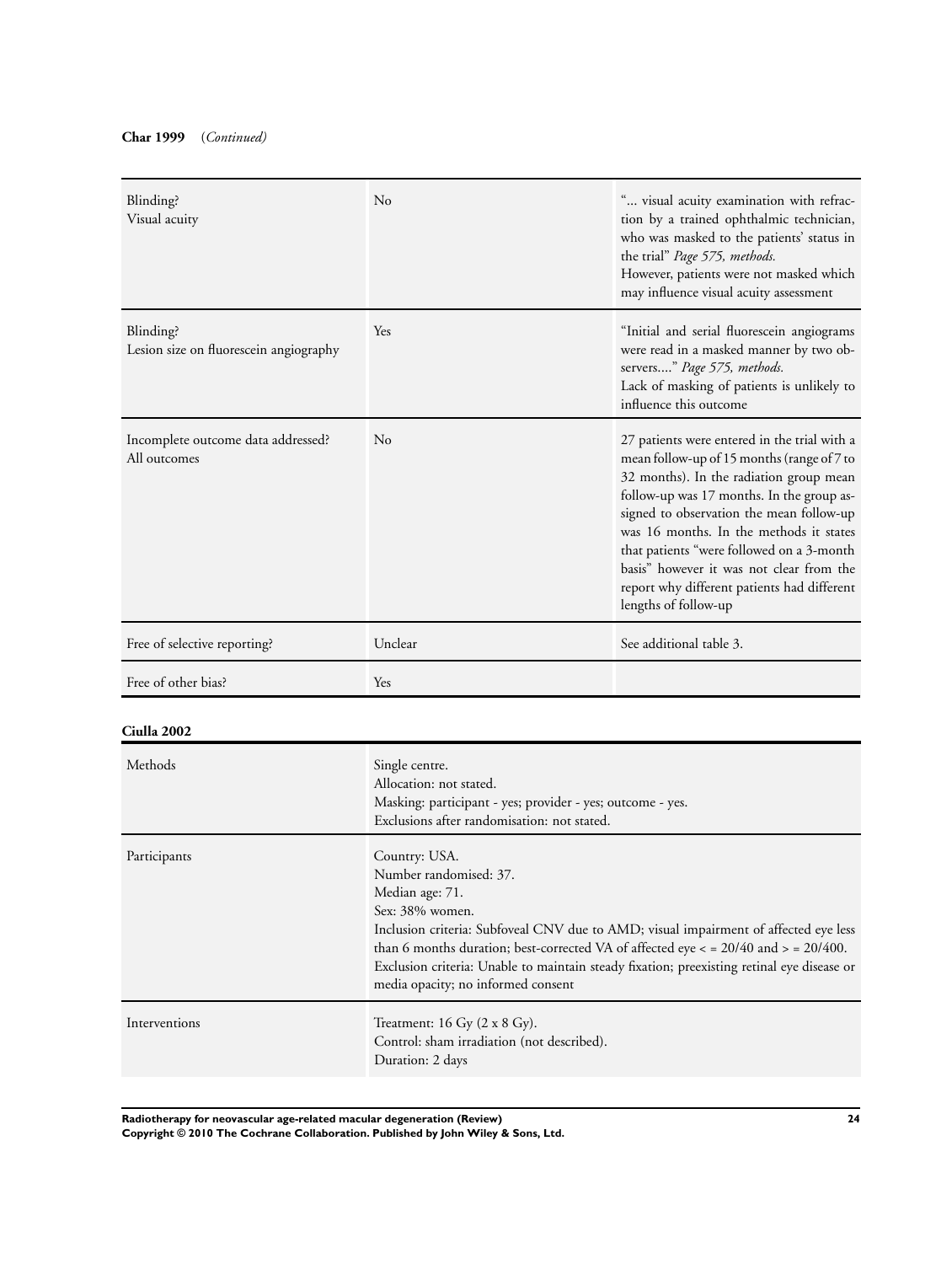### **Ciulla 2002** (*Continued)*

Outcomes Visual acuity (ETDRS chart).

Notes

*Risk of bias*

| Item                                                | Authors' judgement | Description                                                                                                                                                                                                                                                                                                                                                                                                                                                                                                                                                                            |
|-----------------------------------------------------|--------------------|----------------------------------------------------------------------------------------------------------------------------------------------------------------------------------------------------------------------------------------------------------------------------------------------------------------------------------------------------------------------------------------------------------------------------------------------------------------------------------------------------------------------------------------------------------------------------------------|
| Adequate sequence generation?                       | Unclear            | Not reported.                                                                                                                                                                                                                                                                                                                                                                                                                                                                                                                                                                          |
| Allocation concealment?                             | Unclear            | Not reported.                                                                                                                                                                                                                                                                                                                                                                                                                                                                                                                                                                          |
| Blinding?<br>Visual acuity                          | Yes                | "Masked assessment of angiography and<br>analysis of visual acuity between groups<br>were performed" Page 905.<br>Although this statement is not very clear<br>as to whether the measurement of visual<br>acuity was masked as the control group<br>had sham irradiation we have assumed that<br>measurement of visual acuity was masked                                                                                                                                                                                                                                               |
| Blinding?<br>Lesion size on fluorescein angiography | Yes                | "Masked assessment of angiography and<br>analysis of visual acuity between groups<br>were performed" Page 905.                                                                                                                                                                                                                                                                                                                                                                                                                                                                         |
| Incomplete outcome data addressed?<br>All outcomes  | No                 | "Of the 37 subjects enrolled in this inves-<br>tigation [] no data were recovered from<br>seven subjects owing to four baseline dis-<br>crepancies, one off-protocol treatment due<br>to equipment failure, and two discontinua-<br>tions before the first treatment." Page 906.<br>However, no information given as to which<br>treatment group these exclusions belonged<br>to and only data for 30 patients analysed.<br>At 12 months, 16/20 and 7/10 patients in<br>treatment and control group respectively<br>seen. Page 906, table 1.<br>No reason given for loss to follow-up. |
| Free of selective reporting?                        | Unclear            | See additional table 3.                                                                                                                                                                                                                                                                                                                                                                                                                                                                                                                                                                |
| Free of other bias?                                 | Unclear            | "Recruitment was halted at 37 subjects for<br>ethical reasons regarding randomization to<br>sham treatment when Foot and Drug Ad-<br>ministration approval of Visudyne [] was<br>anticipated." Page 905.                                                                                                                                                                                                                                                                                                                                                                               |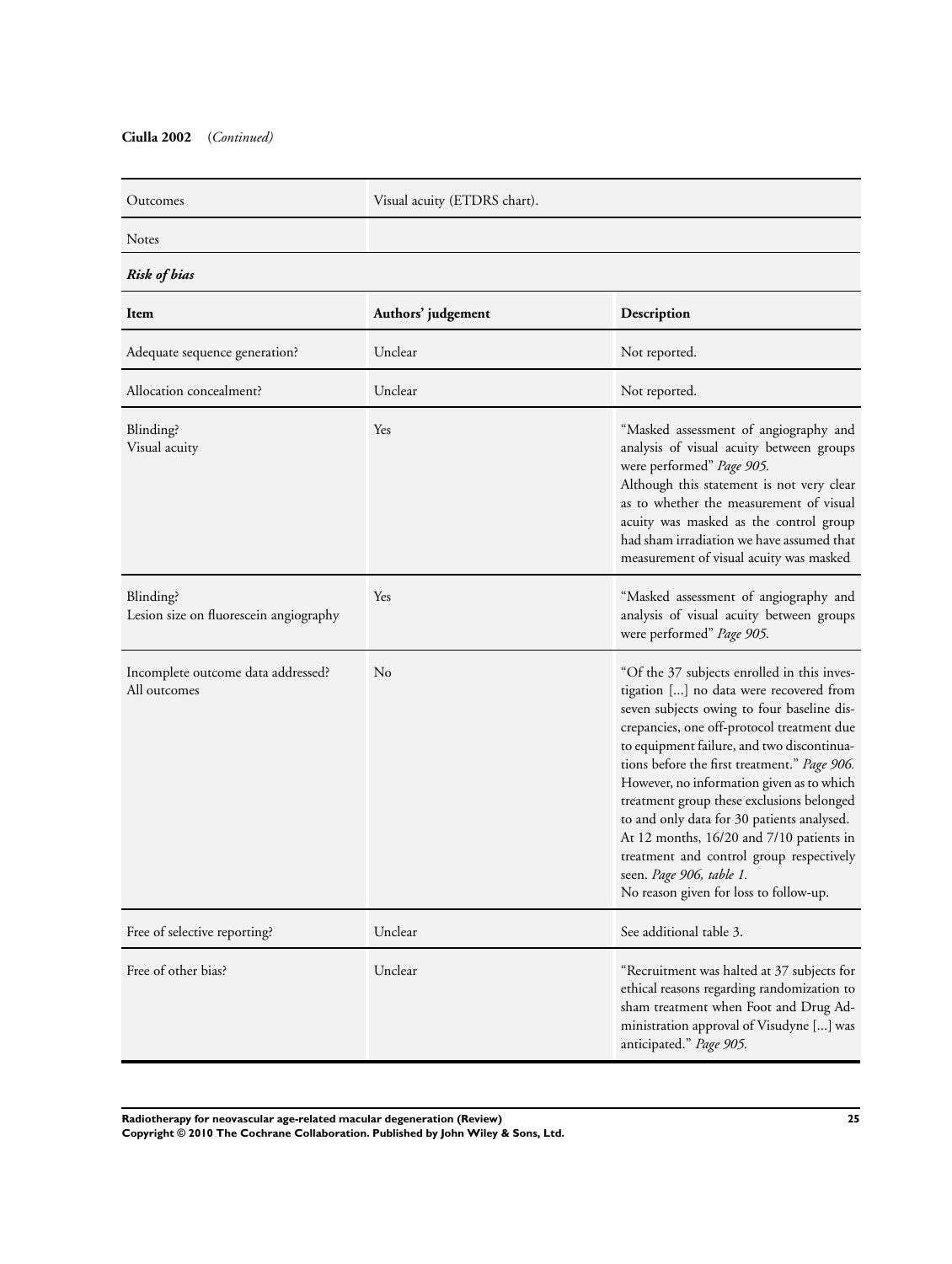| <b>Eter 2002</b> |
|------------------|
|                  |

| Methods                                             | Multicentre: 3 centres.<br>Allocation: central telephone; blocked by centre.<br>Masking: participant: no; provider: no; outcome: no.<br>Exclusions after randomisation: 3 treatment, 1 control.                                                                                     |                                                                                                                                                                                                                                                                                                                                                                                                                                    |  |
|-----------------------------------------------------|-------------------------------------------------------------------------------------------------------------------------------------------------------------------------------------------------------------------------------------------------------------------------------------|------------------------------------------------------------------------------------------------------------------------------------------------------------------------------------------------------------------------------------------------------------------------------------------------------------------------------------------------------------------------------------------------------------------------------------|--|
| Participants                                        | Country: Germany.<br>Number randomised: 45.<br>Median age: 74.<br>Sex: 53% women.<br>Inclusion criteria: age 45+ years; classic/occult CNV; informed consent; no prior radia-<br>tion treatment to head; no vascular eye disease; no prior treatment of AMD.<br>Exclusion criteria: |                                                                                                                                                                                                                                                                                                                                                                                                                                    |  |
| Interventions                                       | Treatment: 20 Gy (10 x 2 Gy).<br>Control: observation.<br>Duration: one week.                                                                                                                                                                                                       |                                                                                                                                                                                                                                                                                                                                                                                                                                    |  |
| Outcomes                                            | Visual acuity (logarithmic chart).                                                                                                                                                                                                                                                  |                                                                                                                                                                                                                                                                                                                                                                                                                                    |  |
| <b>Notes</b>                                        |                                                                                                                                                                                                                                                                                     |                                                                                                                                                                                                                                                                                                                                                                                                                                    |  |
| <b>Risk of bias</b>                                 |                                                                                                                                                                                                                                                                                     |                                                                                                                                                                                                                                                                                                                                                                                                                                    |  |
| Item                                                | Authors' judgement                                                                                                                                                                                                                                                                  | Description                                                                                                                                                                                                                                                                                                                                                                                                                        |  |
| Adequate sequence generation?                       | Unclear                                                                                                                                                                                                                                                                             | "Forty-five eyes of 45 patients [] were as-<br>signed randomly in a ratio of 2:1 to either<br>radiation treatment or observation." Page<br>14, patients and methods.                                                                                                                                                                                                                                                               |  |
| Allocation concealment?                             | Unclear                                                                                                                                                                                                                                                                             | Not reported.                                                                                                                                                                                                                                                                                                                                                                                                                      |  |
| Blinding?<br>Visual acuity                          | No                                                                                                                                                                                                                                                                                  | Not reported. As control group was obser-<br>vation only assumed visual acuity assess-<br>ment not masked                                                                                                                                                                                                                                                                                                                          |  |
| Blinding?<br>Lesion size on fluorescein angiography | No                                                                                                                                                                                                                                                                                  | Not reported. As control group was obser-<br>vation only assumed CNV assessment not<br>masked                                                                                                                                                                                                                                                                                                                                      |  |
| Incomplete outcome data addressed?<br>All outcomes  | No                                                                                                                                                                                                                                                                                  | "Although 45 patients were randomized to<br>either treatment or follow-up, 27 patients<br>in the radiation group and 15 patients in<br>the control group could be enrolled in the<br>study. Three patients were lost to follow-<br>up because motivation for further exami-<br>nations was low and because they needed<br>to be accompanied by relatives due to their<br>age and visual acuity." Page 14, patients and<br>methods. |  |

**Radiotherapy for neovascular age-related macular degeneration (Review) 26**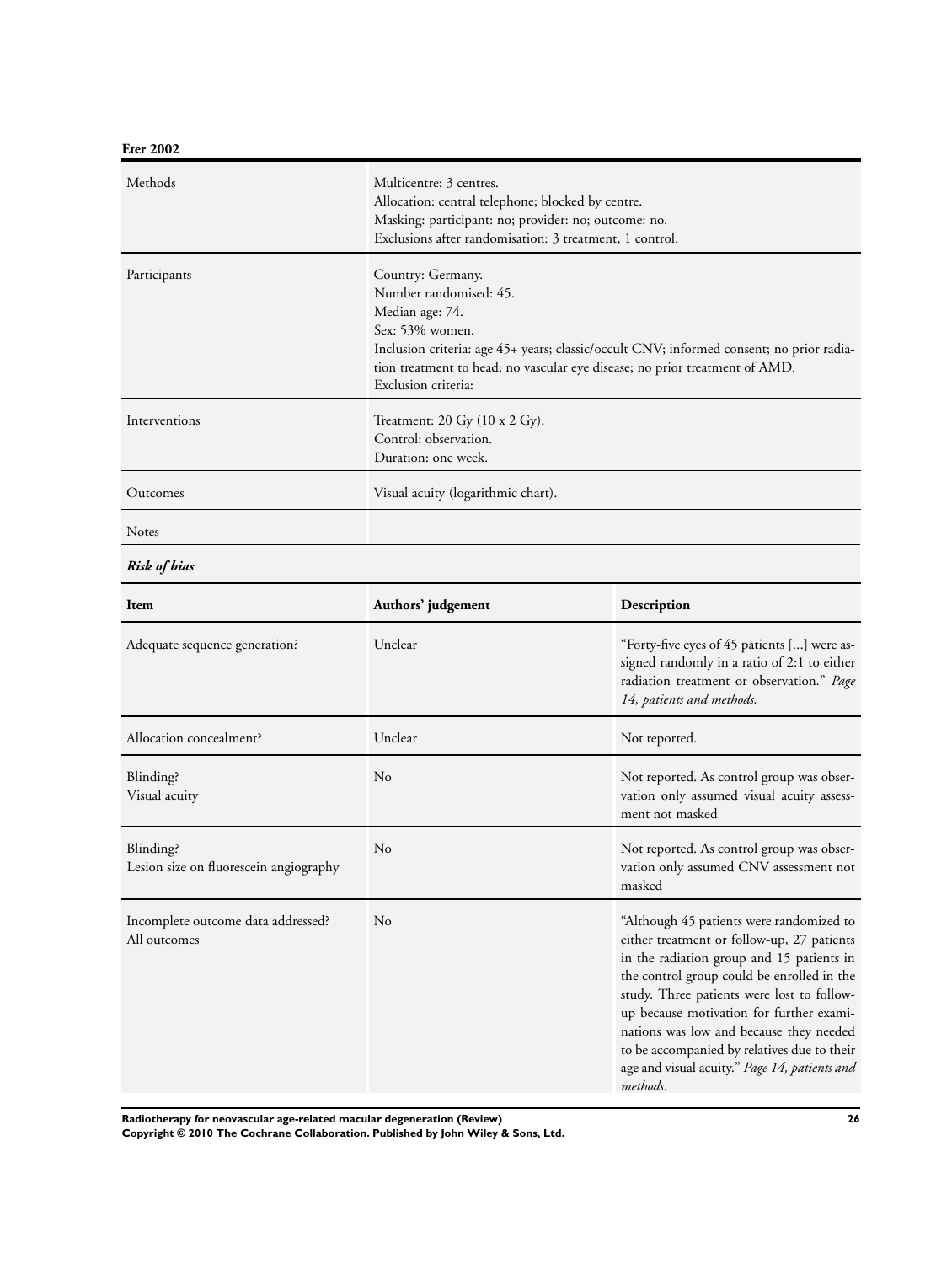### **Eter 2002** (*Continued)*

|                              |                | However, no information given as to which<br>group the excluded patients belonged. No<br>information given as to numbers examined<br>at six month follow-up |
|------------------------------|----------------|-------------------------------------------------------------------------------------------------------------------------------------------------------------|
| Free of selective reporting? | N <sub>o</sub> | See additional table 3.                                                                                                                                     |
| Free of other bias?          | Yes            |                                                                                                                                                             |

### **Jaakkola 2005**

| Methods       | Single centre, masked.                                                                          |
|---------------|-------------------------------------------------------------------------------------------------|
| Participants  | Country : Finland.<br>Number randomised: 86.<br>Mean age: 75.5. 43 (40%) men; 52 (60%) women.   |
| Interventions | Episceral brachytherapy.<br>8mm diameter, 16 Gy for 54 min vs 4 mm diameter, 12.6 Gy for 11 min |
| Outcomes      | Visual acuity (ETDRS chart).                                                                    |
| <b>Notes</b>  |                                                                                                 |

### *Risk of bias*

| Item                                                | Authors' judgement | Description                                                                                                                                                                                                                                                  |
|-----------------------------------------------------|--------------------|--------------------------------------------------------------------------------------------------------------------------------------------------------------------------------------------------------------------------------------------------------------|
| Adequate sequence generation?                       | Unclear            | Not reported.                                                                                                                                                                                                                                                |
| Allocation concealment?                             | Unclear            | "Treatment allocation was performed by envelope randomiza-<br>tion within CNV categories, as described below." Page 568,<br>materials and methods, study design.<br>Not really enough information to judge whether this was done<br>properly                 |
| Blinding?<br>Visual acuity                          | No                 | "Visual acuity was measured [] by an examiner masked<br>against the treatment given to the patient." Page 569, evalua-<br>tions and patient follow-up.<br>However patients were not masked.                                                                  |
| Blinding?<br>Lesion size on fluorescein angiography | Yes                | "The angiograms were evaluated in a masked manner" Page<br>569, angiographic and clinical evaluation.                                                                                                                                                        |
| Incomplete outcome data addressed?<br>All outcomes  | Unclear            | 43/43 patients in radiotherapy group seen at 12 months how-<br>ever it was also reported that two patients had died in the in-<br>terim. 39/43 patients in the control group (91%) seen at 12<br>months. Flow chart was confusing because at 6 months it was |

**Radiotherapy for neovascular age-related macular degeneration (Review) 27**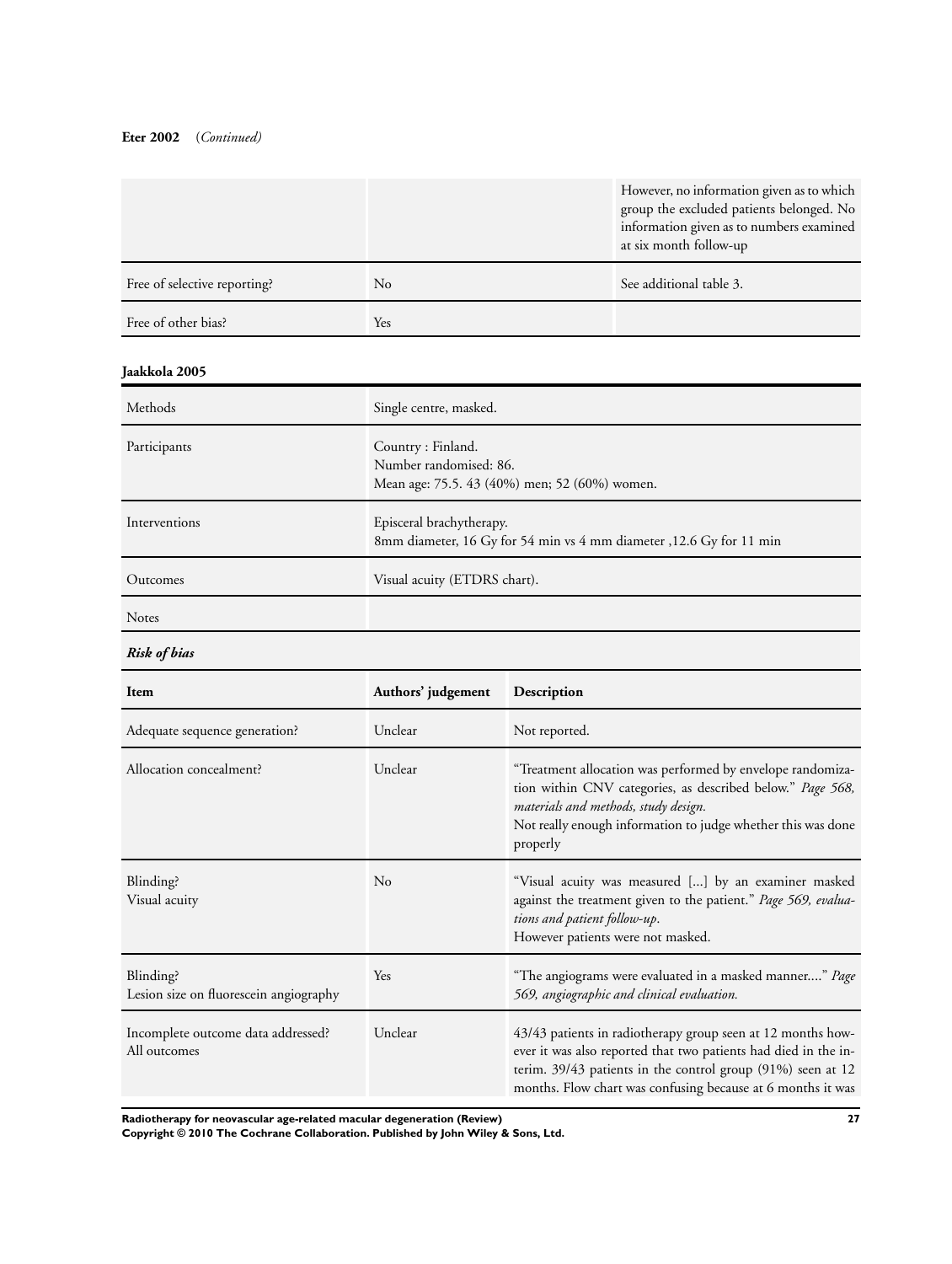### **Jaakkola 2005** (*Continued)*

|                                                    |                                                                                                                                                                                                                                                                                |                         | reported that four patients refused and at 12 months it was<br>reported one patient refused. However same numbers 39/43<br>seen at both time points. Page 569, figure 1. |
|----------------------------------------------------|--------------------------------------------------------------------------------------------------------------------------------------------------------------------------------------------------------------------------------------------------------------------------------|-------------------------|--------------------------------------------------------------------------------------------------------------------------------------------------------------------------|
| Free of selective reporting?                       | Unclear                                                                                                                                                                                                                                                                        | See additional table 3. |                                                                                                                                                                          |
| Free of other bias?                                | Yes                                                                                                                                                                                                                                                                            |                         |                                                                                                                                                                          |
| Kacperek 2001                                      |                                                                                                                                                                                                                                                                                |                         |                                                                                                                                                                          |
| Methods                                            | Single centre.<br>Allocation: unclear.<br>Masking: participant - no; provider - no; outcome - no.<br>Exclusions after randomisation: not stated.                                                                                                                               |                         |                                                                                                                                                                          |
| Participants                                       | Country: UK.<br>Number randomised: 66.<br>Mean age: 76 years.<br>Sex:<br>Inclusion criteria: Aged 50+ with subfoveal CNV (classic) and evidence of AMD e.g.<br>drusen, $VA > 6/60$ .<br>Exclusion criteria: diabetes, severe hypertension and retinal vascular disease, myopia |                         |                                                                                                                                                                          |
| Interventions                                      | Treatment: 18 Gy $(4 \times 4.5 \text{ Gy})$ .<br>Control: observation.<br>Duration:4 days.                                                                                                                                                                                    |                         |                                                                                                                                                                          |
| Outcomes                                           | Visual acuity.                                                                                                                                                                                                                                                                 |                         |                                                                                                                                                                          |
| Notes                                              |                                                                                                                                                                                                                                                                                |                         |                                                                                                                                                                          |
| <b>Risk of bias</b>                                |                                                                                                                                                                                                                                                                                |                         |                                                                                                                                                                          |
| Item                                               | Authors' judgement                                                                                                                                                                                                                                                             |                         | Description                                                                                                                                                              |
| Adequate sequence generation?                      | Unclear                                                                                                                                                                                                                                                                        |                         | "Patients [] were randomised to between<br>treatment and control". Page 7, introduc-<br>tion.                                                                            |
| Allocation concealment?                            | Unclear<br>Not reported.                                                                                                                                                                                                                                                       |                         |                                                                                                                                                                          |
| Blinding?<br>Visual acuity                         | No<br>tion in the control group                                                                                                                                                                                                                                                |                         | No masking reported. No sham interven-                                                                                                                                   |
| Incomplete outcome data addressed?<br>All outcomes | No                                                                                                                                                                                                                                                                             |                         | 38 patients in the treatment arm, 28 for the<br>control arm.<br>28/38 and 20/28 seen at 12 months. No<br>information on people not seen                                  |

**Radiotherapy for neovascular age-related macular degeneration (Review) 28**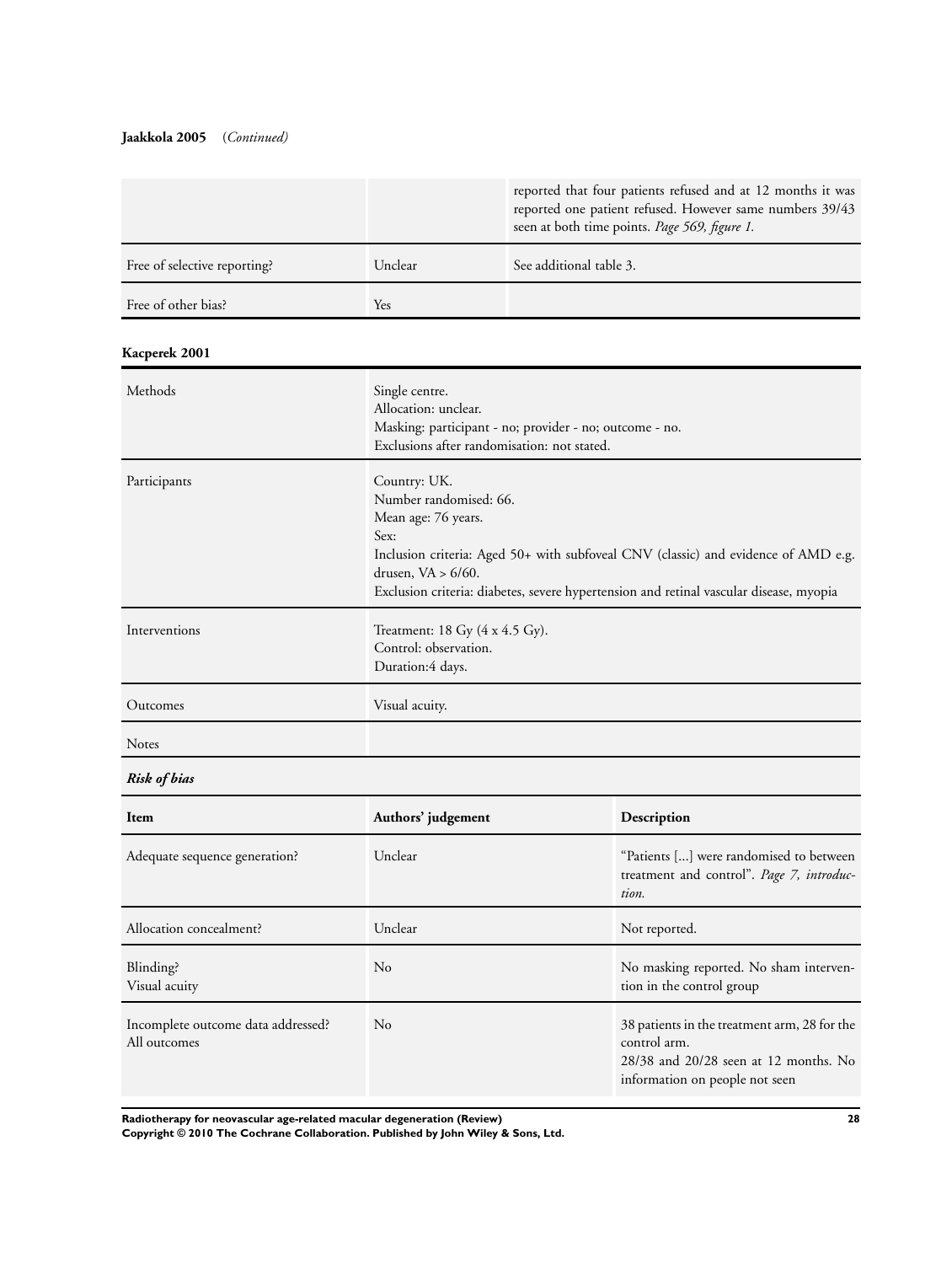### **Kacperek 2001** (*Continued)*

| Free of selective reporting? | No  | See additional table 3. |
|------------------------------|-----|-------------------------|
| Free of other bias?          | Yes |                         |

### **Kobayashi 2000**

| Methods       | Single centre.<br>Allocation: computer generated.<br>Masking: participant - no; provider - yes; outcome - unclear (yes for FFA).<br>Exclusions after randomisation: not stated.                                                                                                                                                                                                                                                                             |
|---------------|-------------------------------------------------------------------------------------------------------------------------------------------------------------------------------------------------------------------------------------------------------------------------------------------------------------------------------------------------------------------------------------------------------------------------------------------------------------|
| Participants  | Country: Japan.<br>Number randomised: 101.<br>Mean age: 72.<br>Sex: 64% female.<br>Inclusion criteria: 60+ years; unsuitability for laser under macular photocoagulation<br>criteria; three or less months of new or progressive CNV; visual acuity 20/50 or worse.<br>Exclusion criteria: pre-existing ocular disease (glaucoma, severe myopia, chronic inflam-<br>mation, neoplasia); diabetes; uncontrolled hypertension; known life-threatening disease |
| Interventions | Treatment: $20 \text{ Gy } (10 \text{ x } 2 \text{ Gy}).$<br>Control: observation.<br>Duration: 14 days.                                                                                                                                                                                                                                                                                                                                                    |
| Outcomes      | Visual acuity (ETDRS); area of CNV (FFA); safety.                                                                                                                                                                                                                                                                                                                                                                                                           |
| <b>Notes</b>  |                                                                                                                                                                                                                                                                                                                                                                                                                                                             |

### *Risk of bias*

| <b>Item</b>                   | Authors' judgement | Description                                                                                                                                                                                                                                                                                                                                                                        |
|-------------------------------|--------------------|------------------------------------------------------------------------------------------------------------------------------------------------------------------------------------------------------------------------------------------------------------------------------------------------------------------------------------------------------------------------------------|
| Adequate sequence generation? | Yes                | "One eye of each of the 101 patients was<br>prospectively randomized to receive radio-<br>therapy or no treatment." and "Within 24<br>hours after enrollment, the patients were<br>randomized by means of computer-gener-<br>ated numbers; patients assigned 0 received<br>low-dose radiotherapy and those assigned<br>1 received no treatment. Page 618, patients<br>and methods. |
| Allocation concealment?       | Yes                | "The treating physician (HK) was unaware<br>of the patients' randomization state". Page<br>618, patients and methods.                                                                                                                                                                                                                                                              |

**Radiotherapy for neovascular age-related macular degeneration (Review) 29 Copyright © 2010 The Cochrane Collaboration. Published by John Wiley & Sons, Ltd.**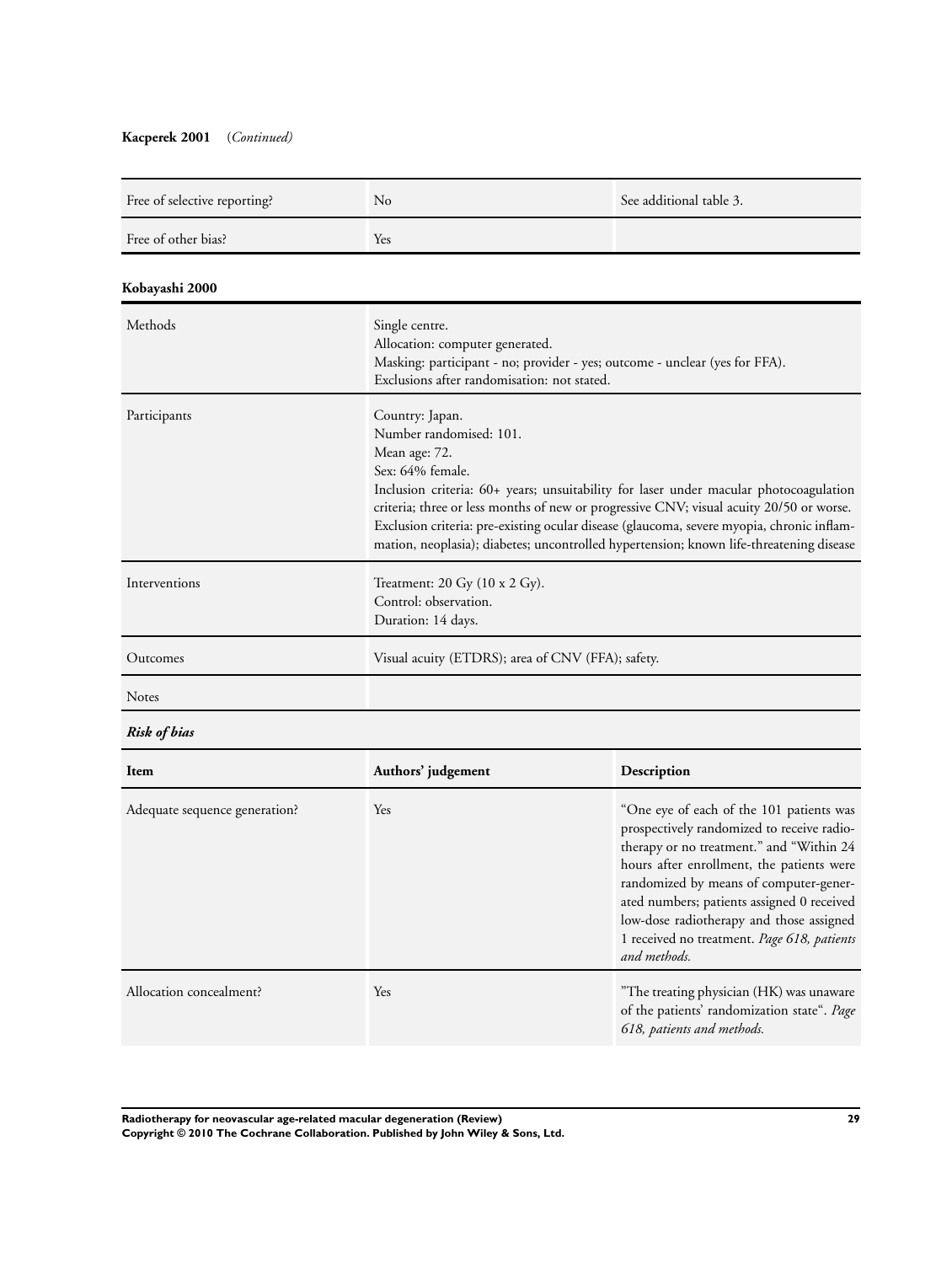### **Kobayashi 2000** (*Continued)*

| Blinding?<br>Visual acuity                          | N <sub>o</sub> | "Assessment of outcomes, including visual<br>acuity, angiographic interpretation, and<br>assessment of complications and adverse<br>events, was performed in a masked fashion.<br>" Page 618, patients and methods.<br>However, patients not masked.                                                                                                                                                                                                                                                                                               |
|-----------------------------------------------------|----------------|----------------------------------------------------------------------------------------------------------------------------------------------------------------------------------------------------------------------------------------------------------------------------------------------------------------------------------------------------------------------------------------------------------------------------------------------------------------------------------------------------------------------------------------------------|
| Blinding?<br>Lesion size on fluorescein angiography | Yes            | "Assessment of outcomes, including visual<br>acuity, angiographic interpretation, and<br>assessment of complications and adverse<br>events, was performed in a masked fashion.<br>" Page 618, patients and methods.                                                                                                                                                                                                                                                                                                                                |
| Incomplete outcome data addressed?<br>All outcomes  | Unclear        | "The overall complete follow-up rate was<br>84.1% (85/101) (Table 1 and Figure 1).<br>there was no significant difference between<br>the two groups; the complete follow-up rate<br>was 88.2% (45/51) and 80.0% (40/50) in<br>the treatment group and control group, re-<br>spectively. Six treated patients and 10 un-<br>treated patients were not evaluated, because<br>five patiens died with intercurrent disease,<br>six patients were to ill or frail to attend, and<br>it was not possible to contact five patients.<br>Page 619, results. |
| Free of selective reporting?                        | Unclear        | See additional table 3.                                                                                                                                                                                                                                                                                                                                                                                                                                                                                                                            |
| Free of other bias?                                 | Yes            |                                                                                                                                                                                                                                                                                                                                                                                                                                                                                                                                                    |

### **Marcus 2001**

| Methods      | Single centre.<br>Allocation: computer generated; blocked.<br>Masking: participant - yes; provider - yes; outcome - yes.<br>Exclusions after randomisation:<br>not stated                                                                                                                                                                                                                                                                                                                                                                                                                                             |
|--------------|-----------------------------------------------------------------------------------------------------------------------------------------------------------------------------------------------------------------------------------------------------------------------------------------------------------------------------------------------------------------------------------------------------------------------------------------------------------------------------------------------------------------------------------------------------------------------------------------------------------------------|
| Participants | Country: USA.<br>Number randomised: 83.<br>Mean age: 76.<br>Sex: 61% female.<br>Inclusion criteria: active subfoveal CNV secondary AMD; >48 years of age; visual acuity<br>$>$ / = 20/400; clinical and angiographic evidence of a choroidal neovascular membrane,<br>which is itself or its contiguous blood involving the centre of the foveal avascular zone.<br>Exclusion criteria: previous laser treatment; choroidal neovascularisation due to other<br>causes; retinal vascular diseases e.g. diabetes; previous ocular, orbital or periorbital radi-<br>ation; likely candidates for chemotherapeutic agents |

**Radiotherapy for neovascular age-related macular degeneration (Review) 30**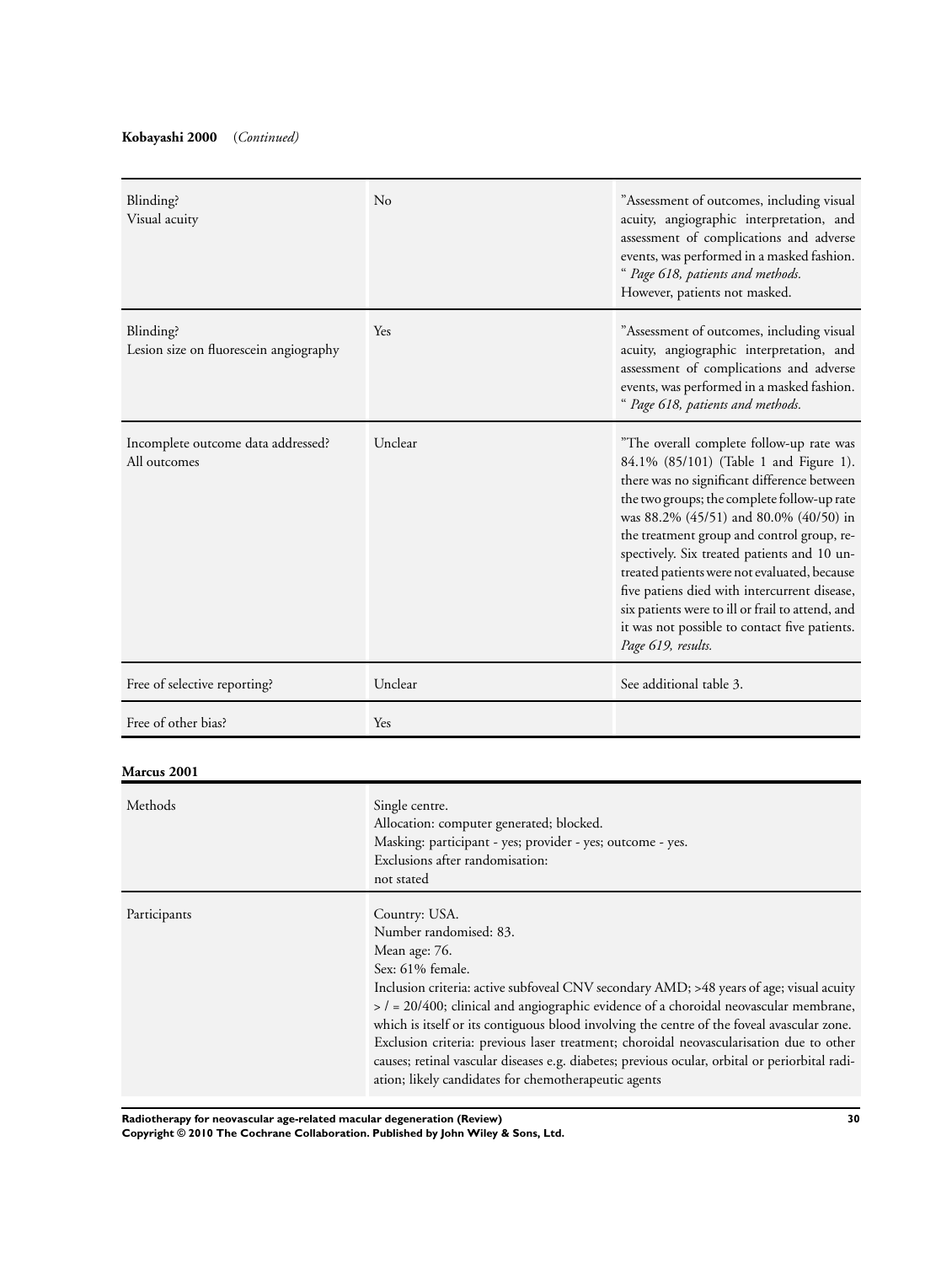### **Marcus 2001** (*Continued)*

| Interventions | Treatment: $14 \text{ Gy} (7 \text{ x } 2 \text{ Gy}).$<br>Control: 1 sham treatment.<br>Duration: 7 working days.                                                                                                                          |
|---------------|---------------------------------------------------------------------------------------------------------------------------------------------------------------------------------------------------------------------------------------------|
| Outcomes      | Visual acuity (ETDRS); contrast sensitivity; appearance of fundus (FFA and photogra-<br>phy)                                                                                                                                                |
| <b>Notes</b>  | Patients with subfoveal choroidal neovascular membranes who were eligible for subfoveal<br>laser according to macular photocoagulation study guidelines were offered laser versus<br>radiation or observation versus radiation (this study) |

### *Risk of bias*

| Item                                                | Authors' judgement | Description                                                                                                                                                                                                                                                                                                                                     |
|-----------------------------------------------------|--------------------|-------------------------------------------------------------------------------------------------------------------------------------------------------------------------------------------------------------------------------------------------------------------------------------------------------------------------------------------------|
| Adequate sequence generation?                       | Unclear            | "The randomization incorporated block-<br>ing, which is recommended any time pa-<br>tient recruitment extends for a long period<br>of time. Blocks of size 2 or 4 were assigned<br>randomly, and a separate random permuta-<br>tion was used to assign the 2 treatments to<br>the blocks. Page 172, patient selection, entry,<br>and follow-up. |
| Allocation concealment?                             | No                 | "A randomization schedule was printed<br>and sent to the radiology team, how then<br>sequentially allocated the patients to the<br>sham or actual radiation treatments. Page<br>172, patient selection, entry, and follow-up.                                                                                                                   |
| Blinding?<br>Visual acuity                          | Yes                | "The patient, examining ophthalmologist,<br>and ophthalmic technician were unaware<br>of the assignment to observation or radia-<br>tion treatment groups." Page 172, patient<br>selection, entry, and follow-up.                                                                                                                               |
| Blinding?<br>Lesion size on fluorescein angiography | Yes                | "The patient, examining ophthalmologist,<br>and ophthalmic technician were unaware<br>of the assignment to observation or radia-<br>tion treatment groups." Page 172, patient<br>selection, entry, and follow-up.                                                                                                                               |
| Incomplete outcome data addressed?<br>All outcomes  | No                 | Radiation group n=41. 37 (90%) seen at<br>one year, 4 with missing data. Control n=<br>42. 33 (79%) seen at one year, 6 with miss-<br>ing data, 3 withdrawn. Page 175, table 2.                                                                                                                                                                 |
| Free of selective reporting?                        | No                 | See additional table 3.                                                                                                                                                                                                                                                                                                                         |

**Radiotherapy for neovascular age-related macular degeneration (Review) 31**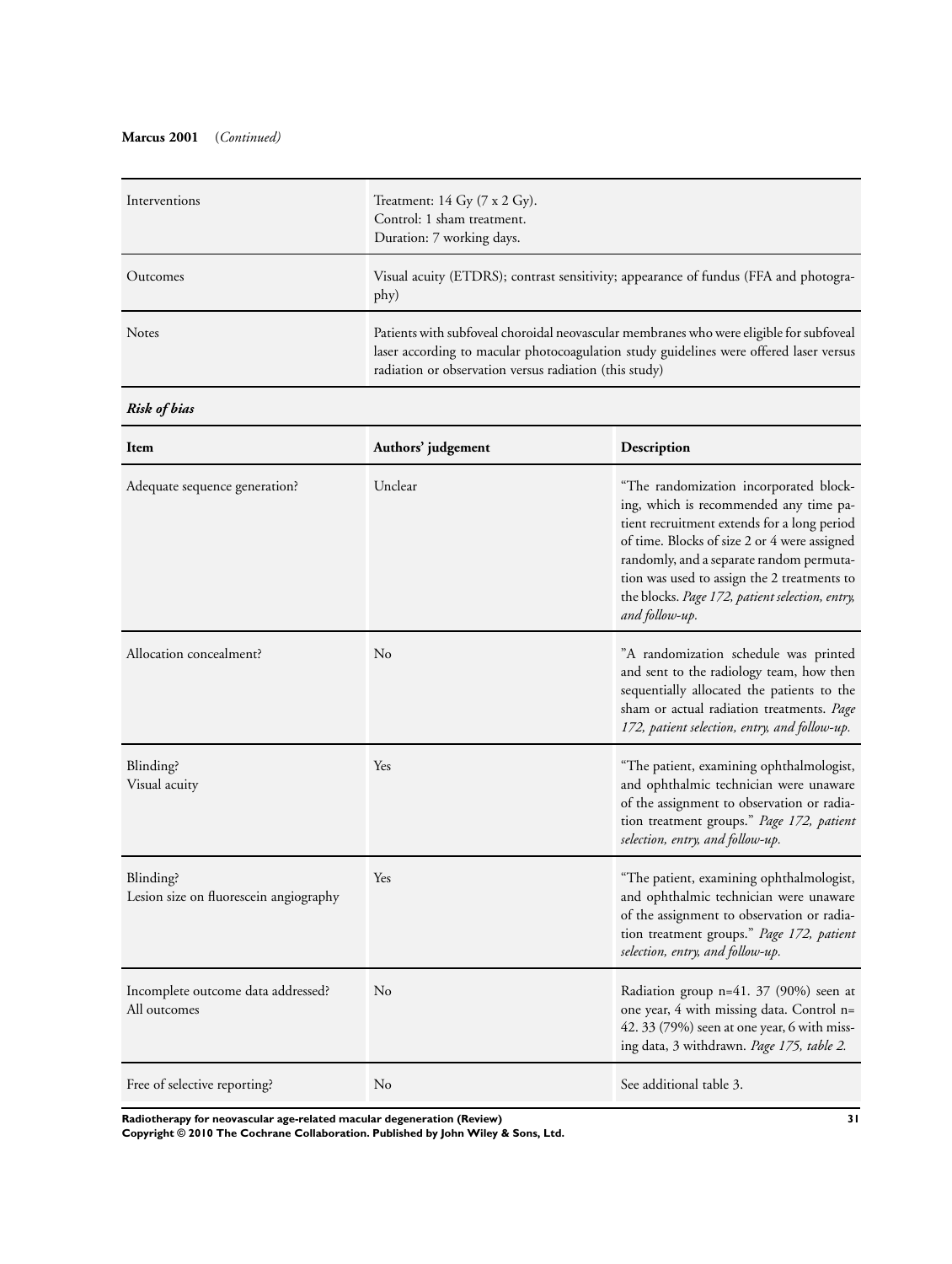### **Marcus 2001** (*Continued)*

| Free of other bias? | Yes                                                                                                                                                                                                                                                                                                                                                                                                                                                                                                                                              |
|---------------------|--------------------------------------------------------------------------------------------------------------------------------------------------------------------------------------------------------------------------------------------------------------------------------------------------------------------------------------------------------------------------------------------------------------------------------------------------------------------------------------------------------------------------------------------------|
| <b>RAD 1999</b>     |                                                                                                                                                                                                                                                                                                                                                                                                                                                                                                                                                  |
| Methods             | Multicentre: 9 centres.<br>Allocation: computer generated.<br>Masking: participant - yes; provider - yes; outcome - yes.<br>Exclusions after randomisation:                                                                                                                                                                                                                                                                                                                                                                                      |
| Participants        | Country: Germany.<br>Number randomised: 205.<br>Mean age: 74.<br>Sex: 60% female.<br>Inclusion criteria: 50+ years old; written informed consent; exudative AMD with sub-<br>foveal involvement and signs of ARM in the fellow eye; CNV 6+ disc diameters in size;<br>visual acuity 20/320 or better in study eye; symptoms for six months or less.<br>Exclusion criteria: ocular disease that could compromise the visual acuity in the study<br>eye; haemorrhage; previous macular photocoagulation or PDT; history of antiangiogenic<br>drugs |
| Interventions       | Treatment: 16 Gy (8 x 2 Gy).<br>Control: 8 x 0 Gy.<br>Duration: 10 days.                                                                                                                                                                                                                                                                                                                                                                                                                                                                         |
| Outcomes            | Visual acuity (ETDRS); FFA and fundus photography.                                                                                                                                                                                                                                                                                                                                                                                                                                                                                               |
| <b>Notes</b>        |                                                                                                                                                                                                                                                                                                                                                                                                                                                                                                                                                  |
|                     |                                                                                                                                                                                                                                                                                                                                                                                                                                                                                                                                                  |

*Risk of bias*

| Item                          | Authors' judgement | Description                                                                                                                                                                                                                                      |
|-------------------------------|--------------------|--------------------------------------------------------------------------------------------------------------------------------------------------------------------------------------------------------------------------------------------------|
| Adequate sequence generation? | Yes                | "The randomization list was compiled gen-<br>erating random numbers using the sta-<br>tistical analysis systems SWAS, version 6.<br>12. " Page 2240, Method of radiation and<br>sham treatment, randomization procedure<br>and masking           |
| Allocation concealment?       | Yes                | "To ensure concealment, external random-<br>ization by telephone was performed by the<br>Biostatistics and Data Centre, Heidelberg,<br>Germany." Page 2240, Method of radiation<br>and sham treatment, randomization proce-<br>dure and masking. |

**Radiotherapy for neovascular age-related macular degeneration (Review) 32 Copyright © 2010 The Cochrane Collaboration. Published by John Wiley & Sons, Ltd.**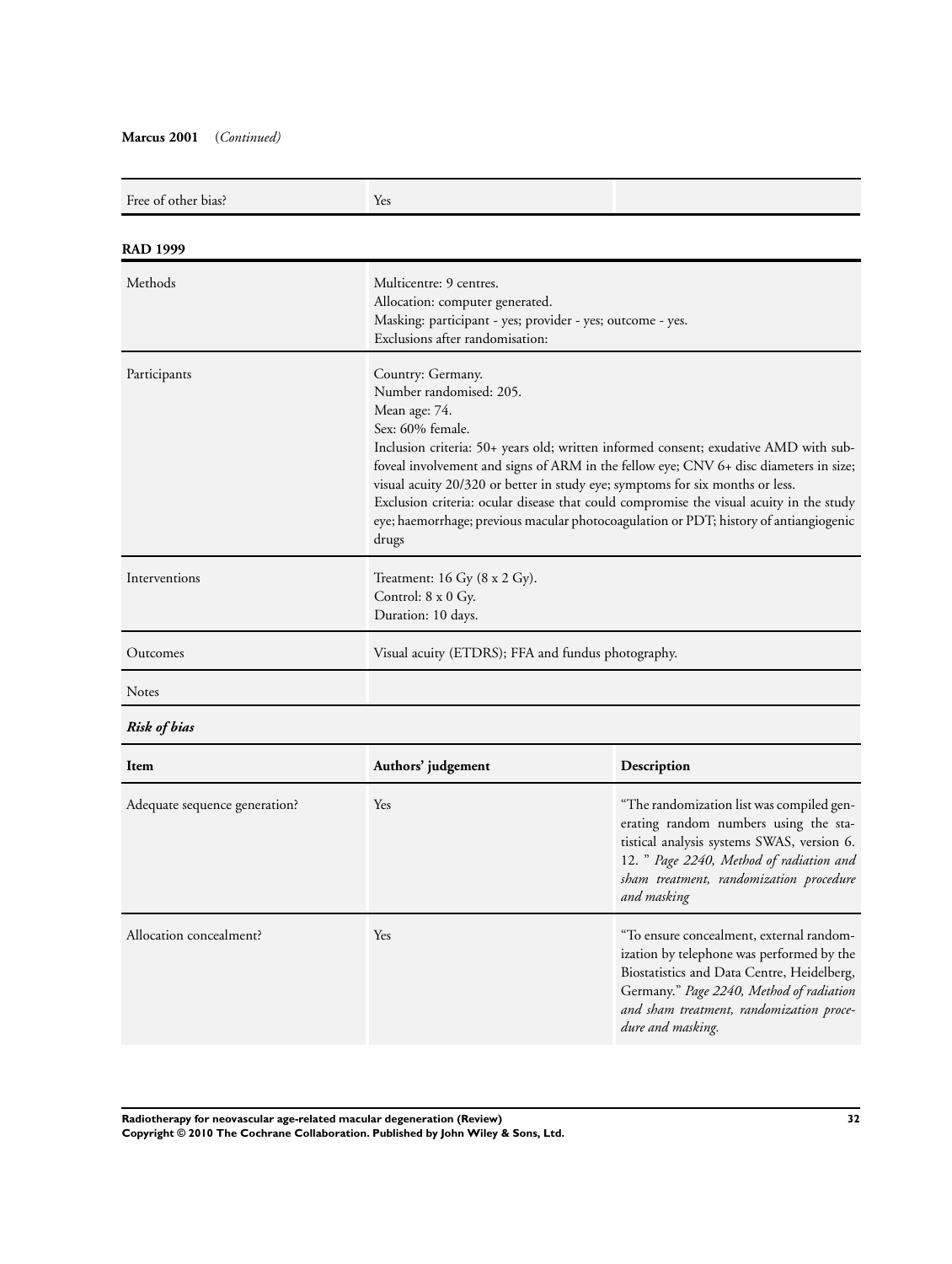### **RAD 1999** (*Continued)*

| Blinding?<br>Visual acuity                          | Yes            | "Patients in the placebo group were sim-<br>ilarly planed and placed at the linear ac-<br>celerator for 8 fractions with a dose of 8<br>x 0Gy. The machine noise during irradi-<br>ation was simulated, and the technicians<br>were instructed not to inform the patient<br>about the mode of treatment. The sham<br>treatment method was spread out over an<br>identical time course as the radiation treat-<br>ment." Page 2240, method of radiation ther-<br>apy and sham treatment.<br>"To ensure masking of patients and oph-<br>thalmologists, only the respective depart-<br>ments of radiation therapy were informed<br>about treatment allocation. "Page 2240,<br>Method of radiation and sham treatment,<br>randomization procedure and masking. |
|-----------------------------------------------------|----------------|------------------------------------------------------------------------------------------------------------------------------------------------------------------------------------------------------------------------------------------------------------------------------------------------------------------------------------------------------------------------------------------------------------------------------------------------------------------------------------------------------------------------------------------------------------------------------------------------------------------------------------------------------------------------------------------------------------------------------------------------------------|
| Blinding?<br>Lesion size on fluorescein angiography | Yes            | "All angiograms were read by reviewers<br>masked to treatment assignments." Page<br>2240, angiographic evaluation.                                                                                                                                                                                                                                                                                                                                                                                                                                                                                                                                                                                                                                         |
| Incomplete outcome data addressed?<br>All outcomes  | Unclear        | Radiation group 88/101 (87.1%) com-<br>pleted study 7 of these protocol deviations.<br>Sham therapy group 95/104 (91.3%) com-<br>pleted study. Detailed information given<br>on loss to follow-up. Page 2241, figure 1.                                                                                                                                                                                                                                                                                                                                                                                                                                                                                                                                    |
| Free of selective reporting?                        | N <sub>o</sub> | See additional table 3.                                                                                                                                                                                                                                                                                                                                                                                                                                                                                                                                                                                                                                                                                                                                    |
| Free of other bias?                                 | Yes            |                                                                                                                                                                                                                                                                                                                                                                                                                                                                                                                                                                                                                                                                                                                                                            |

### **SFRADS 2002**

| Methods      | Multicentre: 3 centres.<br>Allocation: central telephone; blocked by centre.<br>Masking: participant: no; provider: no; outcome: yes.<br>Exclusions after randomisation: 3 treatment, 1 control.                                                                                                                                                                               |
|--------------|--------------------------------------------------------------------------------------------------------------------------------------------------------------------------------------------------------------------------------------------------------------------------------------------------------------------------------------------------------------------------------|
| Participants | Country: UK.<br>Number randomised: 203.<br>Mean age: 75.<br>Sex: 57% female.<br>Inclusion criteria: Aged 60+; subfoveal CNV; 20/200 or better in study eye.<br>Exclusion criteria: Inability to give informed consent; late leakage of indeterminate origin;<br>blood under geometric centre of the fovea; other ocular disease; diabetes; other trials;<br>prior radiotherapy |

**Radiotherapy for neovascular age-related macular degeneration (Review) 33**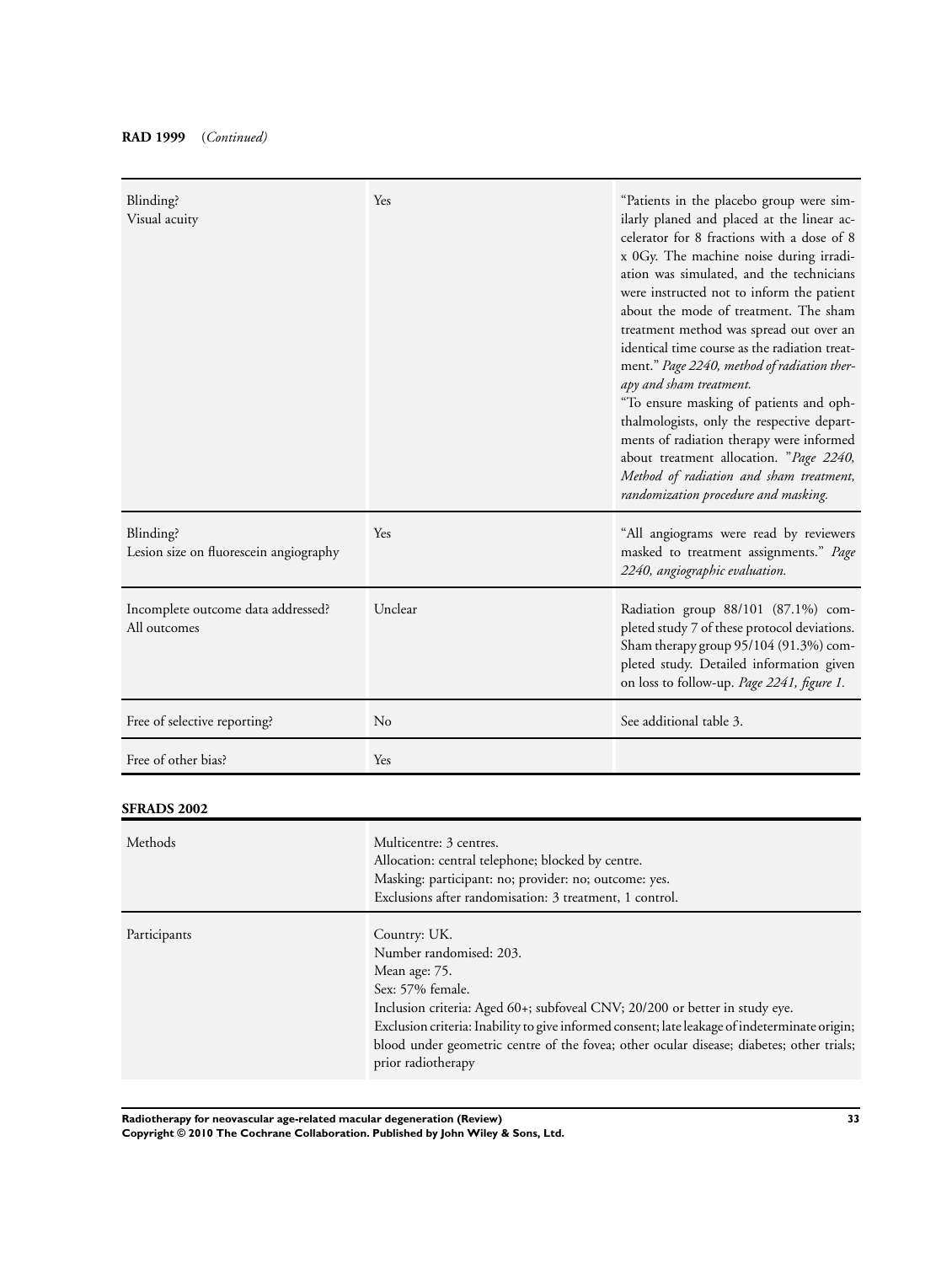### **SFRADS 2002** (*Continued)*

| Interventions                                       | Treatment: 12 Gy (6 X 2 Gy).<br>Control: observation.<br>Duration:                                |                                                                                                                                                                                                                                                                                                                                                                                                                                                                                                                                             |
|-----------------------------------------------------|---------------------------------------------------------------------------------------------------|---------------------------------------------------------------------------------------------------------------------------------------------------------------------------------------------------------------------------------------------------------------------------------------------------------------------------------------------------------------------------------------------------------------------------------------------------------------------------------------------------------------------------------------------|
| Outcomes                                            | Visual acuity (ETDRS chart); near vision (Bailey-Lovie chart); radiation-associated prob-<br>lems |                                                                                                                                                                                                                                                                                                                                                                                                                                                                                                                                             |
| Notes                                               |                                                                                                   |                                                                                                                                                                                                                                                                                                                                                                                                                                                                                                                                             |
| <b>Risk of bias</b>                                 |                                                                                                   |                                                                                                                                                                                                                                                                                                                                                                                                                                                                                                                                             |
| Item                                                | Authors' judgement                                                                                | Description                                                                                                                                                                                                                                                                                                                                                                                                                                                                                                                                 |
| Adequate sequence generation?                       | Yes                                                                                               | "To ensure balance within each of the 3<br>centers, the randomization was blocked."<br>Hart et al, top of page 1031.                                                                                                                                                                                                                                                                                                                                                                                                                        |
| Allocation concealment?                             | Yes                                                                                               | "The randomization code was kept at the<br>coordinating center (Belfast) and released<br>by telephone on receipt of patient details.<br>"Hart et al, bottom of page 1030 and top of<br>page 1031.                                                                                                                                                                                                                                                                                                                                           |
| Blinding?<br>Visual acuity                          | No                                                                                                | "The optometrists who undertook visual<br>assessments were unaware of the treatment<br>status of the patients; however, neither the<br>treating physicians nor the patients were<br>masked". Hart et al, page 1030, patients and<br>methods, 2nd paragraph.<br>Although visual acuity assessment was<br>masked to treatment group, physicians and<br>patients were not. It is possible that an in-<br>dividual's performance on the visual acuity<br>test could be influenced by their percep-<br>tions as to which treatment they received |
| Blinding?<br>Lesion size on fluorescein angiography | Unclear                                                                                           | Outcome not reported so far.                                                                                                                                                                                                                                                                                                                                                                                                                                                                                                                |
| Incomplete outcome data addressed?<br>All outcomes  | Unclear                                                                                           | 101 allocated to treatment 102 to obser-<br>vation. 93/101 and 91/100 seen at 12<br>months. Not very good documentation for<br>reasons for no follow-up                                                                                                                                                                                                                                                                                                                                                                                     |
| Free of selective reporting?                        | Unclear                                                                                           | See additional table 3.                                                                                                                                                                                                                                                                                                                                                                                                                                                                                                                     |
| Free of other bias?                                 | Yes                                                                                               |                                                                                                                                                                                                                                                                                                                                                                                                                                                                                                                                             |

**Radiotherapy for neovascular age-related macular degeneration (Review) 34 Copyright © 2010 The Cochrane Collaboration. Published by John Wiley & Sons, Ltd.**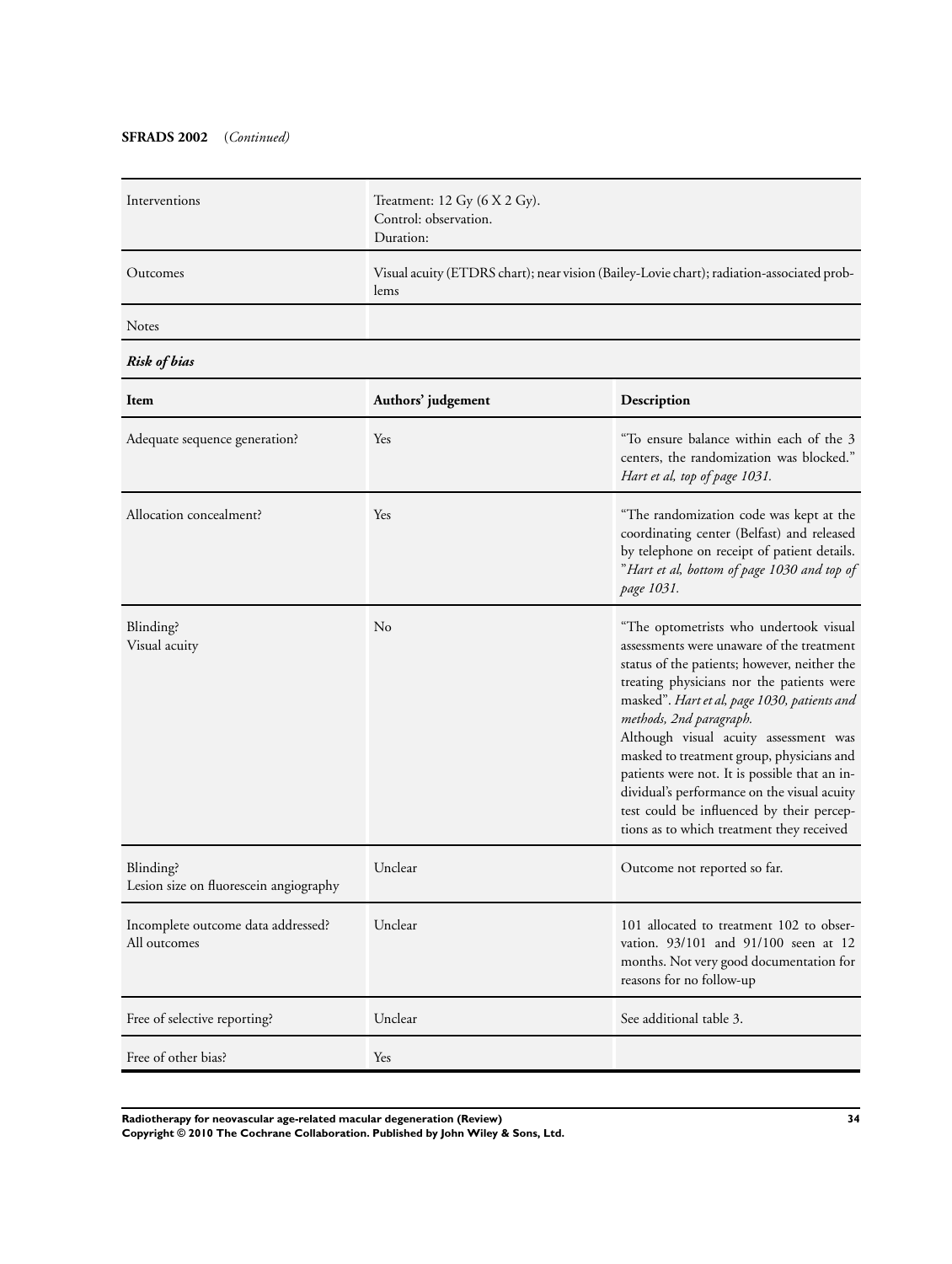# **Valmaggia 2002**

| Methods       | Single centre.<br>Allocation: not stated.<br>Masking: participant - yes; provider - yes; outcome - yes.<br>Exclusions after randomisation: not stated.                                                                                                                                                                                               |
|---------------|------------------------------------------------------------------------------------------------------------------------------------------------------------------------------------------------------------------------------------------------------------------------------------------------------------------------------------------------------|
| Participants  | Country: Switzerland.<br>Number randomised: 161.<br>Mean age - 75.<br>Sex: 58% female.<br>Inclusion criteria: Symptoms of reduced vision, central scotoma or metamorphopsia.<br>Exclusion criteria: foveal haemorrhage; severe haemorrhage impeding measurement of<br>CNV; PED; other ocular disease (glaucoma, severe myopia, diabetic retinopathy) |
| Interventions | Treatment: 8 Gy $(4 \times 2 \text{ Gy})$ or 16 Gy $(4 \times 4 \text{ Gy})$ .<br>Control: 1 Gy $(4 \times 0.25 \text{ Gy})$ .<br>Duration: 4 days.                                                                                                                                                                                                  |
| Outcomes      | Visual acuity (logMAR chart); reading ability; CNV size (FFA/indocyanine green); radi-<br>ation-associated side effects (ocular irritation, conjunctivitis, cataract, radiation retinopa-<br>thy, radiation optic neuropathy)                                                                                                                        |
|               |                                                                                                                                                                                                                                                                                                                                                      |

Notes

*Risk of bias*

| Item                          | Authors' judgement | Description                                                                                                                                                                                                                                                                                      |
|-------------------------------|--------------------|--------------------------------------------------------------------------------------------------------------------------------------------------------------------------------------------------------------------------------------------------------------------------------------------------|
| Adequate sequence generation? | Unclear            | "The patients were stratified in four differ-<br>ent subgroups according to the CNV type,<br>size and duration of the symptoms"<br>"According to the stratification, patients<br>were randomized and treated in the De-<br>partment of Radiation-Oncology." Page<br>522, stratification.         |
| Allocation concealment?       | Unclear            | "The collaborators in the Department of<br>Ophthalmology and patients were not<br>aware of the applied radiation dose. Col-<br>leagues in the Department of Radiation-<br>Oncology were only informed about the<br>eye to be treated and the stratification code.<br>" Page 522, stratification. |
| Blinding?<br>Visual acuity    | Yes                | "The collaborators in the Department of<br>Ophthalmology and patients were not<br>aware of the applied radiation dose." Page<br>522, stratification.                                                                                                                                             |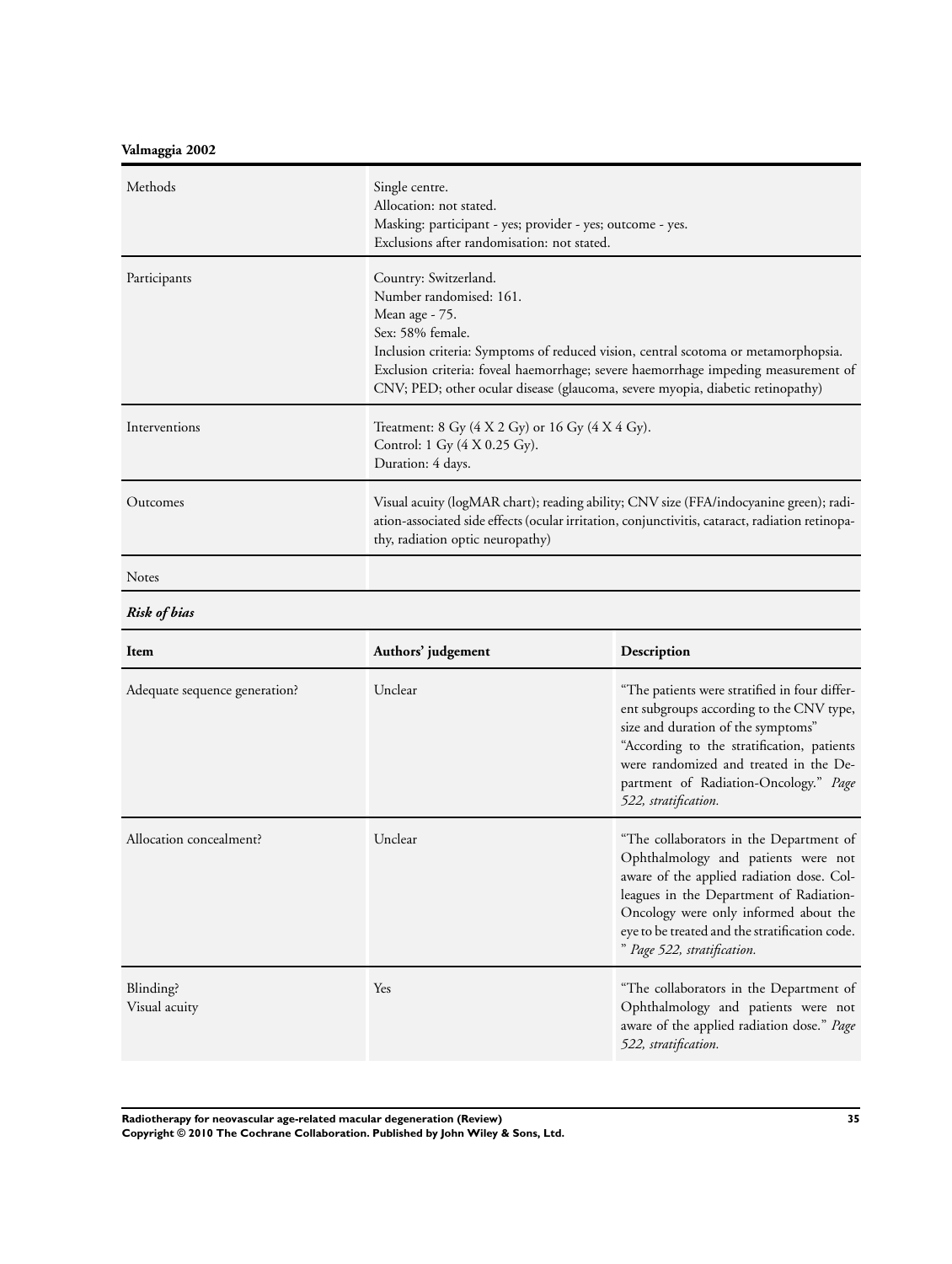#### **Valmaggia 2002** (*Continued)*

| Blinding?<br>Lesion size on fluorescein angiography | <b>Yes</b> | "The collaborators in the Department of<br>Ophthalmology and patients were not<br>aware of the applied radiation dose." Page<br>522, stratification.       |
|-----------------------------------------------------|------------|------------------------------------------------------------------------------------------------------------------------------------------------------------|
| Incomplete outcome data addressed?<br>All outcomes  | Unclear    | Control group $44/52$ (85%) seen at 12<br>months; 8Gy group 52/57 (91%) seen at<br>12 months; 16Gy group 43 (83%) seen at<br>12 months. Page 524, table 2. |
| Free of selective reporting?                        | Yes        | See additional table 3.                                                                                                                                    |
| Free of other bias?                                 | Yes        |                                                                                                                                                            |

AMD: age-related macular degeneration ARM: age-related maculopathy CNV: choroidal neovascularisation ETDRS: Early Treatment of Diabetic Retinopathy Study FFA: fundus fluorescein angiography Gy: gray PDT: photodynamic therapy PED: pigment epithelial detachment

### **Characteristics of excluded studies** *[ordered by study ID]*

| Study             | Reason for exclusion                                                                           |
|-------------------|------------------------------------------------------------------------------------------------|
| Avila 2009        | Not a randomised controlled trial.                                                             |
| <b>Barak 2005</b> | No control group.                                                                              |
| Bergink 1995      | Treatment groups probably not randomly allocated.                                              |
| Brown 1997        | Treatment groups allocated sequentially.                                                       |
| Churei 2004       | Treatment groups not randomly allocated.                                                       |
| Eter 2001         | One eye treated and fellow eye served as a control. Unclear whether first eye treated randomly |
| Heier 2008        | Avastin but not radiotherapy allocated randomly.                                               |
| Honjo 1997        | Treatment groups probably not randomly allocated.                                              |

**Radiotherapy for neovascular age-related macular degeneration (Review) 36 Copyright © 2010 The Cochrane Collaboration. Published by John Wiley & Sons, Ltd.**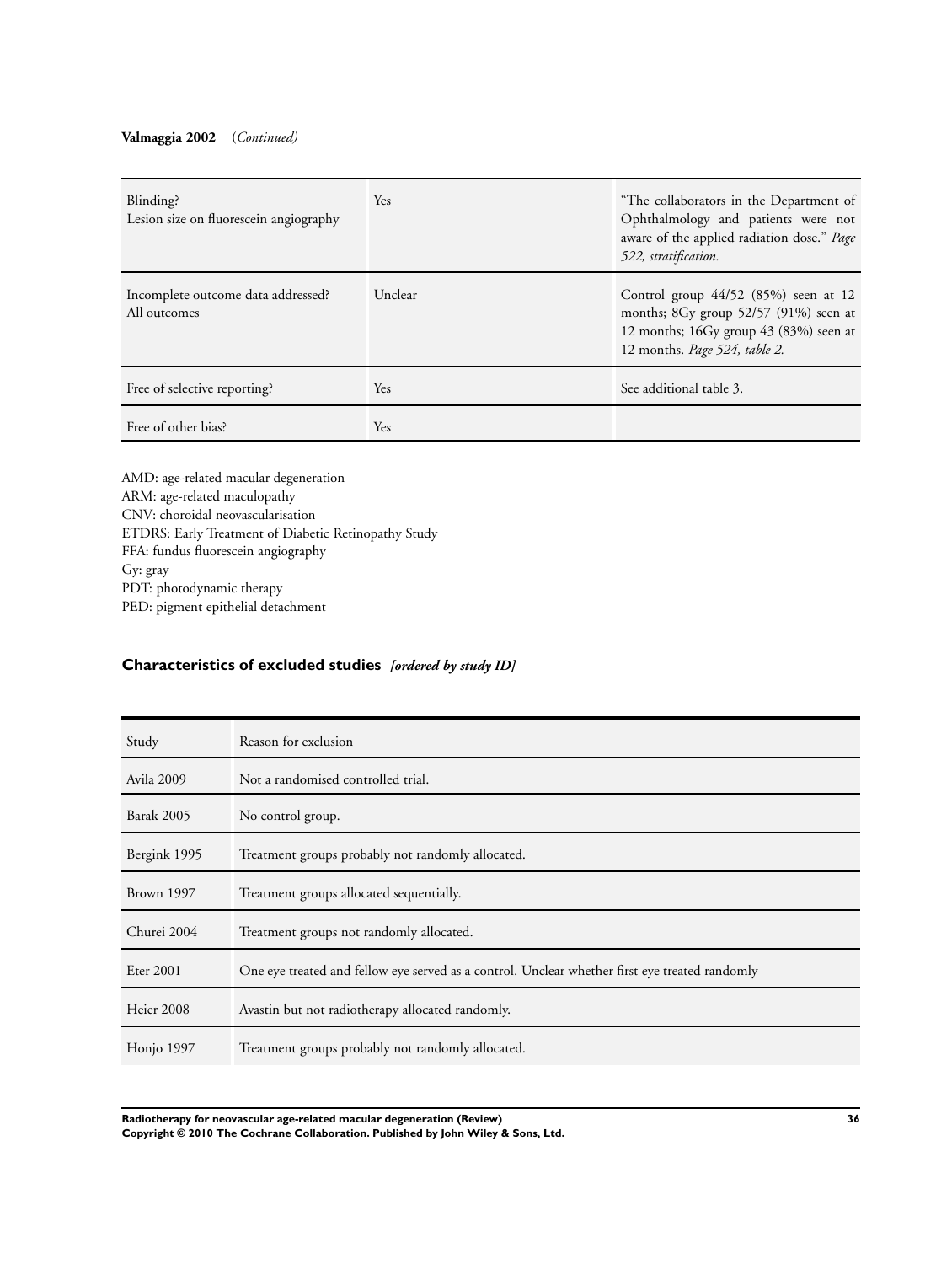| Mandai 1998     | Treatment groups probably not randomly allocated.                                                                                                                                                                                                                        |
|-----------------|--------------------------------------------------------------------------------------------------------------------------------------------------------------------------------------------------------------------------------------------------------------------------|
| Mandai 2000     | Retrospective study - groups not allocated randomly.                                                                                                                                                                                                                     |
| Marcus 2004     | Non-randomised dose escalation study.                                                                                                                                                                                                                                    |
| Matsuhashi 1996 | Treatment groups not allocated randomly.                                                                                                                                                                                                                                 |
| Matsuhashi 2000 | Treatment groups not allocated randomly. Control group consisted of people who had refused radiation or laser<br>treatment                                                                                                                                               |
| Postgens 1997   | Retrospective study - groups not allocated randomly.                                                                                                                                                                                                                     |
| Saric 2001      | Control group consisted of patients who had refused treatment                                                                                                                                                                                                            |
| Taniguchi 1996  | Treatment and control groups probably not randomly allocated                                                                                                                                                                                                             |
| Tholen 2000     | This study initially began as an RCT but the trial was stopped because of radiogenic complications in the high<br>dose group (36 Gy). The study was continued as a non-randomised study and the reports did not distinguish<br>randomised and non-randomised comparisons |
| Zambarakji 2006 | No untreated control group.                                                                                                                                                                                                                                              |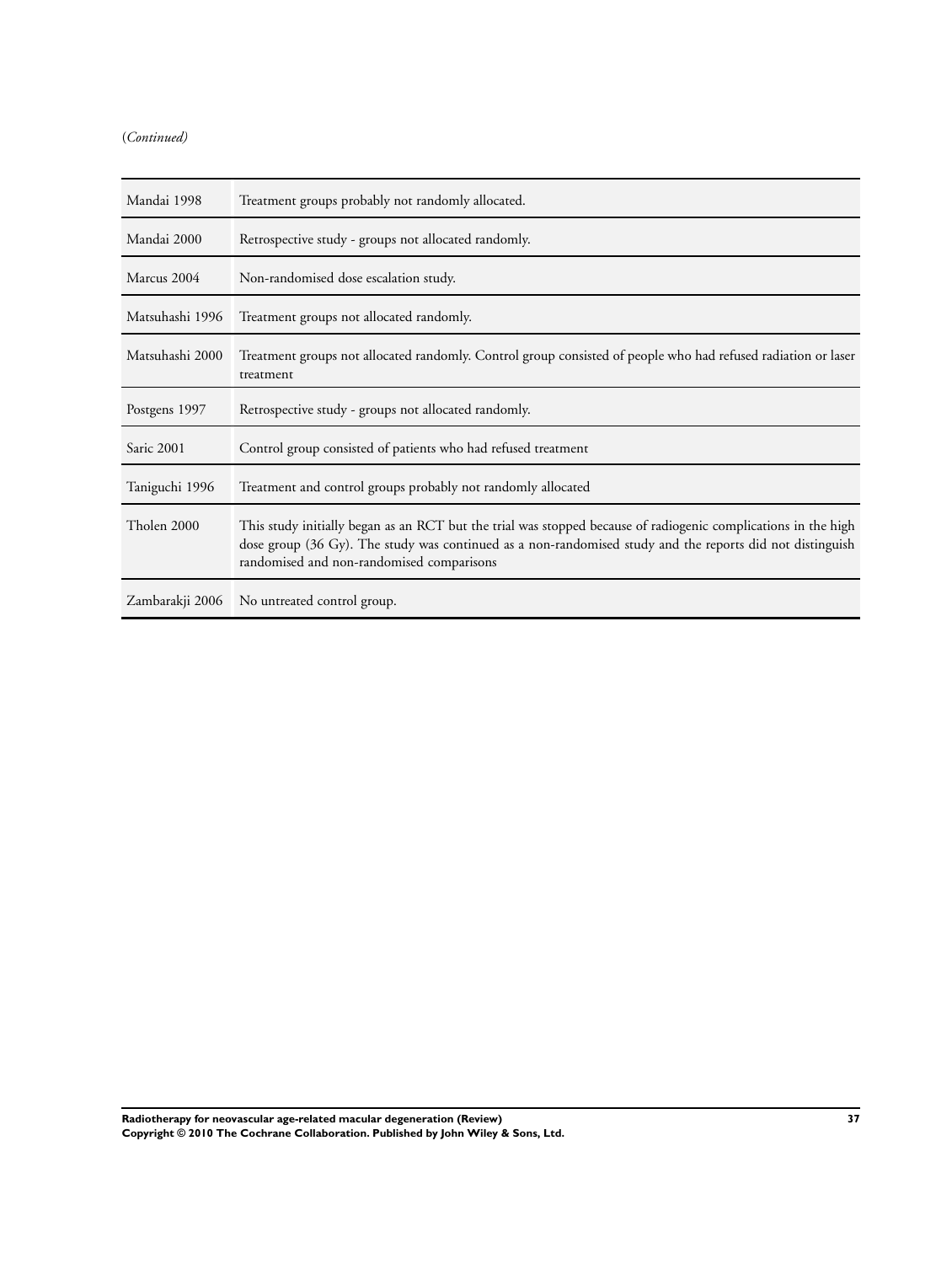# **D A T A A N D A N A L Y S E S**

### **Comparison 1. RADIATION THERAPY VERSUS CONTROL**

| Outcome or subgroup title                                               | No. of<br>studies | No. of<br>participants | <b>Statistical method</b>        | <b>Effect</b> size       |
|-------------------------------------------------------------------------|-------------------|------------------------|----------------------------------|--------------------------|
| 1 Three or more lines visual acuity<br>lost at 6 months                 | 5                 | 503                    | Risk Ratio (M-H, Random, 95% CI) | $0.75$ [0.55, 1.03]      |
| 2 Three or more lines visual acuity<br>lost at 12 months                | 8                 | 759                    | Risk Ratio (M-H, Random, 95% CI) | $0.90$ [0.74, 1.10]      |
| 3 Three or more lines visual acuity<br>lost at 24 months                | $\overline{4}$    | 428                    | Risk Ratio (M-H, Random, 95% CI) | $0.81$ [0.63, 1.03]      |
| 4 Six or more lines visual acuity<br>lost at 6 months                   | 5                 | 502                    | Risk Ratio (M-H, Random, 95% CI) | $0.41$ [0.18, 0.94]      |
| 5 Six or more lines visual acuity<br>lost at 12 months                  | 7                 | 576                    | Risk Ratio (M-H, Random, 95% CI) | $0.62$ [0.44, 0.87]      |
| 6 Six or more lines visual acuity<br>lost at 24 months                  | 4                 | 428                    | Risk Ratio (M-H, Random, 95% CI) | $0.81$ [0.64, 1.03]      |
| 7 Mean and change in visual acuity<br>at 12 months                      | 10                |                        | Mean Difference (Random, 95% CI) | $-0.10$ $[-0.16, -0.04]$ |
| 7.1 Mean visual acuity                                                  | 5                 |                        | Mean Difference (Random, 95% CI) | $-0.16$ $[-0.30, -0.02]$ |
| 7.2 Change in visual acuity                                             | 5                 |                        | Mean Difference (Random, 95% CI) | $-0.08$ $[-0.14, -0.01]$ |
| 8 Investigating heterogeneity: type<br>of CNV                           | 8                 | 759                    | Odds Ratio (M-H, Fixed, 95% CI)  | $0.81$ [0.61, 1.09]      |
| 8.1 Classic < 50%                                                       | 5                 | 426                    | Odds Ratio (M-H, Fixed, 95% CI)  | 0.91 [0.62, 1.34]        |
| 8.2 Classic 50%+                                                        | 3                 | 333                    | Odds Ratio (M-H, Fixed, 95% CI)  | $0.70$ [0.45, 1.10]      |
| 9 Investigating heterogeneity:<br>dosage                                | 8                 | 759                    | Odds Ratio (M-H, Fixed, 95% CI)  | $0.81$ [0.61, 1.09]      |
| $9.1 > 14$ Gy                                                           | 3                 | 308                    | Odds Ratio (M-H, Fixed, 95% CI)  | $0.80$ [0.50, 1.25]      |
| $9.2 \leq 14 \text{ Gy}$                                                | 5                 | 451                    | Odds Ratio (M-H, Fixed, 95% CI)  | $0.83$ [0.56, 1.21]      |
| 10 Investigating heterogeneity:<br>sham irradiation in control<br>group | 8                 | 759                    | Odds Ratio (M-H, Fixed, 95% CI)  | $0.81$ [0.61, 1.09]      |
| 10.1 Control group<br>observation only                                  | 5                 | 419                    | Odds Ratio (M-H, Fixed, 95% CI)  | $0.73$ [0.49, 1.07]      |
| 10.2 Control group sham<br>irradiation                                  | 3                 | 340                    | Odds Ratio (M-H, Fixed, 95% CI)  | $0.95$ [0.60, 1.48]      |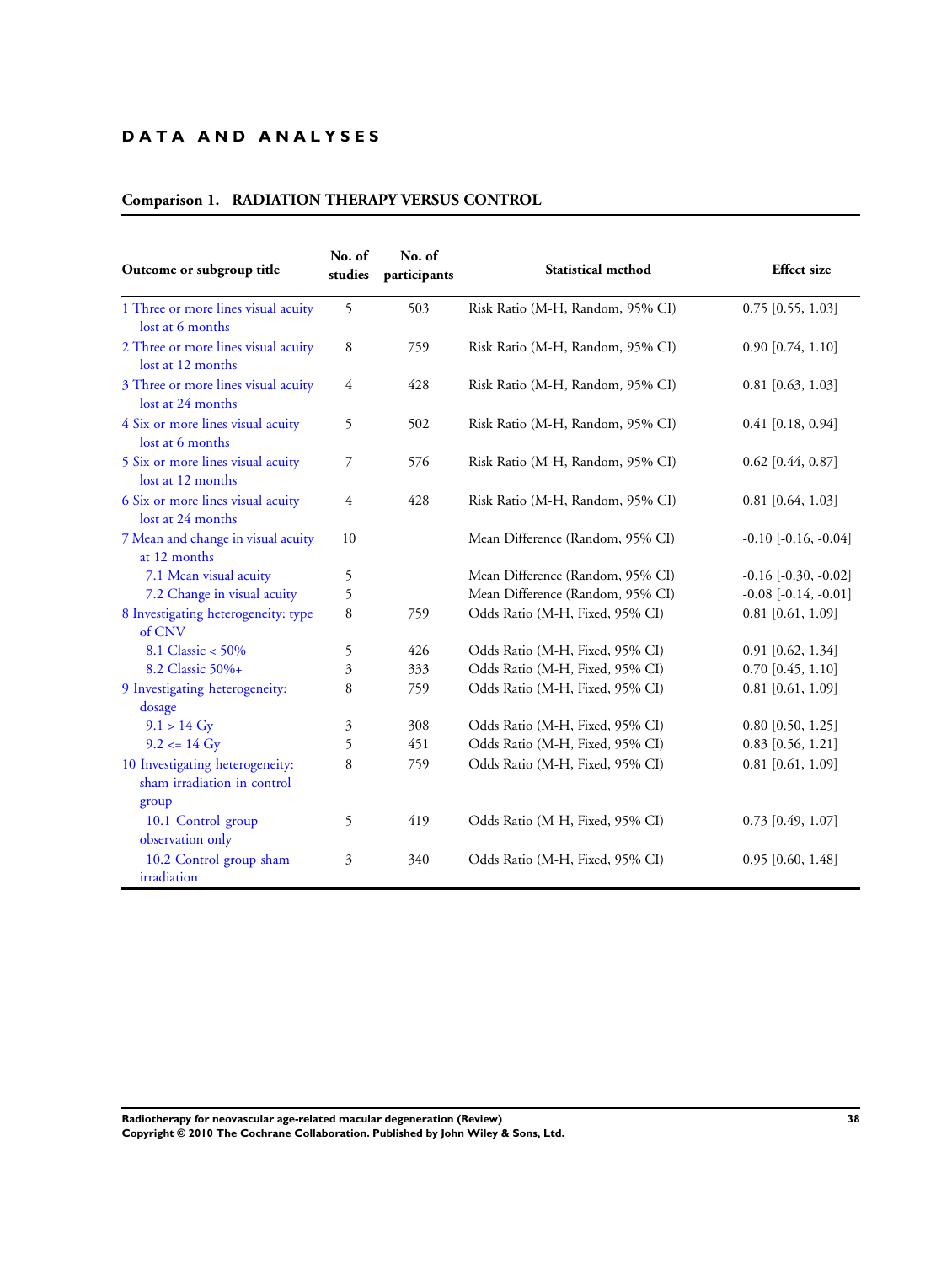## <span id="page-40-0"></span>**Analysis 1.1. Comparison 1 RADIATION THERAPY VERSUS CONTROL, Outcome 1 Three or more lines visual acuity lost at 6 months.**

Review: Radiotherapy for neovascular age-related macular degeneration

Comparison: 1 RADIATION THERAPY VERSUS CONTROL

Outcome: 1 Three or more lines visual acuity lost at 6 months

| Study or subgroup                                                                              | Radiation | Control | <b>Risk Ratio</b><br>$M -$<br>H,Random,95% | Weight | <b>Risk Ratio</b><br>$M -$<br>H,Random,95% |
|------------------------------------------------------------------------------------------------|-----------|---------|--------------------------------------------|--------|--------------------------------------------|
|                                                                                                | n/N       | n/N     | CI                                         |        | U.                                         |
| AMDRT 2004                                                                                     | 7/35      | 9/35    |                                            | 10.5%  | $0.78$ $[0.33, 1.86]$                      |
| laakkola 2005                                                                                  | 9/42      | 17/41   |                                            | 15.1%  | $0.52$ $[0.26, 1.02]$                      |
| Marcus 2001                                                                                    | 23/39     | 19/34   |                                            | 28.5 % | $1.06$ $[0.71, 1.57]$                      |
| SFRADS 2002                                                                                    | 38/93     | 43/87   |                                            | 33.5 % | $0.83$ [ 0.60, 1.14 ]                      |
| Valmaggia 2002                                                                                 | 7/49      | 17/48   |                                            | 12.3%  | $0.40$ $[0.18, 0.88]$                      |
| <b>Total (95% CI)</b>                                                                          | 258       | 245     |                                            | 100.0% | $0.75$ [ 0.55, 1.03 ]                      |
| Total events: 84 (Radiation), 105 (Control)                                                    |           |         |                                            |        |                                            |
| Heterogeneity: Tau <sup>2</sup> = 0.05; Chi <sup>2</sup> = 6.75, df = 4 (P = 0.15); $1^2$ =41% |           |         |                                            |        |                                            |
| Test for overall effect: $Z = 1.78$ (P = 0.075)                                                |           |         |                                            |        |                                            |
|                                                                                                |           |         |                                            |        |                                            |

0.1 0.2 0.5 1 2 5 10

Favours radiation Favours control

**Radiotherapy for neovascular age-related macular degeneration (Review) 39 Copyright © 2010 The Cochrane Collaboration. Published by John Wiley & Sons, Ltd.**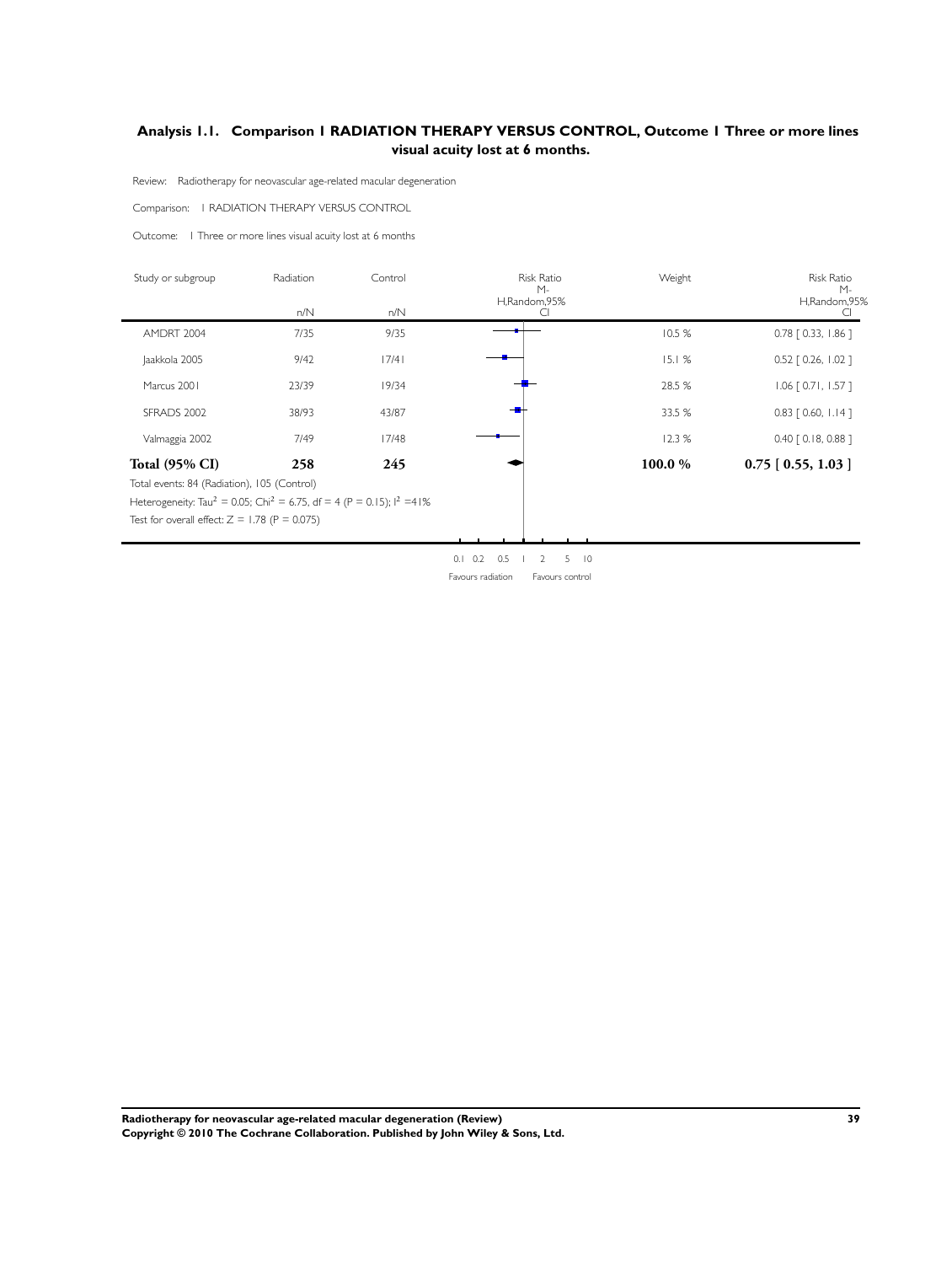## <span id="page-41-0"></span>**Analysis 1.2. Comparison 1 RADIATION THERAPY VERSUS CONTROL, Outcome 2 Three or more lines visual acuity lost at 12 months.**

Review: Radiotherapy for neovascular age-related macular degeneration

Comparison: 1 RADIATION THERAPY VERSUS CONTROL

Outcome: 2 Three or more lines visual acuity lost at 12 months

| Study or subgroup                                                                               | Radiation | Control | <b>Risk Ratio</b><br>$M -$ | Weight | <b>Risk Ratio</b><br>$M -$ |
|-------------------------------------------------------------------------------------------------|-----------|---------|----------------------------|--------|----------------------------|
|                                                                                                 | n/N       | n/N     | H,Random,95%<br>CI         |        | H,Random,95%               |
| AMDRT 2004                                                                                      | 9/31      | 9/31    |                            | 5.5 %  | $1.00$ $[0.46, 2.18]$      |
| Bergink 1998                                                                                    | 11/34     | 16/29   |                            | 8.6 %  | $0.59$ $[0.33, 1.05]$      |
| Char 1999                                                                                       | 4/14      | 10/13   |                            | 4.5 %  | $0.37$ $[0.15, 0.90]$      |
| Jaakkola 2005                                                                                   | 21/43     | 22/41   |                            | 13.6 % | 0.91 [0.60, 1.38]          |
| Marcus 2001                                                                                     | 30/37     | 22/33   |                            | 19.8%  | $1.22$ $[0.91, 1.62]$      |
| RAD 1999                                                                                        | 45/88     | 50/95   |                            | 20.2 % | 0.97 [ 0.73, 1.28 ]        |
| SFRADS 2002                                                                                     | 53/93     | 52/90   |                            | 22.0 % | 0.99 [ 0.77, 1.27 ]        |
| Valmaggia 2002                                                                                  | 8/43      | 14/44   |                            | 5.7 %  | 0.58 [ 0.27, 1.25 ]        |
| <b>Total (95% CI)</b>                                                                           | 383       | 376     |                            | 100.0% | $0.90$ [ $0.74$ , 1.10 ]   |
| Total events: 181 (Radiation), 195 (Control)                                                    |           |         |                            |        |                            |
| Heterogeneity: Tau <sup>2</sup> = 0.03; Chi <sup>2</sup> = 12.11, df = 7 (P = 0.10); $1^2$ =42% |           |         |                            |        |                            |
| Test for overall effect: $Z = 1.02$ (P = 0.31)                                                  |           |         |                            |        |                            |

0.1 0.2 0.5 1 2 5 10 Favours radiation Favours control

**Radiotherapy for neovascular age-related macular degeneration (Review) 40 Copyright © 2010 The Cochrane Collaboration. Published by John Wiley & Sons, Ltd.**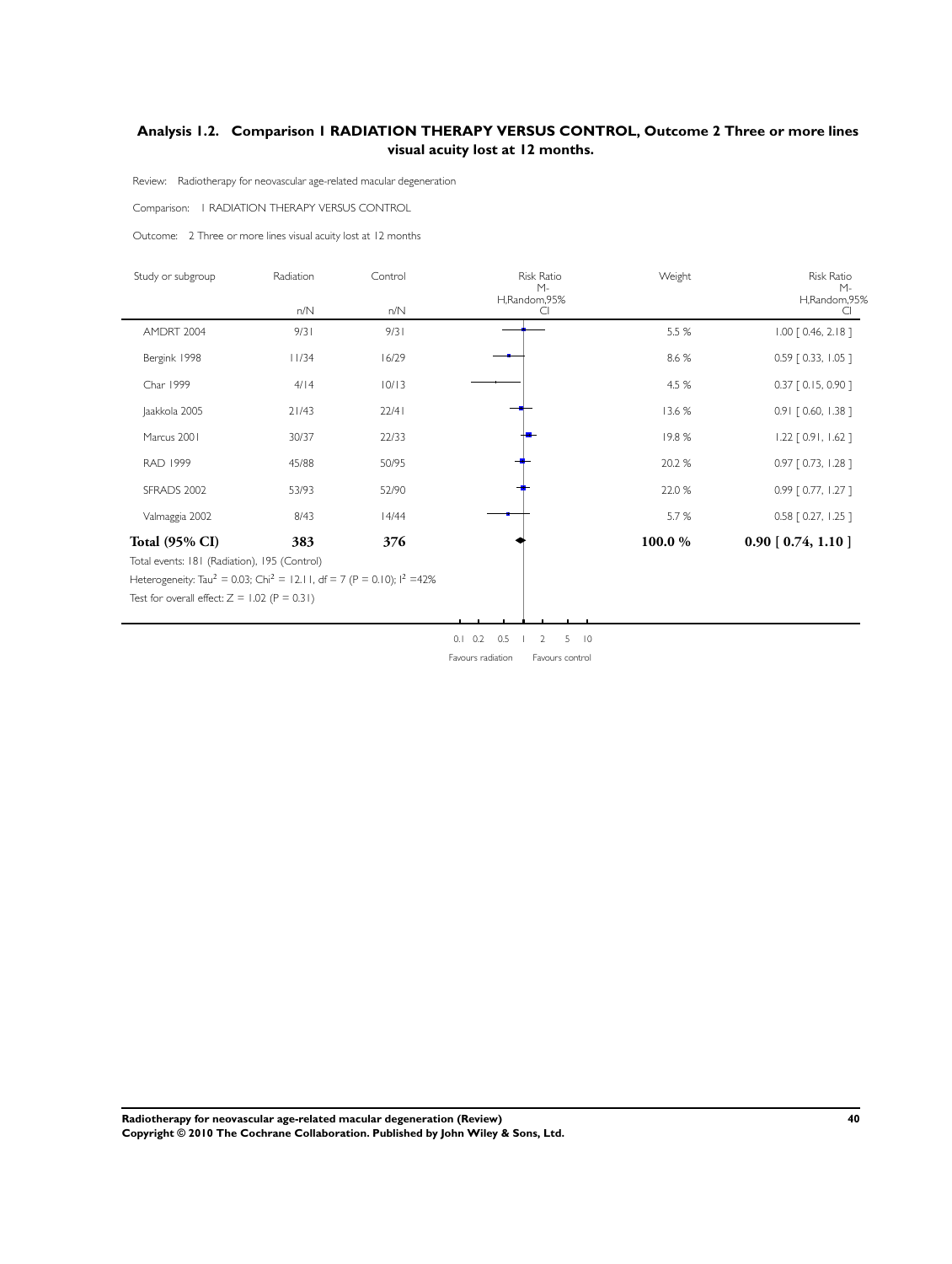## <span id="page-42-0"></span>**Analysis 1.3. Comparison 1 RADIATION THERAPY VERSUS CONTROL, Outcome 3 Three or more lines visual acuity lost at 24 months.**

Review: Radiotherapy for neovascular age-related macular degeneration

Comparison: 1 RADIATION THERAPY VERSUS CONTROL

Outcome: 3 Three or more lines visual acuity lost at 24 months

| Study or subgroup                                                                              | Radiation | Control | <b>Risk Ratio</b><br>$M -$ | Weight | <b>Risk Ratio</b><br>$M -$ |
|------------------------------------------------------------------------------------------------|-----------|---------|----------------------------|--------|----------------------------|
|                                                                                                | n/N       | n/N     | H,Random,95%               |        | H,Random,95%               |
| laakkola 2005                                                                                  | 30/41     | 29/41   |                            | 28.2 % | $1.03$ $[0.79, 1.36]$      |
| Kobayashi 2000                                                                                 | 23/45     | 35/40   | $-$ m $-$                  | 25.6 % | $0.58$ $[0.43, 0.80]$      |
| SFRADS 2002                                                                                    | 61/87     | 71/88   |                            | 35.6 % | $0.87$ $[ 0.73, 1.03 ]$    |
| Valmaggia 2002                                                                                 | 11/43     | 15/43   |                            | 10.6%  | $0.73$ $[0.38, 1.41]$      |
| <b>Total (95% CI)</b>                                                                          | 216       | 212     |                            | 100.0% | $0.81$ [ 0.63, 1.03 ]      |
| Total events: 125 (Radiation), 150 (Control)                                                   |           |         |                            |        |                            |
| Heterogeneity: Tau <sup>2</sup> = 0.04; Chi <sup>2</sup> = 8.06, df = 3 (P = 0.04); $1^2$ =63% |           |         |                            |        |                            |
| Test for overall effect: $Z = 1.69$ (P = 0.091)                                                |           |         |                            |        |                            |
|                                                                                                |           |         |                            |        |                            |

0.1 0.2 0.5 1 2 5 10 Favours radiation Favours control

**Radiotherapy for neovascular age-related macular degeneration (Review) 41 Copyright © 2010 The Cochrane Collaboration. Published by John Wiley & Sons, Ltd.**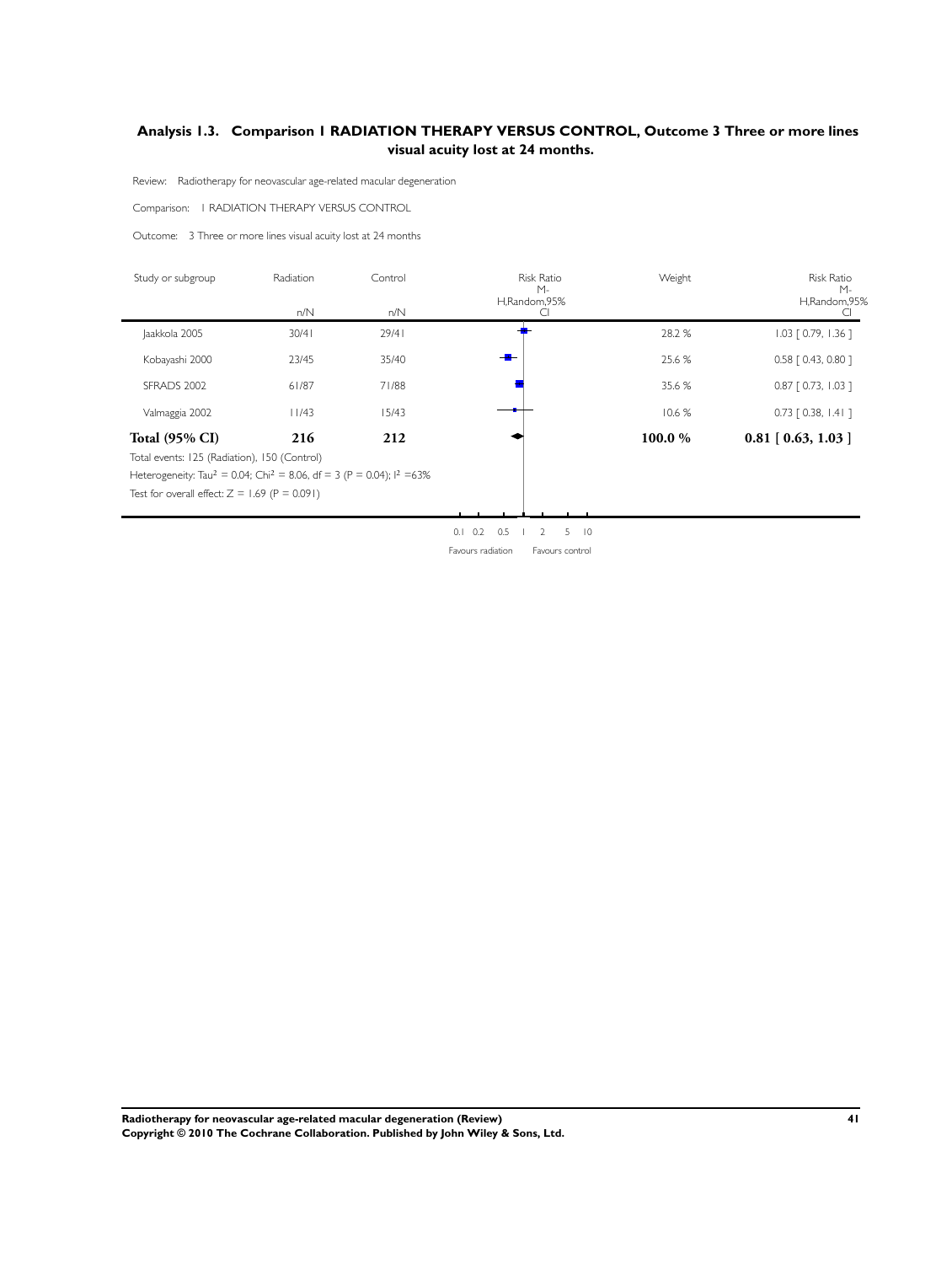# <span id="page-43-0"></span>**Analysis 1.4. Comparison 1 RADIATION THERAPY VERSUS CONTROL, Outcome 4 Six or more lines visual acuity lost at 6 months.**

Review: Radiotherapy for neovascular age-related macular degeneration

Comparison: 1 RADIATION THERAPY VERSUS CONTROL

Outcome: 4 Six or more lines visual acuity lost at 6 months

| Study or subgroup                                                                              | Radiation | Control | <b>Risk Ratio</b><br>$M -$ | Weight | <b>Risk Ratio</b><br>$M -$ |
|------------------------------------------------------------------------------------------------|-----------|---------|----------------------------|--------|----------------------------|
|                                                                                                | n/N       | n/N     | H,Random,95%<br>CI         |        | H,Random,95%               |
| AMDRT 2004                                                                                     | 2/35      | 8/35    |                            | 18.8%  | $0.25$ $[0.06, 1.09]$      |
| laakkola 2005                                                                                  | 1/42      | 7/41    |                            | 12.1%  | $0.14$ $[0.02, 1.08]$      |
| Marcus 2001                                                                                    | 4/39      | 6/34    |                            | 23.9%  | $0.58$ $[0.18, 1.89]$      |
| SFRADS 2002                                                                                    | 18/93     | 20/86   |                            | 37.9 % | $0.83$ [ 0.47, 1.46 ]      |
| Valmaggia 2002                                                                                 | 0/49      | 7/48    |                            | 7.2 %  | $0.07$ [ 0.00, 1.11 ]      |
| <b>Total (95% CI)</b>                                                                          | 258       | 244     |                            | 100.0% | $0.41$ [ 0.18, 0.94 ]      |
| Total events: 25 (Radiation), 48 (Control)                                                     |           |         |                            |        |                            |
| Heterogeneity: Tau <sup>2</sup> = 0.39; Chi <sup>2</sup> = 7.61, df = 4 (P = 0.11); $1^2$ =47% |           |         |                            |        |                            |
| Test for overall effect: $Z = 2.11$ (P = 0.035)                                                |           |         |                            |        |                            |
|                                                                                                |           |         |                            |        |                            |
|                                                                                                |           |         |                            |        |                            |

0.1 0.2 0.5 1 2 5 10

Favours radiation Favours control

**Radiotherapy for neovascular age-related macular degeneration (Review) 42 Copyright © 2010 The Cochrane Collaboration. Published by John Wiley & Sons, Ltd.**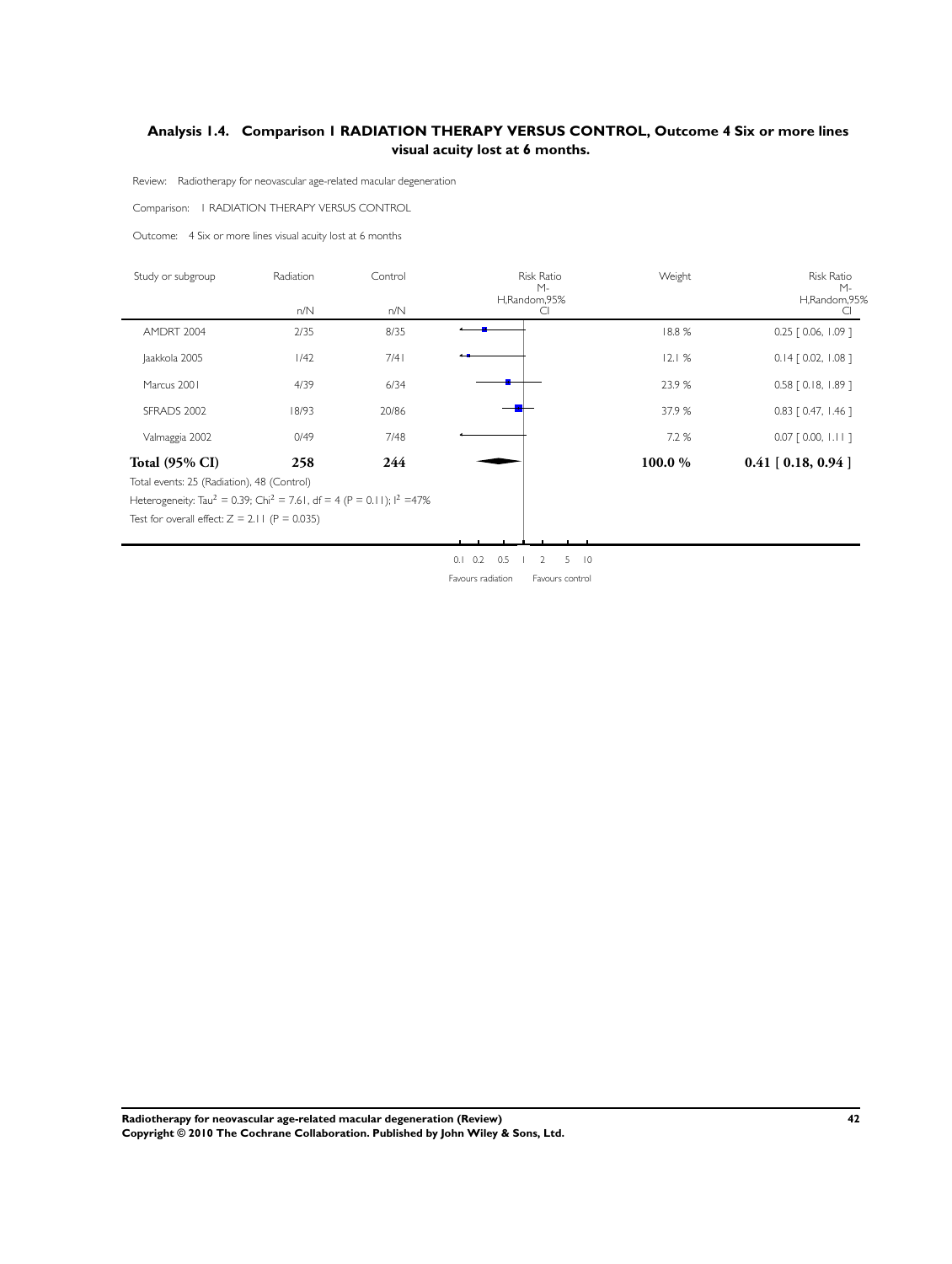## <span id="page-44-0"></span>**Analysis 1.5. Comparison 1 RADIATION THERAPY VERSUS CONTROL, Outcome 5 Six or more lines visual acuity lost at 12 months.**

Review: Radiotherapy for neovascular age-related macular degeneration

Comparison: 1 RADIATION THERAPY VERSUS CONTROL

Outcome: 5 Six or more lines visual acuity lost at 12 months

| Study or subgroup                                                                               | Radiation | Control | <b>Risk Ratio</b><br>$M -$ | Weight | <b>Risk Ratio</b><br>$M -$ |
|-------------------------------------------------------------------------------------------------|-----------|---------|----------------------------|--------|----------------------------|
|                                                                                                 | n/N       | n/N     | H,Random,95%<br>C          |        | H,Random,95%<br>C          |
| AMDRT 2004                                                                                      | 4/3       | 6/3     |                            | 7.7 %  | $0.67$ $[0.21, 2.13]$      |
| Bergink 1998                                                                                    | 3/34      | 12/29   |                            | 7.7 %  | $0.21$ $[0.07, 0.68]$      |
| Char 1999                                                                                       | 4/14      | 7/13    |                            | 10.7%  | $0.53$ [ 0.20, 1.40 ]      |
| Jaakkola 2005                                                                                   | 8/43      | 4/4     |                            | 16.2%  | $0.54$ [ 0.26, 1.16 ]      |
| Marcus 2001                                                                                     | 11/37     | 8/33    |                            | 15.4 % | $1.23$ $[0.56, 2.68]$      |
| SFRADS 2002                                                                                     | 26/93     | 37/90   |                            | 37.7 % | $0.68$ $[0.45, 1.02]$      |
| Valmaggia 2002                                                                                  | 2/43      | 6/44    |                            | 4.6 %  | $0.34$ $[0.07, 1.60]$      |
| <b>Total (95% CI)</b>                                                                           | 295       | 281     |                            | 100.0% | $0.62$ [ $0.44, 0.87$ ]    |
| Total events: 58 (Radiation), 90 (Control)                                                      |           |         |                            |        |                            |
| Heterogeneity: Tau <sup>2</sup> = 0.04; Chi <sup>2</sup> = 7.21, df = 6 (P = 0.30); $1^2$ = 17% |           |         |                            |        |                            |
| Test for overall effect: $Z = 2.77$ (P = 0.0056)                                                |           |         |                            |        |                            |
|                                                                                                 |           |         |                            |        |                            |

0.1 0.2 0.5 1 2 5 10

Favours radiation Favours control

**Radiotherapy for neovascular age-related macular degeneration (Review) 43 Copyright © 2010 The Cochrane Collaboration. Published by John Wiley & Sons, Ltd.**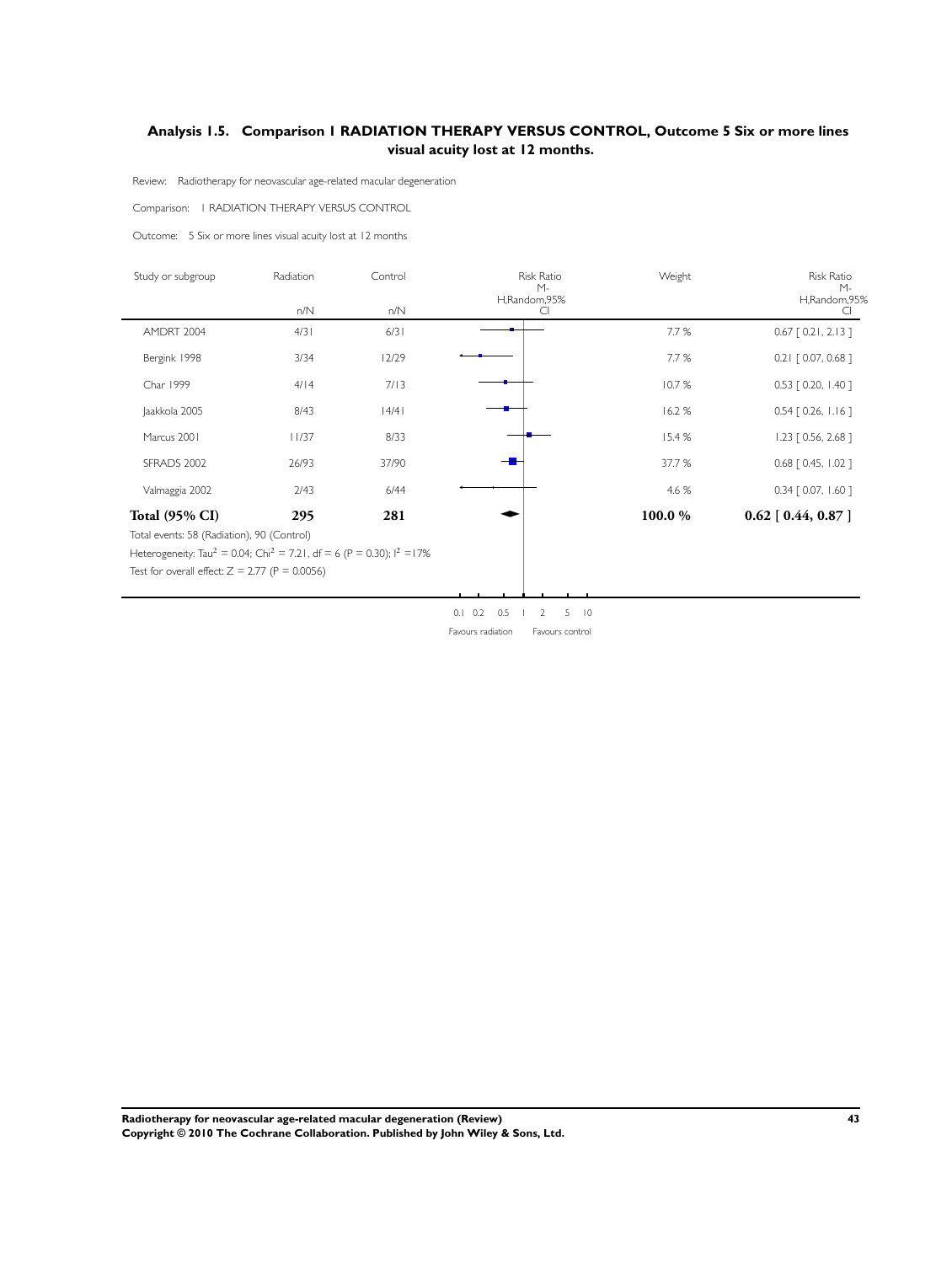## <span id="page-45-0"></span>**Analysis 1.6. Comparison 1 RADIATION THERAPY VERSUS CONTROL, Outcome 6 Six or more lines visual acuity lost at 24 months.**

Review: Radiotherapy for neovascular age-related macular degeneration

Comparison: 1 RADIATION THERAPY VERSUS CONTROL

Outcome: 6 Six or more lines visual acuity lost at 24 months

| Study or subgroup                                                                                        | Radiation | Control | <b>Risk Ratio</b><br>$M -$ | Weight | <b>Risk Ratio</b><br>$M -$ |
|----------------------------------------------------------------------------------------------------------|-----------|---------|----------------------------|--------|----------------------------|
|                                                                                                          | n/N       | n/N     | H,Random,95%<br>C          |        | H,Random,95%               |
| laakkola 2005                                                                                            | 18/41     | 19/41   |                            | 25.4 % | $0.95$ $[0.59, 1.53]$      |
| Kobayashi 2000                                                                                           | 10/45     | 17/40   |                            | 13.5 % | $0.52$ $[0.27, 1.01]$      |
| SFRADS 2002                                                                                              | 37/87     | 44/88   |                            | 56.0%  | $0.85$ $[0.62, 1.17]$      |
| Valmaggia 2002                                                                                           | 5/43      | 7/43    |                            | 5.1%   | $0.71$ $[0.25, 2.08]$      |
| <b>Total (95% CI)</b>                                                                                    | 216       | 212     |                            | 100.0% | $0.81$ [ $0.64$ , 1.03 ]   |
| Total events: 70 (Radiation), 87 (Control)                                                               |           |         |                            |        |                            |
| Heterogeneity: Tau <sup>2</sup> = 0.0; Chi <sup>2</sup> = 2.30, df = 3 (P = 0.51); l <sup>2</sup> = 0.0% |           |         |                            |        |                            |
| Test for overall effect: $Z = 1.70$ (P = 0.089)                                                          |           |         |                            |        |                            |
|                                                                                                          |           |         |                            |        |                            |

0.1 0.2 0.5 1 2 5 10 Favours radiation Favours control

**Radiotherapy for neovascular age-related macular degeneration (Review) 44 Copyright © 2010 The Cochrane Collaboration. Published by John Wiley & Sons, Ltd.**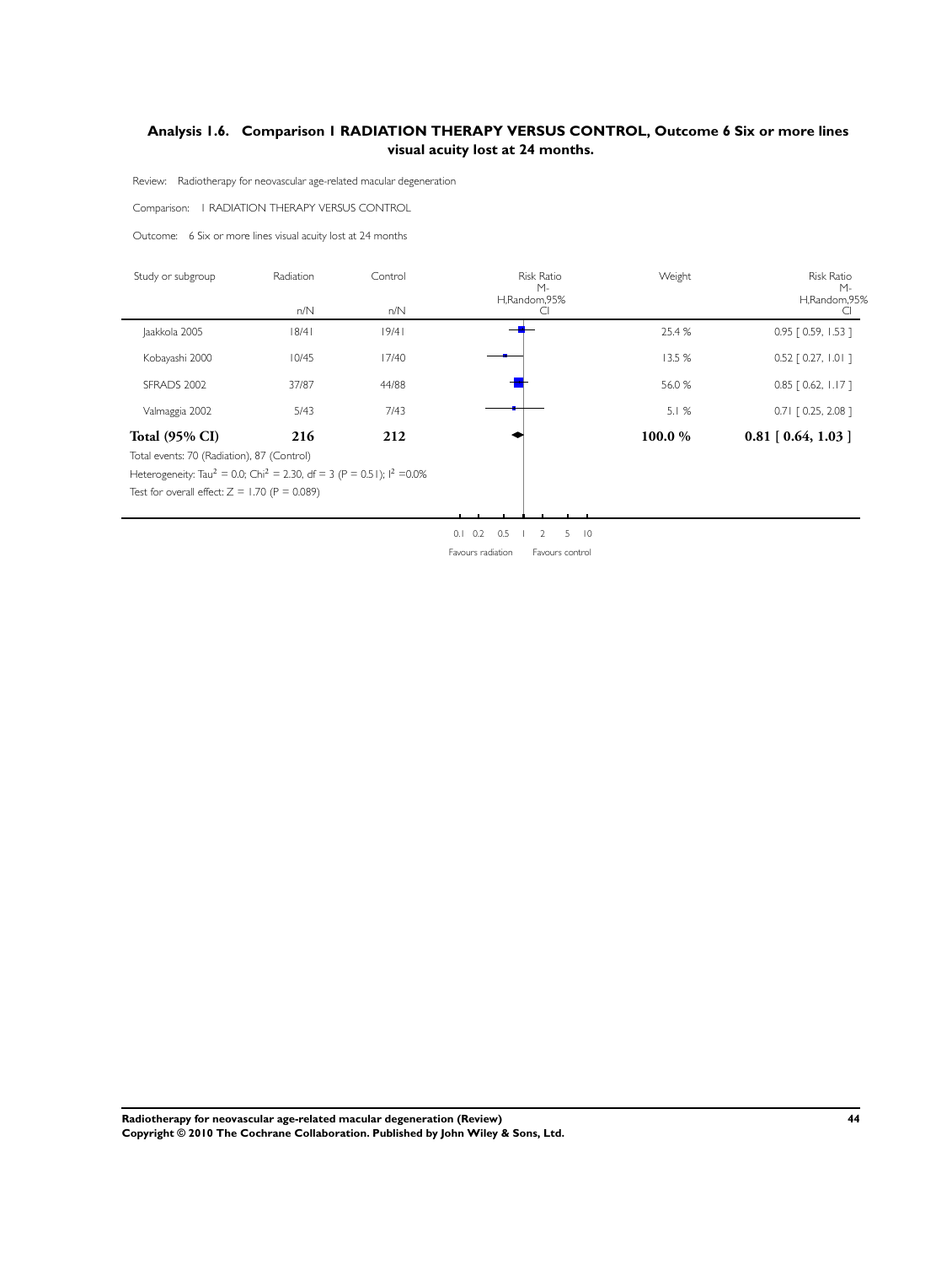# <span id="page-46-0"></span>**Analysis 1.7. Comparison 1 RADIATION THERAPY VERSUS CONTROL, Outcome 7 Mean and change in visual acuity at 12 months.**

Review: Radiotherapy for neovascular age-related macular degeneration

Comparison: 1 RADIATION THERAPY VERSUS CONTROL

Outcome: 7 Mean and change in visual acuity at 12 months

| Study or subgroup                                                            | Mean Difference (SE)                                                                                                                                                                                | Mean<br>Difference | Weight | Mean<br>Difference                  |
|------------------------------------------------------------------------------|-----------------------------------------------------------------------------------------------------------------------------------------------------------------------------------------------------|--------------------|--------|-------------------------------------|
|                                                                              |                                                                                                                                                                                                     | IV,Random,95% CI   |        | IV, Random, 95% CI                  |
| Mean visual acuity                                                           |                                                                                                                                                                                                     |                    |        |                                     |
| AMDLRTSG 2003                                                                | $-0.29(0.119898)$                                                                                                                                                                                   |                    | 5.6 %  | $-0.29$ [ $-0.52$ , $-0.06$ ]       |
| Anders 1998                                                                  | 0.02(0.076531)                                                                                                                                                                                      |                    | 11.3%  | $0.02$ $\lceil -0.13, 0.17 \rceil$  |
| Char 1999                                                                    | $-0.22(0.244898)$                                                                                                                                                                                   |                    | 1.5%   | $-0.22$ [ $-0.70$ , 0.26 ]          |
| Ciulla 2002                                                                  | $-0.33(0.188776)$                                                                                                                                                                                   |                    | 2.5 %  | $-0.33$ [ $-0.70$ , 0.04 ]          |
| Kobayashi 2000                                                               | $-0.17(0.081633)$                                                                                                                                                                                   |                    | 10.3 % | $-0.17$ [ $-0.33$ , $-0.01$ ]       |
| Subtotal (95% CI)                                                            |                                                                                                                                                                                                     |                    | 31.1 % | $-0.16$ [ $-0.30$ , $-0.02$ ]       |
| Test for overall effect: $Z = 2.20$ (P = 0.028)<br>2 Change in visual acuity | Heterogeneity: Tau <sup>2</sup> = 0.01; Chi <sup>2</sup> = 7.12, df = 4 (P = 0.13); $1^2$ =44%                                                                                                      |                    |        |                                     |
| laakkola 2005                                                                | $-0.14(0.076531)$                                                                                                                                                                                   |                    | 11.3%  | $-0.14$ $[-0.29, 0.01]$             |
| Marcus 2001                                                                  | $-0.07(0.079082)$                                                                                                                                                                                   |                    | 10.7%  | $-0.07$ [ $-0.22$ , 0.08]           |
| RAD 1999                                                                     | $0.02$ (0.061224)                                                                                                                                                                                   |                    | 15.0%  | $0.02$ $\lceil -0.10, 0.14 \rceil$  |
| SFRADS 2002                                                                  | $-0.06(0.055)$                                                                                                                                                                                      |                    | 16.9%  | $-0.06$ $\lceil -0.17, 0.05 \rceil$ |
| Valmaggia 2002                                                               | $-0.15(0.061224)$                                                                                                                                                                                   |                    | 15.0%  | $-0.15$ [ $-0.27$ , $-0.03$ ]       |
| Subtotal (95% CI)<br>Test for overall effect: $Z = 2.40$ (P = 0.017)         | Heterogeneity: Tau <sup>2</sup> = 0.00; Chi <sup>2</sup> = 4.71, df = 4 (P = 0.32); $1^2$ = 15%                                                                                                     |                    | 68.9%  | $-0.08$ [ $-0.14$ , $-0.01$ ]       |
| <b>Total (95% CI)</b><br>Test for overall effect: $Z = 3.11$ (P = 0.0019)    | Heterogeneity: Tau <sup>2</sup> = 0.00; Chi <sup>2</sup> = 12.68, df = 9 (P = 0.18); l <sup>2</sup> = 29%<br>Test for subgroup differences: Chi <sup>2</sup> = 0.86, df = 1 (P = 0.35), $1^2$ =0.0% |                    | 100.0% | $-0.10$ [ $-0.16$ , $-0.04$ ]       |

Favours experimental Favours control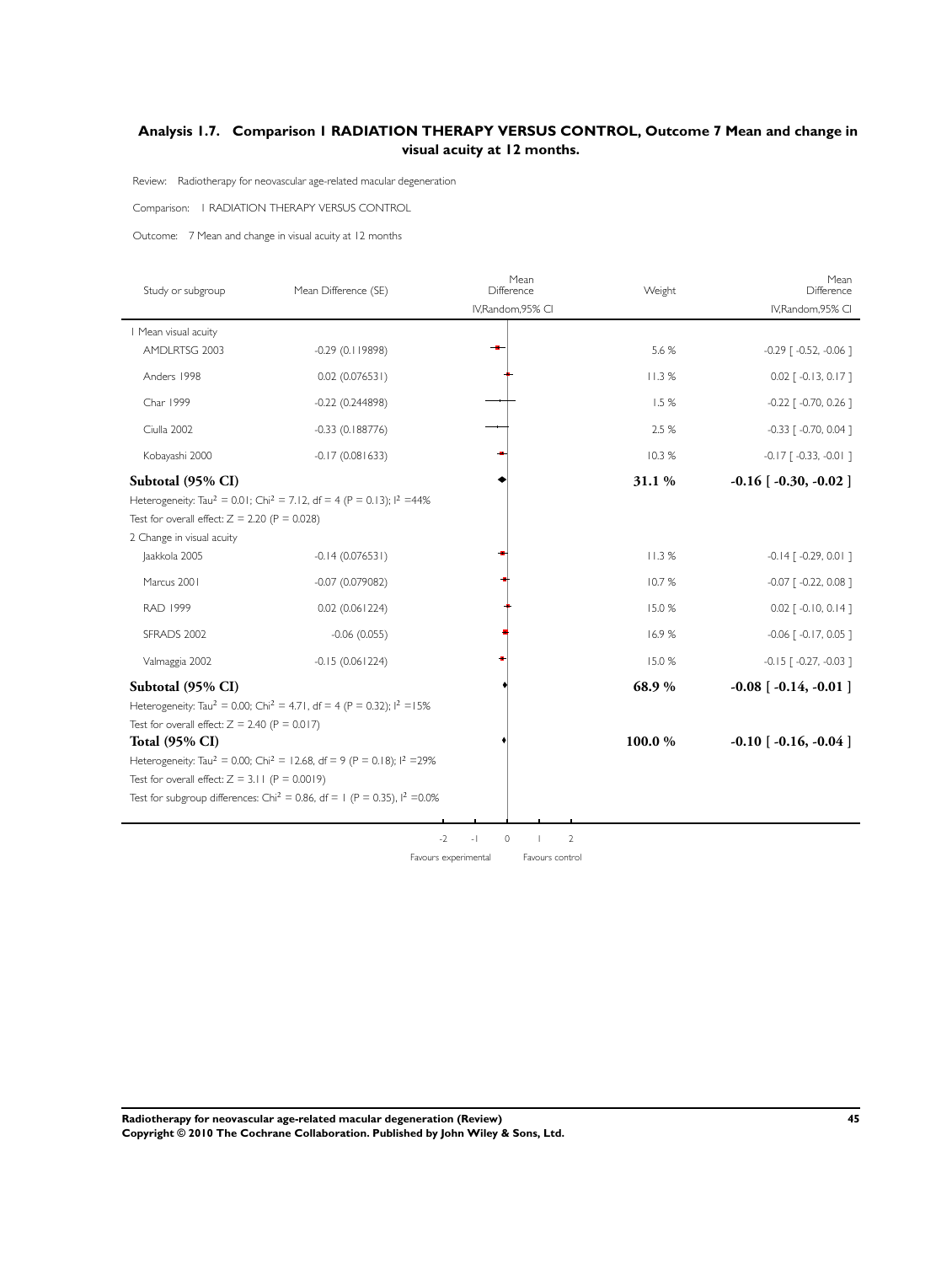# <span id="page-47-0"></span>**Analysis 1.8. Comparison 1 RADIATION THERAPY VERSUS CONTROL, Outcome 8 Investigating heterogeneity: type of CNV.**

Review: Radiotherapy for neovascular age-related macular degeneration

Comparison: 1 RADIATION THERAPY VERSUS CONTROL

Outcome: 8 Investigating heterogeneity: type of CNV

| Study or subgroup                                                      | Radiation | Control | Odds Ratio                                                                         | Weight | Odds Ratio                 |
|------------------------------------------------------------------------|-----------|---------|------------------------------------------------------------------------------------|--------|----------------------------|
|                                                                        | n/N       | n/N     | M-H, Fixed, 95% CI                                                                 |        | M-H,Fixed,95% Cl           |
| Classic < 50%                                                          |           |         |                                                                                    |        |                            |
| AMDRT 2004                                                             | 9/31      | 9/31    |                                                                                    | 6.5 %  | 1.00 [ 0.33, 2.99 ]        |
| Char 1999                                                              | 4/14      | 10/13   |                                                                                    | 7.5 %  | $0.12$ $[0.02, 0.68]$      |
| Jaakkola 2005                                                          | 21/43     | 22/41   |                                                                                    | 11.7%  | 0.82 [ 0.35, 1.94 ]        |
| Marcus 2001                                                            | 30/37     | 22/33   |                                                                                    | 4.4 %  | 2.14 [ 0.72, 6.41 ]        |
| RAD 1999                                                               | 45/88     | 50/95   |                                                                                    | 23.8%  | 0.94 [ 0.53, 1.68 ]        |
| Subtotal (95% CI)                                                      | 213       | 213     |                                                                                    | 53.8%  | $0.91$ [ $0.62$ , $1.34$ ] |
| Total events: 109 (Radiation), 113 (Control)                           |           |         |                                                                                    |        |                            |
| Heterogeneity: Chi <sup>2</sup> = 7.68, df = 4 (P = 0.10); $1^2$ =48%  |           |         |                                                                                    |        |                            |
| Test for overall effect: $Z = 0.48$ (P = 0.63)                         |           |         |                                                                                    |        |                            |
| 2 Classic 50%+                                                         |           |         |                                                                                    |        |                            |
| Bergink 1998                                                           | 11/34     | 16/29   |                                                                                    | 11.8%  | $0.39$ $[0.14, 1.08]$      |
| SFRADS 2002                                                            | 53/93     | 52/90   |                                                                                    | 23.0 % | 0.97 [ 0.54, 1.74 ]        |
| Valmaggia 2002                                                         | 8/43      | 14/44   |                                                                                    | 11.4%  | 0.49 [ 0.18, 1.33 ]        |
| Subtotal (95% CI)                                                      | 170       | 163     |                                                                                    | 46.2%  | $0.70$ [ $0.45$ , 1.10 ]   |
| Total events: 72 (Radiation), 82 (Control)                             |           |         |                                                                                    |        |                            |
| Heterogeneity: Chi <sup>2</sup> = 2.94, df = 2 (P = 0.23); $1^2$ =32%  |           |         |                                                                                    |        |                            |
| Test for overall effect: $Z = 1.55$ (P = 0.12)                         |           |         |                                                                                    |        |                            |
| <b>Total (95% CI)</b>                                                  | 383       | 376     |                                                                                    | 100.0% | $0.81$ [ $0.61$ , 1.09 ]   |
| Total events: 181 (Radiation), 195 (Control)                           |           |         |                                                                                    |        |                            |
| Heterogeneity: Chi <sup>2</sup> = 11.39, df = 7 (P = 0.12); $1^2$ =39% |           |         |                                                                                    |        |                            |
| Test for overall effect: $Z = 1.38$ (P = 0.17)                         |           |         |                                                                                    |        |                            |
|                                                                        |           |         |                                                                                    |        |                            |
|                                                                        |           |         | $0.1 \quad 0.2$<br>0.5<br>5<br>$\overline{10}$<br>$\overline{1}$<br>$\overline{2}$ |        |                            |
|                                                                        |           |         | Favours radiation<br>Favours control                                               |        |                            |

**Radiotherapy for neovascular age-related macular degeneration (Review) 46 Copyright © 2010 The Cochrane Collaboration. Published by John Wiley & Sons, Ltd.**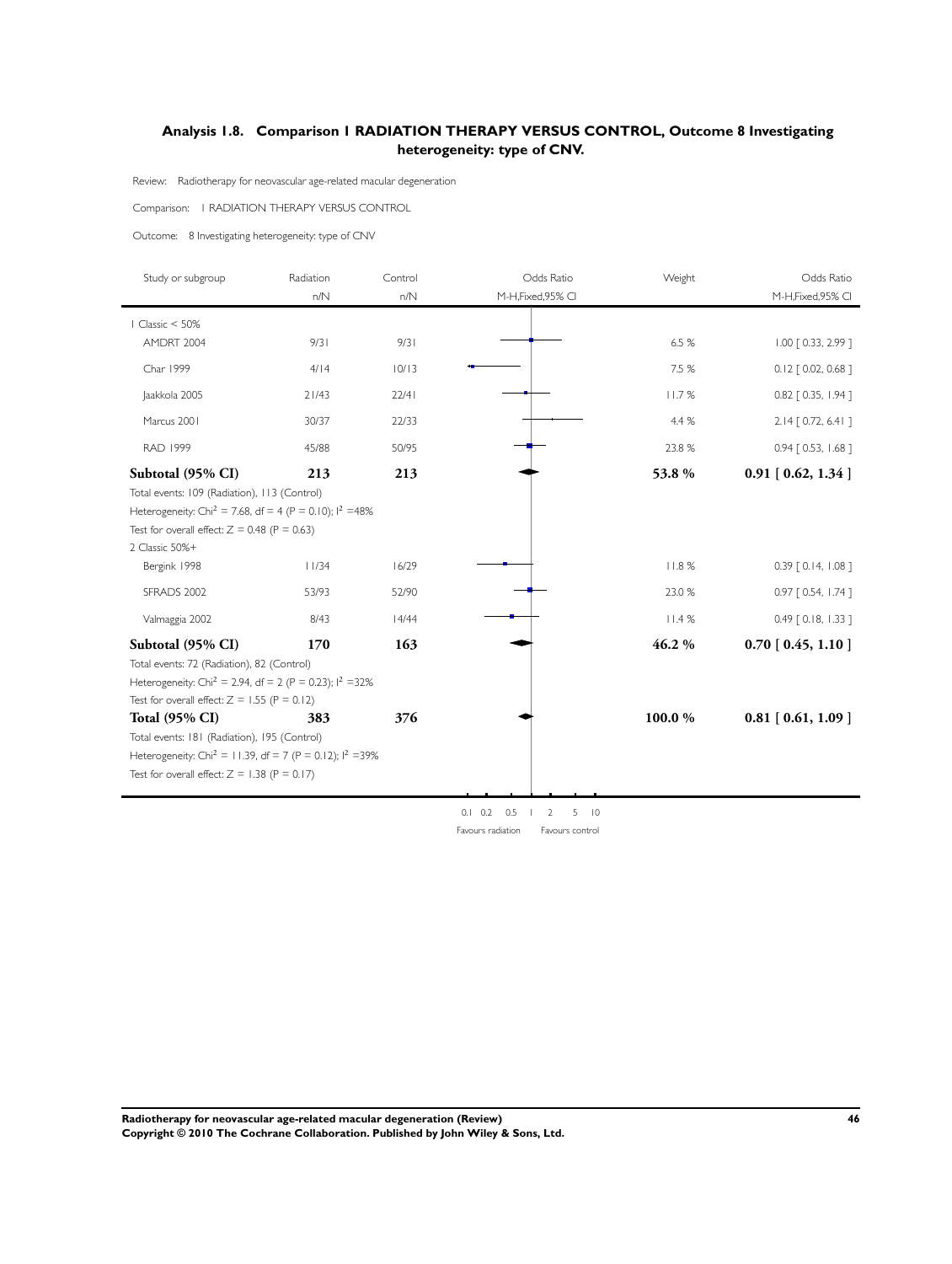# <span id="page-48-0"></span>**Analysis 1.9. Comparison 1 RADIATION THERAPY VERSUS CONTROL, Outcome 9 Investigating heterogeneity: dosage.**

Review: Radiotherapy for neovascular age-related macular degeneration

Comparison: 1 RADIATION THERAPY VERSUS CONTROL

Outcome: 9 Investigating heterogeneity: dosage

| Study or subgroup                                                                                                                                                                                      | Radiation<br>n/N | Control<br>n/N | Odds Ratio<br>M-H, Fixed, 95% CI                                                 | Weight | Odds Ratio<br>M-H,Fixed,95% CI |
|--------------------------------------------------------------------------------------------------------------------------------------------------------------------------------------------------------|------------------|----------------|----------------------------------------------------------------------------------|--------|--------------------------------|
|                                                                                                                                                                                                        |                  |                |                                                                                  |        |                                |
| $1 > 14$ Gy                                                                                                                                                                                            |                  |                |                                                                                  |        |                                |
| Bergink 1998                                                                                                                                                                                           | 11/34            | 16/29          |                                                                                  | 11.8%  | $0.39$ $[0.14, 1.08]$          |
| AMDRT 2004                                                                                                                                                                                             | 9/31             | 9/31           |                                                                                  | 6.5 %  | $1.00$ $[0.33, 2.99]$          |
| RAD 1999                                                                                                                                                                                               | 45/88            | 50/95          |                                                                                  | 23.8%  | 0.94 [ 0.53, 1.68 ]            |
| Subtotal (95% CI)                                                                                                                                                                                      | 153              | 155            |                                                                                  | 42.0%  | $0.80$ [ 0.50, 1.25 ]          |
| Total events: 65 (Radiation), 75 (Control)<br>Heterogeneity: Chi <sup>2</sup> = 2.37, df = 2 (P = 0.31); $1^2$ = 16%<br>Test for overall effect: $Z = 0.99$ (P = 0.32)<br>$2 \leq 14 \text{ Gy}$       |                  |                |                                                                                  |        |                                |
| Marcus 2001                                                                                                                                                                                            | 30/37            | 22/33          |                                                                                  | 4.4 %  | 2.14 [ 0.72, 6.41 ]            |
| Jaakkola 2005                                                                                                                                                                                          | 21/43            | 22/41          |                                                                                  | 11.7%  | $0.82$ $[0.35, 1.94]$          |
| SFRADS 2002                                                                                                                                                                                            | 53/93            | 52/90          |                                                                                  | 23.0 % | 0.97 [ 0.54, 1.74 ]            |
| Valmaggia 2002                                                                                                                                                                                         | 8/43             | 14/44          |                                                                                  | 11.4%  | 0.49 [ 0.18, 1.33 ]            |
| Char 1999                                                                                                                                                                                              | 4/14             | 10/13          |                                                                                  | 7.5 %  | $0.12$ $[0.02, 0.68]$          |
| Subtotal (95% CI)<br>Total events: 116 (Radiation), 120 (Control)<br>Heterogeneity: Chi <sup>2</sup> = 9.00, df = 4 (P = 0.06); l <sup>2</sup> = 56%<br>Test for overall effect: $Z = 0.98$ (P = 0.33) | 230              | 221            |                                                                                  | 58.0%  | $0.83$ [ $0.56$ , 1.21 ]       |
| <b>Total (95% CI)</b><br>Total events: 181 (Radiation), 195 (Control)<br>Heterogeneity: Chi <sup>2</sup> = 11.39, df = 7 (P = 0.12); $1^2$ =39%<br>Test for overall effect: $Z = 1.38$ (P = 0.17)      | 383              | 376            |                                                                                  | 100.0% | $0.81$ [ $0.61$ , 1.09 ]       |
|                                                                                                                                                                                                        |                  |                |                                                                                  |        |                                |
|                                                                                                                                                                                                        |                  |                | 5<br>$0.1 \quad 0.2$<br>0.5<br>$\overline{10}$<br>$\overline{2}$<br>$\mathbf{I}$ |        |                                |
|                                                                                                                                                                                                        |                  |                | Favours radiation<br>Favours control                                             |        |                                |

**Radiotherapy for neovascular age-related macular degeneration (Review) 47 Copyright © 2010 The Cochrane Collaboration. Published by John Wiley & Sons, Ltd.**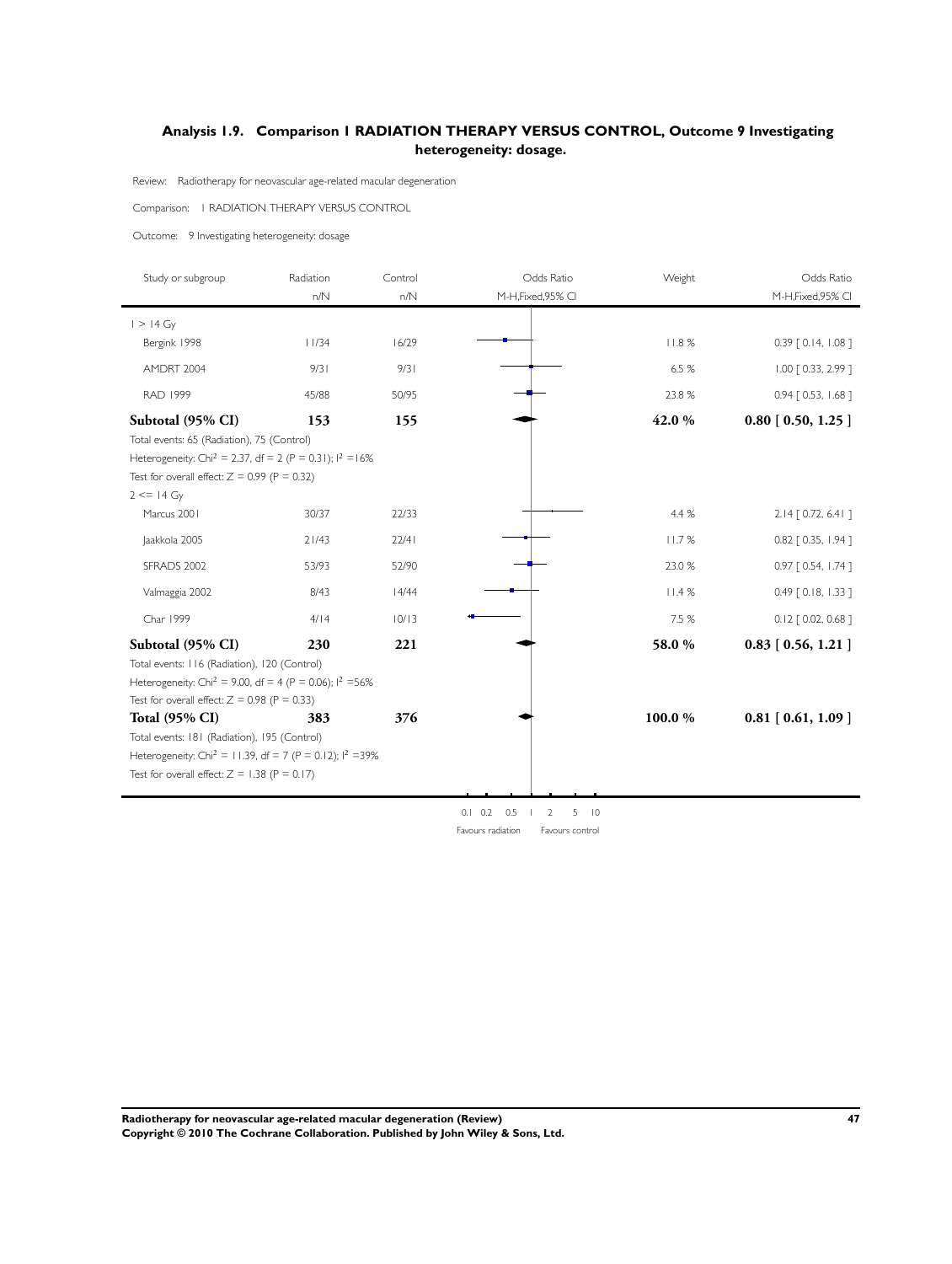## <span id="page-49-0"></span>**Analysis 1.10. Comparison 1 RADIATION THERAPY VERSUS CONTROL, Outcome 10 Investigating heterogeneity: sham irradiation in control group.**

Review: Radiotherapy for neovascular age-related macular degeneration

Comparison: 1 RADIATION THERAPY VERSUS CONTROL

Outcome: 10 Investigating heterogeneity: sham irradiation in control group

| Study or subgroup                                                      | Radiation<br>n/N | Control<br>n/N | Odds Ratio<br>M-H, Fixed, 95% CI | Weight | Odds Ratio<br>M-H,Fixed,95% Cl |
|------------------------------------------------------------------------|------------------|----------------|----------------------------------|--------|--------------------------------|
| I Control group observation only                                       |                  |                |                                  |        |                                |
| AMDRT 2004                                                             | 9/31             | 9/31           |                                  | 6.5 %  | $1.00$ $[0.33, 2.99]$          |
| Bergink 1998                                                           | 11/34            | 16/29          |                                  | 11.8%  | $0.39$ $[0.14, 1.08]$          |
|                                                                        |                  |                |                                  |        |                                |
| Char 1999                                                              | 4/14             | 10/13          |                                  | 7.5 %  | $0.12$ $[0.02, 0.68]$          |
| Jaakkola 2005                                                          | 21/43            | 22/41          |                                  | 11.7%  | 0.82 [ 0.35, 1.94 ]            |
| SFRADS 2002                                                            | 53/93            | 52/90          |                                  | 23.0 % | 0.97 [ 0.54, 1.74 ]            |
| Subtotal (95% CI)                                                      | 215              | 204            |                                  | 60.4 % | $0.73$ [ $0.49, 1.07$ ]        |
| Total events: 98 (Radiation), 109 (Control)                            |                  |                |                                  |        |                                |
| Heterogeneity: Chi <sup>2</sup> = 6.90, df = 4 (P = 0.14); $1^2$ =42%  |                  |                |                                  |        |                                |
| Test for overall effect: $Z = 1.62$ (P = 0.11)                         |                  |                |                                  |        |                                |
| 2 Control group sham irradiation                                       |                  |                |                                  |        |                                |
| Marcus 2001                                                            | 30/37            | 22/33          |                                  | 4.4 %  | 2.14 [ 0.72, 6.41 ]            |
| RAD 1999                                                               | 45/88            | 50/95          |                                  | 23.8%  | $0.94$ $[ 0.53, 1.68 ]$        |
| Valmaggia 2002                                                         | 8/43             | 14/44          |                                  | 11.4%  | 0.49 [ 0.18, 1.33 ]            |
| Subtotal (95% CI)                                                      | 168              | 172            |                                  | 39.6 % | $0.95$ [ $0.60, 1.48$ ]        |
| Total events: 83 (Radiation), 86 (Control)                             |                  |                |                                  |        |                                |
| Heterogeneity: Chi <sup>2</sup> = 3.82, df = 2 (P = 0.15); $1^2$ =48%  |                  |                |                                  |        |                                |
| Test for overall effect: $Z = 0.24$ (P = 0.81)                         |                  |                |                                  |        |                                |
| <b>Total (95% CI)</b>                                                  | 383              | 376            |                                  | 100.0% | $0.81$ [ $0.61$ , $1.09$ ]     |
| Total events: 181 (Radiation), 195 (Control)                           |                  |                |                                  |        |                                |
| Heterogeneity: Chi <sup>2</sup> = 11.39, df = 7 (P = 0.12); $1^2$ =39% |                  |                |                                  |        |                                |
| Test for overall effect: $Z = 1.38$ (P = 0.17)                         |                  |                |                                  |        |                                |
|                                                                        |                  |                | $0.1$ $0.2$ $0.5$<br>$5 \t10$    |        |                                |
|                                                                        |                  |                | 2<br>-1                          |        |                                |

Favours radiation Favours control

**Radiotherapy for neovascular age-related macular degeneration (Review) 48 Copyright © 2010 The Cochrane Collaboration. Published by John Wiley & Sons, Ltd.**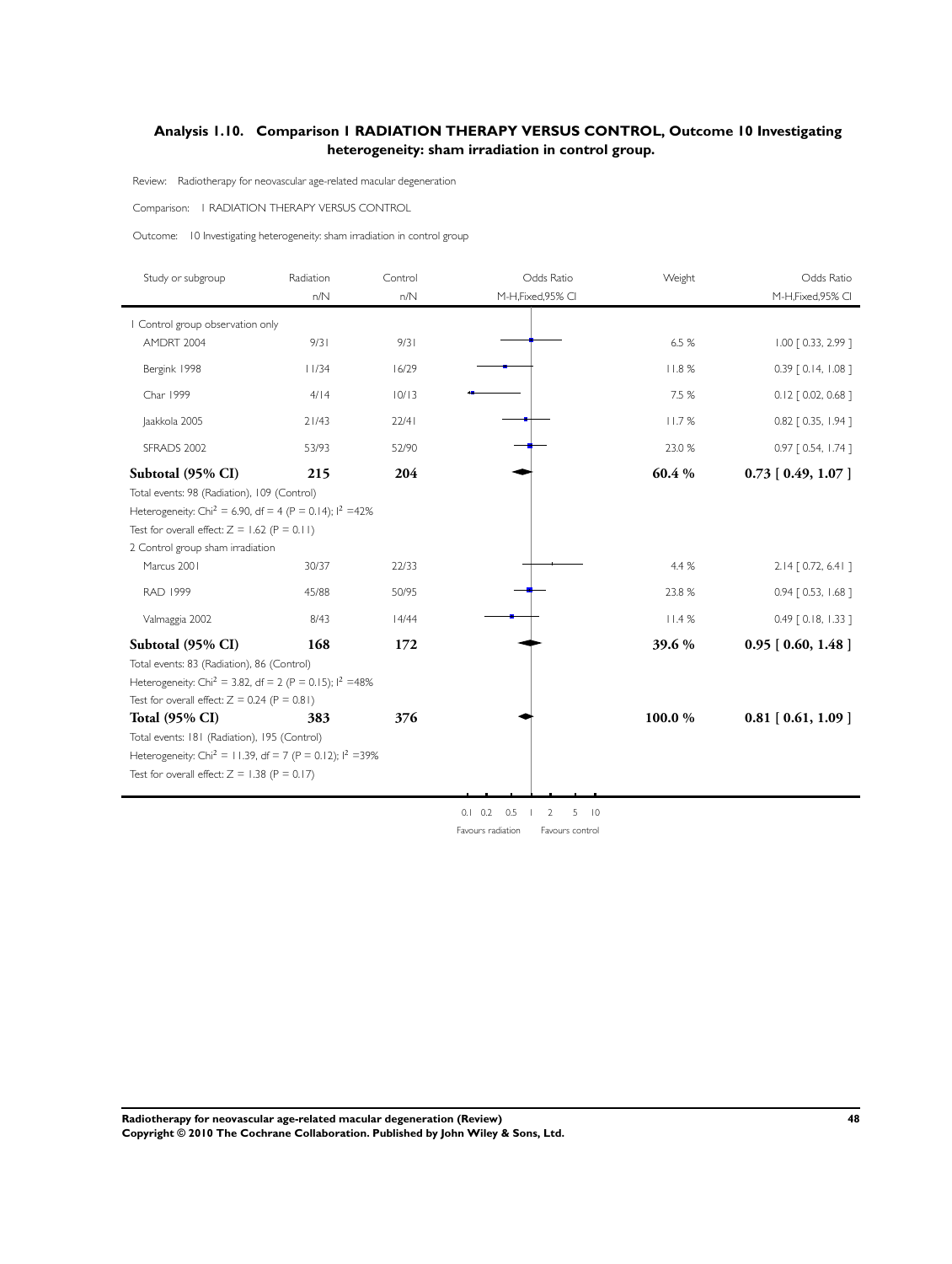### **A D D I T I O N A L T A B L E S**

**Table 1. External beam radiotherapy dosage**

| Study                | Total dose (Gy) | Number of fractions Fraction size (Gy) |                | Control                           |
|----------------------|-----------------|----------------------------------------|----------------|-----------------------------------|
| Bergink 1998         | 24              | 4                                      | 6              | Observation                       |
| <b>AMDRT 2004</b>    | 20              | 5                                      | 4              | Observation and sham radiotherapy |
| <b>Eter 2002</b>     | 20              | 10                                     | 2              | Observation                       |
| Kobayashi 2000       | 20              | 10                                     | $\mathfrak{2}$ | Observation                       |
| <b>AMDLRTSG 2003</b> | 20              | 10                                     | $\overline{2}$ | Observation                       |
| Kacperek 2001        | 18              | 4                                      | 4.5            | Observation                       |
| Ciulla 2002          | 16              | 2                                      | 8              | Sham irradiation                  |
| <b>RAD 1999</b>      | 16              | 8                                      | 2              | Sham irradiation (0 Gy)           |
| Marcus 2001          | 14              | 7                                      | $\mathfrak{2}$ | Sham irradiation                  |
| <b>SFRADS 2002</b>   | 12              | 6                                      | $\mathfrak{2}$ | Observation                       |
| Anders 1998          | 12              | 6                                      | $\mathfrak{2}$ | Observation                       |
| Valmaggia 2002       | 8               | 4                                      | 2              | Low dose irradiation (1 Gy)       |
| <b>Char 1999</b>     | 7.5             | 1                                      | 7.5            | Observation                       |

Only one trial - [Jaakkola 2005](#page-16-0) - used plaque brachytherapy. One plaque delivered a dose of 15 Gy at a depth of 1.75 mm for 54 minutes but as this took too long another plaque was used which delivered a dose of 12.6 Gy at 4 mm depth for 11 minutes.

#### **Table 2. Type of choroidal neovascularisation**

| Study             | % classic                                       | $%$ occult | $%$ mixed                |
|-------------------|-------------------------------------------------|------------|--------------------------|
| <b>AMDLRTSG</b>   | No information                                  |            |                          |
| <b>AMDRT 2004</b> | 17.5 (predominantly classic) 21.3 (occult only) |            | 61.3 (minimally classic) |
| Anders 1998       | No information                                  |            |                          |
| Bergink 1998      | 51.5                                            | 23.5       | 25                       |
| <b>Char 1999</b>  | 48.1                                            | 51.9       |                          |
| Ciulla 2002       | 46.4                                            | 14.3       | 39.3                     |

**Radiotherapy for neovascular age-related macular degeneration (Review) 49**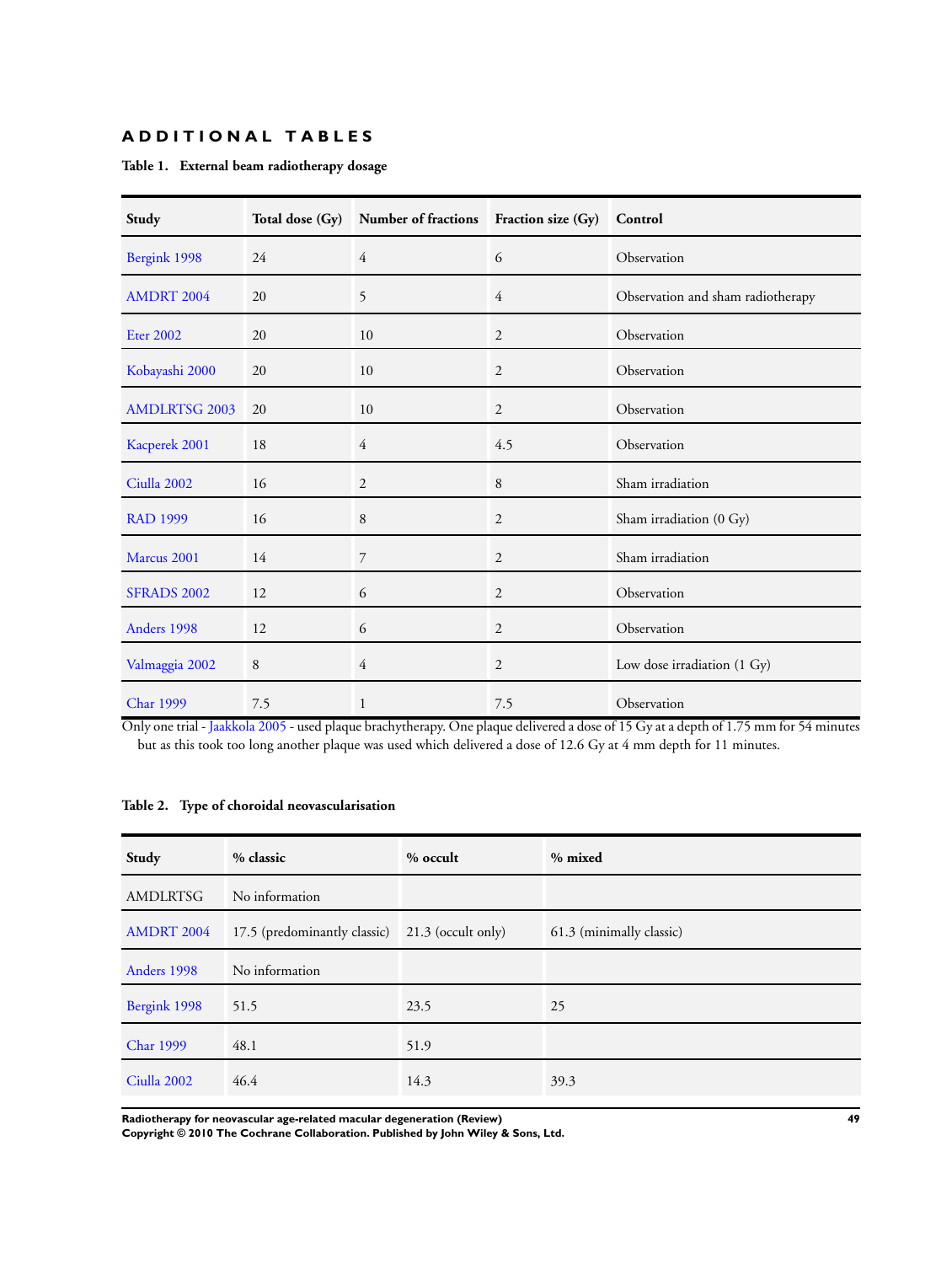| <b>Eter 2002</b>   | 37.0                      | $Mixed/occut =$          | 63.0 |
|--------------------|---------------------------|--------------------------|------|
| Jaakkola 2005      | 40 ("a classic component" | 52 ("occult no classic") |      |
| Kacperek 2001      | No information            |                          |      |
| Kobayashi 2000     | 50.5                      | 12.9                     | 20.8 |
| Marcus 2001        | 12.0                      | 42.2                     | 43.4 |
| <b>RAD 1999</b>    | 37.7                      | 62.3                     |      |
| <b>SFRADS 2002</b> | 52.3                      | 1.5                      | 43.2 |
| Valmaggia 2002     | 57.1                      | 42.9                     |      |

#### **Table 3. Follow-up at 6 months**

| Study                      | Radiotherapy group |                                                                 |     | Control group                              |           |        |  |
|----------------------------|--------------------|-----------------------------------------------------------------|-----|--------------------------------------------|-----------|--------|--|
|                            | Randomised         | Number seen at % seen at six Randomised<br>six months<br>months |     | Number seen at % seen at six<br>six months |           | months |  |
| <b>AMDLRTSG</b><br>$2003*$ | 38                 | 37                                                              | 97% | 31                                         | 90%<br>28 |        |  |
| <b>AMDRT 2004</b>          | 41                 | 35                                                              | 85% | 47                                         | 35        | 74%    |  |
| Jaakkola 2005              | 43                 | 42                                                              | 98% | 45                                         | 41        | 91%    |  |
| Marcus 2001                | 41                 | 39                                                              | 95% | 42                                         | 34        | 81%    |  |
| <b>SFRADS 2002</b>         | 99                 | 93                                                              | 94% | 100                                        | 87        | 87%    |  |
| Valmaggia 2002             | 52                 | 49                                                              | 94% | 52                                         | 48        | 92%    |  |

\* Number of patients randomised unclear - study reports mentions 100, 70 and 69.

### **Table 4. Follow-up at 12 months**

| Study | Radiotherapy group |           |        | Control group |                                                                                 |        |  |
|-------|--------------------|-----------|--------|---------------|---------------------------------------------------------------------------------|--------|--|
|       | Randomised         | 12 months | months |               | Number seen at % seen at 12 Randomised Number seen at % seen at 12<br>12 months | months |  |

**Radiotherapy for neovascular age-related macular degeneration (Review) 50 Copyright © 2010 The Cochrane Collaboration. Published by John Wiley & Sons, Ltd.**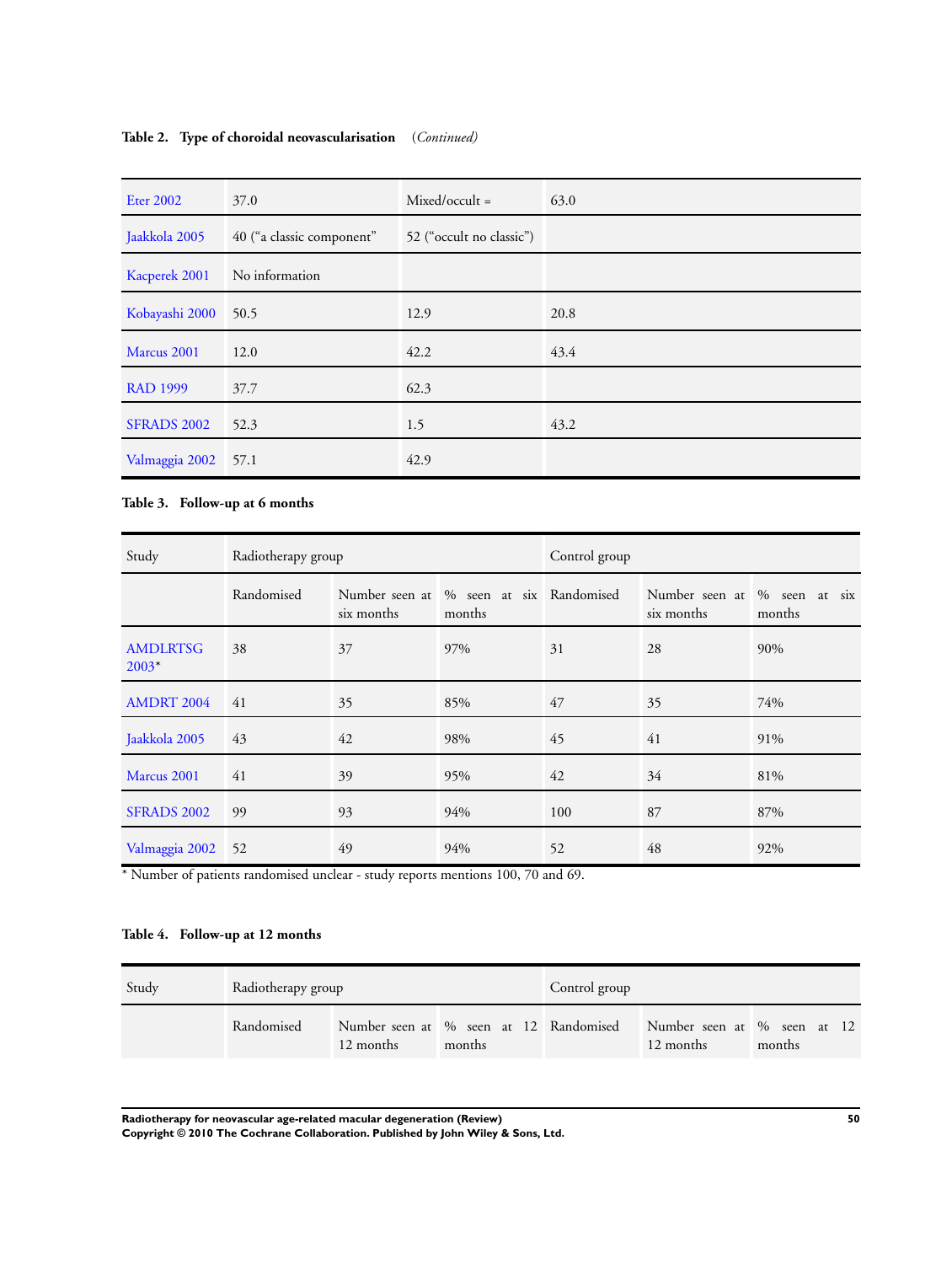### **Table 4. Follow-up at 12 months** (*Continued)*

| <b>AMDLRTSG</b><br>2003 | 38  | 35 | 92%  | 31  | 26 | 84%  |
|-------------------------|-----|----|------|-----|----|------|
| <b>AMDRT 2004</b>       | 41  | 31 | 76%  | 47  | 31 | 66%  |
| Bergink 1998            | 37  | 34 | 92%  | 37  | 29 | 78%  |
| <b>Char 1999</b>        | 14  | 14 | 100% | 13  | 13 | 100% |
| Jaakkola 2005           | 43  | 43 | 100% | 45  | 41 | 91%  |
| Marcus 2001             | 41  | 37 | 90%  | 42  | 33 | 79%  |
| <b>RAD 1999</b>         | 101 | 88 | 87%  | 104 | 95 | 91%  |
| <b>SFRADS 2002</b>      | 99  | 93 | 94%  | 100 | 90 | 90%  |
| Valmaggia 2002          | 52  | 43 | 83%  | 52  | 44 | 85%  |

## **Table 5. Follow-up at 24 months**

| Study                   | Radiotherapy group |           |                                                  | Control group |                                       |              |
|-------------------------|--------------------|-----------|--------------------------------------------------|---------------|---------------------------------------|--------------|
|                         | Randomised         | 12 months | Number seen at % seen at 12 Randomised<br>months |               | Number seen at % seen at<br>12 months | 12<br>months |
| <b>AMDLRTSG</b><br>2003 | 38                 | 30        | 79%                                              | 31            | 21                                    | 68%          |
| Jaakkola 2005           | 43                 | 41        | 95%                                              | 45            | 41                                    | 91%          |
| Kobayashi 2000 51       |                    | 45        | 88%                                              | 50            | 40                                    | 80%          |
| <b>SFRADS 2002</b>      | 99                 | 87        | 88%                                              | 100           | 88                                    | 88%          |
| Valmaggia 2002          | 52                 | 43        | 83%                                              | 52            | 43                                    | 83%          |

# **Table 6. Outcome reporting grid: primary outcome**

|             |  | 6 6 6 6 6 12 12 12 12 24 24 24 24<br>months: months: months: months: months: months: months: months: months: months: months: months:<br>Loss of Loss of Mean Change Loss of Loss of Mean Change Loss of Loss of Mean Change<br>$3+$ lines $6+$ lines VA in VA $3+$ lines $6+$ lines VA in VA $3+$ lines $6+$ lines VA in VA |  |  |  |  |
|-------------|--|-----------------------------------------------------------------------------------------------------------------------------------------------------------------------------------------------------------------------------------------------------------------------------------------------------------------------------|--|--|--|--|
| <b>RTSG</b> |  | AMDLE EVERENT EXPLORED EXPLORED EXPLORED EXPLORED EXPLORED EXPLORED EXPLORED EXPLORED EXPLORED EXPLORED EXPLORED EXPLORED EXPLORED EXPLORED EXPLORED EXPLORED EXPLORED EXPLORED EXPLORED EXPLORED EXPLORED EXPLORED EXPLORED                                                                                                |  |  |  |  |

**Radiotherapy for neovascular age-related macular degeneration (Review) 51**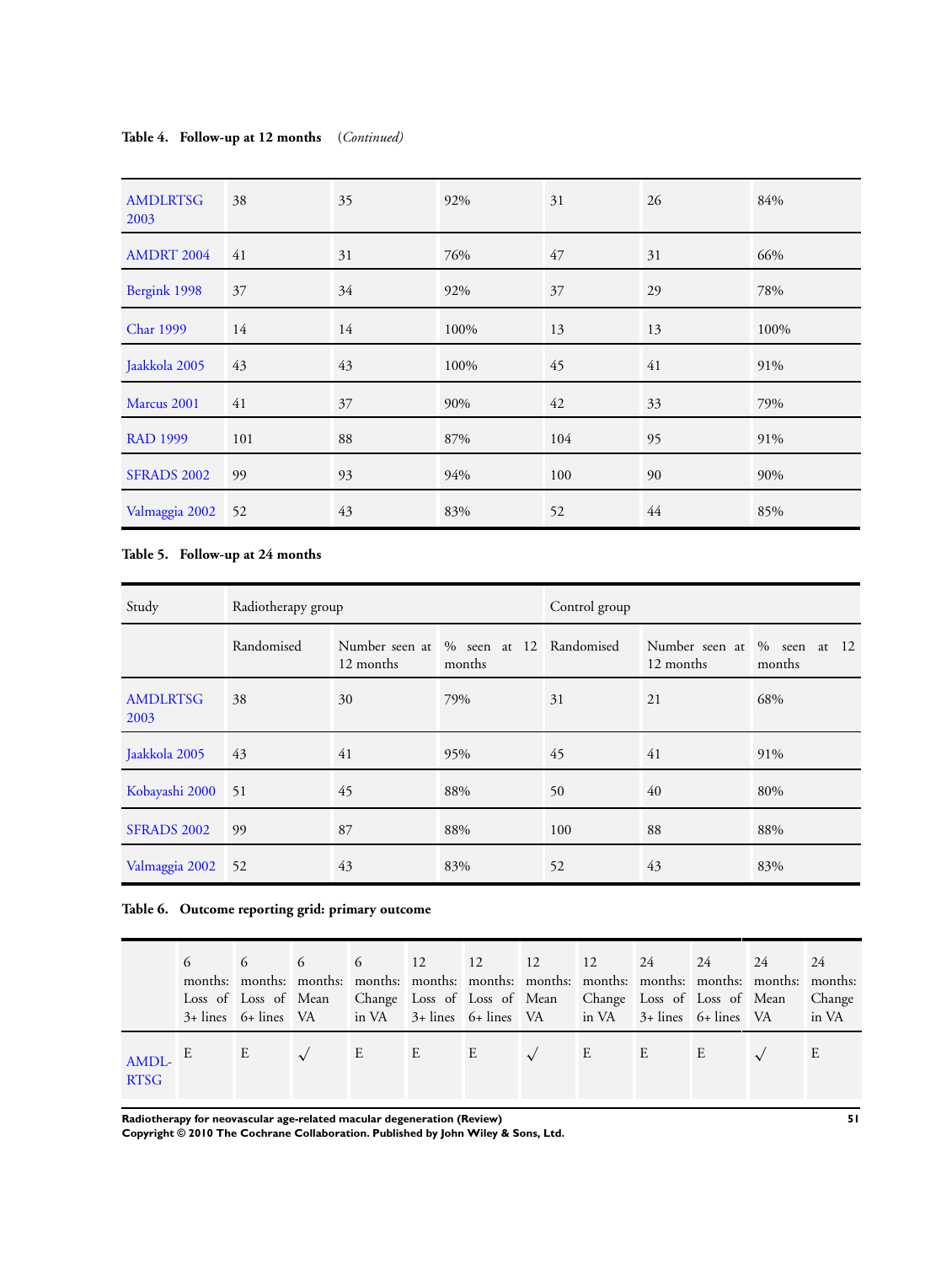| 2003                          |             |             |                  |                |                           |                           |                           |                           |                           |                           |                           |                           |
|-------------------------------|-------------|-------------|------------------|----------------|---------------------------|---------------------------|---------------------------|---------------------------|---------------------------|---------------------------|---------------------------|---------------------------|
| AM-<br><b>DRT</b><br>2004     | $\sqrt{}$   | $\sqrt{}$   | ${\bf E}$        | $\mathbf E$    | $\sqrt{ }$                | $\sqrt{ }$                | $\mathbf E$               | ${\bf E}$                 | $\boldsymbol{\mathrm{H}}$ | $\boldsymbol{\mathrm{H}}$ | $\boldsymbol{\mathrm{H}}$ | $\boldsymbol{\mathrm{H}}$ |
| Anders<br>1998                | $\mathbf E$ | ${\bf E}$   | $\sqrt{ }$       | $\mathbf E$    | $\mathbf E$               | ${\bf E}$                 | $\sqrt{ }$                | ${\bf E}$                 | ${\bf E}$                 | ${\bf E}$                 | $\sqrt{ }$                | ${\bf E}$                 |
| Bergink E<br>1998             |             | ${\bf E}$   | ${\bf E}$        | ${\bf E}$      | $\sqrt{ }$                | $\sqrt{ }$                | ${\bf E}$                 | ${\bf E}$                 | $\boldsymbol{\mathrm{H}}$ | $\boldsymbol{\mathrm{H}}$ | $H_{\rm}$                 | $\boldsymbol{\mathrm{H}}$ |
| *Char<br>1999                 |             |             |                  |                |                           |                           |                           |                           |                           |                           |                           |                           |
| Ciulla<br>2002                | ${\bf E}$   | ${\bf E}$   | $\sqrt{ }$       | $\mathbf E$    | $\mathbf E$               | $\mathbf E$               | $\sqrt{ }$                | ${\bf E}$                 | $\mathbf E$               | ${\bf E}$                 | $\sqrt{ }$                | ${\bf E}$                 |
| Eter<br>2002                  | $\mathbf E$ | ${\bf E}$   | $\boldsymbol{A}$ | $\mathbf E$    | $\boldsymbol{\mathrm{H}}$ | $\boldsymbol{\mathrm{H}}$ | $\boldsymbol{\mathrm{H}}$ | $\boldsymbol{\mathrm{H}}$ | $\boldsymbol{\mathrm{H}}$ | $\boldsymbol{\mathrm{H}}$ | $\boldsymbol{\mathrm{H}}$ | $\boldsymbol{\mathrm{H}}$ |
| Jaakkola<br>2005              | $\sqrt{2}$  | $\sqrt{ }$  | ${\bf E}$        | $\sqrt{ }$     | $\sqrt{ }$                | $\sqrt{ }$                | $\mathbf E$               | $\sqrt{ }$                | $\sqrt{ }$                | $\sqrt{ }$                | $\mathbf E$               | $\sqrt{ }$                |
| $\mbox{Kacperek}$ E<br>2001   |             | ${\bf E}$   | $\mathsf C$      | $\mathbf E$    | $\mathbf E$               | $\mathbf E$               | $\mathsf{C}$              | ${\bf E}$                 | $\boldsymbol{\mathrm{H}}$ | $\boldsymbol{\mathrm{H}}$ | $\boldsymbol{\mathrm{H}}$ | $\boldsymbol{\mathrm{H}}$ |
| Kobayash <sup>E</sup><br>2000 |             | $\mathbf E$ | $\sqrt{ }$       | $\sqrt{ }$     | $\mathbf E$               | $\mathbf E$               | $\sqrt{ }$                | $\sqrt{\phantom{a}}$      | $\sqrt{2}$<br>lines)      | $\sqrt{ }$                | $\sqrt{}$                 | $\sqrt{ }$                |
| Marcus<br>2001                | $\sqrt{ }$  | $\sqrt{ }$  | A(me-<br>dian)   | A(me-<br>dian) | $\sqrt{ }$                | $\sqrt{ }$                | A(me-<br>dian)            | A(me-<br>dian)            | $\boldsymbol{\mathrm{H}}$ | $\boldsymbol{\mathrm{H}}$ | $\boldsymbol{\mathrm{H}}$ | $\boldsymbol{\mathrm{H}}$ |
| <b>RAD</b><br>1999            | $\mathbf E$ | ${\bf E}$   | ${\bf E}$        | ${\bf E}$      | $\sqrt{ }$                | $\mathbf E$               | ${\bf E}$                 | $\sqrt{ }$                | ${\bf E}$                 | $\mathbf E$               | $\boldsymbol{A}$          | $\boldsymbol{A}$          |
| SFRADS $\sqrt$<br>2002        |             | $\sqrt{ }$  | ${\bf E}$        | $\sqrt{ }$     | $\sqrt{ }$                | $\sqrt{ }$                | $\mathbf E$               | $\sqrt{ }$                | $\sqrt{ }$                | $\sqrt{ }$                | ${\bf E}$                 | $\sqrt{ }$                |
| Val-<br>maggia<br>2002        | $\sqrt{ }$  | $\sqrt{ }$  | ${\bf E}$        | $\sqrt{ }$     | $\sqrt{ }$                | $\sqrt{ }$                | $\mathbf E$               | $\sqrt{ }$                | $\sqrt{ }$                | $\sqrt{ }$                | ${\bf E}$                 | $\sqrt{ }$                |

**Table 6. Outcome reporting grid: primary outcome** (*Continued)*

\*Char 1991: Small study of 27 patients. Individual visual acuity data at baseline and last follow-up only reported. Average follow-up 14 months, range 0 to 32 months. Data extracted for the review on mean VA and assumed related approximately to 12 month followup. Other analyses e.g., of loss of 3+ lines etc theoretically possible but probably meaningless.

A: States outcome analysed but only reported the P-value > 0.05 i.e.. NS.

E: Clear that outcome was measured (for example, includes structurally related outcomes) but not necessarily analysed.

**Radiotherapy for neovascular age-related macular degeneration (Review) 52**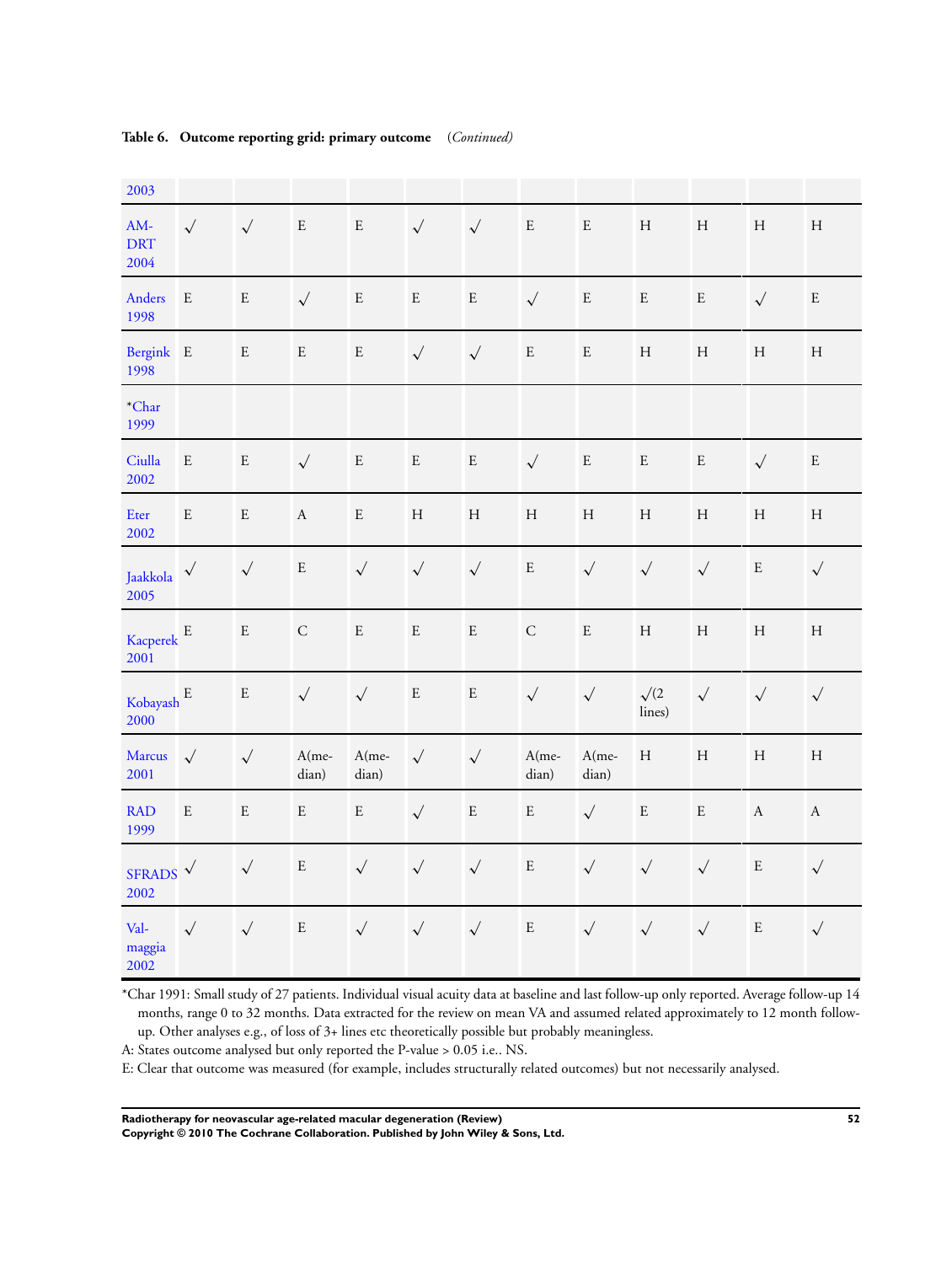H: Not mentioned but clinical judgement says unlikely to have been measured (adapted from list provided by Paula Williamson at Cochrane training workshop on selective outcome reporting bias, Edinburgh March 2009).

| Subgroup     | Subgroup                   | Number of trials Pooled OR |      | 95% CI            | *Ratio of the subgroup<br>odds ratios | **95% CI   |
|--------------|----------------------------|----------------------------|------|-------------------|---------------------------------------|------------|
| 1            | Classic $<$ 50%            | 5                          | 0.91 | 0.62, 1.34        |                                       |            |
| 2            | Classic $50\%$ +           | 3                          | 0.70 | $0.45, 1.10$ 0.77 |                                       | 0.43, 1.39 |
| $\mathbf{1}$ | $>14 \text{ Gy}$           | 3                          | 0.80 | 0.50, 1.25        |                                       |            |
| 2            | $\epsilon$ = 14 Gy         | 5                          | 0.83 | $0.56, 1.21$ 1.04 |                                       | 0.57, 1.89 |
| 1            | No sham irradia-15<br>tion |                            | 0.73 | 0.49, 1.07        |                                       |            |
| 2            | Sham irradiation           | 3                          | 0.95 | 0.60, 1.48        | 1.30                                  | 0.36, 1.34 |

**Table 7. Stratified analyses (3 or more lines lost at 12 months)**

\*The log odds ratio of subgroup 1 was subtracted from the log odds ratio of subgroup 2 and the resulting figure transformed back to the odds ratio scale.

\*\*Calculated using the following formula for the standard error: √ (variance (subgroup 1 log OR) + variance (subgroup 2 log OR)) where variance is the square of the standard error ([Altman 2003](#page-16-0)).

## **A P P E N D I C E S**

#### **Appendix 1. CENTRAL search strategy**

#1 MeSH descriptor Macular Degeneration

- #2 MeSH descriptor Retinal Degeneration
- #3 MeSH descriptor Neovascularization, Pathologic
- #4 (macula\* near degenerat\*)
- #5 (macula\* near neovasc\*)
- #6 (retina\* near degener\*)
- #7 (retina\* near neovasc\*)
- #8 (choroid\* near degener\*)
- #9 (choroid\* near neovasc\*)
- #10 (maculopath\*)

#11 (#1 OR #2 OR #3 OR #4 OR #5 OR #6 OR #7 OR #8 OR #9 OR #10)

- #12 MeSH descriptor Radiotherapy
- #13 (radiotherap\* or radiat\* or irradiat\*)
- #14 (teletherap\* or tele-therap\* or proton\* or plaque)
- #15 (external near beam)
- #16 (external-beam)

**Radiotherapy for neovascular age-related macular degeneration (Review) 53 Copyright © 2010 The Cochrane Collaboration. Published by John Wiley & Sons, Ltd.**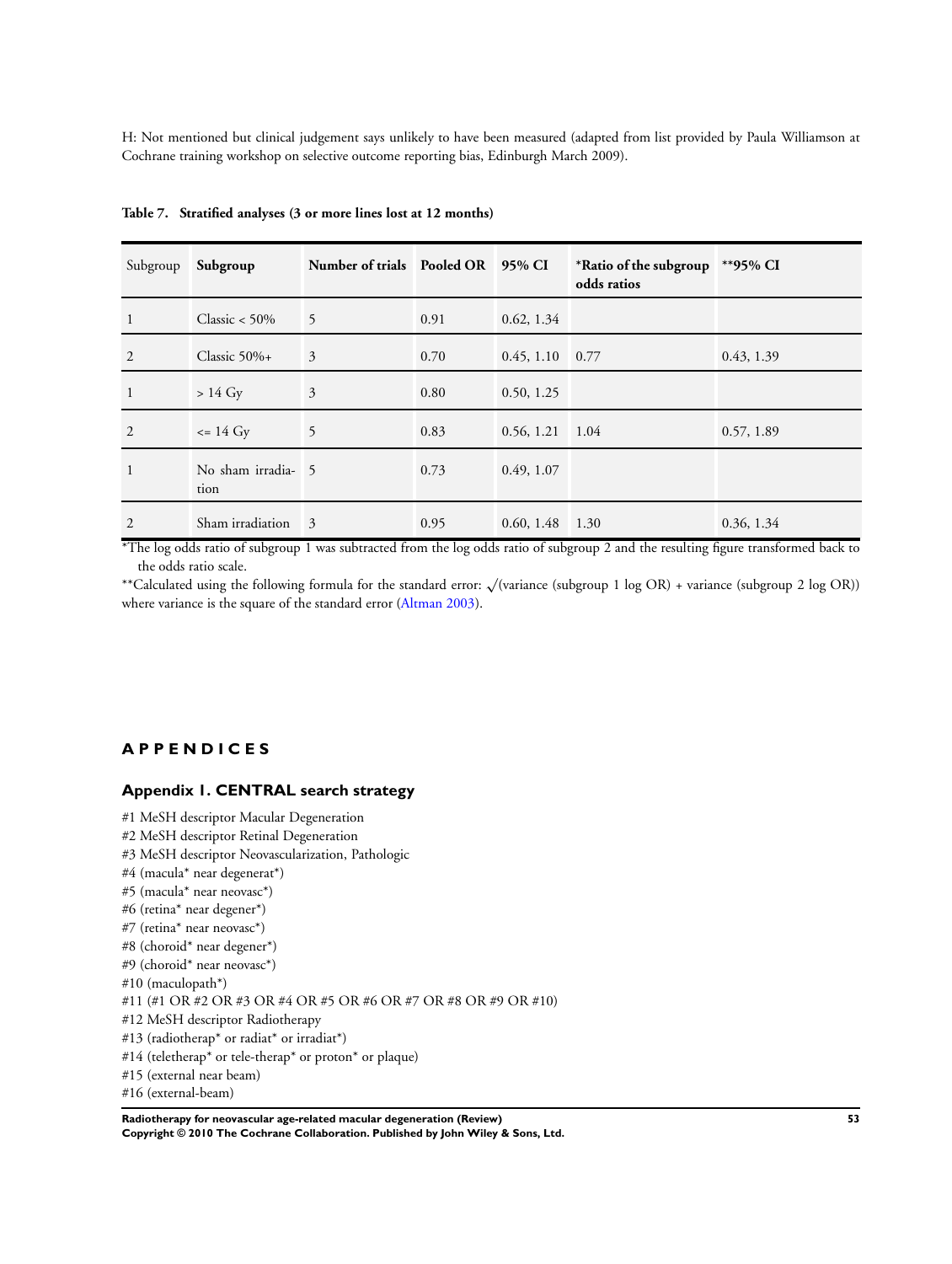#17 (#12 OR #13 OR #14 OR #15 OR #16) #18 (#11 AND #17)

#### **Appendix 2. MEDLINE search strategy**

1 randomized controlled trial.pt. 2 (randomized or randomised).ab,ti. 3 placebo.ab,ti. 4 dt.fs. 5 randomly.ab,ti. 6 trial.ab,ti. 7 groups.ab,ti. 8 or/1-7 9 exp animals/ 10 exp humans/ 11 9 not (9 and 10) 12 8 not 11 13 exp macular degeneration/ 14 exp retinal degeneration/ 15 exp retinal neovascularization/ 16 exp choroidal neovascularization/ 17 exp macula lutea/ 18 (macula\$ adj2 lutea).tw. 19 maculopath\$.tw. 20 ((macul\$ or retina\$ or choroid\$) adj3 degener\$).tw. 21 ((macul\$ or retina\$ or choroid\$) adj3 neovasc\$).tw. 22 or/13-21 23 exp radiotherapy/ 24 (radiotherap\$ or radiat\$ or irradiat\$ or teletherap\$ or proton\$ or plaque).tw. 25 (external adj3 beam).tw. 26 or/23-25 27 22 and 26 28 12 and 27 The search filter for trials at the beginning of the MEDLINE strategy is from the published paper by Glanville et al ([Glanville 2006\)](#page-16-0).

# **Appendix 3. EMBASE search strategy**

1 exp randomized controlled trial/ 2 exp randomization/ 3 exp double blind procedure/ 4 exp single blind procedure/ 5 random\$.tw. (397882) 6 or/1-5 (453431) 7 (animal or animal experiment).sh. 8 human.sh. 9 7 and 8 10 7 not 9 11 6 not 10 12 exp clinical trial/ 13 (clin\$ adj3 trial\$).tw. 14 ((singl\$ or doubl\$ or trebl\$ or tripl\$) adj3 (blind\$ or mask\$)).tw. 15 exp placebo/

**Radiotherapy for neovascular age-related macular degeneration (Review) 54 Copyright © 2010 The Cochrane Collaboration. Published by John Wiley & Sons, Ltd.**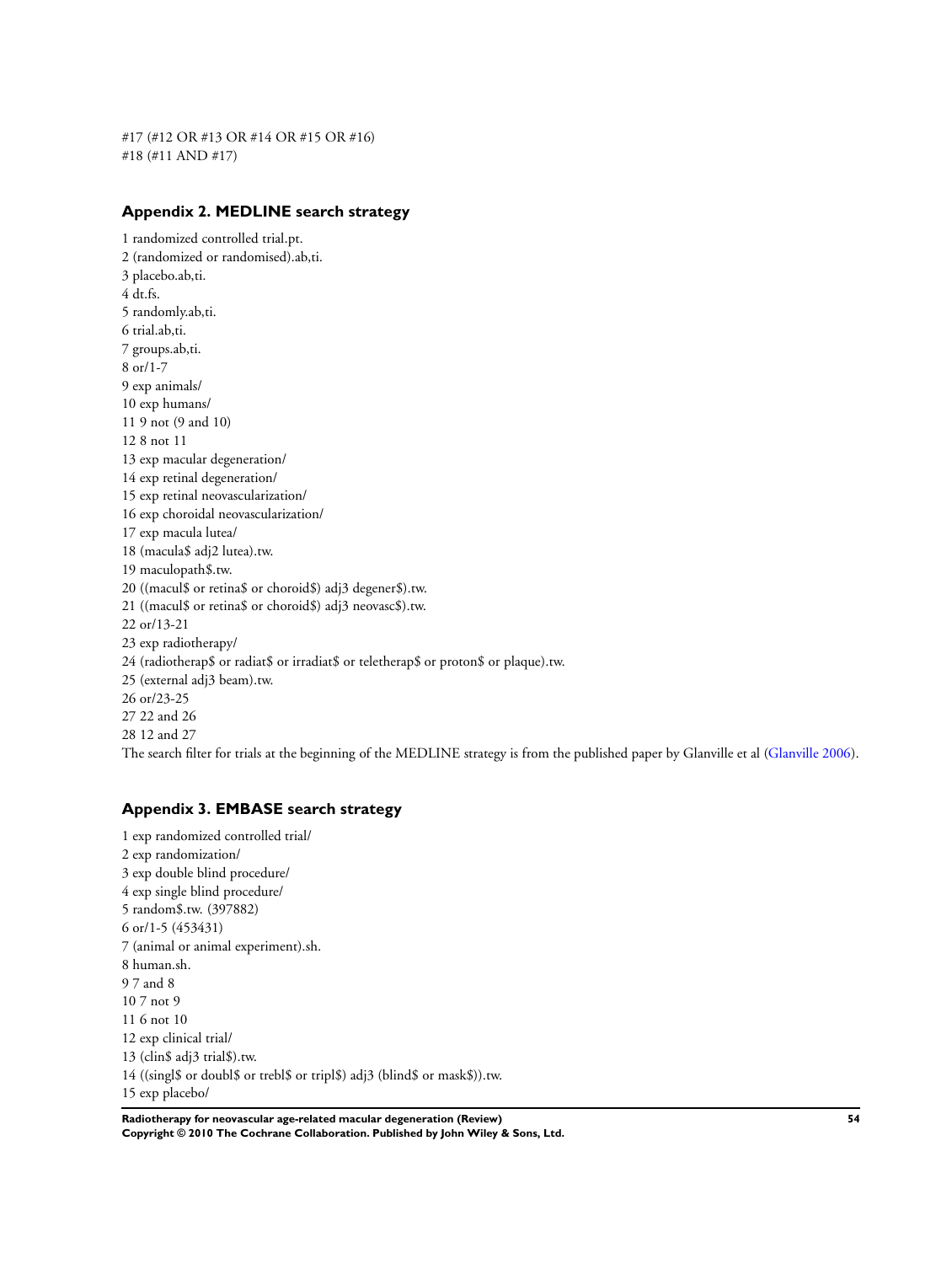16 placebo\$.tw. 17 random\$.tw. 18 exp experimental design/ 19 exp crossover procedure/ 20 exp control group/ 21 exp latin square design/ 22 or/12-21 23 22 not 10 24 23 not 11 25 exp comparative study/ 26 exp evaluation/ 27 exp prospective study/ 28 (control\$ or propspectiv\$ or volunteer\$).tw. 29 or/25-28 30 29 not 10 31 30 not (11 or 23) 32 11 or 24 or 31 33 exp retina macula age related degeneration/ 34 exp retina degeneration/ 35 exp neovascularization pathology/ 36 ((macul\$ or retina\$ or choroid\$) adj3 degener\$).tw. 37 ((macul\$ or retina\$ or choroid\$) adj3 neovasc\$).tw. 38 maculopath\$.tw. 39 or/33-38 40 exp radiotherapy/ 41 (radiotherap\$ or radiat\$ or irradiat\$ or teletherap\$ or proton\$ or plaque).tw. 42 (external adj3 beam).tw. 43 or/40-42 44 39 and 43 45 32 and 44

# **Appendix 4. LILACS search strategy**

macula\$ or retina\$ or choroid\$ and degenerat\$ or neovasc\$ and radiotherap\$ or radiat\$ or irradiat\$ or teletherap\$ or proton\$ or plaque

### **Appendix 5.** *meta***Register of Controlled Trials search strategy**

macular degeneration AND radiotherapy

#### **Appendix 6. ClinicalTrials.gov search strategy**

macular degeneration AND radiotherapy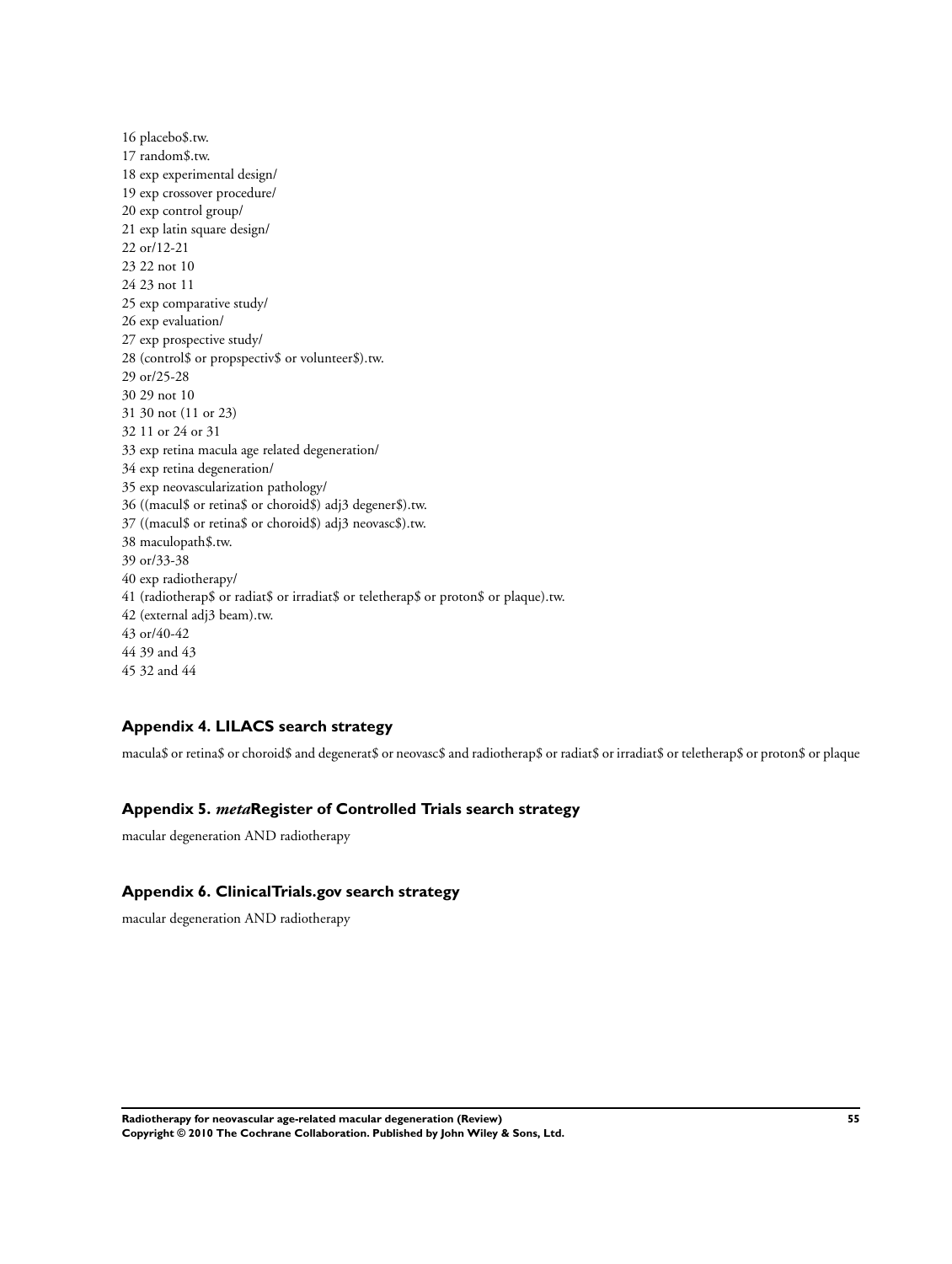# **Appendix 7. Sensitivity analyses: effect of different assumptions regarding missing data on pooled estimates**

| Outcome                                           | Assumption                                                                                                                                                                                                    | Risk ratio |       |       | Lower 95% CI Upper 95% CI % change from available case analysis |
|---------------------------------------------------|---------------------------------------------------------------------------------------------------------------------------------------------------------------------------------------------------------------|------------|-------|-------|-----------------------------------------------------------------|
| visual acuity at 6<br>months                      | Loss of 3+ lines Missing at random 0.755<br>(available case anal-<br>ysis)                                                                                                                                    |            | 0.556 | 1.025 | 0%                                                              |
|                                                   | Odds of outcome in 0.742<br>not observed twice<br>odds of outcome in<br>observed                                                                                                                              |            | 0.555 | 0.994 | 2%                                                              |
|                                                   | Odds of outcome 0.77<br>in not observed half<br>odds of outcome in<br>observed                                                                                                                                |            | 0.559 | 1.061 | $-2%$                                                           |
|                                                   | Odds of outcome in 0.815<br>not observed twice<br>odds of outcome in<br>observed in treat-<br>ment group and<br>odds of outcome in<br>not observed half<br>odds of outcome in<br>observed in control<br>group |            | 0.596 | 1.114 | $-8\%$                                                          |
|                                                   | Odds of outcome 0.7<br>in not observed half<br>odds of outcome in<br>observed in treat-<br>ment group and<br>odds of outcome in<br>not observed twice<br>odds of outcome in<br>observed in control<br>group   |            | 0.516 | 0.949 | 7%                                                              |
| sual acuity at 12 (available case anal-<br>months | Loss of 3+ lines vi- Missing at random 0.905<br>ysis)                                                                                                                                                         |            | 0.745 | 1.1   | $0\%$                                                           |
|                                                   | Odds of outcome in 0.899<br>not observed twice<br>odds of outcome in<br>observed                                                                                                                              |            | 0.745 | 1.084 | 1%                                                              |

**Radiotherapy for neovascular age-related macular degeneration (Review) 56 Copyright © 2010 The Cochrane Collaboration. Published by John Wiley & Sons, Ltd.**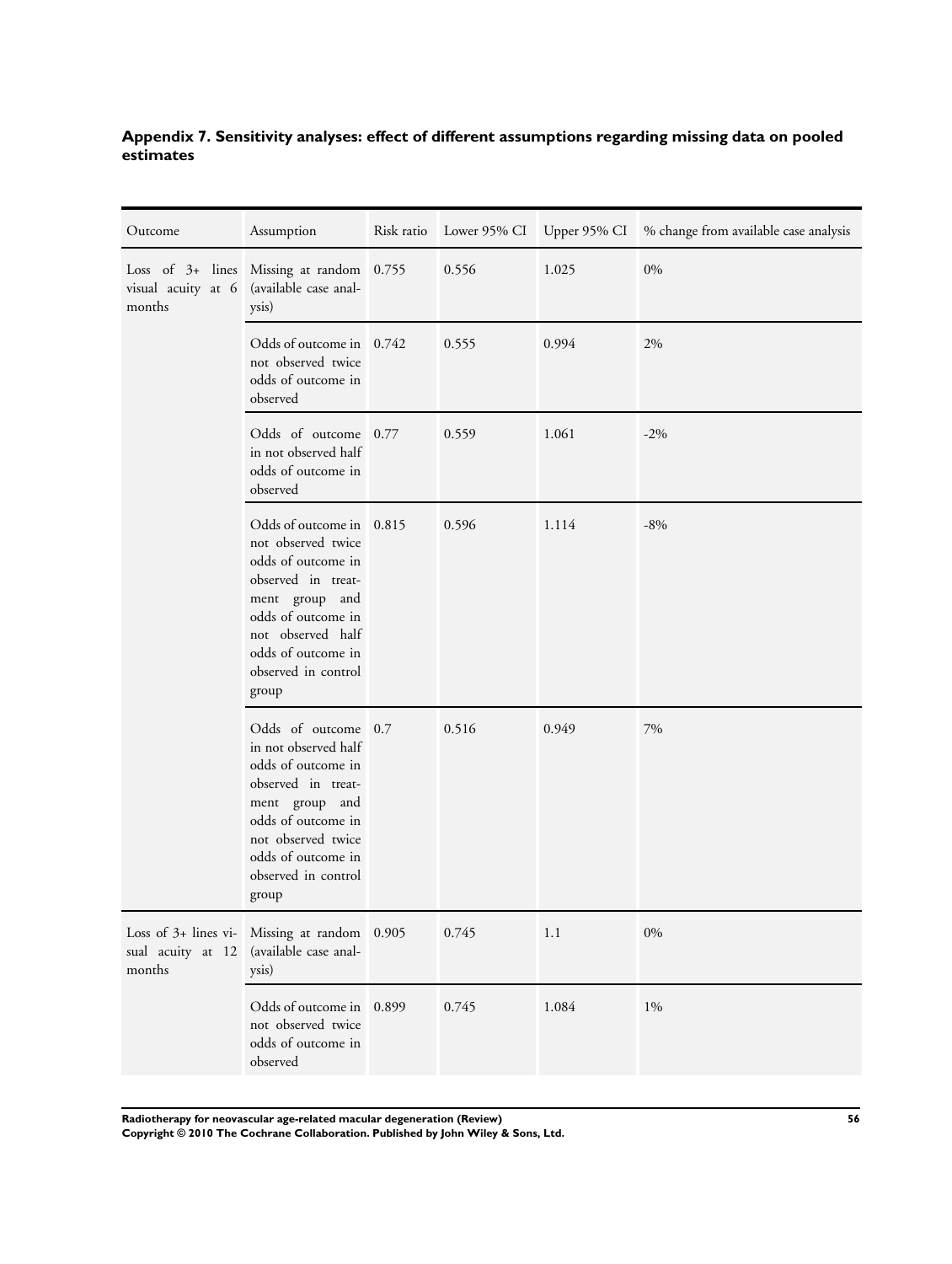|        | Odds of outcome 0.915<br>in not observed half<br>odds of outcome in<br>observed                                                                                                                               | 0.748 | 1.118 | $-1\%$ |
|--------|---------------------------------------------------------------------------------------------------------------------------------------------------------------------------------------------------------------|-------|-------|--------|
|        | Odds of outcome in 0.975<br>not observed twice<br>odds of outcome in<br>observed in treat-<br>ment group and<br>odds of outcome in<br>not observed half<br>odds of outcome in<br>observed in control<br>group | 0.804 | 1.183 | $-8\%$ |
|        | Odds of outcome 0.837<br>in not observed half<br>odds of outcome in<br>observed in treat-<br>ment group and<br>odds of outcome in<br>not observed twice<br>odds of outcome in<br>observed in control<br>group | 0.683 | 1.024 | 8%     |
| months | Loss of 3+ lines vi- Missing at random 0.81<br>sual acuity at 24 (available case anal-<br>ysis)                                                                                                               | 0.636 | 1.033 | 0%     |
|        | Odds of outcome in 0.817<br>not observed twice<br>odds of outcome in<br>observed                                                                                                                              | 0.649 | 1.028 | $-1\%$ |
|        | Odds of outcome 0.807<br>in not observed half<br>odds of outcome in<br>observed                                                                                                                               | 0.627 | 1.038 | 0%     |
|        | Odds of outcome in 0.856<br>not observed twice<br>odds of outcome in<br>observed in treat-<br>ment group and<br>odds of outcome in<br>not observed half<br>odds of outcome in                                 | 0.683 | 1.074 | $-6%$  |

**Radiotherapy for neovascular age-related macular degeneration (Review) 57**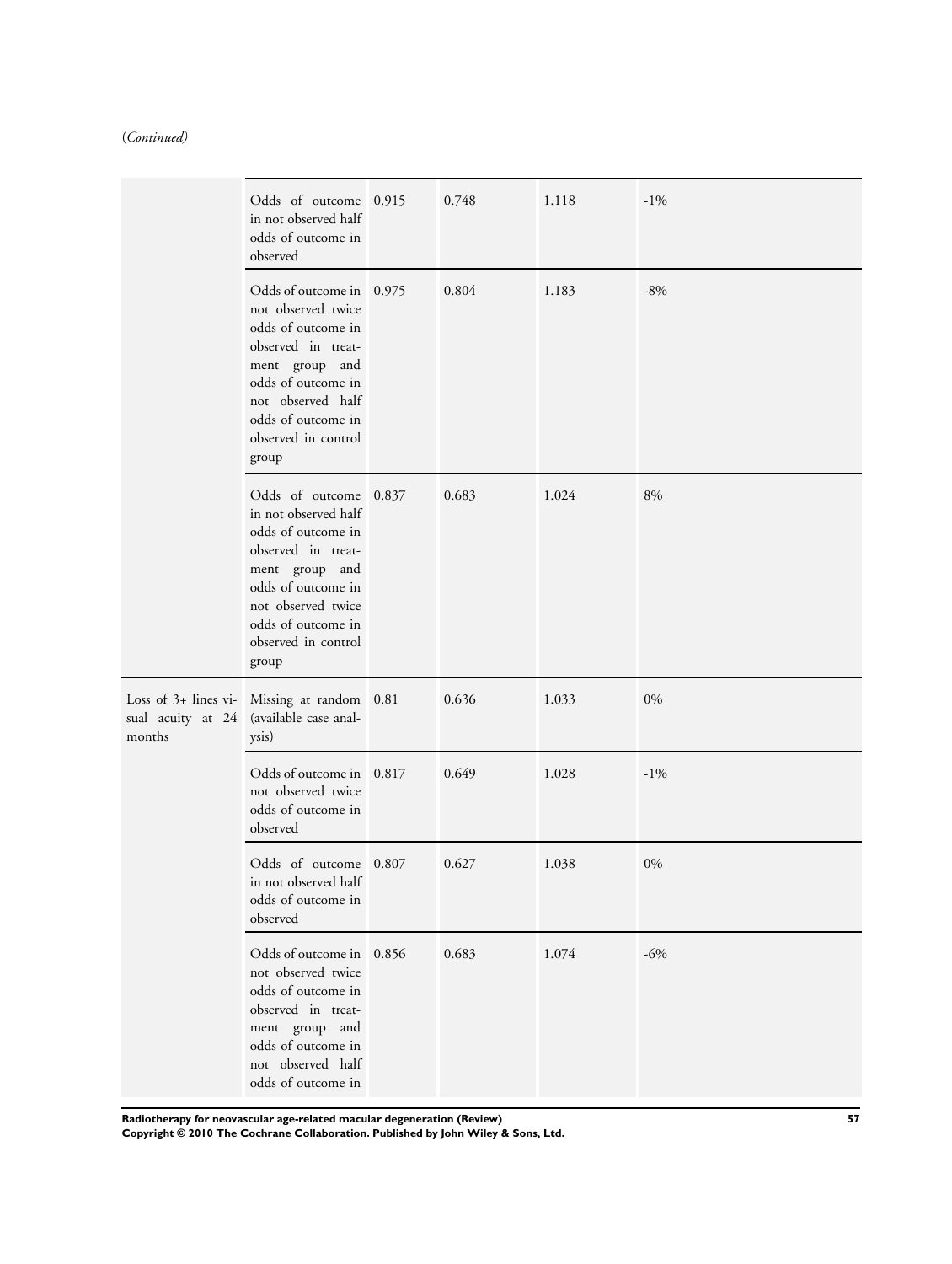|                                      | observed in control<br>group                                                                                                                                                                                  |       |       |        |
|--------------------------------------|---------------------------------------------------------------------------------------------------------------------------------------------------------------------------------------------------------------|-------|-------|--------|
|                                      | Odds of outcome 0.768<br>in not observed half<br>odds of outcome in<br>observed in treat-<br>ment group and<br>odds of outcome in<br>not observed twice<br>odds of outcome in<br>observed in control<br>group | 0.593 | 0.994 | 5%     |
| Loss of $6+$ lines at $6-$<br>months | Missing at random 0.423<br>(available case anal-<br>ysis)                                                                                                                                                     | 0.191 | 0.934 | 0%     |
|                                      | Odds of outcome in 0.406<br>not observed twice<br>odds of outcome in<br>observed                                                                                                                              | 0.186 | 0.888 | 4%     |
|                                      | Odds of outcome 0.44<br>in not observed half<br>odds of outcome in<br>observed                                                                                                                                | 0.199 | 0.973 | $-4%$  |
|                                      | Odds of outcome in 0.488<br>not observed twice<br>odds of outcome in<br>observed in treat-<br>ment group and<br>odds of outcome in<br>not observed half<br>odds of outcome in<br>observed in control<br>group | 0.225 | 1.055 | $-15%$ |
|                                      | Odds of outcome 0.365<br>in not observed half<br>odds of outcome in<br>observed in treat-<br>ment group and<br>odds of outcome in<br>not observed twice<br>odds of outcome in<br>observed in control<br>group | 0.163 | 0.82  | 14%    |

**Radiotherapy for neovascular age-related macular degeneration (Review) 58**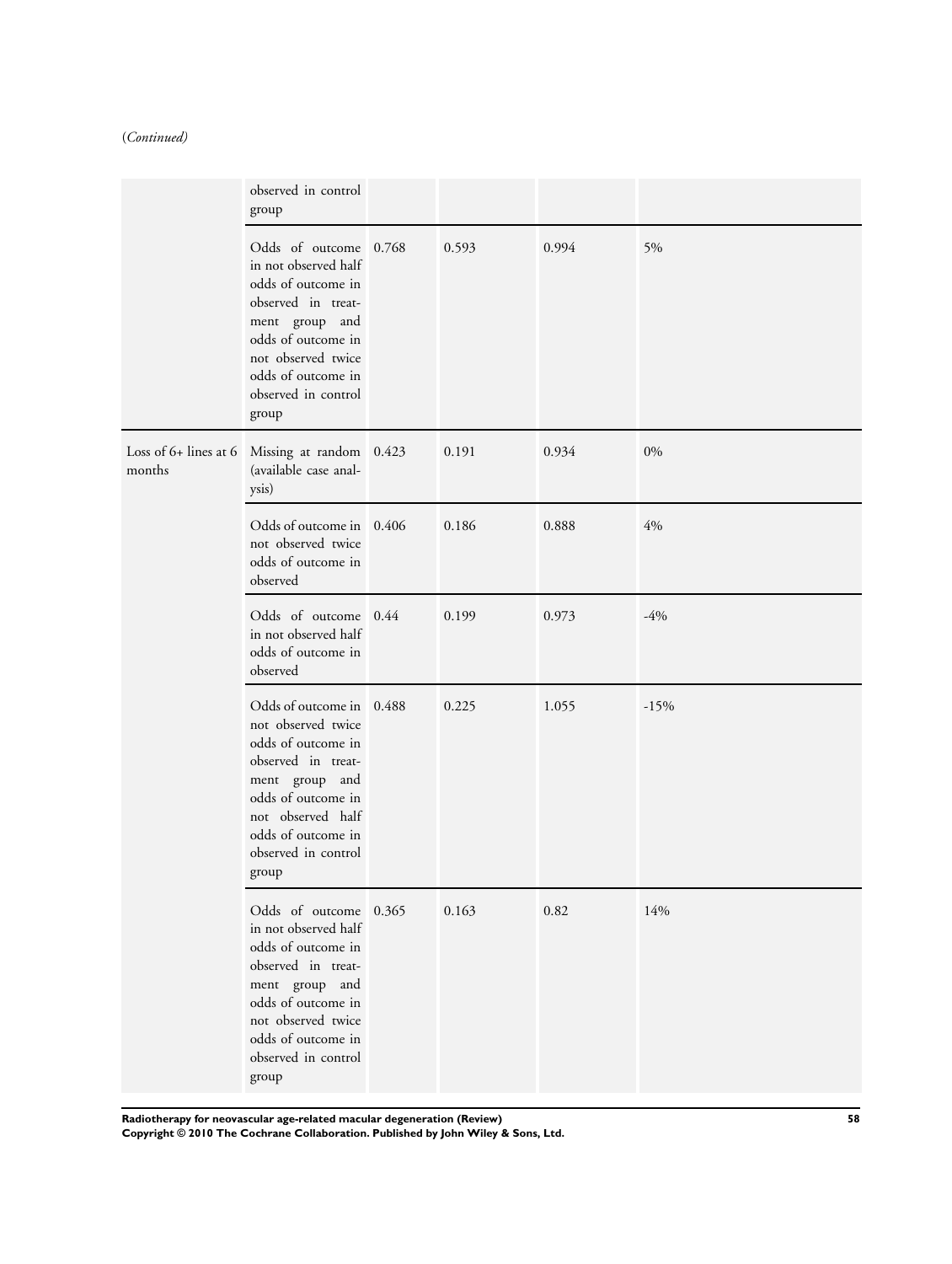| months                               | Loss of 6+ lines at 12 Missing at random 0.62<br>(available case anal-<br>ysis)                                                                                                                               | 0.443 | 0.868 | 0%     |
|--------------------------------------|---------------------------------------------------------------------------------------------------------------------------------------------------------------------------------------------------------------|-------|-------|--------|
|                                      | Odds of outcome in 0.61<br>not observed twice<br>odds of outcome in<br>observed                                                                                                                               | 0.441 | 0.845 | 2%     |
|                                      | Odds of outcome 0.633<br>in not observed half<br>odds of outcome in<br>observed                                                                                                                               | 0.45  | 0.891 | $-2\%$ |
|                                      | Odds of outcome in 0.683<br>not observed twice<br>odds of outcome in<br>observed in treat-<br>ment group and<br>odds of outcome in<br>not observed half<br>odds of outcome in<br>observed in control<br>group | 0.481 | 0.97  | $-10%$ |
|                                      | Odds of outcome 0.561<br>in not observed half<br>odds of outcome in<br>observed in treat-<br>ment group and<br>odds of outcome in<br>not observed twice<br>odds of outcome in<br>observed in control<br>group | 0.401 | 0.785 | 10%    |
| Loss of $6+$ lines at $24$<br>months | Missing at random 0.811<br>(available case anal-<br>ysis)                                                                                                                                                     | 0.638 | 1.032 | 0%     |
|                                      | Odds of outcome in 0.812<br>not observed twice<br>odds of outcome in<br>observed                                                                                                                              | 0.644 | 1.023 | 0%     |
|                                      | Odds of outcome 0.815<br>in not observed half<br>odds of outcome in<br>observed                                                                                                                               | 0.637 | 1.042 | 0%     |

**Radiotherapy for neovascular age-related macular degeneration (Review) 59**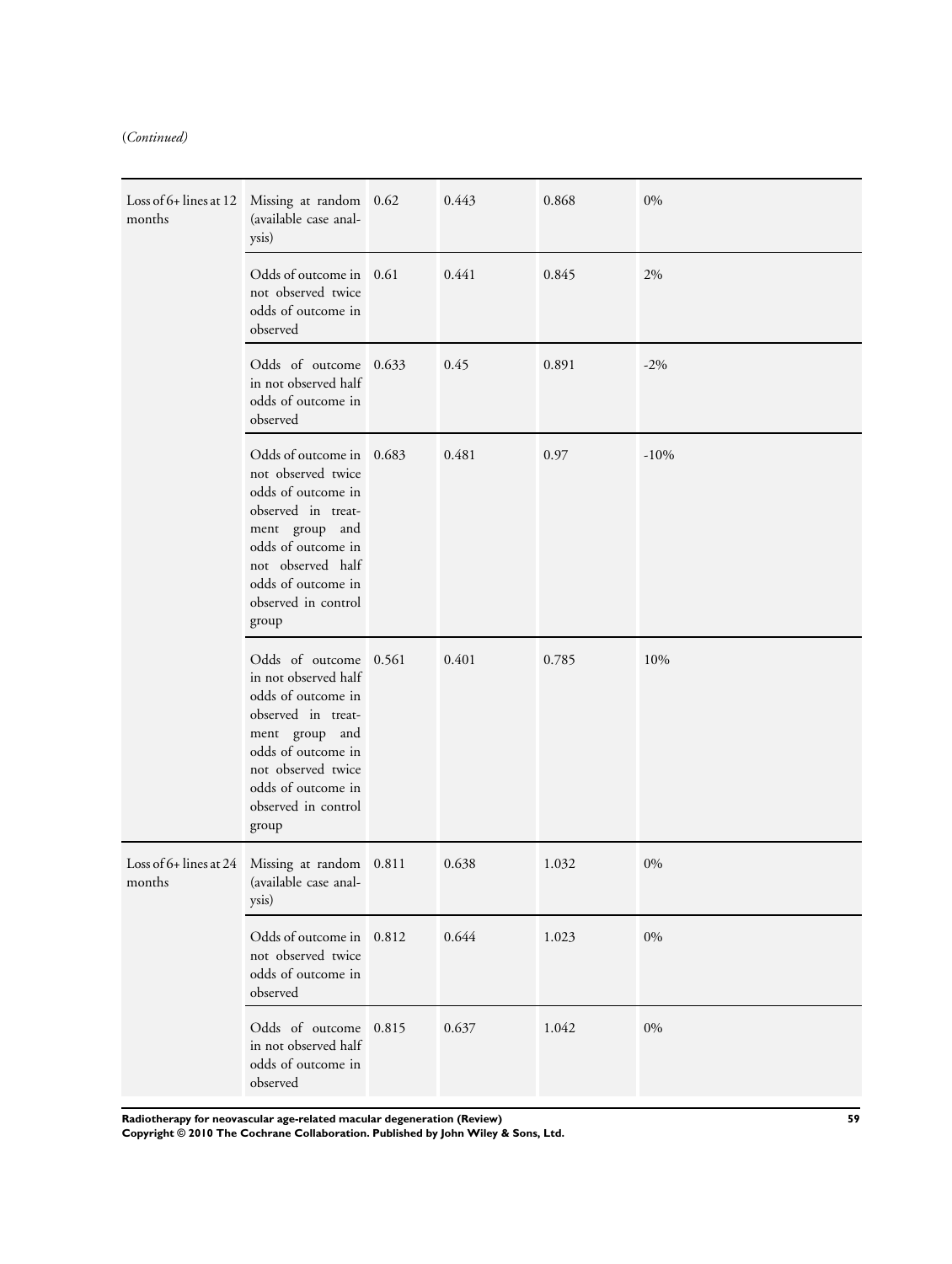| Odds of outcome in 0.89<br>not observed twice<br>odds of outcome in<br>observed in treat-<br>ment group and<br>odds of outcome in<br>not observed half<br>odds of outcome in<br>observed in control<br>group  | 0.701 | 1.13  | $-10%$ |
|---------------------------------------------------------------------------------------------------------------------------------------------------------------------------------------------------------------|-------|-------|--------|
| Odds of outcome 0.741<br>in not observed half<br>odds of outcome in<br>observed in treat-<br>ment group and<br>odds of outcome in<br>not observed twice<br>odds of outcome in<br>observed in control<br>group | 0.58  | 0.947 | 9%     |

# **Appendix 8. Sensitivity analyses: effect of different assumptions regarding missing data on effect estimates from individual studies**

| Outcome | Assumption                                                                                              | Study      |       | Risk ratio Lower 95% CI Upper 95% CI |       | % change from available<br>case analysis |
|---------|---------------------------------------------------------------------------------------------------------|------------|-------|--------------------------------------|-------|------------------------------------------|
| months  | Loss of 3+ lines Missing AMDRT 2004<br>visual acuity at 6 at random (avail-<br>able case analy-<br>sis) |            | 0.778 | 0.326                                | 1.856 | $0\%$                                    |
|         | Odds of out- AMDRT 2004<br>come in not ob-<br>served<br>twice<br>odds of outcome<br>in observed         |            | 0.742 | 0.324                                | 1.701 | 5%                                       |
|         | Odds<br>of outcome in<br>not observed half<br>odds of outcome<br>in observed                            | AMDRT 2004 | 0.816 | 0.336                                | 1.981 | $-5\%$                                   |

**Radiotherapy for neovascular age-related macular degeneration (Review) 60 Copyright © 2010 The Cochrane Collaboration. Published by John Wiley & Sons, Ltd.**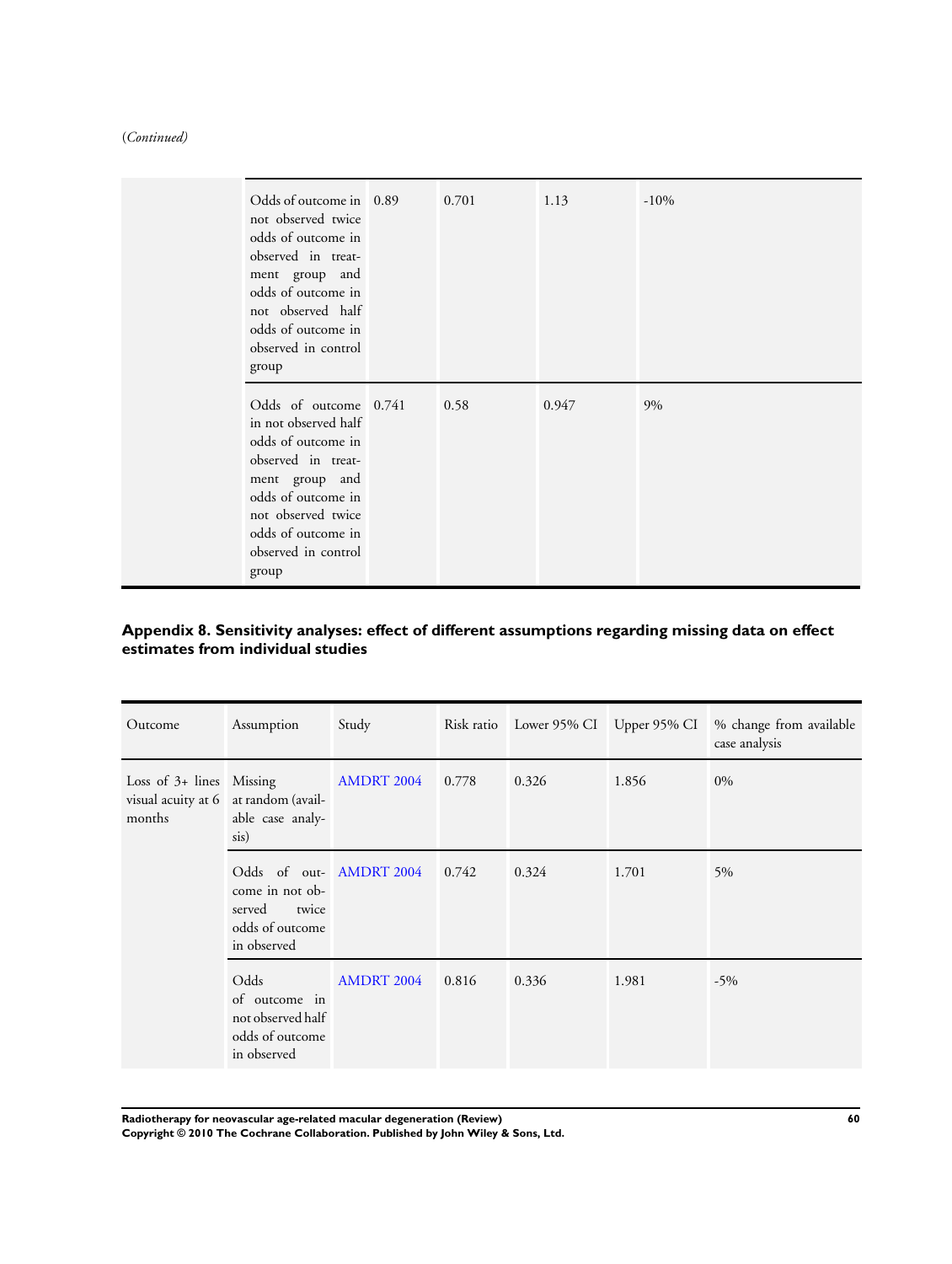|                                       | Odds of out- AMDRT 2004<br>come in not ob-<br>served<br>twice<br>odds of outcome<br>in observed in<br>treatment group<br>and odds of out-<br>come in not ob-<br>served half odds<br>of outcome in<br>observed in con-<br>trol group          |                   | 0.958 | 0.403 | 2.274 | $-23%$ |
|---------------------------------------|----------------------------------------------------------------------------------------------------------------------------------------------------------------------------------------------------------------------------------------------|-------------------|-------|-------|-------|--------|
|                                       | Odds of out- AMDRT 2004<br>come in not ob-<br>served half odds<br>$\sigma$<br>outcome in ob-<br>served in treat-<br>ment group and<br>odds of outcome<br>in not observed<br>odds of<br>twice<br>outcome in ob-<br>served in control<br>group |                   | 0.632 | 0.269 | 1.482 | 19%    |
| Loss of 3+ lines Missing<br>12 months | visual acuity at at random (avail-<br>able case analy-<br>sis)                                                                                                                                                                               | <b>AMDRT 2004</b> | -1    | 0.459 | 2.178 | $0\%$  |
|                                       | Odds of out- AMDRT 2004<br>come in not ob-<br>twice<br>served<br>odds of outcome<br>in observed                                                                                                                                              |                   | 0.955 | 0.467 | 1.955 | 5%     |
|                                       | $\rm Odds$<br>of outcome in<br>not observed half<br>odds of outcome<br>in observed                                                                                                                                                           | AMDRT 2004        | 1.047 | 0.466 | 2.351 | $-5%$  |
|                                       | Odds of out- AMDRT 2004<br>come in not ob-<br>served<br>twice<br>odds of outcome<br>in observed in                                                                                                                                           |                   | 1.321 | 0.611 | 2.856 | $-32%$ |

**Radiotherapy for neovascular age-related macular degeneration (Review) 61**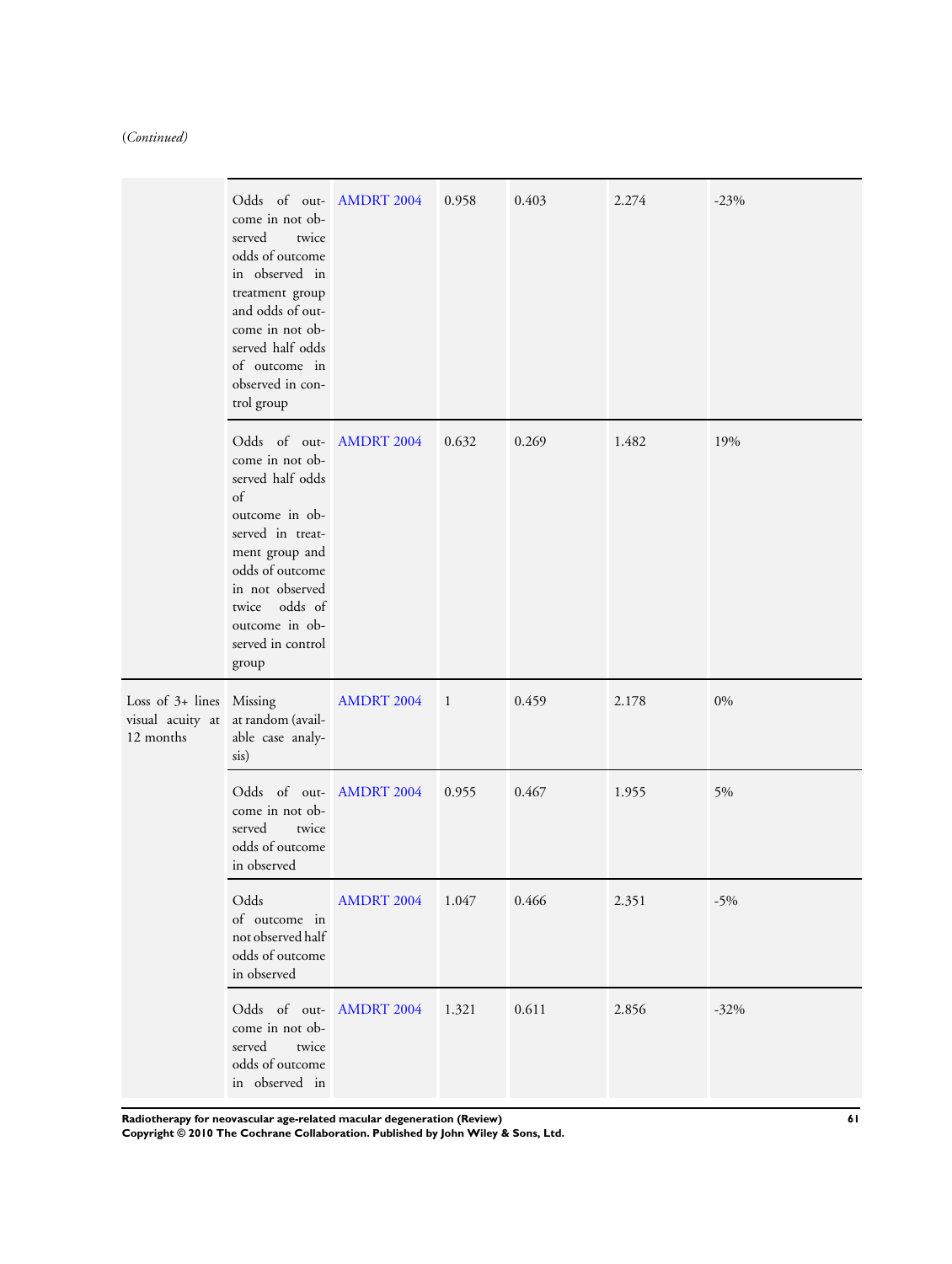|                                                    | treatment group<br>and odds of out-<br>come in not ob-<br>served half odds<br>of outcome in<br>observed in con-<br>trol group                                                                                                                |                   |       |       |       |        |
|----------------------------------------------------|----------------------------------------------------------------------------------------------------------------------------------------------------------------------------------------------------------------------------------------------|-------------------|-------|-------|-------|--------|
|                                                    | Odds of out- AMDRT 2004<br>come in not ob-<br>served half odds<br>$\sigma$<br>outcome in ob-<br>served in treat-<br>ment group and<br>odds of outcome<br>in not observed<br>odds of<br>twice<br>outcome in ob-<br>served in control<br>group |                   | 0.757 | 0.355 | 1.613 | 24%    |
| Loss of $6+$ lines<br>visual acuity at 6<br>months | Missing<br>at random (avail-<br>able case analy-<br>sis)                                                                                                                                                                                     | <b>AMDRT 2004</b> | 0.25  | 0.057 | 1.095 | $0\%$  |
|                                                    | Odds of out- AMDRT 2004<br>come in not ob-<br>twice<br>served<br>odds of outcome<br>in observed                                                                                                                                              |                   | 0.244 | 0.057 | 1.037 | 2%     |
|                                                    | Odds<br>of outcome in<br>not observed half<br>odds of outcome<br>in observed                                                                                                                                                                 | <b>AMDRT 2004</b> | 0.261 | 0.059 | 1.157 | $-4%$  |
|                                                    | Odds of out- AMDRT 2004<br>come in not ob-<br>served<br>twice<br>odds of outcome<br>in observed in<br>treatment group<br>and odds of out-<br>come in not ob-<br>served half odds<br>of outcome in                                            |                   | 0.318 | 0.073 | 1.383 | $-27%$ |

**Radiotherapy for neovascular age-related macular degeneration (Review) 62**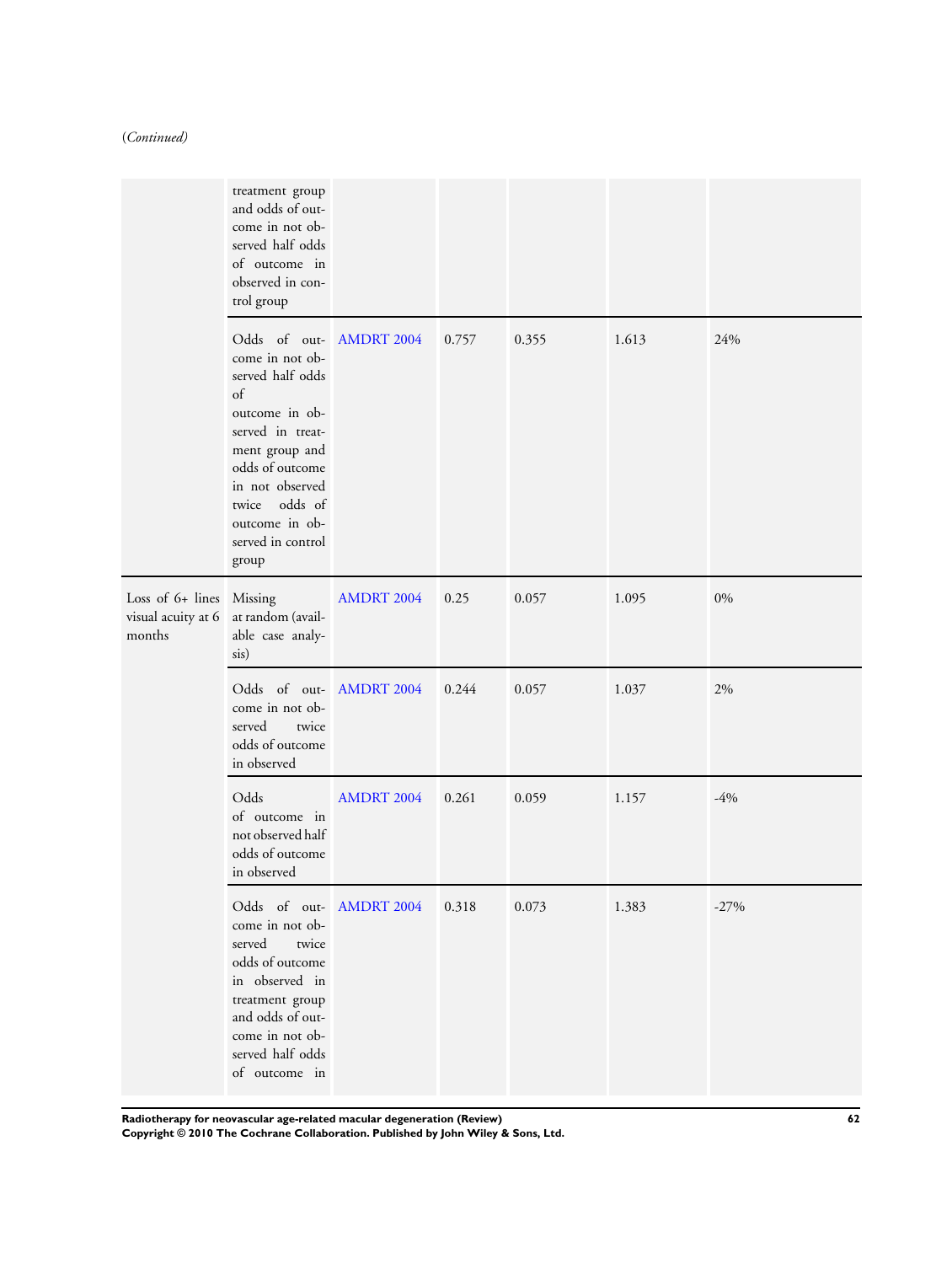|                                                     | observed in con-<br>trol group                                                                                                                                                                                                            |                   |       |       |       |        |
|-----------------------------------------------------|-------------------------------------------------------------------------------------------------------------------------------------------------------------------------------------------------------------------------------------------|-------------------|-------|-------|-------|--------|
|                                                     | Odds of out- AMDRT 2004<br>come in not ob-<br>served half odds<br>$\sigma$<br>outcome in ob-<br>served in treat-<br>ment group and<br>odds of outcome<br>in not observed<br>twice odds of<br>outcome in ob-<br>served in control<br>group |                   | 0.2   | 0.046 | 0.867 | 20%    |
| Loss of $6+$ lines<br>visual acuity at<br>12 months | Missing<br>at random (avail-<br>able case analy-<br>sis)                                                                                                                                                                                  | AMDRT 2004        | 0.667 | 0.208 | 2.133 | $0\%$  |
|                                                     | Odds of out- AMDRT 2004<br>come in not ob-<br>served<br>twice<br>odds of outcome<br>in observed                                                                                                                                           |                   | 0.644 | 0.213 | 1.946 | 3%     |
|                                                     | Odds<br>of outcome in<br>not observed half<br>odds of outcome<br>in observed                                                                                                                                                              | <b>AMDRT 2004</b> | 0.697 | 0.213 | 2.28  | $-4%$  |
|                                                     | Odds of out- AMDRT 2004<br>come in not ob-<br>served<br>twice<br>odds of outcome<br>in observed in<br>treatment group<br>and odds of out-<br>come in not ob-<br>served half odds<br>of outcome in<br>observed in con-<br>trol group       |                   | 0.934 | 0.296 | 2.949 | $-40%$ |
|                                                     | Odds of out- AMDRT 2004<br>come in not ob-                                                                                                                                                                                                |                   | 0.48  | 0.153 | 1.506 | 28%    |

**Radiotherapy for neovascular age-related macular degeneration (Review) 63**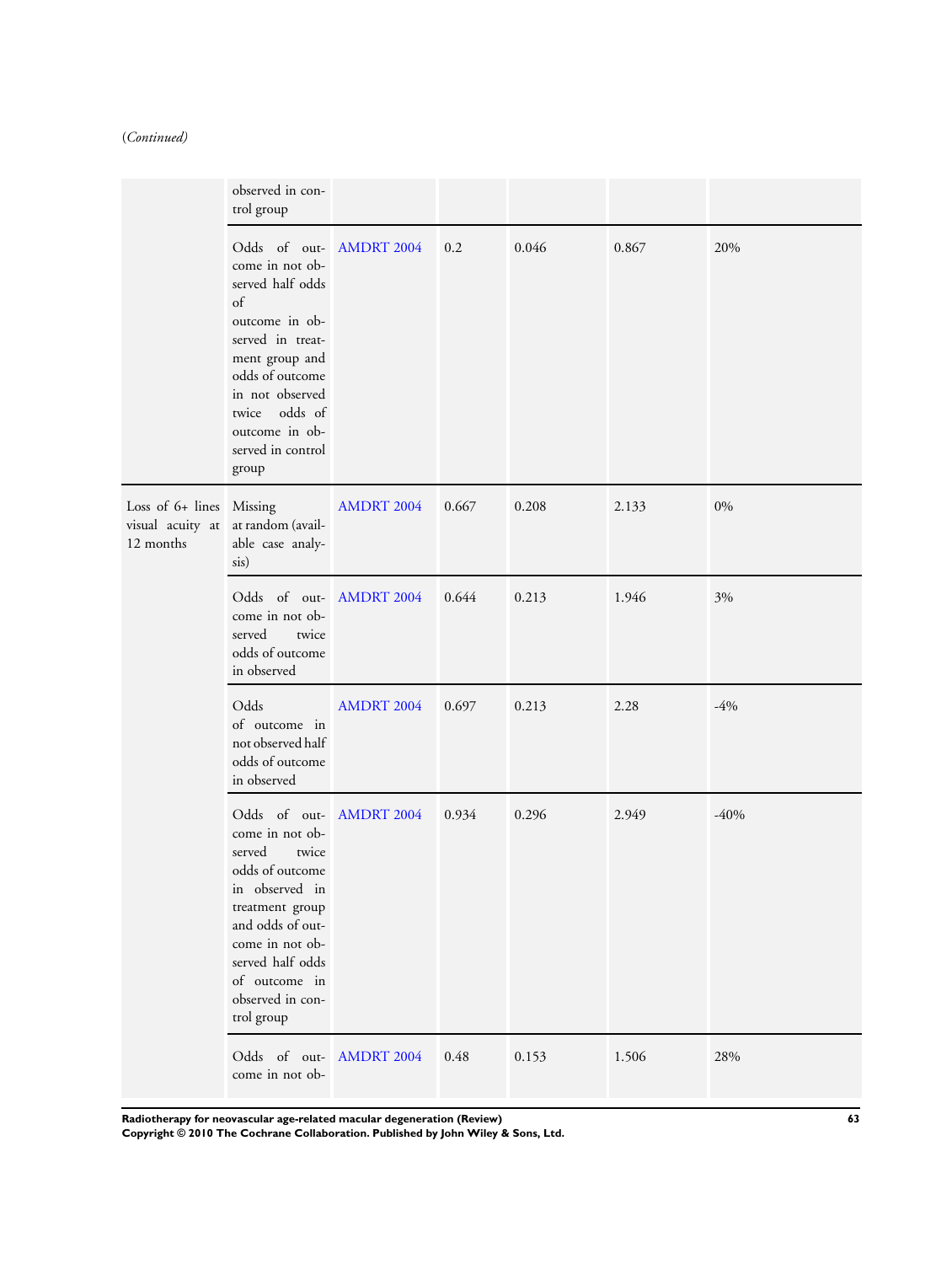|                                                                             | served half odds<br>$\sigma$<br>outcome in ob-<br>served in treat-<br>ment group and<br>odds of outcome<br>in not observed<br>odds of<br>twice<br>outcome in ob-<br>served in control<br>group                                        |              |       |       |       |        |
|-----------------------------------------------------------------------------|---------------------------------------------------------------------------------------------------------------------------------------------------------------------------------------------------------------------------------------|--------------|-------|-------|-------|--------|
| Loss of 3+ lines Missing<br>visual acuity at at random (avail-<br>12 months | able case analy-<br>sis)                                                                                                                                                                                                              | Bergink 1998 | 0.586 | 0.326 | 1.054 | $0\%$  |
|                                                                             | Odds of out- Bergink 1998<br>come in not ob-<br>twice<br>served<br>odds of outcome<br>in observed                                                                                                                                     |              | 0.575 | 0.328 | 1.007 | 2%     |
|                                                                             | Odds<br>of outcome in<br>not observed half<br>odds of outcome<br>in observed                                                                                                                                                          | Bergink 1998 | 0.608 | 0.332 | 1.112 | $-4%$  |
|                                                                             | Odds of out- Bergink 1998<br>come in not ob-<br>served<br>twice<br>odds of outcome<br>in observed in<br>treatment group<br>and odds of out-<br>come in not ob-<br>served half odds<br>of outcome in<br>observed in con-<br>trol group |              | 0.655 | 0.363 | 1.18  | $-12%$ |
|                                                                             | Odds of out- Bergink 1998<br>come in not ob-<br>served half odds<br>of<br>outcome in ob-<br>served in treat-<br>ment group and                                                                                                        |              | 0.534 | 0.3   | 0.95  | 9%     |

**Radiotherapy for neovascular age-related macular degeneration (Review) 64**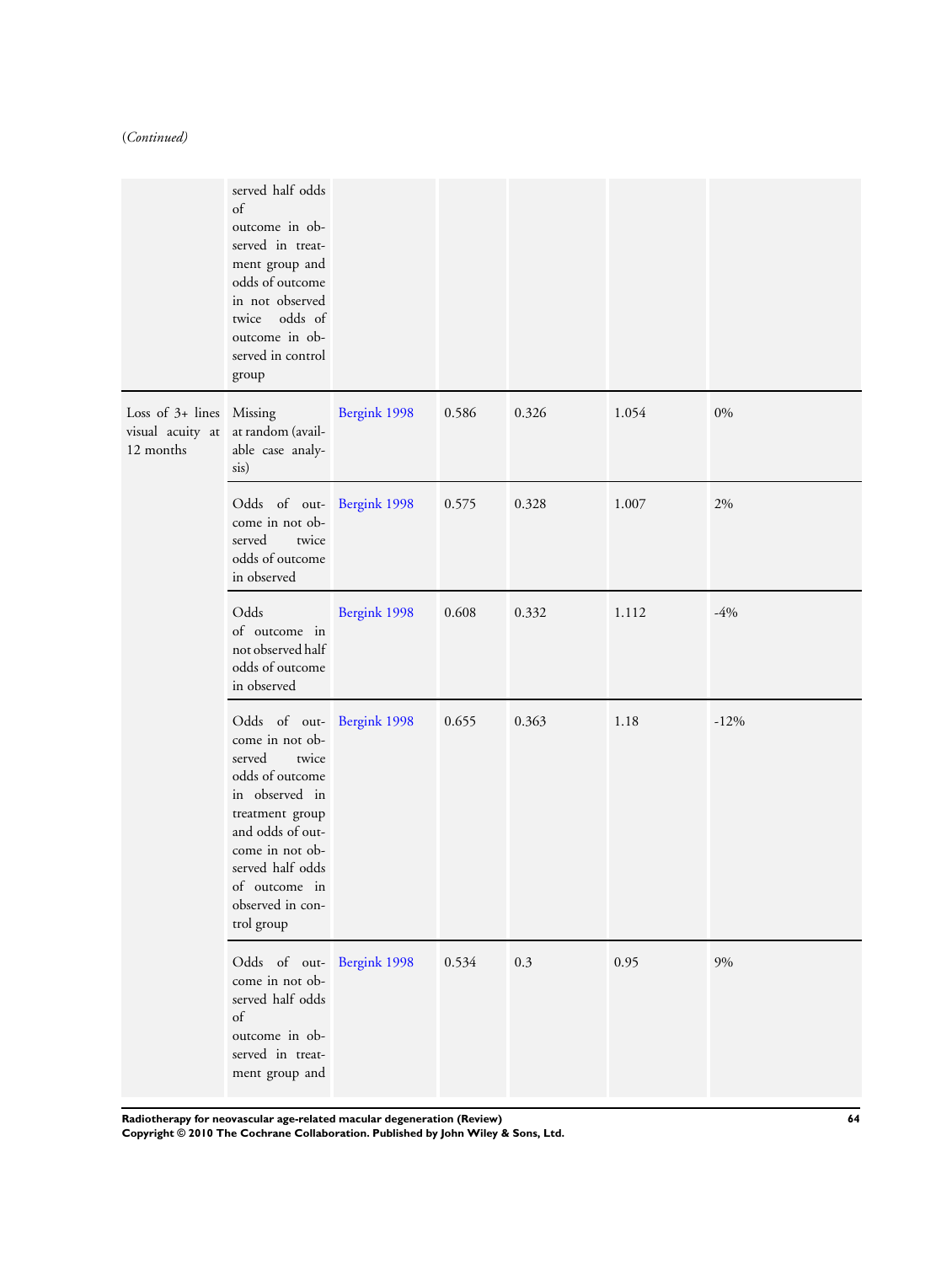|                                                           | odds of outcome<br>in not observed<br>odds of<br>twice<br>outcome in ob-<br>served in control<br>group                                                                                                                                |              |       |       |       |        |
|-----------------------------------------------------------|---------------------------------------------------------------------------------------------------------------------------------------------------------------------------------------------------------------------------------------|--------------|-------|-------|-------|--------|
| Loss of 6+ lines Missing<br>visual acuity at<br>12 months | at random (avail-<br>able case analy-<br>sis)                                                                                                                                                                                         | Bergink 1998 | 0.213 | 0.067 | 0.683 | $0\%$  |
|                                                           | Odds of out- Bergink 1998<br>come in not ob-<br>served<br>twice<br>odds of outcome<br>in observed                                                                                                                                     |              | 0.209 | 0.067 | 0.655 | $2\%$  |
|                                                           | Odds<br>of outcome in<br>not observed half<br>odds of outcome<br>in observed                                                                                                                                                          | Bergink 1998 | 0.223 | 0.069 | 0.721 | $-5%$  |
|                                                           | Odds of out- Bergink 1998<br>come in not ob-<br>served<br>twice<br>odds of outcome<br>in observed in<br>treatment group<br>and odds of out-<br>come in not ob-<br>served half odds<br>of outcome in<br>observed in con-<br>trol group |              | 0.247 | 0.077 | 0.791 | $-16%$ |
|                                                           | Odds of out-<br>come in not ob-<br>served half odds<br>of<br>outcome in ob-<br>served in treat-<br>ment group and<br>odds of outcome<br>in not observed<br>odds of<br>twice<br>outcome in ob-<br>served in control                    | Bergink 1998 | 0.188 | 0.059 | 0.597 | 12%    |

**Radiotherapy for neovascular age-related macular degeneration (Review) 65**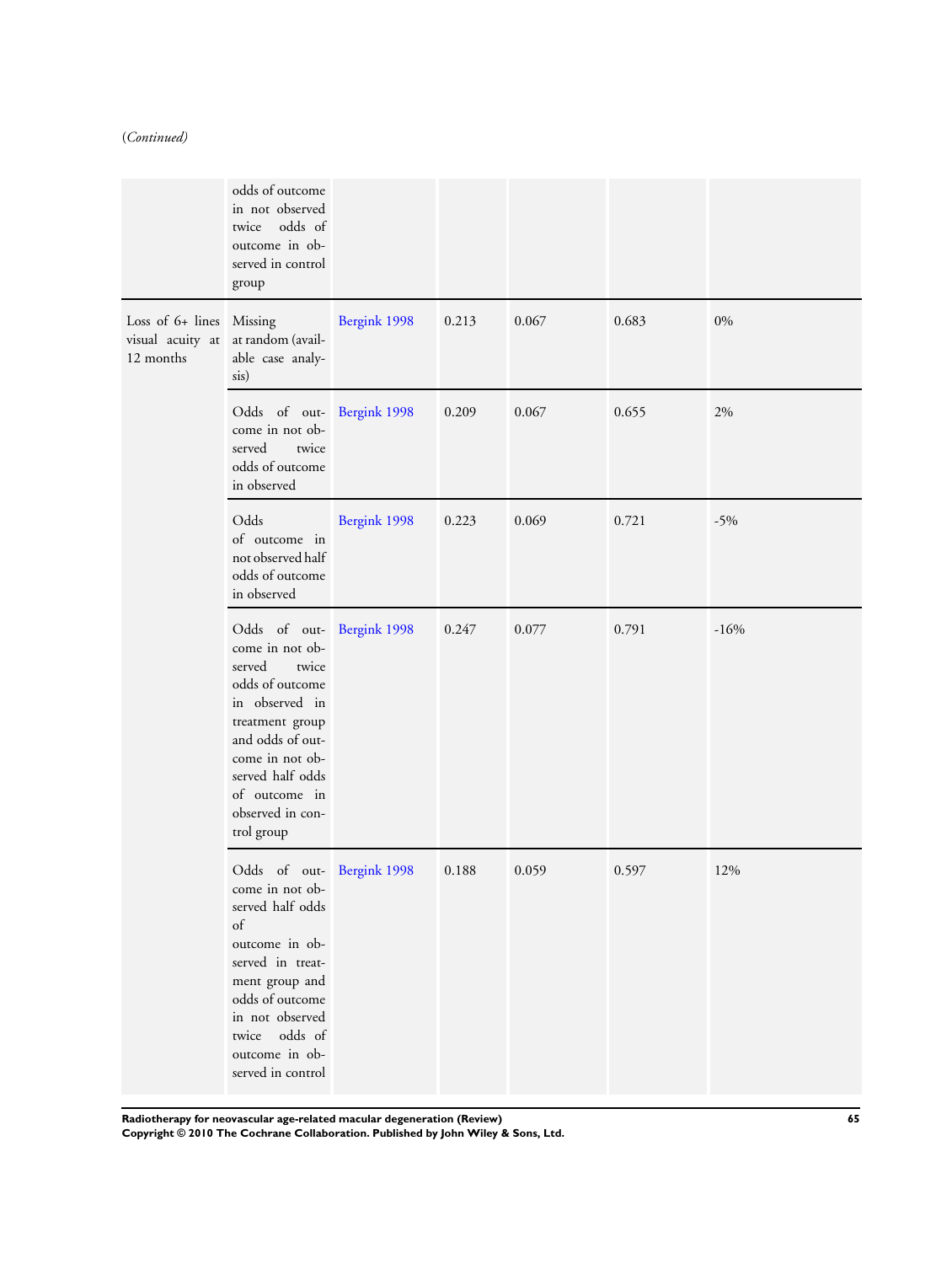|                                                          | group                                                                                                                                                                                                                                     |               |       |       |       |       |
|----------------------------------------------------------|-------------------------------------------------------------------------------------------------------------------------------------------------------------------------------------------------------------------------------------------|---------------|-------|-------|-------|-------|
| Loss of 3+ lines Missing<br>visual acuity at 6<br>months | at random (avail-<br>able case analy-<br>sis)                                                                                                                                                                                             | Jaakkola 2005 | 0.517 | 0.261 | 1.024 | $0\%$ |
|                                                          | Odds of out- Jaakkola 2005<br>come in not ob-<br>served<br>twice<br>odds of outcome<br>in observed                                                                                                                                        |               | 0.506 | 0.258 | 0.994 | $2\%$ |
|                                                          | Odds<br>of outcome in<br>not observed half<br>odds of outcome<br>in observed                                                                                                                                                              | Jaakkola 2005 | 0.529 | 0.266 | 1.053 | $-2%$ |
|                                                          | Odds of out- Jaakkola 2005<br>come in not ob-<br>served<br>twice<br>odds of outcome<br>in observed in<br>treatment group<br>and odds of out-<br>come in not ob-<br>served half odds<br>of outcome in<br>observed in con-<br>trol group    |               | 0.542 | 0.273 | 1.076 | $-5%$ |
|                                                          | Odds of out- Jaakkola 2005<br>come in not ob-<br>served half odds<br>of<br>outcome in ob-<br>served in treat-<br>ment group and<br>odds of outcome<br>in not observed<br>odds of<br>twice<br>outcome in ob-<br>served in control<br>group |               | 0.493 | 0.25  | 0.973 | 5%    |
| Loss of $3+$ lines<br>12 months                          | Missing<br>visual acuity at at random (avail-<br>able case analy-                                                                                                                                                                         | Jaakkola 2005 | 0.91  | 0.599 | 1.382 | $0\%$ |

**Radiotherapy for neovascular age-related macular degeneration (Review) 66**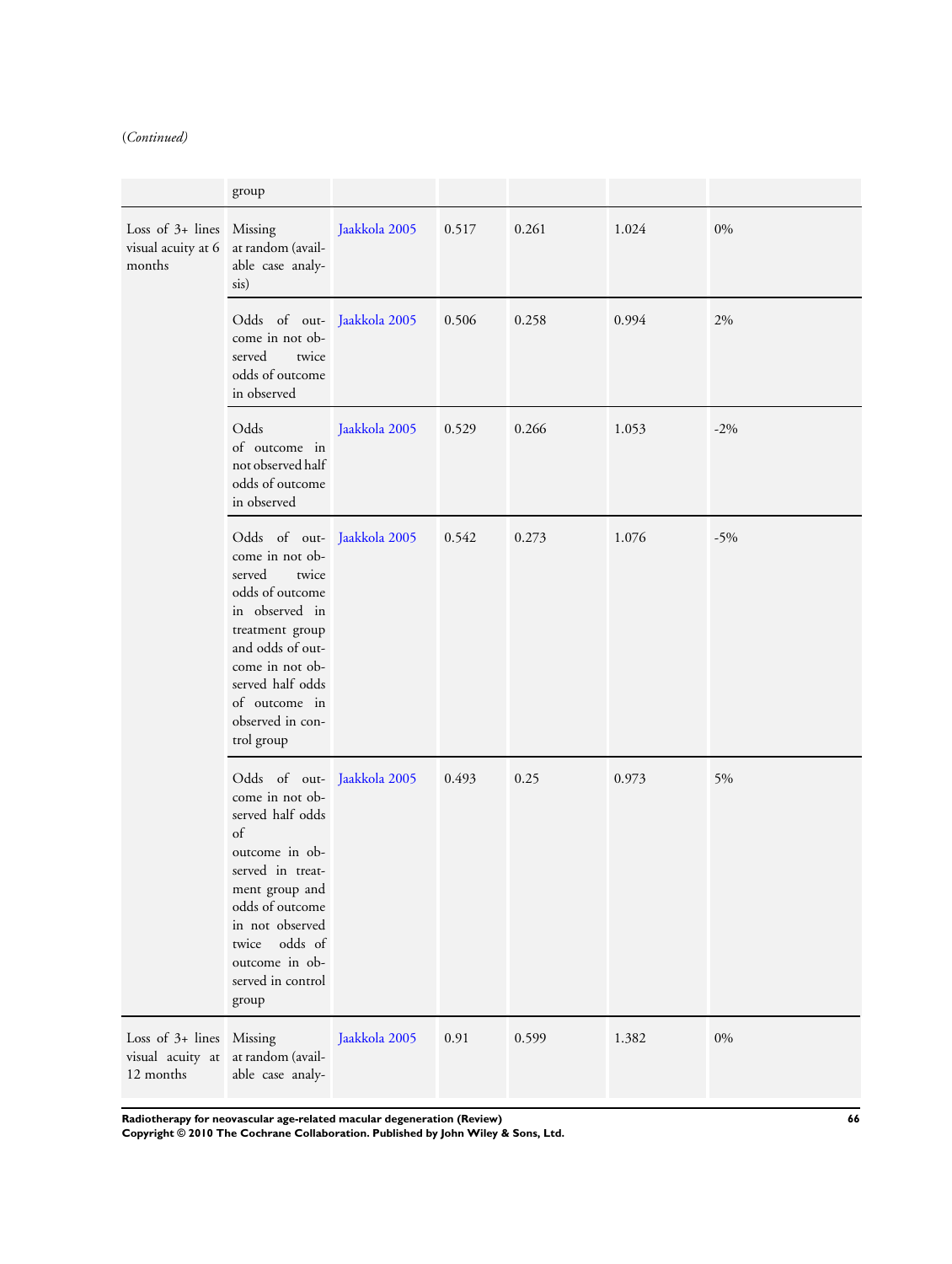|                                                     | sis)                                                                                                                                                                                                                                            |               |       |       |       |       |
|-----------------------------------------------------|-------------------------------------------------------------------------------------------------------------------------------------------------------------------------------------------------------------------------------------------------|---------------|-------|-------|-------|-------|
|                                                     | Odds of out- Jaakkola 2005<br>come in not ob-<br>twice<br>served<br>odds of outcome<br>in observed                                                                                                                                              |               | 0.886 | 0.588 | 1.337 | 3%    |
|                                                     | Odds<br>of outcome in<br>not observed half<br>odds of outcome<br>in observed                                                                                                                                                                    | Jaakkola 2005 | 0.937 | 0.613 | 1.43  | $-3%$ |
|                                                     | Odds of out- Jaakkola 2005<br>come in not ob-<br>served<br>twice<br>odds of outcome<br>in observed in<br>treatment group<br>and odds of out-<br>come in not ob-<br>served half odds<br>of outcome in<br>observed in con-<br>trol group          |               | 0.937 | 0.613 | 1.43  | $-3%$ |
|                                                     | Odds of out- Jaakkola 2005<br>come in not ob-<br>served half odds<br>$\sigma$<br>outcome in ob-<br>served in treat-<br>ment group and<br>odds of outcome<br>in not observed<br>odds of<br>twice<br>outcome in ob-<br>served in control<br>group |               | 0.886 | 0.588 | 1.337 | 3%    |
| Loss of $3+$ lines<br>visual acuity at<br>24 months | Missing<br>at random (avail-<br>able case analy-<br>sis)                                                                                                                                                                                        | Jaakkola 2005 | 1.034 | 0.789 | 1.356 | $0\%$ |
|                                                     | Odds of out- Jaakkola 2005<br>come in not ob-<br>served<br>twice                                                                                                                                                                                |               | 1.026 | 0.79  | 1.334 | $1\%$ |

**Radiotherapy for neovascular age-related macular degeneration (Review) 67**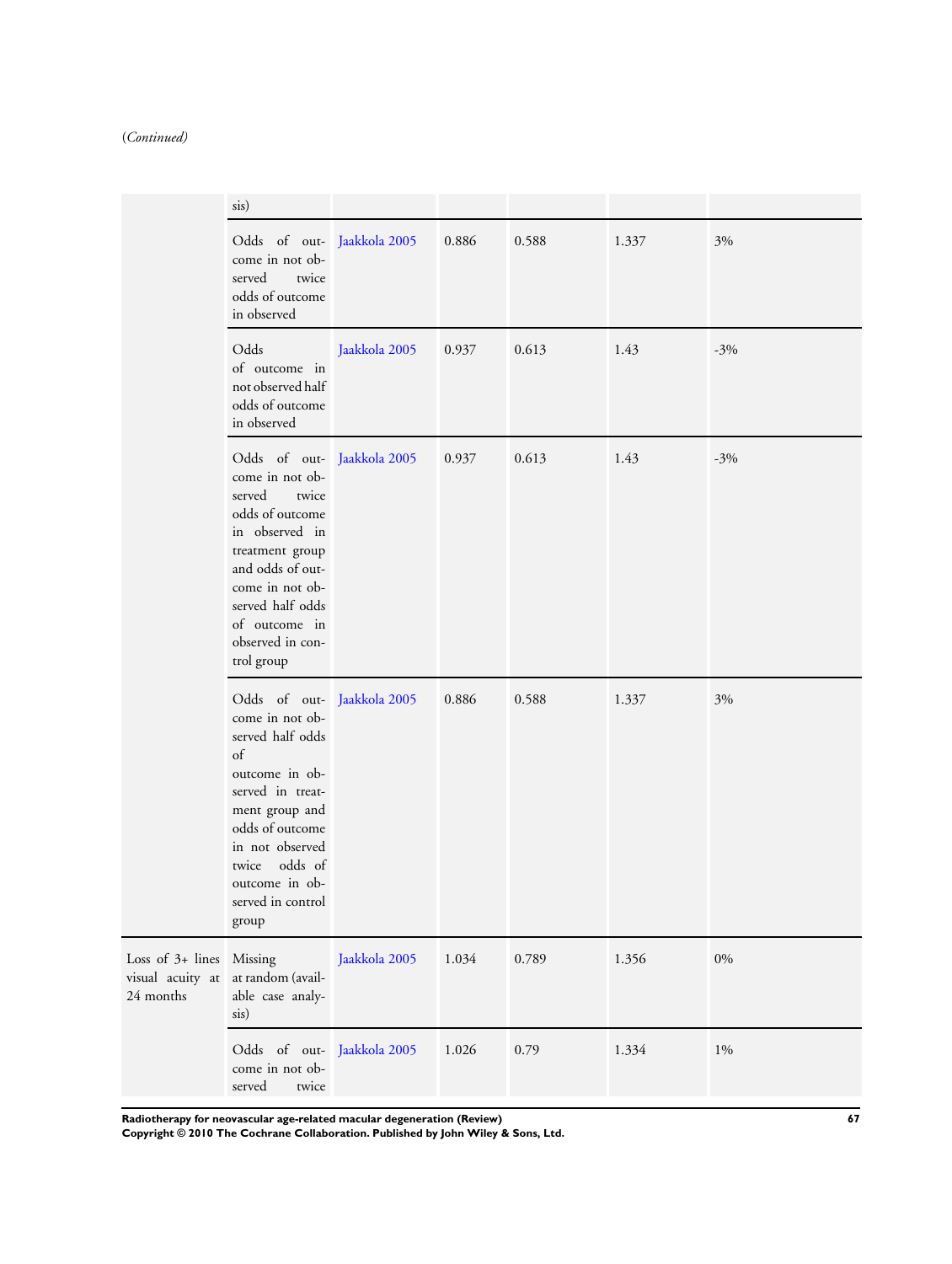|                                                                    | odds of outcome<br>in observed                                                                                                                                                                                                            |               |       |       |       |        |
|--------------------------------------------------------------------|-------------------------------------------------------------------------------------------------------------------------------------------------------------------------------------------------------------------------------------------|---------------|-------|-------|-------|--------|
|                                                                    | Odds<br>of outcome in<br>not observed half<br>odds of outcome<br>in observed                                                                                                                                                              | Jaakkola 2005 | 1.045 | 0.79  | 1.383 | $-1\%$ |
|                                                                    | Odds of out- Jaakkola 2005<br>come in not ob-<br>twice<br>served<br>odds of outcome<br>in observed in<br>treatment group<br>and odds of out-<br>come in not ob-<br>served half odds<br>of outcome in<br>observed in con-<br>trol group    |               | 1.063 | 0.808 | 1.399 | $-3%$  |
|                                                                    | Odds of out- Jaakkola 2005<br>come in not ob-<br>served half odds<br>of<br>outcome in ob-<br>served in treat-<br>ment group and<br>odds of outcome<br>in not observed<br>odds of<br>twice<br>outcome in ob-<br>served in control<br>group |               | 1.009 | 0.772 | 1.319 | 2%     |
| Loss of 6+ lines<br>visual acuity at 6 at random (avail-<br>months | Missing<br>able case analy-<br>sis)                                                                                                                                                                                                       | Jaakkola 2005 | 0.139 | 0.018 | 1.084 | $0\%$  |
|                                                                    | Odds of out- Jaakkola 2005<br>come in not ob-<br>served<br>twice<br>odds of outcome<br>in observed                                                                                                                                        |               | 0.134 | 0.017 | 1.037 | 4%     |
|                                                                    | Odds<br>of outcome in<br>not observed half                                                                                                                                                                                                | Jaakkola 2005 | 0.144 | 0.018 | 1.119 | $-4%$  |

**Radiotherapy for neovascular age-related macular degeneration (Review) 68**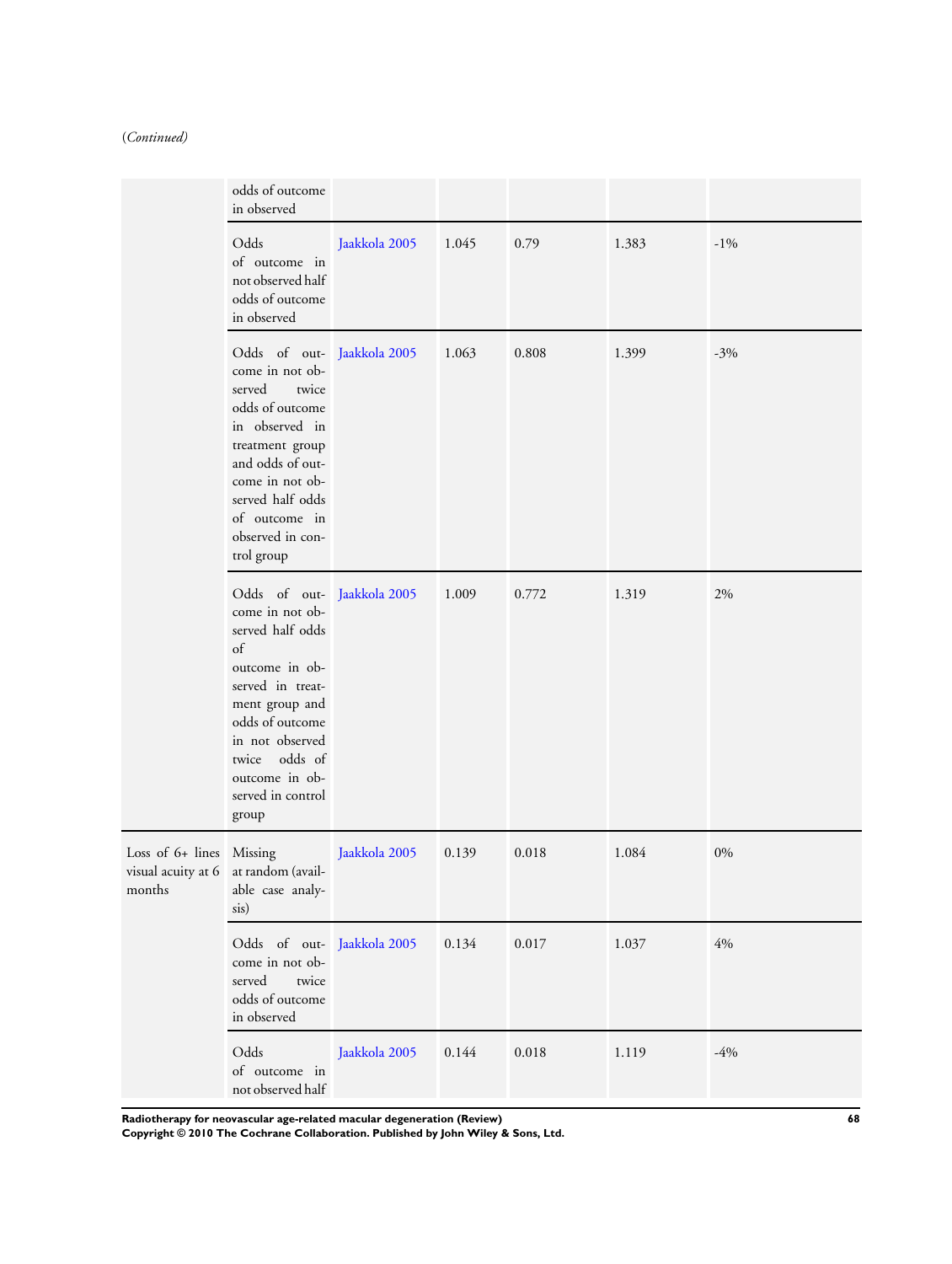|                                                   | odds of outcome<br>in observed                                                                                                                                                                                                                  |               |       |       |       |       |
|---------------------------------------------------|-------------------------------------------------------------------------------------------------------------------------------------------------------------------------------------------------------------------------------------------------|---------------|-------|-------|-------|-------|
|                                                   | Odds of out- Jaakkola 2005<br>come in not ob-<br>served<br>twice<br>odds of outcome<br>in observed in<br>treatment group<br>and odds of out-<br>come in not ob-<br>served half odds<br>of outcome in<br>observed in con-<br>trol group          |               | 0.149 | 0.019 | 1.154 | $-7%$ |
|                                                   | Odds of out- Jaakkola 2005<br>come in not ob-<br>served half odds<br>$\sigma$<br>outcome in ob-<br>served in treat-<br>ment group and<br>odds of outcome<br>in not observed<br>odds of<br>twice<br>outcome in ob-<br>served in control<br>group |               | 0.13  | 0.017 | 1.005 | 6%    |
| Loss of 6+ lines<br>visual acuity at<br>12 months | Missing<br>at random (avail-<br>able case analy-<br>sis)                                                                                                                                                                                        | Jaakkola 2005 | 0.545 | 0.256 | 1.16  | 0%    |
|                                                   | Odds of out- Jaakkola 2005<br>come in not ob-<br>twice<br>served<br>odds of outcome<br>in observed                                                                                                                                              |               | 0.522 | 0.247 | 1.105 | 4%    |
|                                                   | Odds<br>of outcome in<br>not observed half<br>odds of outcome<br>in observed                                                                                                                                                                    | Jaakkola 2005 | 0.565 | 0.264 | 1.207 | $-4%$ |
|                                                   | Odds of out- Jaakkola 2005<br>come in not ob-<br>served<br>twice                                                                                                                                                                                |               | 0.565 | 0.264 | 1.207 | $-4%$ |

**Radiotherapy for neovascular age-related macular degeneration (Review) 69**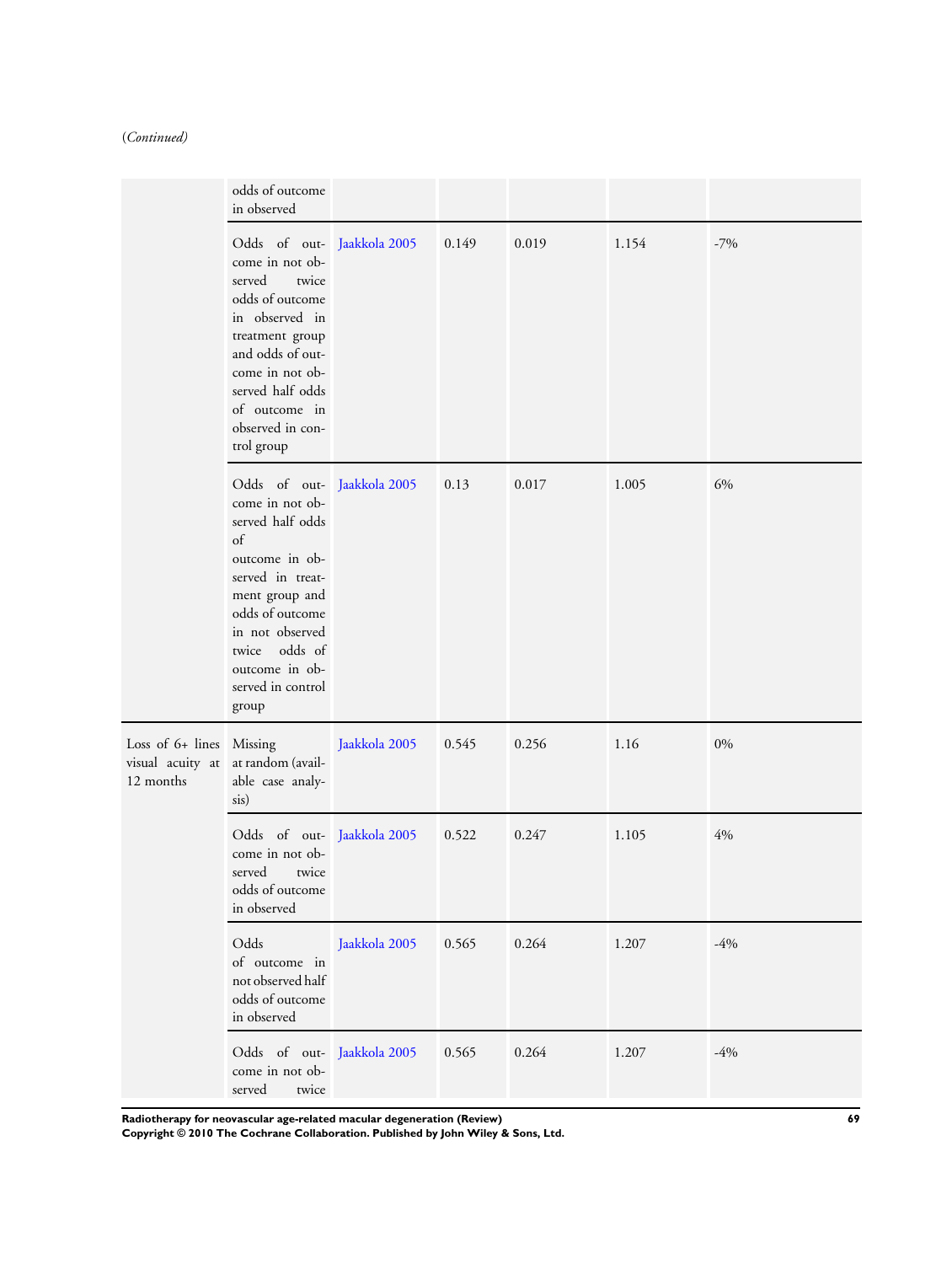|                                                   | odds of outcome<br>in observed in<br>treatment group<br>and odds of out-<br>come in not ob-<br>served half odds<br>of outcome in<br>observed in con-<br>trol group                                                                        |               |       |       |       |        |
|---------------------------------------------------|-------------------------------------------------------------------------------------------------------------------------------------------------------------------------------------------------------------------------------------------|---------------|-------|-------|-------|--------|
|                                                   | Odds of out- Jaakkola 2005<br>come in not ob-<br>served half odds<br>of<br>outcome in ob-<br>served in treat-<br>ment group and<br>odds of outcome<br>in not observed<br>odds of<br>twice<br>outcome in ob-<br>served in control<br>group |               | 0.522 | 0.247 | 1.105 | 4%     |
| Loss of 6+ lines<br>visual acuity at<br>24 months | Missing<br>at random (avail-<br>able case analy-<br>sis)                                                                                                                                                                                  | Jaakkola 2005 | 0.947 | 0.588 | 1.528 | $0\%$  |
|                                                   | Odds of out- Jaakkola 2005<br>come in not ob-<br>served<br>twice<br>odds of outcome<br>in observed                                                                                                                                        |               | 0.934 | 0.586 | 1.489 | 1%     |
|                                                   | Odds<br>of outcome in<br>not observed half<br>odds of outcome<br>in observed                                                                                                                                                              | Jaakkola 2005 | 0.961 | 0.592 | 1.562 | $-1\%$ |
|                                                   | Odds of out- Jaakkola 2005<br>come in not ob-<br>served<br>twice<br>odds of outcome<br>in observed in<br>treatment group<br>and odds of out-<br>come in not ob-                                                                           |               | 0.995 | 0.617 | 1.606 | $-5%$  |

**Radiotherapy for neovascular age-related macular degeneration (Review) 70**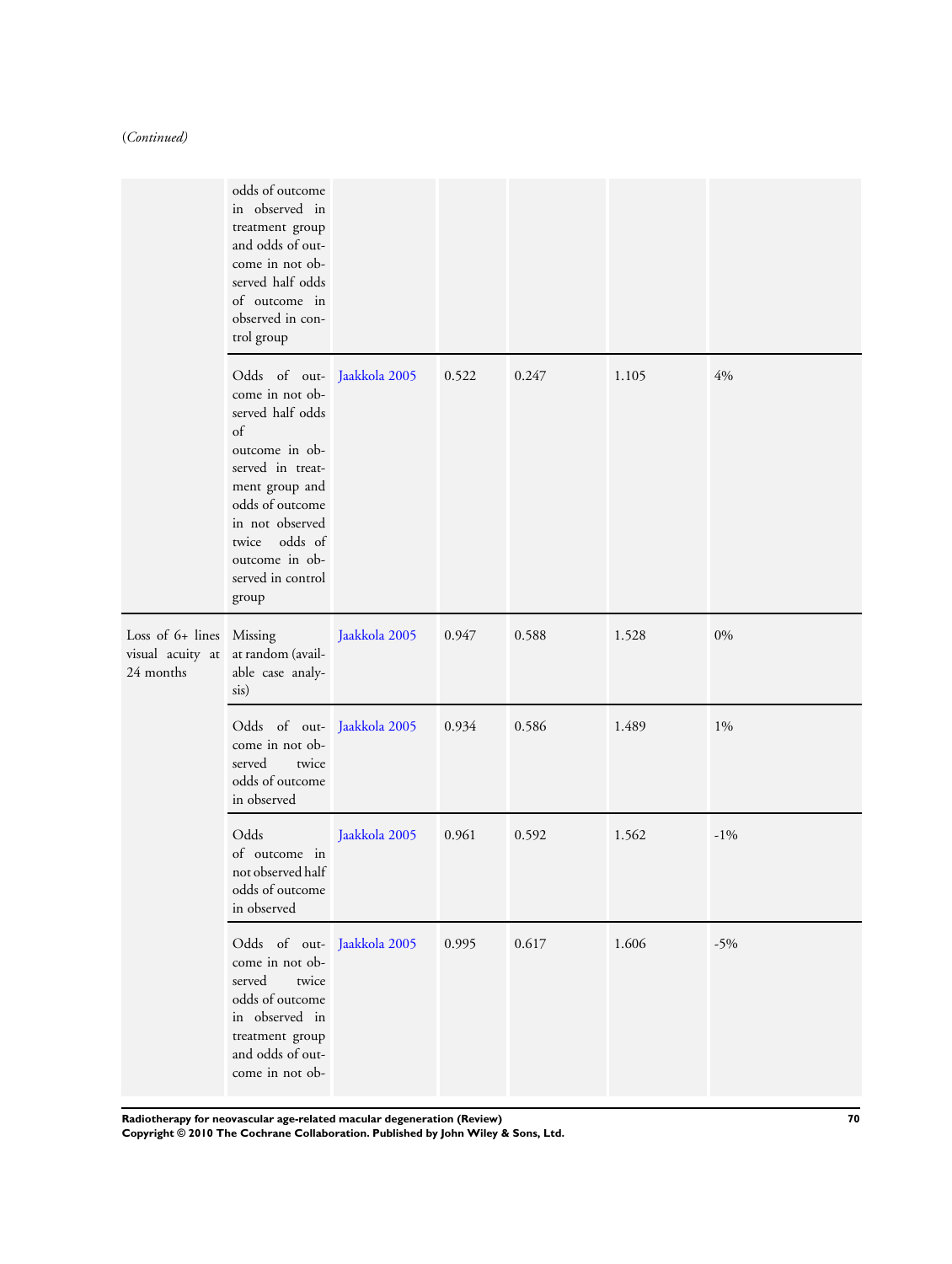|                                                                       | served half odds<br>of outcome in<br>observed in con-<br>trol group                                                                                                                                                                       |                |       |       |       |        |
|-----------------------------------------------------------------------|-------------------------------------------------------------------------------------------------------------------------------------------------------------------------------------------------------------------------------------------|----------------|-------|-------|-------|--------|
|                                                                       | Odds of out- Jaakkola 2005<br>come in not ob-<br>served half odds<br>of<br>outcome in ob-<br>served in treat-<br>ment group and<br>odds of outcome<br>in not observed<br>odds of<br>twice<br>outcome in ob-<br>served in control<br>group |                | 0.902 | 0.562 | 1.448 | 5%     |
| Loss of $3+$ lines<br>visual acuity at at random (avail-<br>24 months | Missing<br>able case analy-<br>sis)                                                                                                                                                                                                       | Kobayashi 2000 | 0.584 | 0.429 | 0.795 | $0\%$  |
|                                                                       | Odds of out- Kobayashi 2000<br>come in not ob-<br>served<br>twice<br>odds of outcome<br>in observed                                                                                                                                       |                | 0.598 | 0.447 | 0.802 | $-2\%$ |
|                                                                       | Odds<br>of outcome in<br>not observed half<br>odds of outcome<br>in observed                                                                                                                                                              | Kobayashi 2000 | 0.574 | 0.415 | 0.794 | 2%     |
|                                                                       | Odds of out- Kobayashi 2000<br>come in not ob-<br>served<br>twice<br>odds of outcome<br>in observed in<br>treatment group<br>and odds of out-<br>come in not ob-<br>served half odds<br>of outcome in<br>observed in con-<br>trol group   |                | 0.62  | 0.458 | 0.84  | $-6%$  |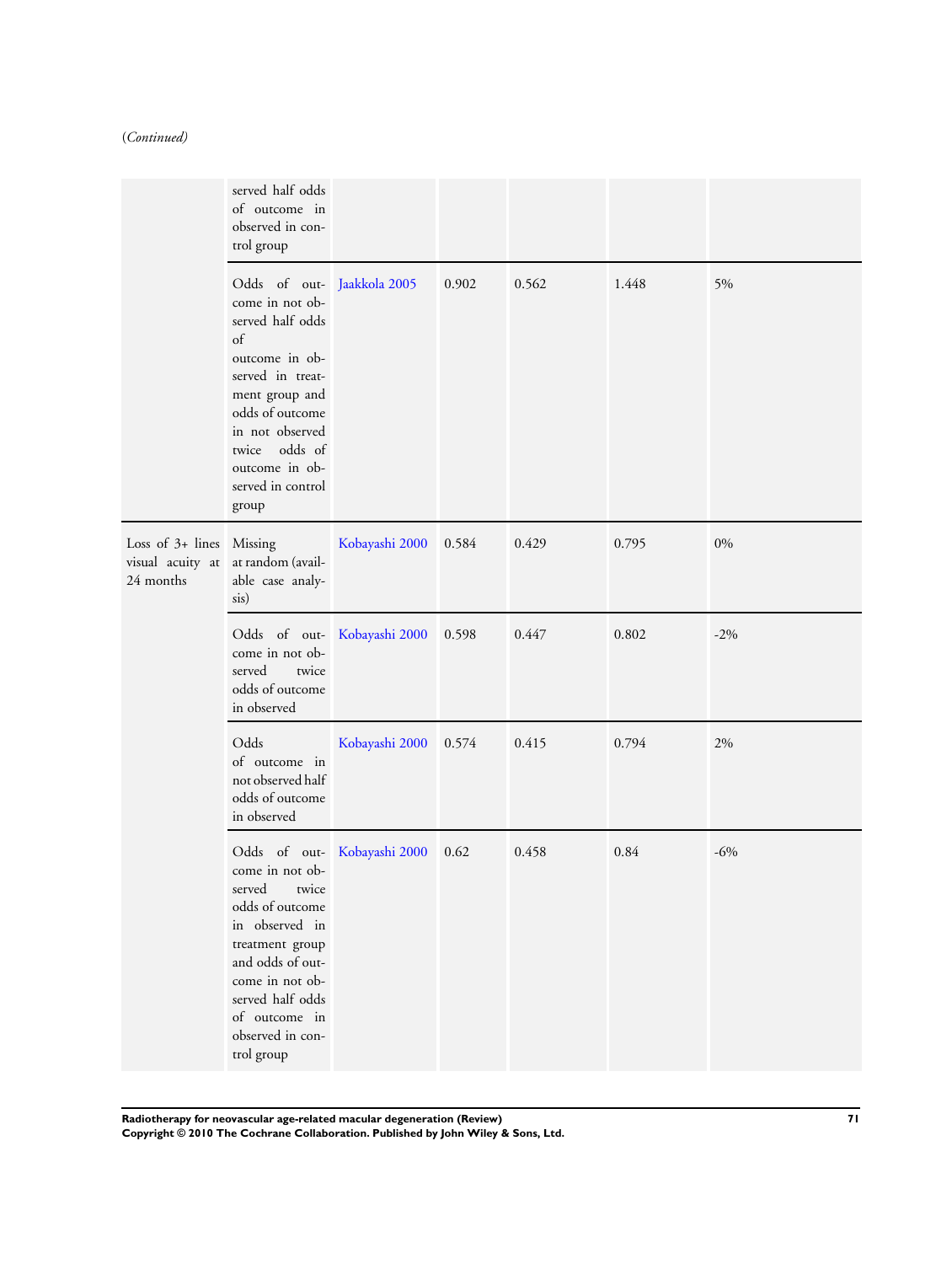|                                 | come in not ob-<br>served half odds<br>of<br>outcome in ob-<br>served in treat-<br>ment group and<br>odds of outcome<br>in not observed<br>odds of<br>twice<br>outcome in ob-<br>served in control<br>group              | Odds of out- Kobayashi 2000 0.554 |       | 0.405 | 0.758 | 5%     |
|---------------------------------|--------------------------------------------------------------------------------------------------------------------------------------------------------------------------------------------------------------------------|-----------------------------------|-------|-------|-------|--------|
| Loss of $6+$ lines<br>24 months | Missing<br>visual acuity at at random (avail-<br>able case analy-<br>sis)                                                                                                                                                | Kobayashi 2000                    | 0.523 | 0.272 | 1.006 | 0%     |
|                                 | Odds of out- Kobayashi 2000<br>come in not ob-<br>twice<br>served<br>odds of outcome<br>in observed                                                                                                                      |                                   | 0.52  | 0.277 | 0.975 | $1\%$  |
|                                 | Odds<br>of outcome in<br>not observed half<br>odds of outcome<br>in observed                                                                                                                                             | Kobayashi 2000                    | 0.535 | 0.274 | 1.044 | $-2\%$ |
|                                 | Odds of out-<br>come in not ob-<br>served<br>twice<br>odds of outcome<br>in observed in<br>treatment group<br>and odds of out-<br>come in not ob-<br>served half odds<br>of outcome in<br>observed in con-<br>trol group | Kobayashi 2000                    | 0.606 | 0.316 | 1.163 | $-16%$ |
|                                 | Odds of out- Kobayashi 2000<br>come in not ob-<br>served half odds<br>of<br>outcome in ob-                                                                                                                               |                                   | 0.459 | 0.24  | 0.876 | 12%    |

**Radiotherapy for neovascular age-related macular degeneration (Review) 72**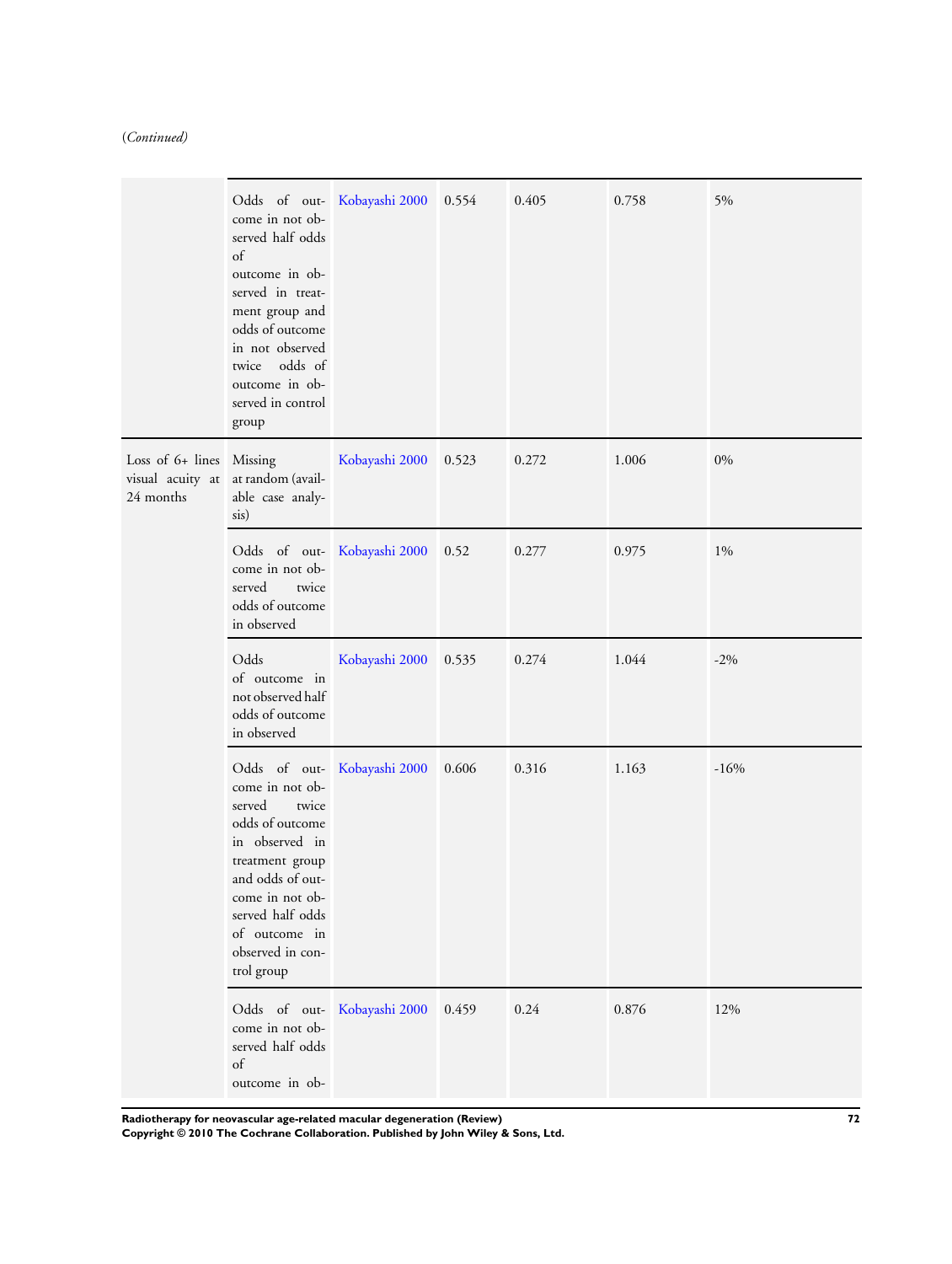|                                                    | served in treat-<br>ment group and<br>odds of outcome<br>in not observed<br>odds of<br>twice<br>outcome in ob-<br>served in control<br>group                                                                                         |             |       |       |       |       |
|----------------------------------------------------|--------------------------------------------------------------------------------------------------------------------------------------------------------------------------------------------------------------------------------------|-------------|-------|-------|-------|-------|
| Loss of $3+$ lines<br>visual acuity at 6<br>months | Missing<br>at random (avail-<br>able case analy-<br>sis)                                                                                                                                                                             | Marcus 2001 | 1.055 | 0.709 | 1.57  | $0\%$ |
|                                                    | Odds of out-<br>come in not ob-<br>twice<br>served<br>odds of outcome<br>in observed                                                                                                                                                 | Marcus 2001 | 1.014 | 0.696 | 1.478 | 4%    |
|                                                    | Odds<br>of outcome in<br>not observed half<br>odds of outcome<br>in observed                                                                                                                                                         | Marcus 2001 | 1.105 | 0.73  | 1.672 | $-5%$ |
|                                                    | Odds of out- Marcus 2001<br>come in not ob-<br>served<br>twice<br>odds of outcome<br>in observed in<br>treatment group<br>and odds of out-<br>come in not ob-<br>served half odds<br>of outcome in<br>observed in con-<br>trol group |             | 1.135 | 0.755 | 1.706 | $-8%$ |
|                                                    | Odds of out- Marcus 2001<br>come in not ob-<br>served half odds<br>of<br>outcome in ob-<br>served in treat-<br>ment group and<br>odds of outcome<br>in not observed<br>odds of<br>twice                                              |             | 0.987 | 0.673 | 1.448 | $6\%$ |

**Radiotherapy for neovascular age-related macular degeneration (Review) 73**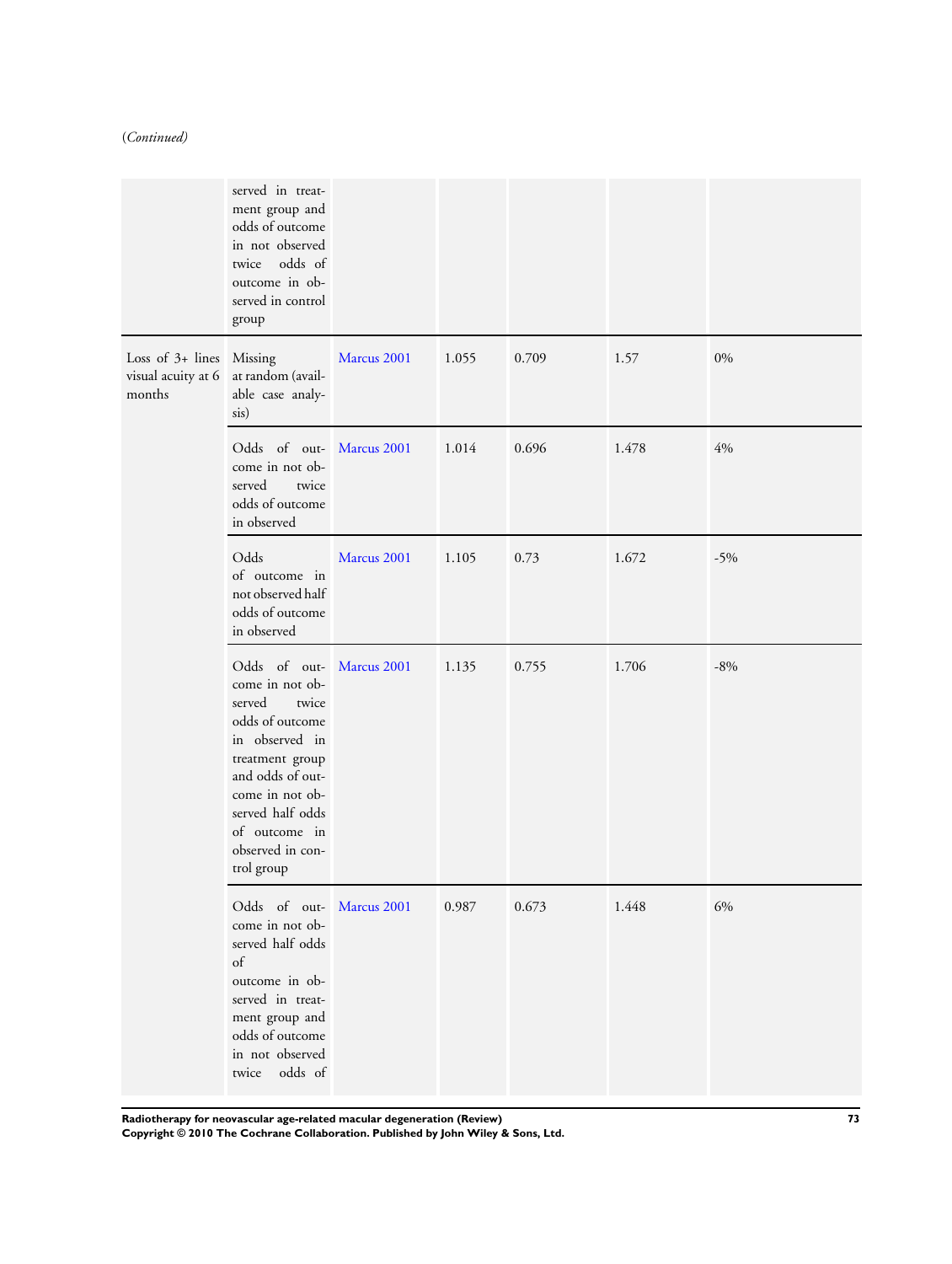|                                       | outcome in ob-<br>served in control<br>group                                                                                                                                                                                         |             |       |       |       |       |
|---------------------------------------|--------------------------------------------------------------------------------------------------------------------------------------------------------------------------------------------------------------------------------------|-------------|-------|-------|-------|-------|
| Loss of 3+ lines Missing<br>12 months | visual acuity at at random (avail-<br>able case analy-<br>sis)                                                                                                                                                                       | Marcus 2001 | 1.216 | 0.913 | 1.621 | $0\%$ |
|                                       | Odds of out- Marcus 2001<br>come in not ob-<br>served<br>twice<br>odds of outcome<br>in observed                                                                                                                                     |             | 1.178 | 0.904 | 1.535 | 3%    |
|                                       | Odds<br>of outcome in<br>not observed half<br>odds of outcome<br>in observed                                                                                                                                                         | Marcus 2001 | 1.265 | 0.927 | 1.727 | $-4%$ |
|                                       | Odds of out-<br>come in not ob-<br>served<br>twice<br>odds of outcome<br>in observed in<br>treatment group<br>and odds of out-<br>come in not ob-<br>served half odds<br>of outcome in<br>observed in con-<br>trol group             | Marcus 2001 | 1.298 | 0.959 | 1.757 | $-7%$ |
|                                       | Odds of out- Marcus 2001<br>come in not ob-<br>served half odds<br>of<br>outcome in ob-<br>served in treat-<br>ment group and<br>odds of outcome<br>in not observed<br>twice odds of<br>outcome in ob-<br>served in control<br>group |             | 1.148 | 0.873 | 1.51  | 6%    |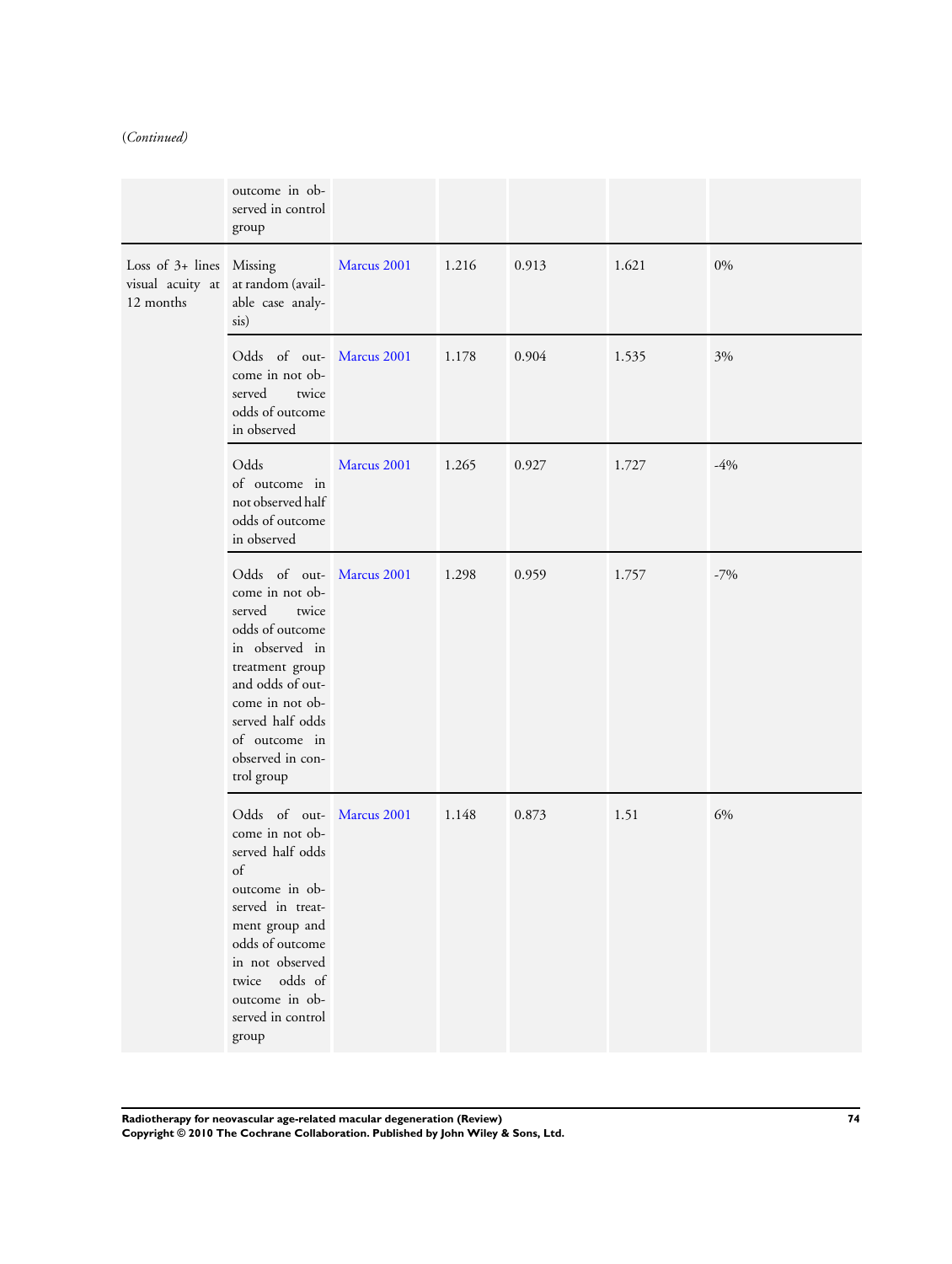| Loss of 6+ lines Missing<br>visual acuity at 6<br>months | at random (avail-<br>able case analy-<br>sis)                                                                                                                                                                               | Marcus 2001 | 0.581 | 0.179 | 1.889 | $0\%$  |
|----------------------------------------------------------|-----------------------------------------------------------------------------------------------------------------------------------------------------------------------------------------------------------------------------|-------------|-------|-------|-------|--------|
|                                                          | Odds of out- Marcus 2001<br>come in not ob-<br>twice<br>served<br>odds of outcome<br>in observed                                                                                                                            |             | 0.533 | 0.168 | 1.696 | 8%     |
|                                                          | Odds<br>of outcome in<br>not observed half<br>odds of outcome<br>in observed                                                                                                                                                | Marcus 2001 | 0.621 | 0.19  | 2.035 | $-7%$  |
|                                                          | Odds of out-<br>come in not ob-<br>twice<br>served<br>odds of outcome<br>in observed in<br>treatment group<br>and odds of out-<br>come in not ob-<br>served half odds<br>of outcome in<br>observed in con-<br>trol group    | Marcus 2001 | 0.661 | 0.203 | 2.152 | $-14%$ |
|                                                          | Odds of out-<br>come in not ob-<br>served half odds<br>of<br>outcome in ob-<br>served in treat-<br>ment group and<br>odds of outcome<br>in not observed<br>odds of<br>twice<br>outcome in ob-<br>served in control<br>group | Marcus 2001 | 0.501 | 0.157 | 1.604 | 14%    |
| Loss of 3+ lines Missing<br>12 months                    | visual acuity at at random (avail-<br>able case analy-<br>sis)                                                                                                                                                              | Marcus 2001 | 1.226 | 0.562 | 2.677 | $0\%$  |

**Radiotherapy for neovascular age-related macular degeneration (Review) 75 Copyright © 2010 The Cochrane Collaboration. Published by John Wiley & Sons, Ltd.**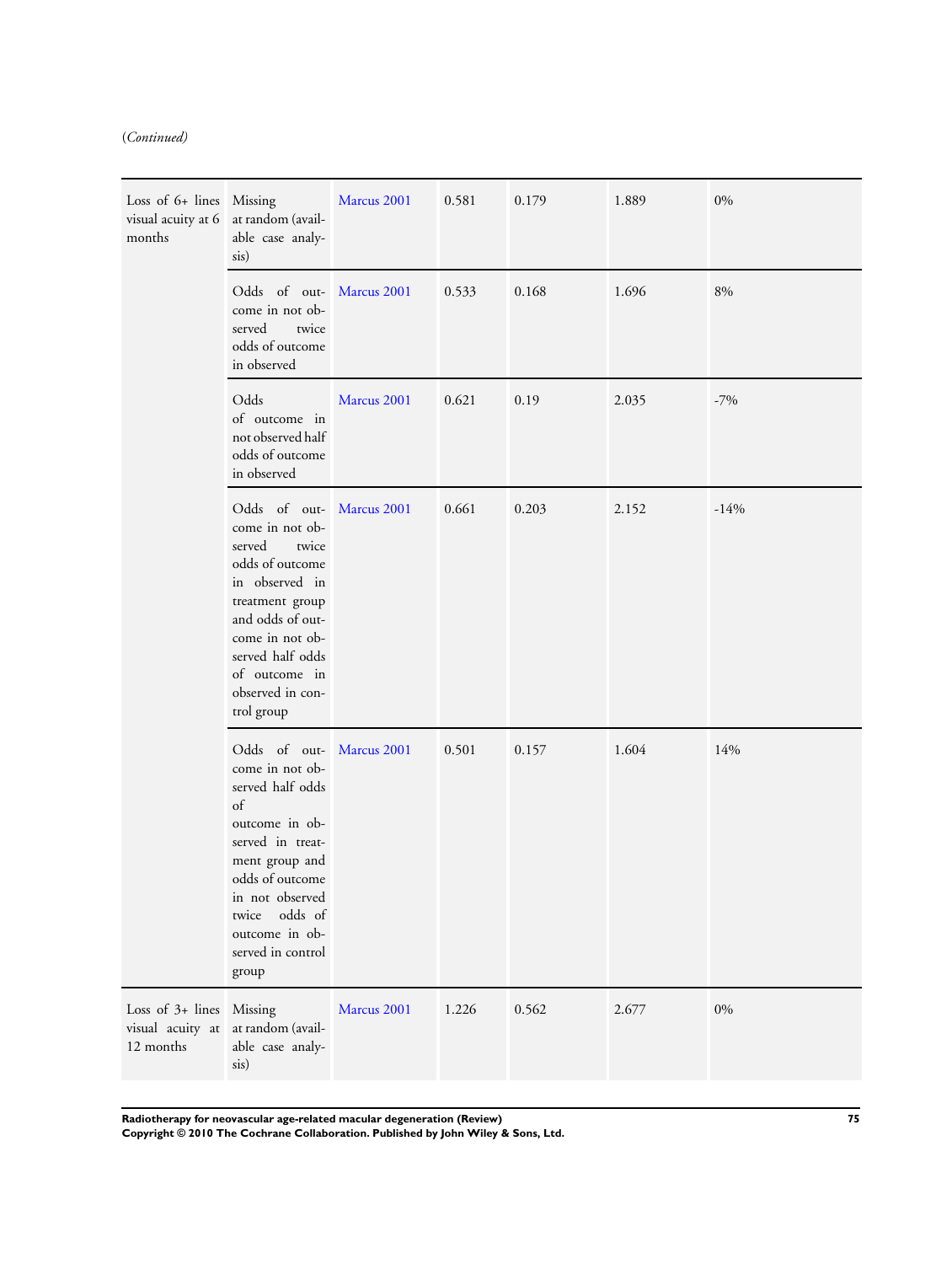|                                                                             | Odds of out- Marcus 2001<br>come in not ob-<br>served<br>twice<br>odds of outcome<br>in observed                                                                                                                                              |                 | 1.142 | 0.541 | 2.41  | 7%     |
|-----------------------------------------------------------------------------|-----------------------------------------------------------------------------------------------------------------------------------------------------------------------------------------------------------------------------------------------|-----------------|-------|-------|-------|--------|
|                                                                             | Odds<br>of outcome in<br>not observed half<br>odds of outcome<br>in observed                                                                                                                                                                  | Marcus 2001     | 1.297 | 0.585 | 2.873 | $-6%$  |
|                                                                             | Odds of out- Marcus 2001<br>come in not ob-<br>served<br>twice<br>odds of outcome<br>in observed in<br>treatment group<br>and odds of out-<br>come in not ob-<br>served half odds<br>of outcome in<br>observed in con-<br>trol group          |                 | 1.423 | 0.65  | 3.112 | $-16%$ |
|                                                                             | Odds of out- Marcus 2001<br>come in not ob-<br>served half odds<br>$\sigma$<br>outcome in ob-<br>served in treat-<br>ment group and<br>odds of outcome<br>in not observed<br>odds of<br>twice<br>outcome in ob-<br>served in control<br>group |                 | 1.041 | 0.487 | 2.227 | 15%    |
| Loss of 3+ lines Missing<br>visual acuity at at random (avail-<br>12 months | able case analy-<br>sis)                                                                                                                                                                                                                      | <b>RAD 1999</b> | 0.972 | 0.735 | 1.285 | $0\%$  |
|                                                                             | Odds of out-RAD 1999<br>come in not ob-<br>twice<br>served<br>odds of outcome<br>in observed                                                                                                                                                  |                 | 0.986 | 0.754 | 1.288 | $-1\%$ |

**Radiotherapy for neovascular age-related macular degeneration (Review) 76**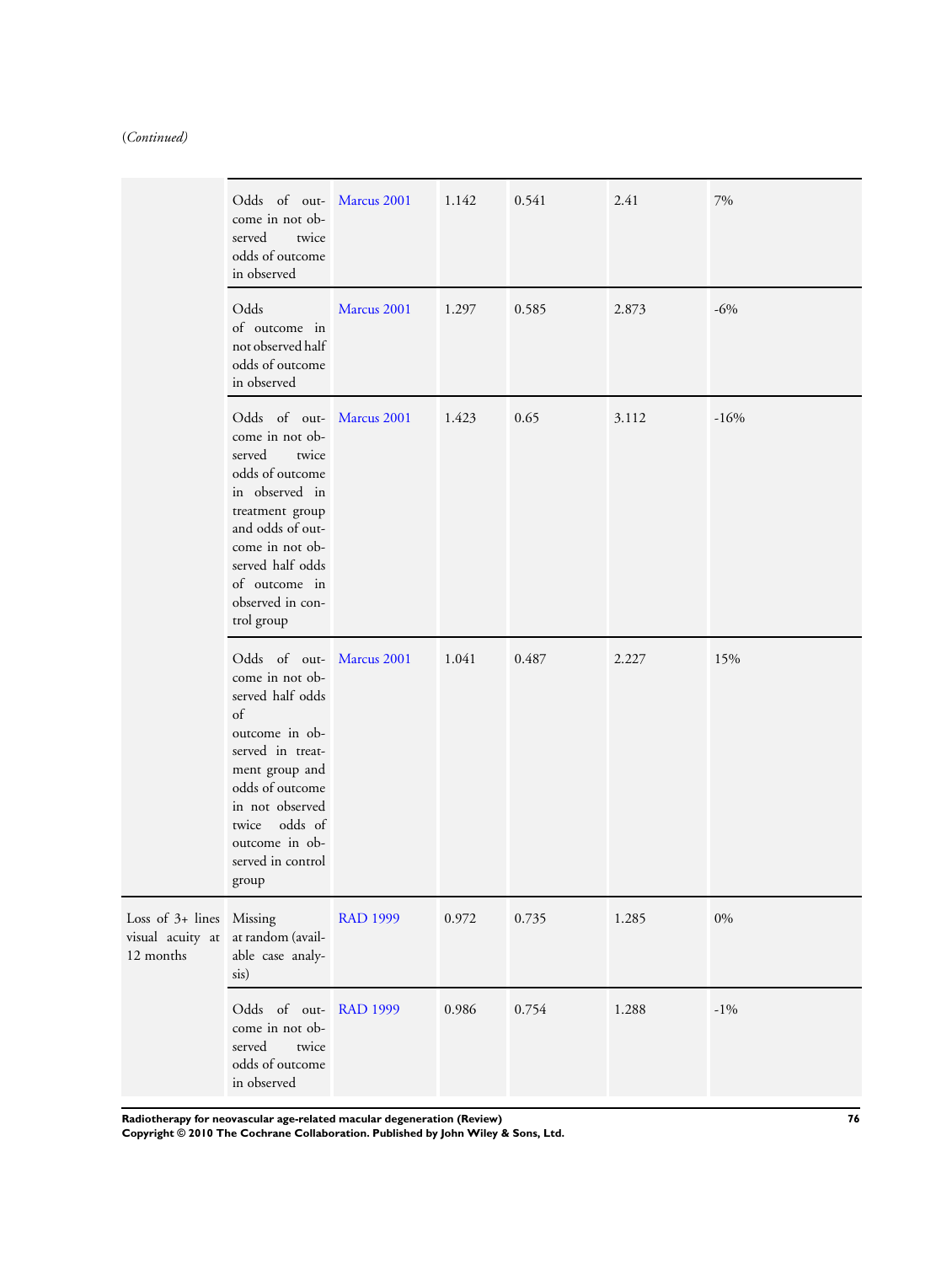|                                                    | Odds<br>of outcome in<br>not observed half<br>odds of outcome<br>in observed                                                                                                                                                           | <b>RAD 1999</b>    | 0.957 | 0.717 | 1.277 | 2%     |
|----------------------------------------------------|----------------------------------------------------------------------------------------------------------------------------------------------------------------------------------------------------------------------------------------|--------------------|-------|-------|-------|--------|
|                                                    | Odds of out-RAD 1999<br>come in not ob-<br>served<br>twice<br>odds of outcome<br>in observed in<br>treatment group<br>and odds of out-<br>come in not ob-<br>served half odds<br>of outcome in<br>observed in con-<br>trol group       |                    | 1.041 | 0.79  | 1.371 | $-7%$  |
|                                                    | Odds of out-RAD 1999<br>come in not ob-<br>served half odds<br>$\sigma$<br>outcome in ob-<br>served in treat-<br>ment group and<br>odds of outcome<br>in not observed<br>twice odds of<br>outcome in ob-<br>served in control<br>group |                    | 0.906 | 0.684 | 1.2   | 7%     |
| Loss of $3+$ lines<br>visual acuity at 6<br>months | Missing<br>at random (avail-<br>able case analy-<br>sis)                                                                                                                                                                               | <b>SFRADS 2002</b> | 0.827 | 0.598 | 1.143 | $0\%$  |
|                                                    | Odds of out- SFRADS 2002<br>come in not ob-<br>served<br>twice<br>odds of outcome<br>in observed                                                                                                                                       |                    | 0.812 | 0.594 | 1.111 | $2\%$  |
|                                                    | Odds<br>of outcome in<br>not observed half<br>odds of outcome<br>in observed                                                                                                                                                           | <b>SFRADS 2002</b> | 0.845 | 0.607 | 1.177 | $-2\%$ |

**Radiotherapy for neovascular age-related macular degeneration (Review) 77**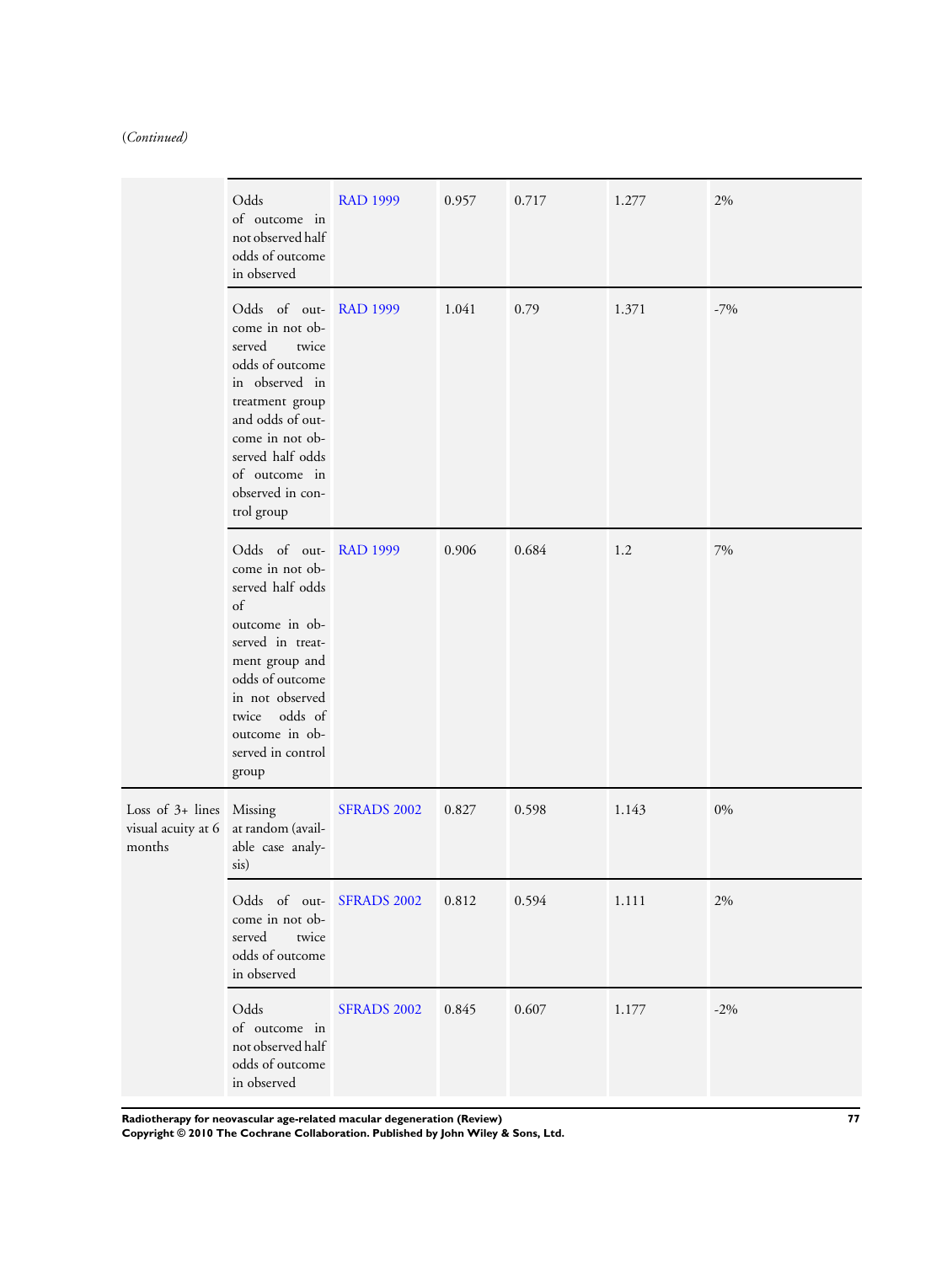|                                       | Odds of out- SFRADS 2002<br>come in not ob-<br>served<br>twice<br>odds of outcome<br>in observed in<br>treatment group<br>and odds of out-<br>come in not ob-<br>served half odds<br>of outcome in<br>observed in con-<br>trol group |                    | 0.886 | 0.64  | 1.227 | $-7%$  |
|---------------------------------------|--------------------------------------------------------------------------------------------------------------------------------------------------------------------------------------------------------------------------------------|--------------------|-------|-------|-------|--------|
|                                       | Odds of out-<br>come in not ob-<br>served half odds<br>$\sigma$<br>outcome in ob-<br>served in treat-<br>ment group and<br>odds of outcome<br>in not observed<br>odds of<br>twice<br>outcome in ob-<br>served in control<br>group    | SFRADS 2002        | 0.774 | 0.562 | 1.065 | 6%     |
| Loss of 3+ lines Missing<br>12 months | visual acuity at at random (avail-<br>able case analy-<br>sis)                                                                                                                                                                       | <b>SFRADS 2002</b> | 0.986 | 0.768 | 1.266 | $0\%$  |
|                                       | Odds of out- SFRADS 2002<br>come in not ob-<br>twice<br>served<br>odds of outcome<br>in observed                                                                                                                                     |                    | 0.977 | 0.767 | 1.243 | $1\%$  |
|                                       | Odds<br>of outcome in<br>not observed half<br>odds of outcome<br>in observed                                                                                                                                                         | SFRADS 2002 0.998  |       | 0.772 | 1.29  | $-1\%$ |
|                                       | Odds of out- SFRADS 2002<br>come in not ob-<br>served<br>twice<br>odds of outcome<br>in observed in                                                                                                                                  |                    | 1.033 | 0.804 | 1.328 | $-5%$  |

**Radiotherapy for neovascular age-related macular degeneration (Review) 78**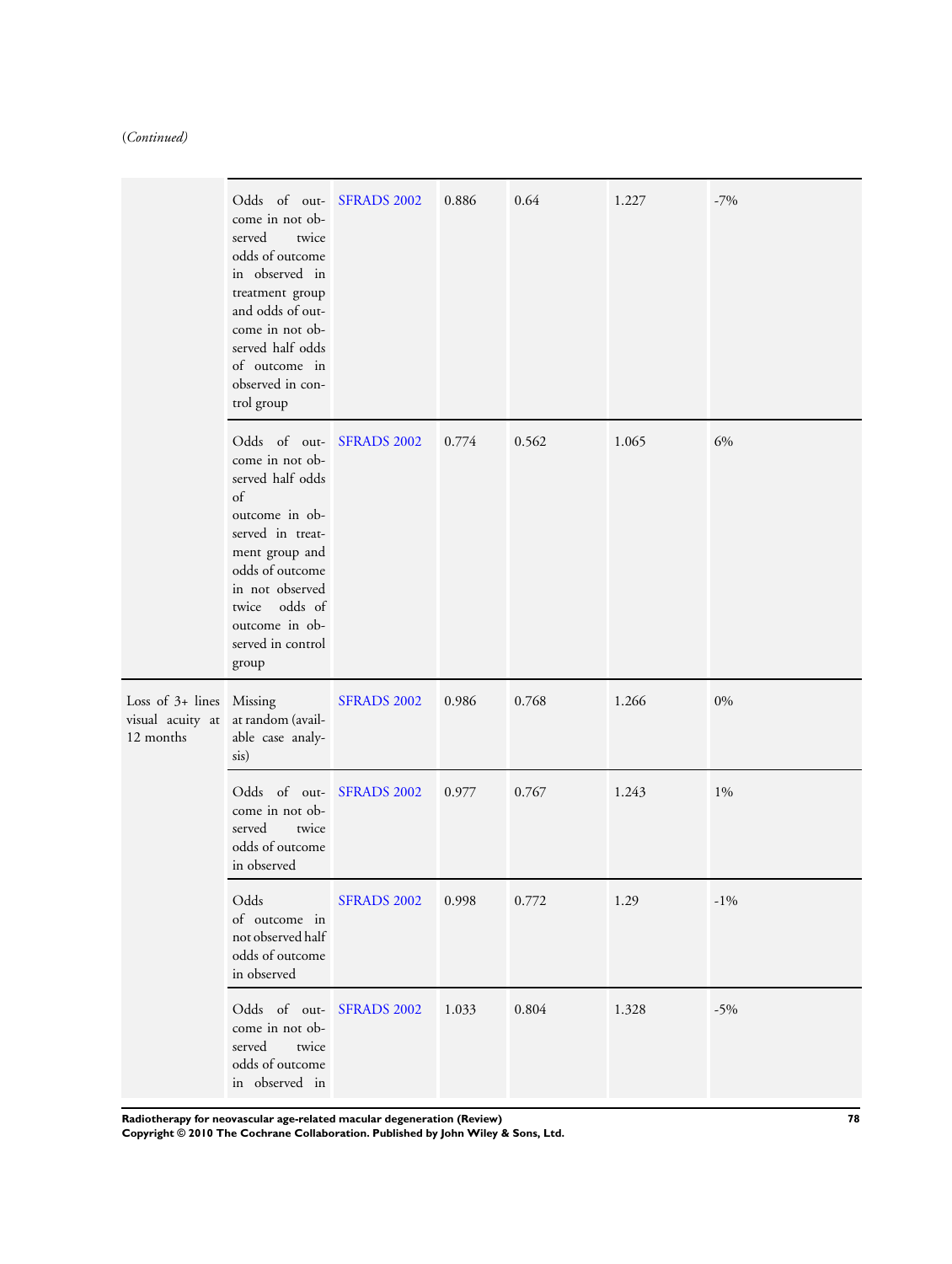|                                 | treatment group<br>and odds of out-<br>come in not ob-<br>served half odds<br>of outcome in<br>observed in con-<br>trol group                                                                                                                 |                    |       |       |       |        |
|---------------------------------|-----------------------------------------------------------------------------------------------------------------------------------------------------------------------------------------------------------------------------------------------|--------------------|-------|-------|-------|--------|
|                                 | Odds of out- SFRADS 2002<br>come in not ob-<br>served half odds<br>$\sigma$<br>outcome in ob-<br>served in treat-<br>ment group and<br>odds of outcome<br>in not observed<br>odds of<br>twice<br>outcome in ob-<br>served in control<br>group |                    | 0.943 | 0.737 | 1.208 | 4%     |
| Loss of $3+$ lines<br>24 months | Missing<br>visual acuity at at random (avail-<br>able case analy-<br>sis)                                                                                                                                                                     | <b>SFRADS 2002</b> | 0.869 | 0.732 | 1.031 | $0\%$  |
|                                 | Odds of out-<br>come in not ob-<br>served<br>twice<br>odds of outcome<br>in observed                                                                                                                                                          | <b>SFRADS 2002</b> | 0.876 | 0.745 | 1.03  | $-1\%$ |
|                                 | Odds<br>of outcome in<br>not observed half<br>odds of outcome<br>in observed                                                                                                                                                                  | <b>SFRADS 2002</b> | 0.862 | 0.718 | 1.033 | $1\%$  |
|                                 | Odds of out- SFRADS 2002<br>come in not ob-<br>served<br>twice<br>odds of outcome<br>in observed in<br>treatment group<br>and odds of out-<br>come in not ob-<br>served half odds<br>of outcome in                                            |                    | 0.905 | 0.764 | 1.073 | $-4%$  |

**Radiotherapy for neovascular age-related macular degeneration (Review) 79**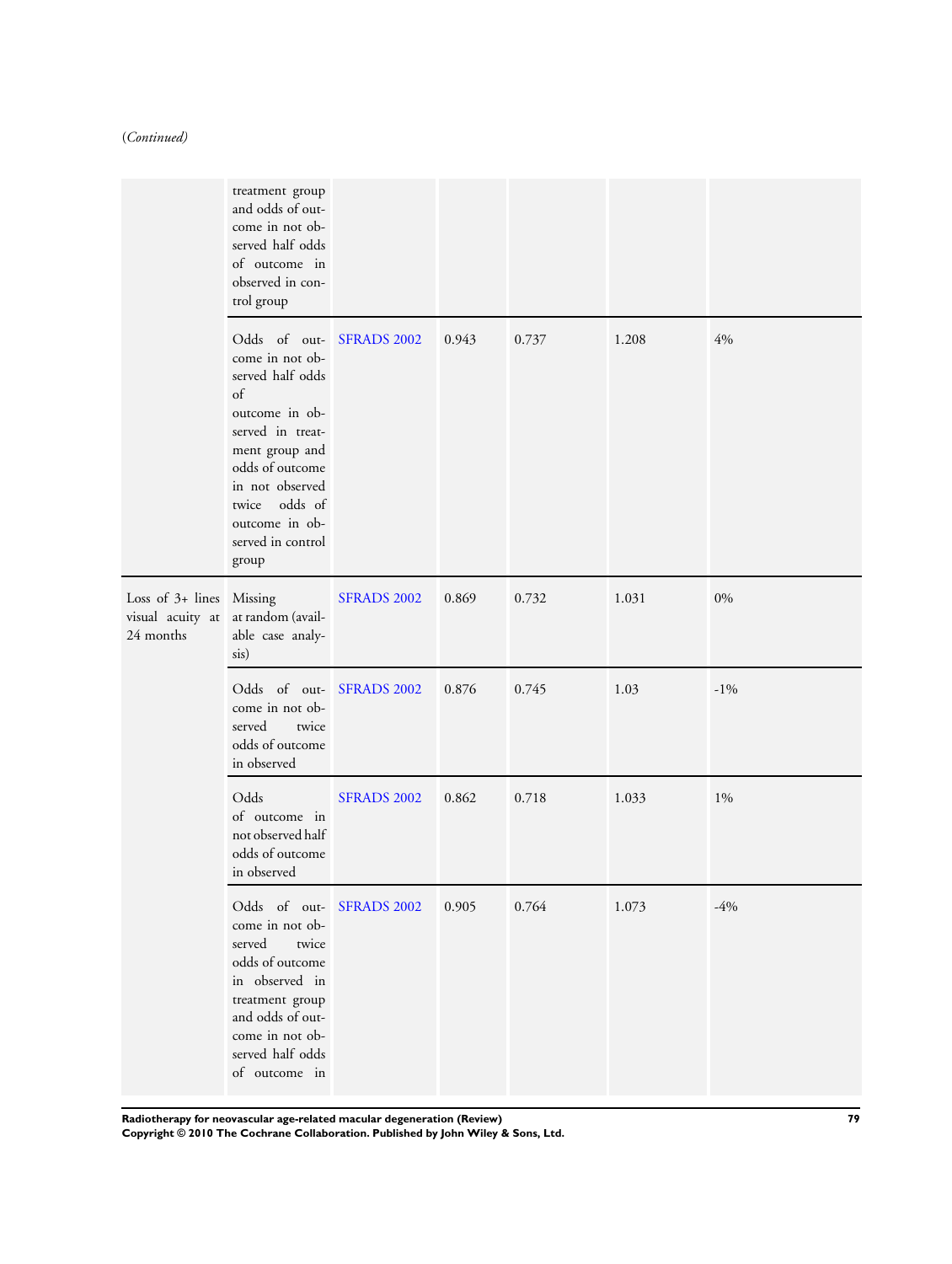|                                                  | observed in con-<br>trol group                                                                                                                                                                                                       |                    |       |       |       |        |
|--------------------------------------------------|--------------------------------------------------------------------------------------------------------------------------------------------------------------------------------------------------------------------------------------|--------------------|-------|-------|-------|--------|
|                                                  | Odds of out-<br>come in not ob-<br>served half odds<br>$\sigma$<br>outcome in ob-<br>served in treat-<br>ment group and<br>odds of outcome<br>in not observed<br>odds of<br>twice<br>outcome in ob-<br>served in control<br>group    | <b>SFRADS 2002</b> | 0.834 | 0.701 | 0.993 | 4%     |
| Loss of 6+ lines<br>visual acuity at 6<br>months | Missing<br>at random (avail-<br>able case analy-<br>sis)                                                                                                                                                                             | <b>SFRADS 2002</b> | 0.842 | 0.478 | 1.482 | $0\%$  |
|                                                  | Odds of out-<br>come in not ob-<br>twice<br>served<br>odds of outcome<br>in observed                                                                                                                                                 | <b>SFRADS 2002</b> | 0.81  | 0.466 | 1.41  | 4%     |
|                                                  | Odds<br>of outcome in<br>not observed half<br>odds of outcome<br>in observed                                                                                                                                                         | <b>SFRADS 2002</b> | 0.868 | 0.491 | 1.536 | $-3%$  |
|                                                  | Odds of out- SFRADS 2002<br>come in not ob-<br>served<br>twice<br>odds of outcome<br>in observed in<br>treatment group<br>and odds of out-<br>come in not ob-<br>served half odds<br>of outcome in<br>observed in con-<br>trol group |                    | 0.929 | 0.528 | 1.635 | $-10%$ |
|                                                  | Odds of out- SFRADS 2002<br>come in not ob-                                                                                                                                                                                          |                    | 0.757 | 0.433 | 1.325 | 10%    |

**Radiotherapy for neovascular age-related macular degeneration (Review) 80**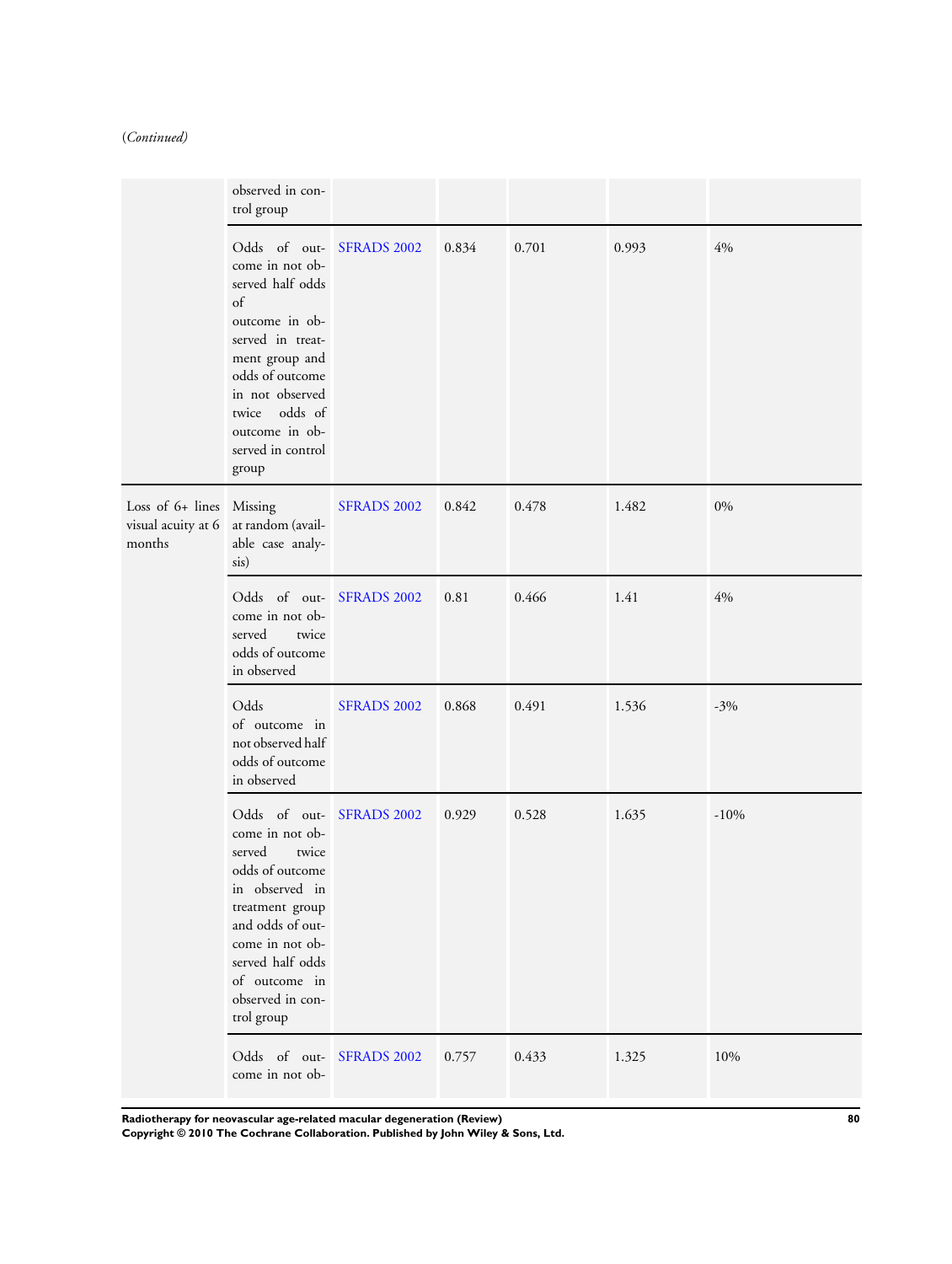|                                                                             | served half odds<br>$\sigma$<br>outcome in ob-<br>served in treat-<br>ment group and<br>odds of outcome<br>in not observed<br>odds of<br>twice<br>outcome in ob-<br>served in control<br>group                           |                    |       |       |       |        |
|-----------------------------------------------------------------------------|--------------------------------------------------------------------------------------------------------------------------------------------------------------------------------------------------------------------------|--------------------|-------|-------|-------|--------|
| Loss of 3+ lines Missing<br>visual acuity at at random (avail-<br>12 months | able case analy-<br>sis)                                                                                                                                                                                                 | <b>SFRADS 2002</b> | 0.68  | 0.452 | 1.024 | $0\%$  |
|                                                                             | Odds of out-<br>come in not ob-<br>twice<br>served<br>odds of outcome<br>in observed                                                                                                                                     | SFRADS 2002        | 0.675 | 0.453 | 1.007 | $1\%$  |
|                                                                             | Odds<br>of outcome in<br>not observed half<br>odds of outcome<br>in observed                                                                                                                                             | <b>SFRADS 2002</b> | 0.688 | 0.455 | 1.042 | $-1\%$ |
|                                                                             | Odds of out-<br>come in not ob-<br>served<br>twice<br>odds of outcome<br>in observed in<br>treatment group<br>and odds of out-<br>come in not ob-<br>served half odds<br>of outcome in<br>observed in con-<br>trol group | SFRADS 2002        | 0.73  | 0.486 | 1.098 | $-7%$  |
|                                                                             | Odds of out- SFRADS 2002<br>come in not ob-<br>served half odds<br>of<br>outcome in ob-<br>served in treat-<br>ment group and                                                                                            |                    | 0.636 | 0.424 | 0.955 | 6%     |

**Radiotherapy for neovascular age-related macular degeneration (Review) 81**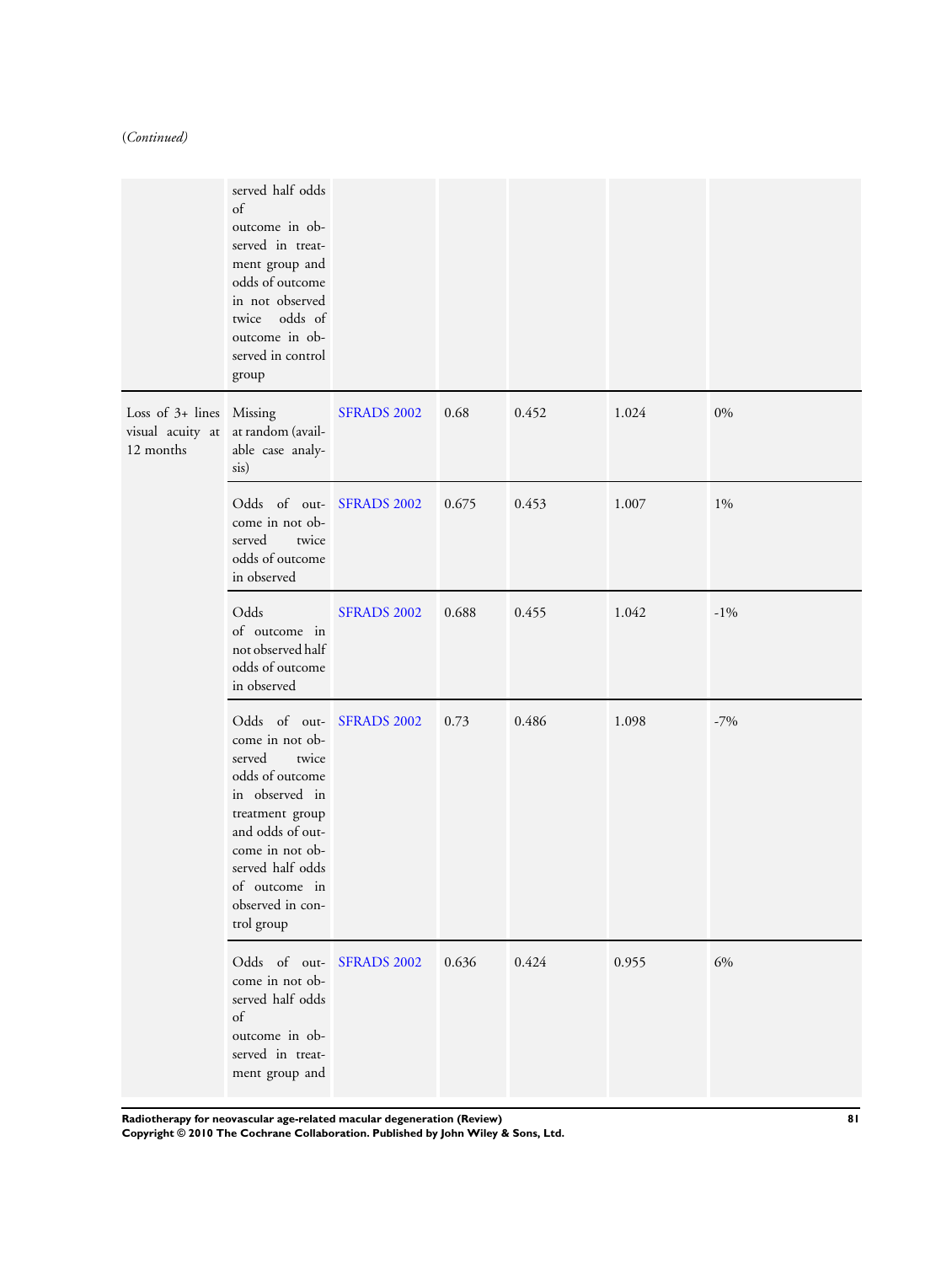|                                       | odds of outcome<br>in not observed<br>odds of<br>twice<br>outcome in ob-<br>served in control<br>group                                                                                                                   |                    |       |       |       |        |
|---------------------------------------|--------------------------------------------------------------------------------------------------------------------------------------------------------------------------------------------------------------------------|--------------------|-------|-------|-------|--------|
| Loss of 6+ lines Missing<br>24 months | visual acuity at at random (avail-<br>able case analy-<br>sis)                                                                                                                                                           | <b>SFRADS 2002</b> | 0.851 | 0.617 | 1.173 | $0\%$  |
|                                       | Odds of out-<br>come in not ob-<br>served<br>twice<br>odds of outcome<br>in observed                                                                                                                                     | SFRADS 2002        | 0.858 | 0.631 | 1.166 | $-1\%$ |
|                                       | Odds<br>of outcome in<br>not observed half<br>odds of outcome<br>in observed                                                                                                                                             | <b>SFRADS 2002</b> | 0.847 | 0.608 | 1.179 | $0\%$  |
|                                       | Odds of out-<br>come in not ob-<br>served<br>twice<br>odds of outcome<br>in observed in<br>treatment group<br>and odds of out-<br>come in not ob-<br>served half odds<br>of outcome in<br>observed in con-<br>trol group | <b>SFRADS 2002</b> | 0.929 | 0.676 | 1.277 | $-9\%$ |
|                                       | Odds of out-<br>come in not ob-<br>served half odds<br>of<br>outcome in ob-<br>served in treat-<br>ment group and<br>odds of outcome<br>in not observed<br>odds of<br>twice<br>outcome in ob-<br>served in control       | <b>SFRADS 2002</b> | 0.782 | 0.567 | 1.077 | $8\%$  |

**Radiotherapy for neovascular age-related macular degeneration (Review) 82**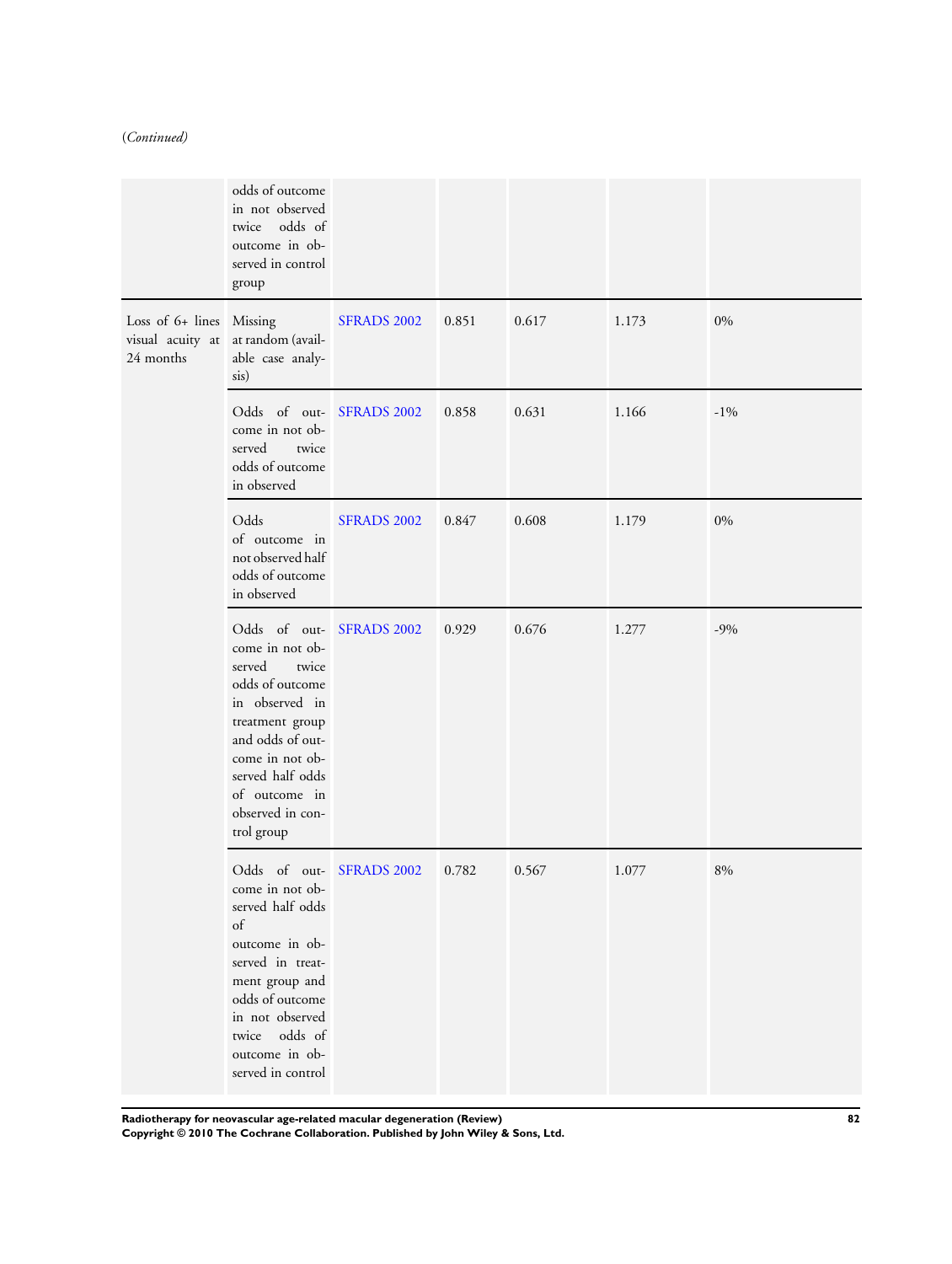|                                                    | group                                                                                                                                                                                                                       |                |       |       |       |        |
|----------------------------------------------------|-----------------------------------------------------------------------------------------------------------------------------------------------------------------------------------------------------------------------------|----------------|-------|-------|-------|--------|
| Loss of $3+$ lines<br>visual acuity at 6<br>months | Missing<br>at random (avail-<br>able case analy-<br>sis)                                                                                                                                                                    | Valmaggia 2002 | 0.403 | 0.184 | 0.884 | $0\%$  |
|                                                    | Odds of out-<br>come in not ob-<br>twice<br>served<br>odds of outcome<br>in observed                                                                                                                                        | Valmaggia 2002 | 0.406 | 0.187 | 0.881 | $-1\%$ |
|                                                    | Odds<br>of outcome in<br>not observed half<br>odds of outcome<br>in observed                                                                                                                                                | Valmaggia 2002 | 0.405 | 0.184 | 0.892 | $0\%$  |
|                                                    | Odds of out-<br>come in not ob-<br>served<br>twice<br>odds of outcome<br>in observed in<br>treatment group<br>and odds of out-<br>come in not ob-<br>served half odds<br>of outcome in<br>observed in con-<br>trol group    | Valmaggia 2002 | 0.434 | 0.199 | 0.948 | $-8%$  |
|                                                    | Odds of out-<br>come in not ob-<br>served half odds<br>of<br>outcome in ob-<br>served in treat-<br>ment group and<br>odds of outcome<br>in not observed<br>odds of<br>twice<br>outcome in ob-<br>served in control<br>group | Valmaggia 2002 | 0.379 | 0.173 | 0.828 | 6%     |
| Loss of 3+ lines Missing<br>12 months              | visual acuity at at random (avail-<br>able case analy-                                                                                                                                                                      | Valmaggia 2002 | 0.585 | 0.273 | 1.251 | $0\%$  |

**Radiotherapy for neovascular age-related macular degeneration (Review) 83**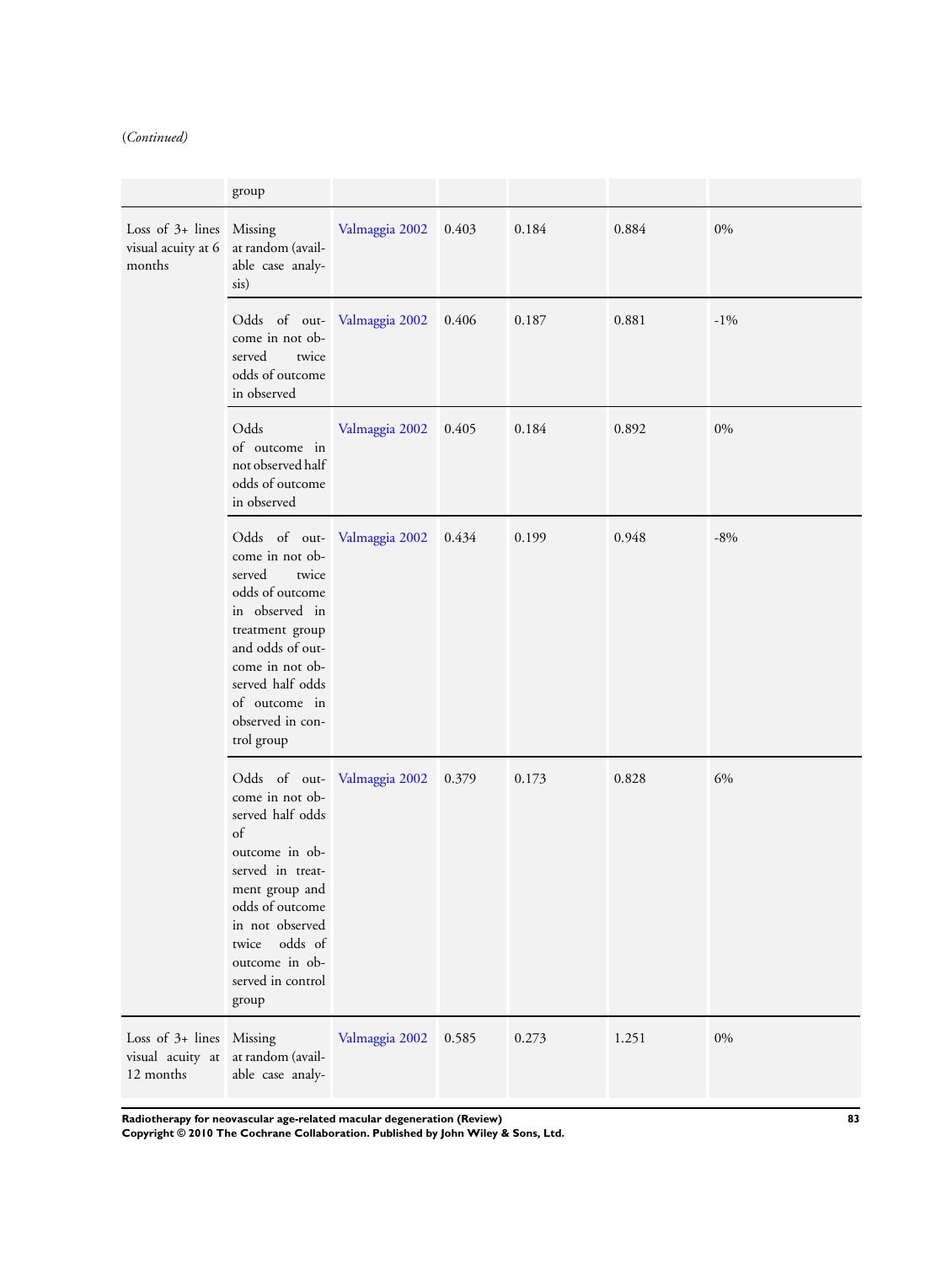|                                                   | sis)                                                                                                                                                                                                                                       |                |       |       |       |        |
|---------------------------------------------------|--------------------------------------------------------------------------------------------------------------------------------------------------------------------------------------------------------------------------------------------|----------------|-------|-------|-------|--------|
|                                                   | Odds of out- Valmaggia 2002<br>come in not ob-<br>served<br>twice<br>odds of outcome<br>in observed                                                                                                                                        |                | 0.606 | 0.292 | 1.258 | $-4%$  |
|                                                   | Odds<br>of outcome in<br>not observed half<br>odds of outcome<br>in observed                                                                                                                                                               | Valmaggia 2002 | 0.575 | 0.266 | 1.246 | 2%     |
|                                                   | Odds of out- Valmaggia 2002<br>come in not ob-<br>served<br>twice<br>odds of outcome<br>in observed in<br>treatment group<br>and odds of out-<br>come in not ob-<br>served half odds<br>of outcome in<br>observed in con-<br>trol group    |                | 0.698 | 0.33  | 1.474 | $-19%$ |
|                                                   | Odds of out- Valmaggia 2002<br>come in not ob-<br>served half odds<br>of<br>outcome in ob-<br>served in treat-<br>ment group and<br>odds of outcome<br>in not observed<br>odds of<br>twice<br>outcome in ob-<br>served in control<br>group |                | 0.5   | 0.234 | 1.064 | 15%    |
| Loss of 3+ lines<br>visual acuity at<br>24 months | Missing<br>at random (avail-<br>able case analy-<br>sis)                                                                                                                                                                                   | Valmaggia 2002 | 0.733 | 0.382 | 1.409 | $0\%$  |
|                                                   | Odds of out- Valmaggia 2002<br>come in not ob-<br>served<br>twice                                                                                                                                                                          |                | 0.746 | 0.401 | 1.389 | $-2%$  |

**Radiotherapy for neovascular age-related macular degeneration (Review) 84**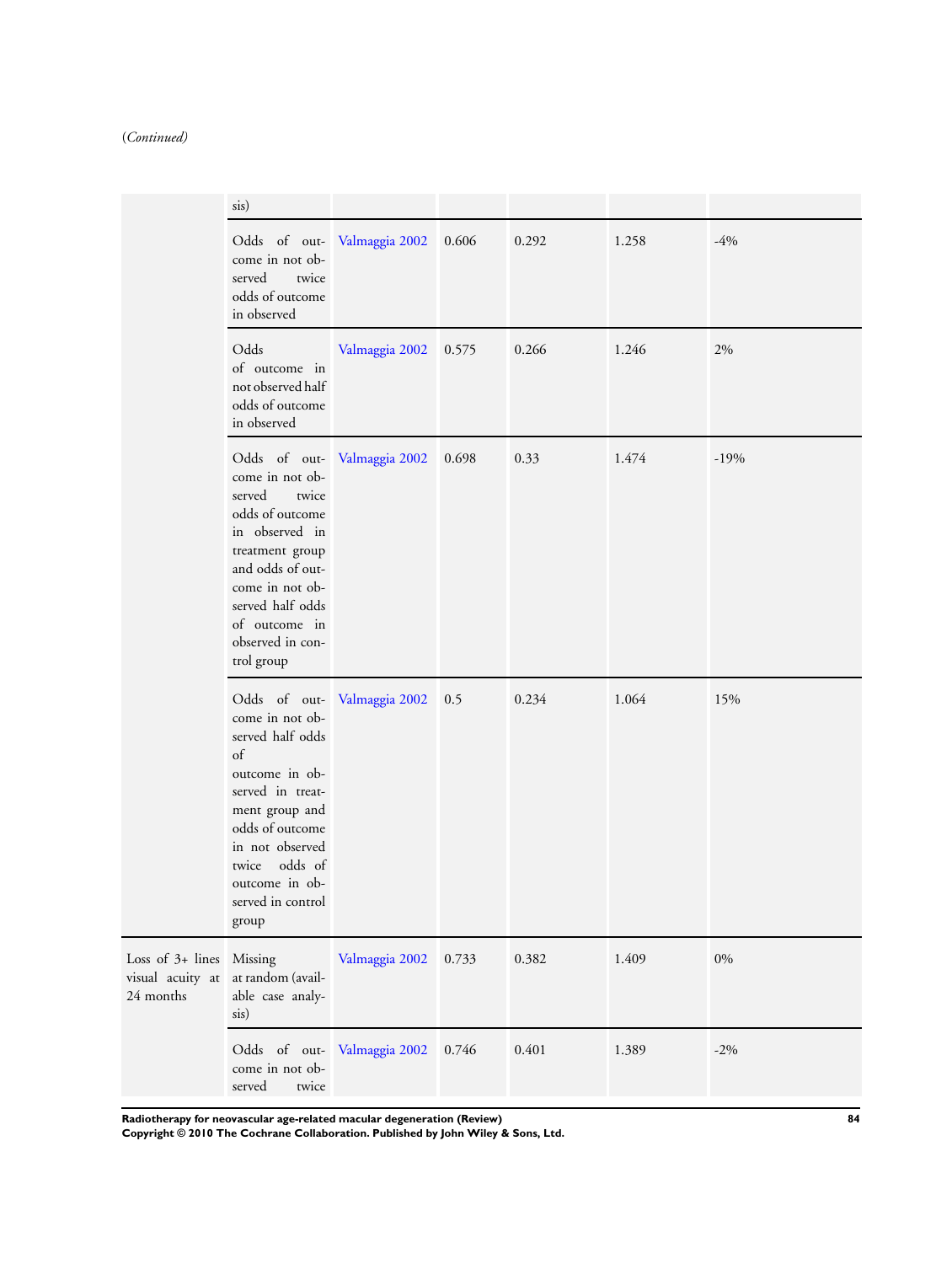|                                                                    | odds of outcome<br>in observed                                                                                                                                                                                                          |                |       |       |       |        |
|--------------------------------------------------------------------|-----------------------------------------------------------------------------------------------------------------------------------------------------------------------------------------------------------------------------------------|----------------|-------|-------|-------|--------|
|                                                                    | Odds<br>of outcome in<br>not observed half<br>odds of outcome<br>in observed                                                                                                                                                            | Valmaggia 2002 | 0.729 | 0.374 | 1.423 | 1%     |
|                                                                    | Odds of out- Valmaggia 2002<br>come in not ob-<br>twice<br>served<br>odds of outcome<br>in observed in<br>treatment group<br>and odds of out-<br>come in not ob-<br>served half odds<br>of outcome in<br>observed in con-<br>trol group |                | 0.868 | 0.456 | 1.651 | $-18%$ |
|                                                                    | Odds of out-<br>come in not ob-<br>served half odds<br>of<br>outcome in ob-<br>served in treat-<br>ment group and<br>odds of outcome<br>in not observed<br>odds of<br>twice<br>outcome in ob-<br>served in control<br>group             | Valmaggia 2002 | 0.627 | 0.328 | 1.198 | 14%    |
| Loss of 6+ lines<br>visual acuity at 6 at random (avail-<br>months | Missing<br>able case analy-<br>sis)                                                                                                                                                                                                     | Valmaggia 2002 | 0.065 | 0.004 | 1.113 | 0%     |
|                                                                    | Odds of out- Valmaggia 2002<br>come in not ob-<br>served<br>twice<br>odds of outcome<br>in observed                                                                                                                                     |                | 0.065 | 0.004 | 1.108 | $0\%$  |
|                                                                    | Odds<br>of outcome in<br>not observed half                                                                                                                                                                                              | Valmaggia 2002 | 0.066 | 0.004 | 1.122 | $-2%$  |

**Radiotherapy for neovascular age-related macular degeneration (Review) 85**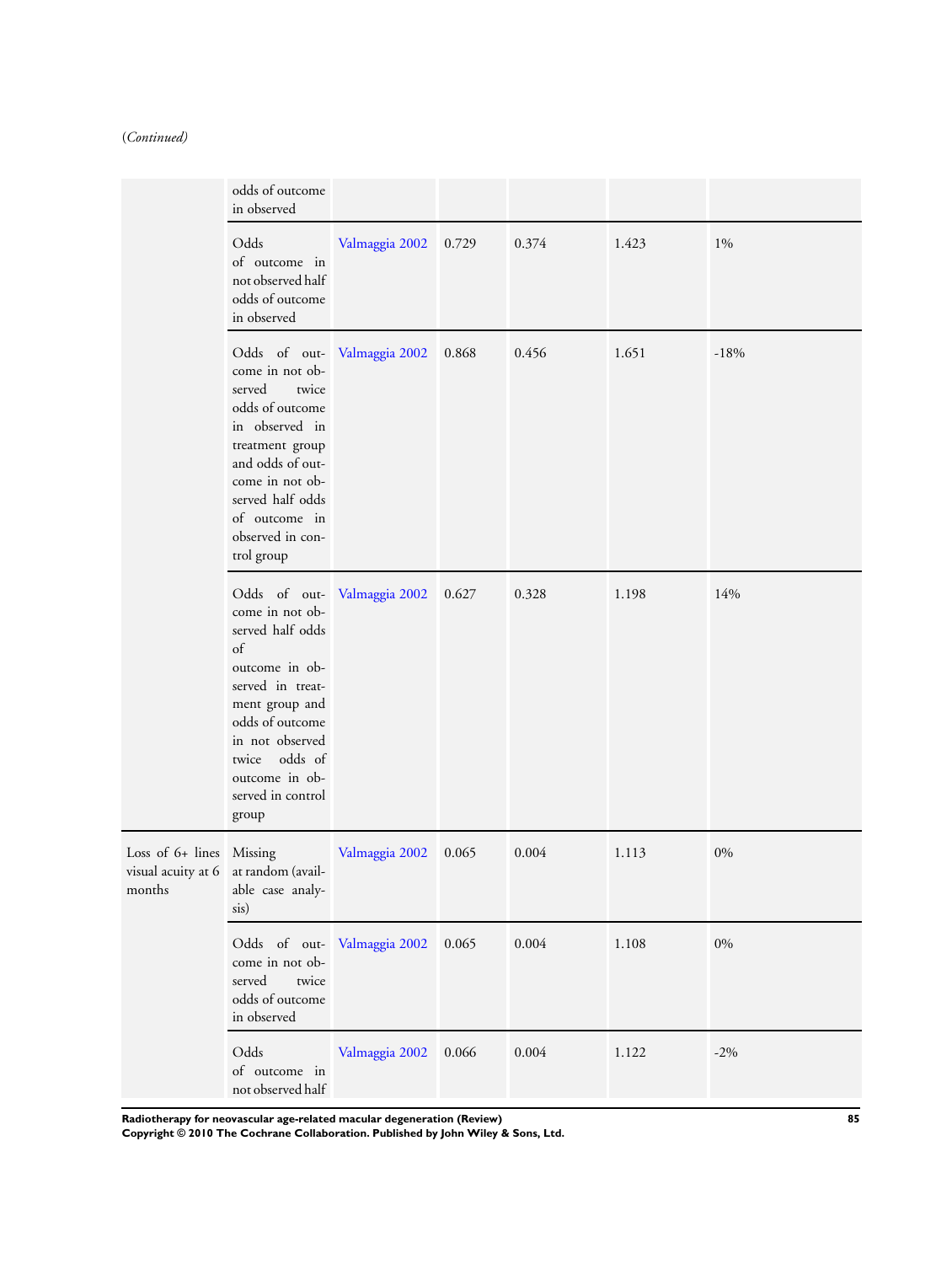|                               | odds of outcome<br>in observed                                                                                                                                                                                                                   |                |       |       |       |        |
|-------------------------------|--------------------------------------------------------------------------------------------------------------------------------------------------------------------------------------------------------------------------------------------------|----------------|-------|-------|-------|--------|
|                               | Odds of out- Valmaggia 2002<br>come in not ob-<br>served<br>twice<br>odds of outcome<br>in observed in<br>treatment group<br>and odds of out-<br>come in not ob-<br>served half odds<br>of outcome in<br>observed in con-<br>trol group          |                | 0.071 | 0.004 | 1.215 | $-9\%$ |
|                               | Odds of out- Valmaggia 2002<br>come in not ob-<br>served half odds<br>$\sigma$<br>outcome in ob-<br>served in treat-<br>ment group and<br>odds of outcome<br>in not observed<br>odds of<br>twice<br>outcome in ob-<br>served in control<br>group |                | 0.06  | 0.004 | 1.023 | $8\%$  |
| Loss of 6+ lines<br>12 months | Missing<br>visual acuity at at random (avail-<br>able case analy-<br>sis)                                                                                                                                                                        | Valmaggia 2002 | 0.341 | 0.073 | 1.598 | $0\%$  |
|                               | Odds of out- Valmaggia 2002<br>come in not ob-<br>twice<br>served<br>odds of outcome<br>in observed                                                                                                                                              |                | 0.354 | 0.077 | 1.62  | $-4%$  |
|                               | Odds<br>of outcome in<br>not observed half<br>odds of outcome<br>in observed                                                                                                                                                                     | Valmaggia 2002 | 0.336 | 0.071 | 1.586 | 1%     |
|                               | Odds of out- Valmaggia 2002<br>come in not ob-<br>twice<br>served                                                                                                                                                                                |                | 0.425 | 0.092 | 1.972 | $-25%$ |

**Radiotherapy for neovascular age-related macular degeneration (Review) 86**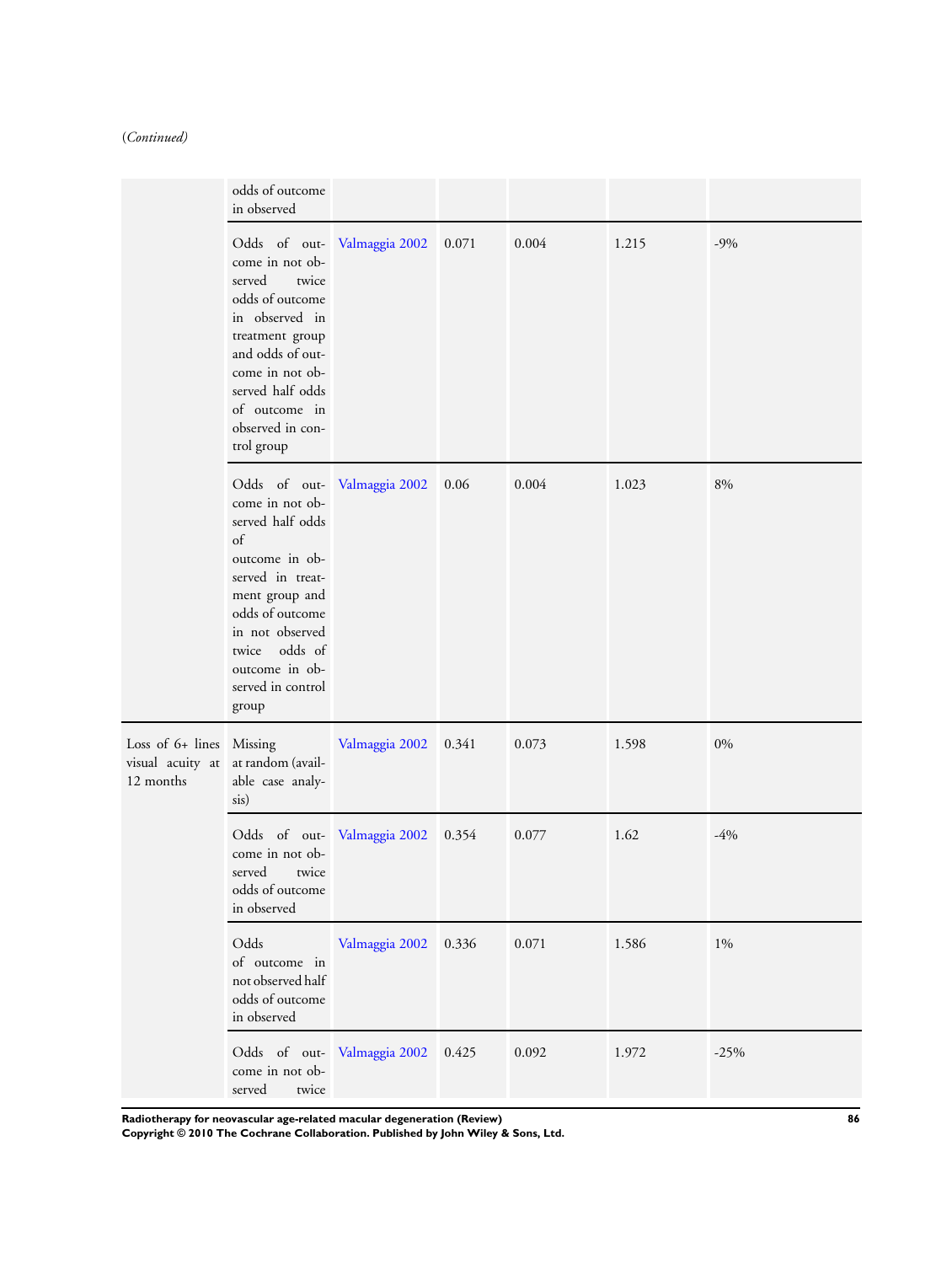|                                                     | odds of outcome<br>in observed in<br>treatment group<br>and odds of out-<br>come in not ob-<br>served half odds<br>of outcome in<br>observed in con-<br>trol group                                                                         |                |       |       |       |        |
|-----------------------------------------------------|--------------------------------------------------------------------------------------------------------------------------------------------------------------------------------------------------------------------------------------------|----------------|-------|-------|-------|--------|
|                                                     | Odds of out- Valmaggia 2002<br>come in not ob-<br>served half odds<br>of<br>outcome in ob-<br>served in treat-<br>ment group and<br>odds of outcome<br>in not observed<br>odds of<br>twice<br>outcome in ob-<br>served in control<br>group |                | 0.28  | 0.06  | 1.303 | 18%    |
| Loss of $6+$ lines<br>visual acuity at<br>24 months | Missing<br>at random (avail-<br>able case analy-<br>sis)                                                                                                                                                                                   | Valmaggia 2002 | 0.714 | 0.246 | 2.076 | $0\%$  |
|                                                     | Odds of out- Valmaggia 2002<br>come in not ob-<br>twice<br>served<br>odds of outcome<br>in observed                                                                                                                                        |                | 0.722 | 0.256 | 2.038 | $-1\%$ |
|                                                     | Odds<br>of outcome in<br>not observed half<br>odds of outcome<br>in observed                                                                                                                                                               | Valmaggia 2002 | 0.712 | 0.243 | 2.092 | $0\%$  |
|                                                     | Odds of out- Valmaggia 2002<br>come in not ob-<br>served<br>twice<br>odds of outcome<br>in observed in<br>treatment group<br>and odds of out-<br>come in not ob-                                                                           |                | 0.882 | 0.307 | 2.536 | $-24%$ |

**Radiotherapy for neovascular age-related macular degeneration (Review) 87**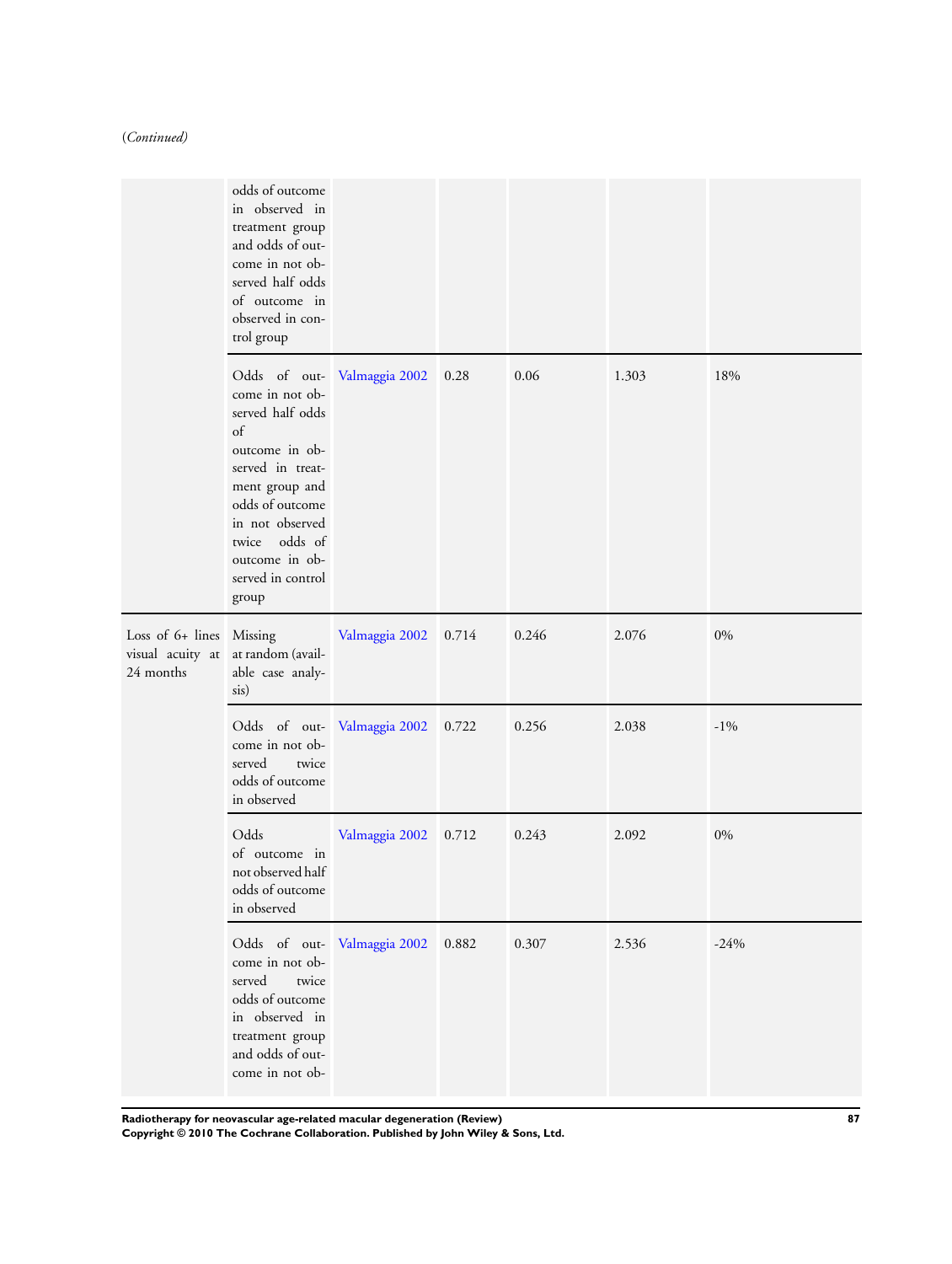| Odds<br>Valmaggia 2002 0.584<br>1.682<br>0.202<br>18%<br>of outcome in<br>not observed half<br>odds of outcome<br>in observed in<br>treatment group<br>and odds of out-<br>come in not ob-<br>twice<br>served<br>odds of outcome<br>in observed in | served half odds<br>of outcome in<br>observed in con-<br>trol group |  |  |  |
|----------------------------------------------------------------------------------------------------------------------------------------------------------------------------------------------------------------------------------------------------|---------------------------------------------------------------------|--|--|--|
|                                                                                                                                                                                                                                                    | control group                                                       |  |  |  |

## **W H A T ' S N E W**

Last assessed as up-to-date: 22 March 2010.

| Date          | Event                                       | Description                                                                                                                                                                      |
|---------------|---------------------------------------------|----------------------------------------------------------------------------------------------------------------------------------------------------------------------------------|
|               | 31 March 2010 New search has been performed | Issue 5 2010: Updated searches yielded 3 new trials.                                                                                                                             |
| 31 March 2010 |                                             | New citation required but conclusions have not changed Review substantially updated including new assessment<br>of risk of bias and preparation of summary of findings<br>tables |

# **H I S T O R Y**

Protocol first published: Issue 1, 2003

Review first published: Issue 4, 2004

| Date | Event | <b>Description</b>                                    |
|------|-------|-------------------------------------------------------|
|      |       | 17 March 2008 Amended Converted to new review format. |

**Radiotherapy for neovascular age-related macular degeneration (Review) 88 Copyright © 2010 The Cochrane Collaboration. Published by John Wiley & Sons, Ltd.**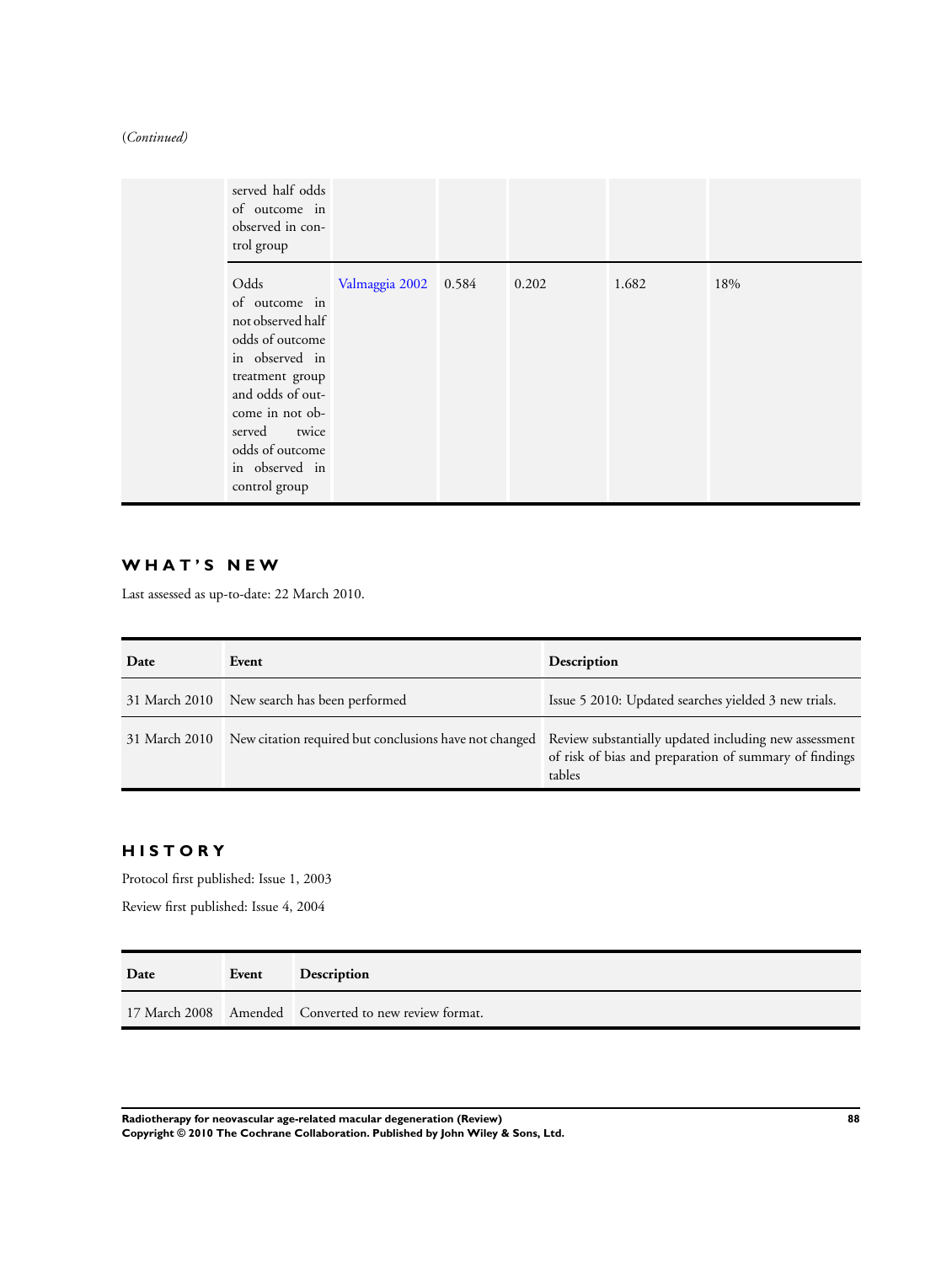## **C O N T R I B U T I O N S O F A U T H O R S**

Conceiving the review: NHVC Designing the review, writing the protocol: NHVC Co-ordinating the review: NHVC, JE Data collection for the review: ZO, VS, JE Screening search results: ZO, VS, JE Organising retrieval of papers: ZO, VS Screening retrieved papers against inclusion criteria: ZO, VS, JE Appraising quality of papers: ZO, VS, JE Abstracting data from papers: ZO, VS, JE Writing to authors of papers for additional information: NHVC, JE Obtaining and screening data on unpublished studies: ZO, VS Data management for the review: ZO, VS, JE Entering data into RevMan: ZO, VS, JE Analysis of data: JE Interpretation of data: JE, VS, NHVC Providing a clinical perspective: NHVC Writing the review: JE, VS, NHVC Updating the review: JE Guarantor for the review: JE

#### **D E C L A R A T I O N S O F I N T E R E S T**

None known.

# **S O U R C E S O F S U P P O R T**

#### **Internal sources**

• No sources of support supplied